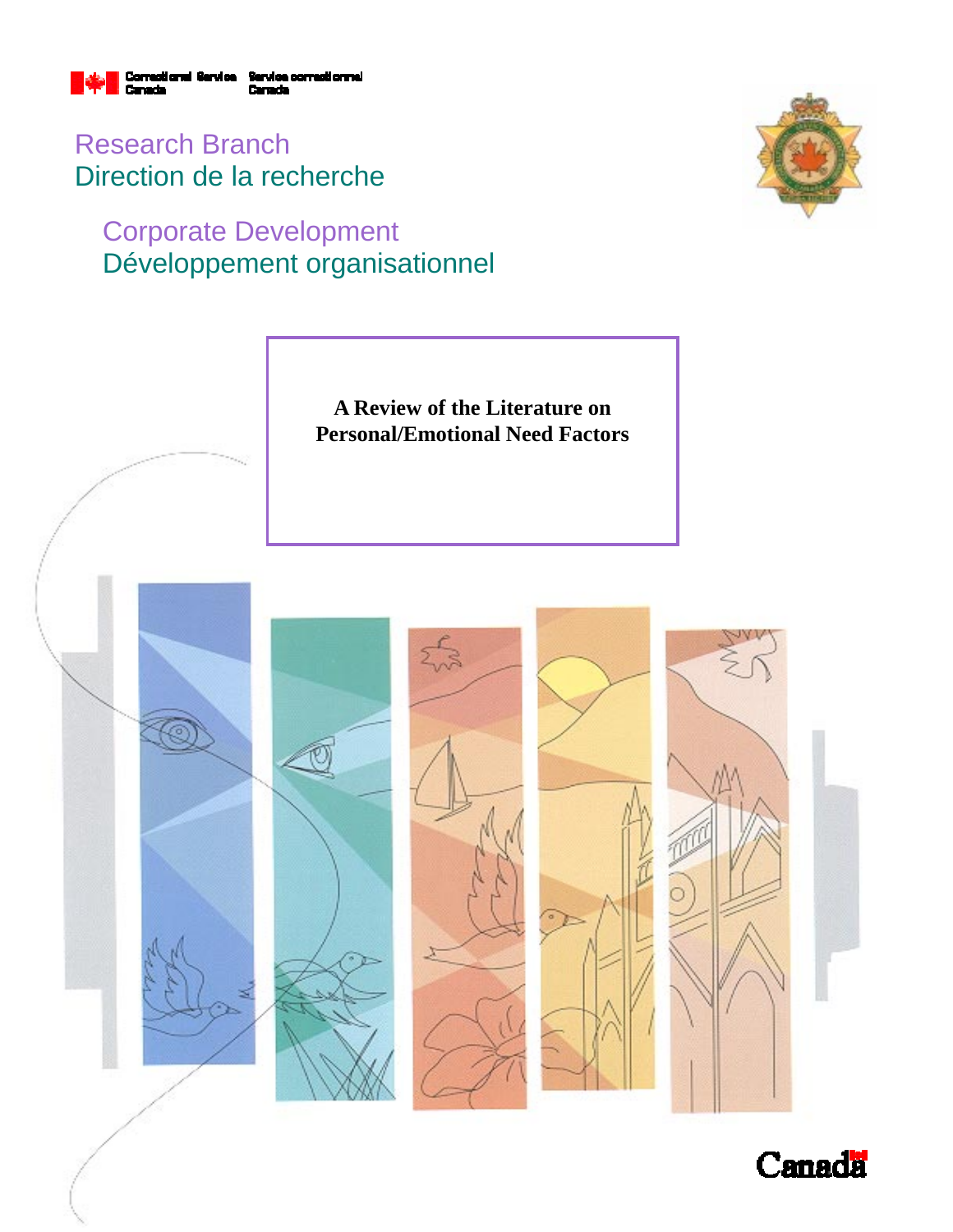**A Review of the Literature on Personal/Emotional Need Factors**

by:

Dave Robinson, Frank Porporino, & Chris Beal

T3 Associates Training and Consulting

March 1998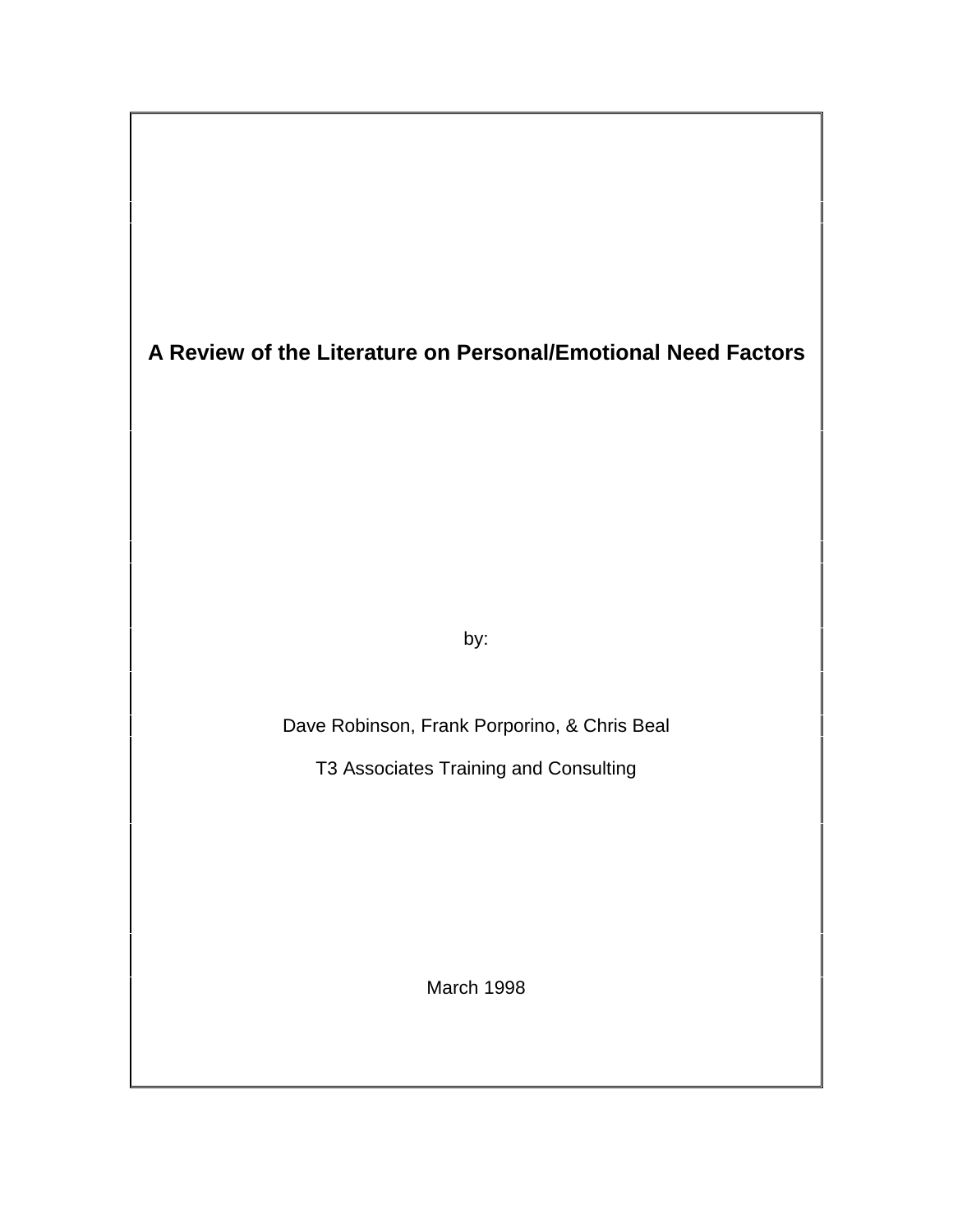# **TABLE OF CONTENTS**

| Organization of the Personal/Emotional Need Domain 86 |  |
|-------------------------------------------------------|--|
|                                                       |  |
|                                                       |  |
|                                                       |  |
|                                                       |  |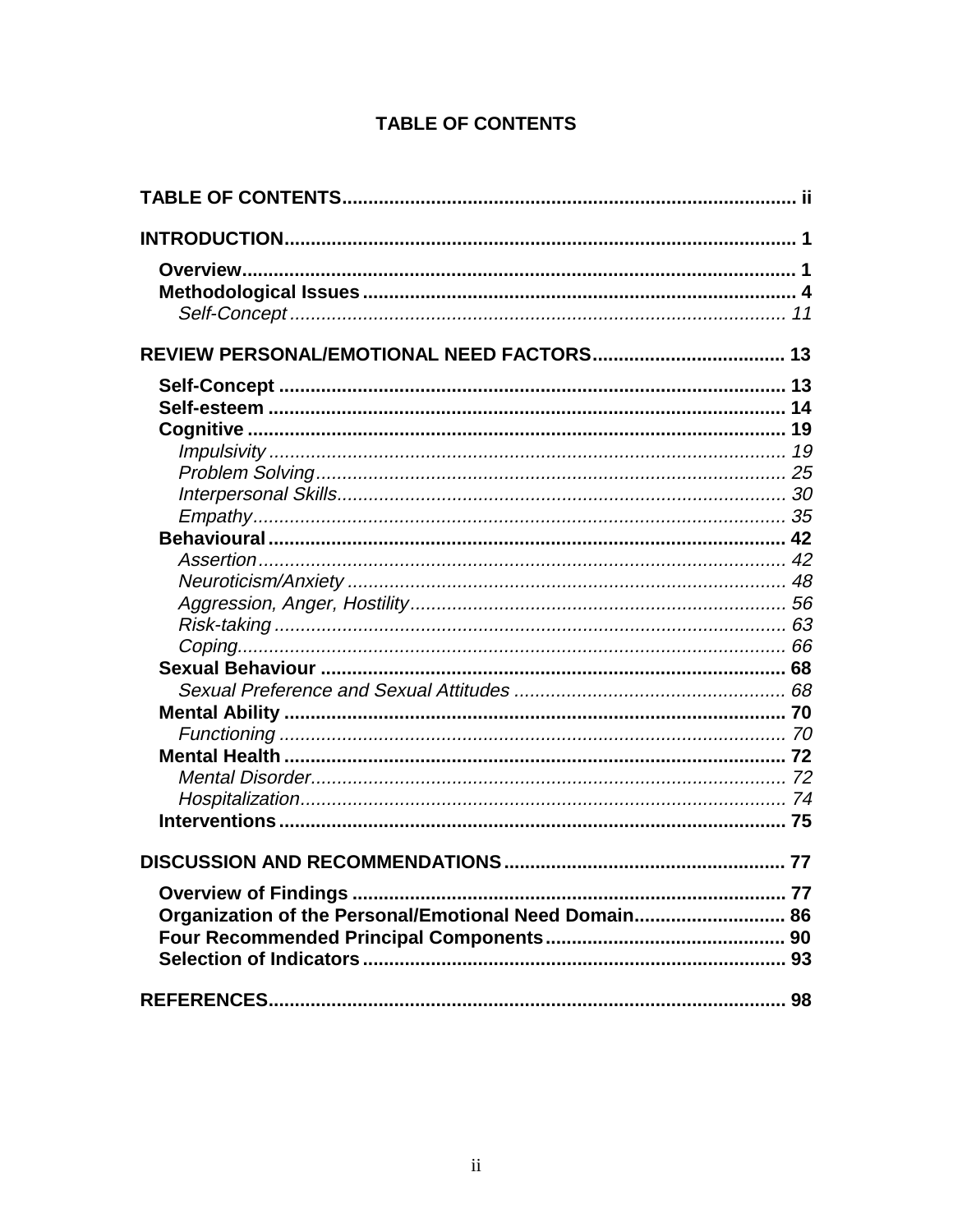## **INTRODUCTION**

#### **Overview**

The personal/emotional domain of the Correctional Service of Canada's (CSC) risk/need assessment protocol represents a broad grouping of criminogenic needs that are considered to be predictive of criminal and recidivistic behaviour. The purpose of this review is to examine the available empirical literature which documents the link between personal/emotional need factors and criminal and recidivistic behaviour. Included in the review is a descriptive examination of how offender populations differ from general populations on the various personal/emotional need factors. The review will also attempt to identify personal/emotional need factors which show particular promise for predictive purposes and those factors which appear to produce only weak predictive results. The review has the potential to assist CSC in refining its assessment protocol for the assessment of criminogenic needs within the personal/emotional domain.

Personal/emotional factors constitute an important domain within the research which attempts to examine the causes of criminal behaviour. Researchers have contributed to this area through two main avenues of research. First of all there has been a great deal of predictive and psychometric work devoted to personal/emotional factors by researchers who have searched for the "causes" of criminal behaviour and the identification of "risk" factors which appear to maintain criminal lifestyles. The second avenue of research has involved the treatment realm, whereby researchers and clinicians have attempted to measure their success by monitoring changes in the personal/emotional needs of criminal justice clients who have participated in their treatment programs.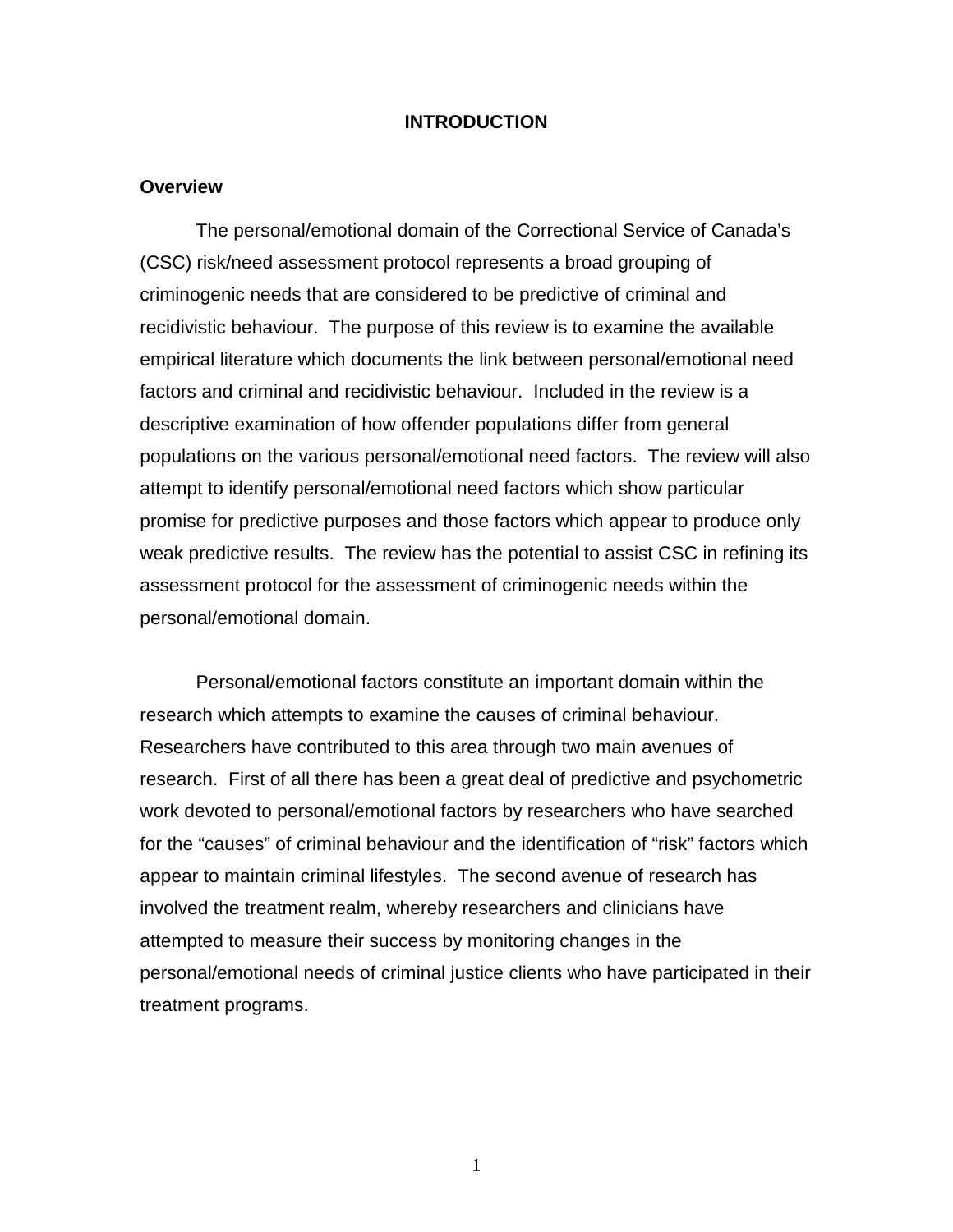The personal/emotional needs dimension is multi-faceted. Included among the indicators is a large number of items which attempt to assess **cognitive deficits**. For example, problem-solving, interpersonal relationship skills, inability to understand feelings of others and narrow thinking. These factors have been examined in a number of studies of delinquent behaviour and have been the focus of many treatment programs designed for offenders. Another large proportion of personal/emotional need items fall within the cateogory of **behavioural problems**. These include behaviours that are likely to result in negative outcomes for offenders including impulsivity, risk-taking, aggression, anger, frustration tolerance, gambling, and other problem behaviours which might serve as criminogenic needs. A third category refers to other **personal characteristics** of offenders which may increase the likelihood that the offenders will be involved in criminal behaviour or other negative outcomes that may promote criminality. These include personality dispositions (e.g., neuroticism), behavioural preferences (e.g., inappropriate sexual preferences), and mental status characteristics (e.g., deficiency, disorder).

The personal/emotional needs domain has been found to possess considerable predictive power within the current risk/needs assessment protocol used by CSC. There has also been evidence from other offender samples that personal/emotional factors are important. For example, Andrews et. al. (1986) demonstrated that "emotional/personal" indicators (parallel to the emotional/personal domain of the Level of Supervision Inventory – LSI) were among the best predictors of recidivism. Their study examined the predictability of a series of offender characteristics in relation to recidivism in a sample of Ontario probationers. The range in magnitude of significant r's was .15 to .31 among 10 emotional/personal indicators (average  $r = .19$ ). Only 2 of the 10 personal/emotional indicators failed to predict recidivism at statistically significant levels.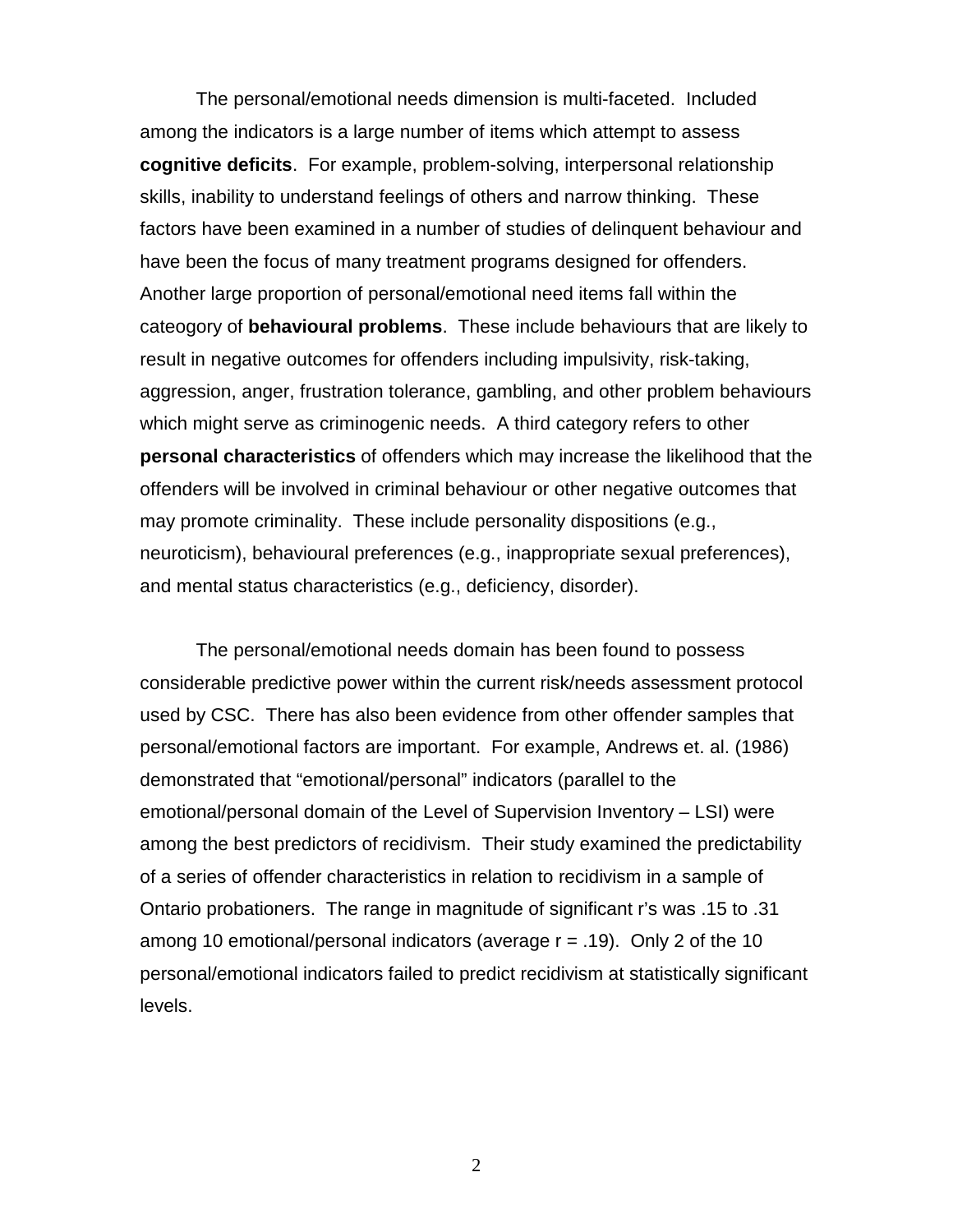With respect to evidence on the predictability of risk/need indicators for federal offenders, Motiuk and Brown (1993) reported on the correlations between release suspension and Community Risk/Need Management Scale items. Of 11 items within the personal/emotional domain, 6 of the items were significantly correlated with suspension at six-month follow-up for the sample of 604 adult offenders who had been released from federal institutions in the Ontario region. The majority of significant items exhibited correlations within the .2 range. Cognitive deficit items showed the highest levels of correlations with suspension within the personal/emotional need items that were examined. While the study provided important evidence of the predictability of the personal/emotional domain, there was also sufficient evidence to suggest that not all of the items within the domain are predictive of recidivism.

As noted above, the personal/emotional domain represents a very broad grouping of dynamic factors which are believed to be criminogenic. In terms of the range of criminogenic needs presented by federal offenders, the personal/emotional category represents a high frequency domain. In fact, among male offenders from a large 1996 sample of federal offenders (n=11,541), only 9% were assessed as having no problems within the personal/emotional need domain (Motiuk, 1997). A total of 27.9% of the male sample has "some difficulty" and nearly two-thirds (63.2%) had "considerable difficulty" within the domain.

The personal/emotional domain was also a high need area for many federal female offenders (n=182). Only 12.1% of female offenders had "no difficulty", 52.2% had "some difficulty" and more than one-third had "considerable difficulty" within the personal/emotional needs domain.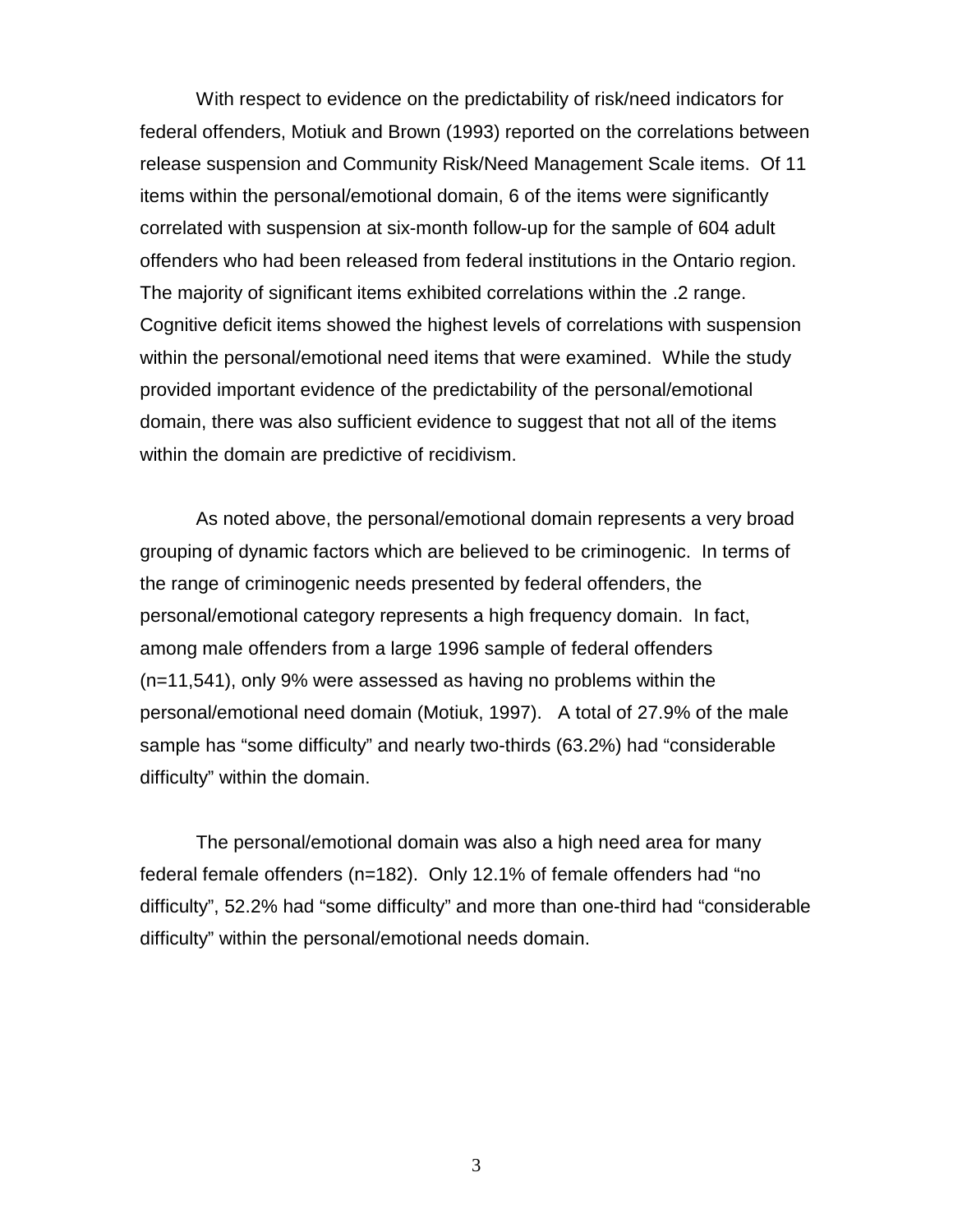The high frequency with which needs are assessed within the personal/emotional need dimension suggests that the grouping may be overly broad in focus and that a more streamlined categorization of the indicators would be more helpful. For example, regrouping of personal/emotional items may produce a more satisfactory categorization for the purpose of treatment targeting. Many of the individual personal/emotional need factors are already the focus of specific treatment programs (e.g., problem-solving, sex offenders treatment, anger management, etc.). A regrouping of items into more than one category may provide for more specificity in highlighting the unique treatment needs identified though the assessment process. The current review will provide relevant information for assessing whether or not regrouping may improve assessment within the personal/emotional domain and provide some guidelines for grouping of existing items.

## **Methodological Issues**

The PsychLit bibliographic software was used as an initial method of searching for relevant studies that have examined the items from the personal/emotional needs domain. Key-word searches focused on variations of the wording of the particular indicators (e.g. risk-taking = risk-taking, venturesomeness, thrill seeking, sensation-seeking, etc.). We also narrowed our searches to studies focusing on criminal samples, including both adult and juvenile offender groups. In addition to the computerized bibliographic search routines, we used cross-referencing techniques (from literature reviews and other known sources) to assemble a body of literature relevant to the factors contained in the personal/emotional domain of CSC's risk/need measure. Overall, this approach resulted in the identification of several hundred relevant references. We focused our search for new research on the content areas between the years of 1975 and 1997. This provided an ample body of sources but also ensured that other salient work from earlier years was identified from more recent material. The available references were then reviewed to determine their utility in addressing the questions raised by the scope of work for the proposal.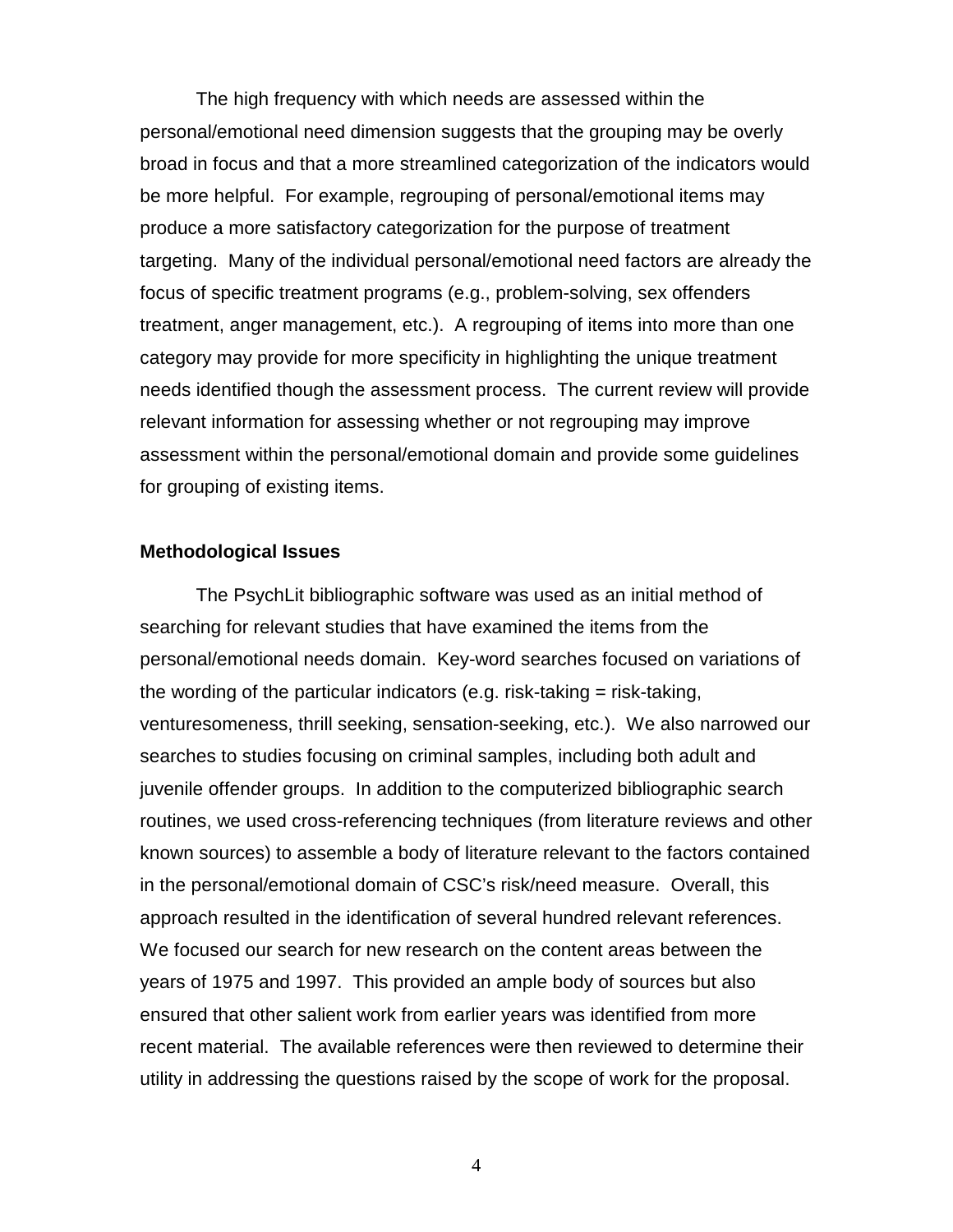Given the broad category represented by the personal/emotional domain, the task of completing a literature review of relevant studies for all personal/emotional domains was a major under-taking. It was necessary to limit the number of studies selected for initial review. Following our initial review, we eliminated a number of additional studies that were not sufficiently on-target, or simply repeated findings presented in studies having greater methodological strength. In order to retain the comprehensiveness of the review while balancing the limitations imposed by time constraints, it was impossible to produce an exhaustive search of the literature. The review that follows represents our best judgement about the studies that provide the highest quality information about various personal/emotional need factors examined.

The ideal method for completing a review of the personal/emotional domain indicators would be to perform separate meta-analyses of the predictability of each indicator. Obviously, this approach would require an expanded time frame to accommodate the planning, search, and extensive analysis required. However, this review provides an excellent alternative to a more rigorous approach represented by meta-analytic techniques. In selecting studies to include in the analysis we carefully assessed the quality of the methodologies presented, the relevance of the research to the objectives of the study, and the contribution of findings to the promotion of innovation within risk/need assessment technology. We have identified a number of studies which provide corroborative evidence for the predictability of constructs. When faced with a choice of several studies showing the same findings, we have chosen the most typical study to feature in the review. In addition, we have attempted to show the variety of methodological approaches that have been used (e.g., measurement approaches and research design) and the diversity of offender samples employed. In the course of reviewing the studies, we also attempted to identify and include studies that were based on samples of Canadian federal offenders. Generally we located a large number of studies based on Canadian samples and we also found several relevant studies based on Canadian federal offenders.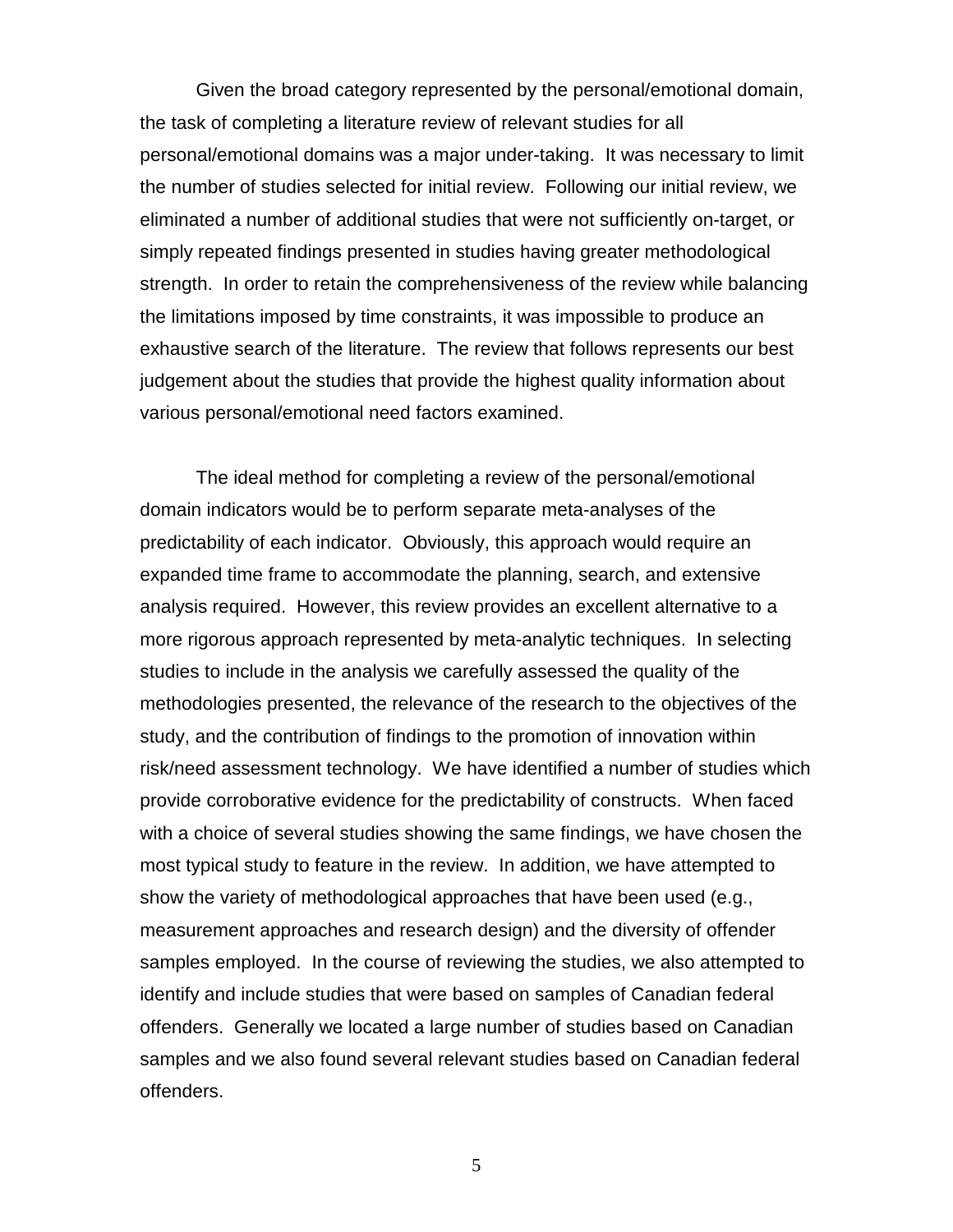Most of the literature we examined for this review falls within the following categories:

- **Correlates of Criminal Recidivism Predictive**. These studies are normally prospective studies, sometimes conducted within the context of an evaluation of a treatment intervention. The constructs (e.g., problem-solving skills, self-esteem) are measured at time 1 followed by a measurement of adult criminal or juvenile recidivism at time 2. The length of follow-up periods vary from study to study but normally refer to periods of at least 1 year. We believe these studies are considered most relevant to the current review and provide the most convincing evidence to address the questions being posed. Therefore, when a number of alternative studies were available, we generally feature the most recent studies that fall within this category.
- **Correlates of Criminal Recidivism Criminal History**. These are cross-sectional studies where the measurements of the predictors are normally combined with outcome measures based on criminal history information from file sources. In some cases, the measure of criminal history is based on self-report methods. Frequently, the self-report studies rely on non-offender samples (e.g., college students, general population groups). Hence, these studies which examine the relationship between volume of criminal history and the constructs of interest supply post-dictive evidence pertinent to the review. The evidence provided from these types of studies is less convincing than evidence provided from prospective studies. Nevertheless, information from cross-sectional studies is helpful when more rigorous empirical information is not available.
- **Studies Demonstrating Criterion Validity using Extreme Groups Comparisons.** A large group of studies dealt with demonstrating a link between criminal history and the various constructs by comparing offenders and non-offender groups. The sub-samples of offenders and non-offenders are identified through a variety of sources. Generally, the sampling strategies are best described as availability sampling. An example of this type of study might compare measures of one of the constructs (e.g., anger management skills) taken from a college sample with measures derived from a group of incarcerated offenders. The data from these studies cannot provide helpful information for assessing the link between criminal behaviour and the constructs under investigation. However, they do provide important descriptive information with respect to the relative occurrence of the particular traits/characteristics (e.g., neuroticism, racist attitudes) within offender populations.
- **Treatment follow-up Samples**. Some of the existing studies address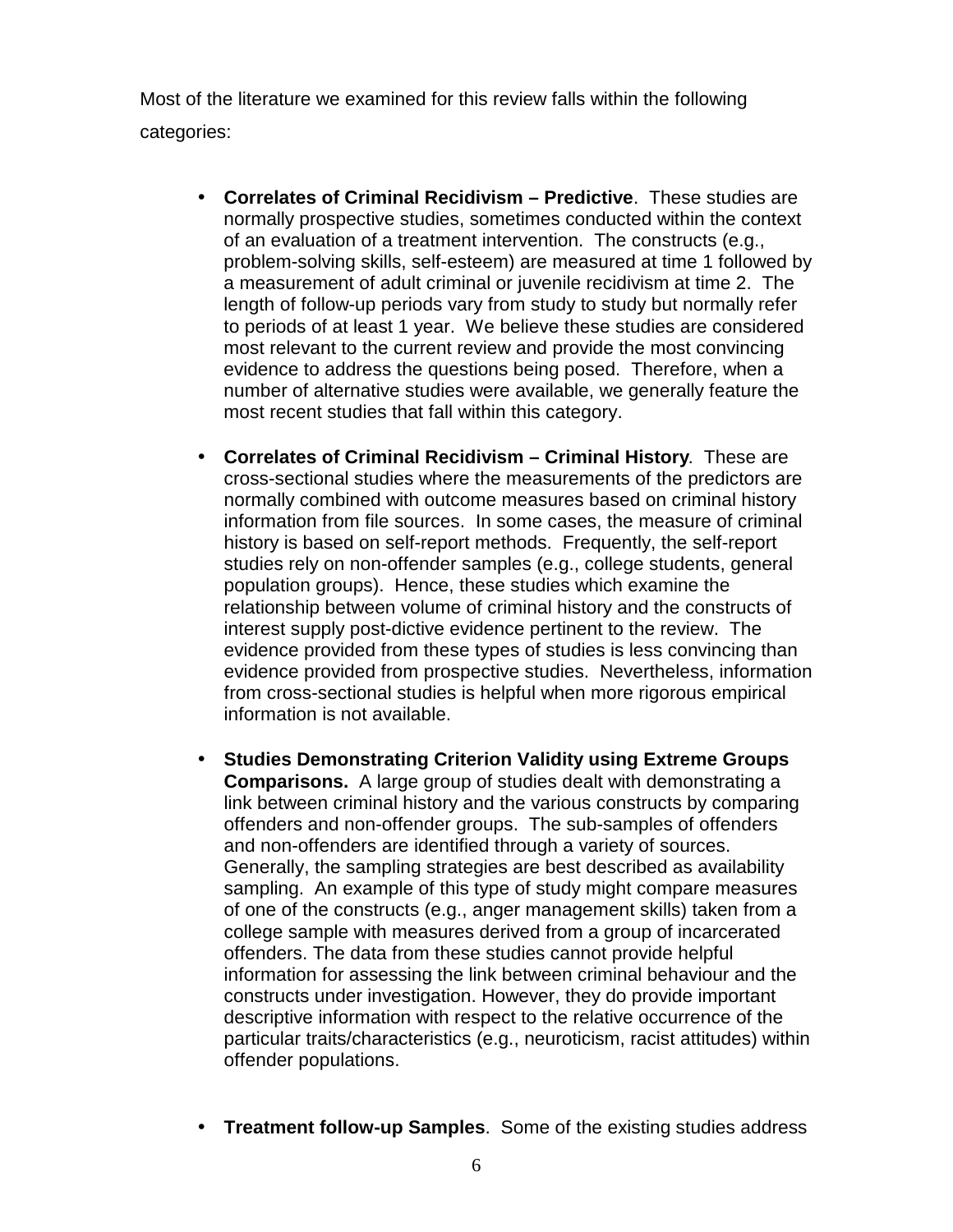one or more of the target constructs within the context of an evaluation of a correctional treatment program. Some of these studies provide indirect evidence of a link between criminal recidivism and the constructs. For example, a program designed to increase anger management skills might provide evidence of a link between anger management and recidivism by demonstrating lower recidivism for a treatment (versus control) group. The evidence provided by these studies is obviously limited in comparison to some of the other methods enumerated above.

The majority of studies which provide empirical evidence concerning recidivism and the constructs under study are based on juvenile populations. Our literature search has led to the conclusion that there is a paucity of predictive studies of recidivism which are devoted specifically to examining adult criminal behaviour in relation to many of the personal/emotional factors. However, for most of the constructs, a number of studies based on juvenile samples could be identified. Some of the delinquency studies provide prospective evidence of a link between childhood and adolescent characteristics and later criminal behaviour. Whenever possible we relied on data derived from adult offender populations to address the questions of the review. However, in many cases there was not a sufficient number of adult samples to make an adequate assessment of the predictive significance of the constructs. In these cases we incorporated the juvenile data into our analysis to corroborate general findings established from the limited number of adult-based samples.

Within the adult offender samples we examined, we located a number of studies based on sub-samples of offenders. For example, many of the studies which are relevant to assessing the predictive validity of the constructs are based on samples of substance abuse offenders. Sex offenders and violent offender are also the focus of a number of pertinent studies. There are fewer samples which focus exclusively on property offenders. While the sub-type offender samples pose some limitations on the assessments that can be made, the review will attempt to assess the biases that might be involved in the use of such specific samples. While this situation occurs relatively frequently, it should be noted that the body of literature also contains a large number of studies based on general populations of offenders.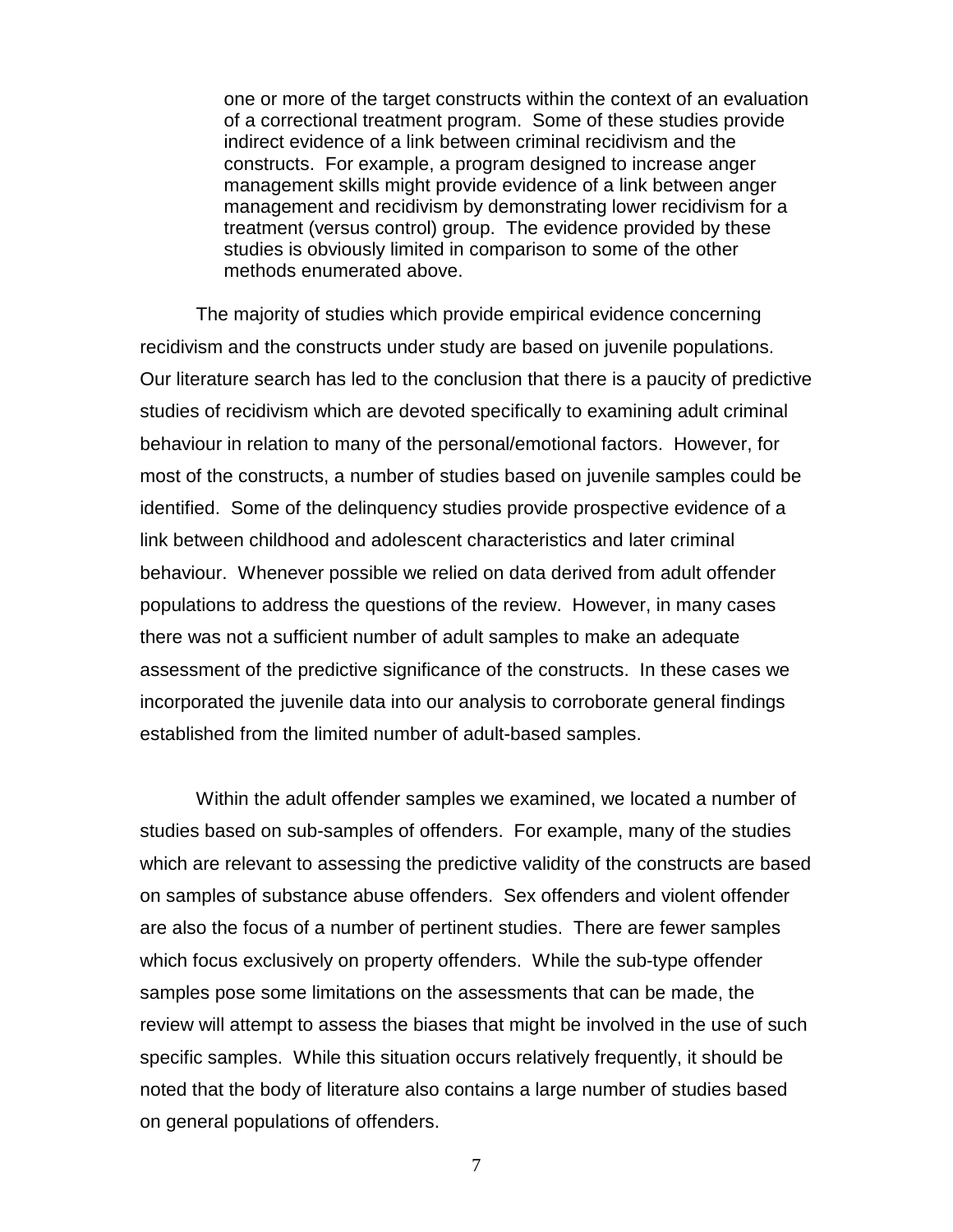Another category of sub-sampling concerns criminal justice processing variables. Criminal justice settings vary considerably from incarceration, conditional release, to probation. There are also non-criminal justice samples of individuals who self-report on their criminal behaviour over a follow-up period. Hence, the analysis contained in the review pays careful attention to the criminal justice settings associated with the studies.

Despite the variety and limitations of the populations included in the body of literature we have identified, we believe the literature is sufficiently extensive to make adequate assessments for the majority of personal/emotional need factors included in the review.

In our literature searching we focused on each of the personal/emotional indicators included in the personal/emotional needs domain for CSC's risk/need assessments. To simplify the review process, we frequently combined (or failed to differentiate between) "sub-components" and "indicators". It should also be noted that in many cases the individual need indicators were too specific to furnish definitive information about the constructs. However, in the majority of instances the construct area could be encompassed within a broader category of a principal component or sub-component. For example, while there were few studies that focused specifically on "unable to generate choices", a larger body of literature addressed "problem-solving" skills more generally. In such examples we found a broader definition to replace an indicator or series of indicators. For example, the construct of "empathy" is not mentioned specifically among the indicators in the needs assessment protocol. However, there are many personal/emotional need indicators not associated with a specific body of predictive research (e.g., feels especially self-important, disregard for others) that were easily subsumed under the "empathy" category. Self-esteem also surfaced as a construct that was not specifically enumerated as a need indicator, but represented a large body of research that was relevant to the "Self-concept" principal component.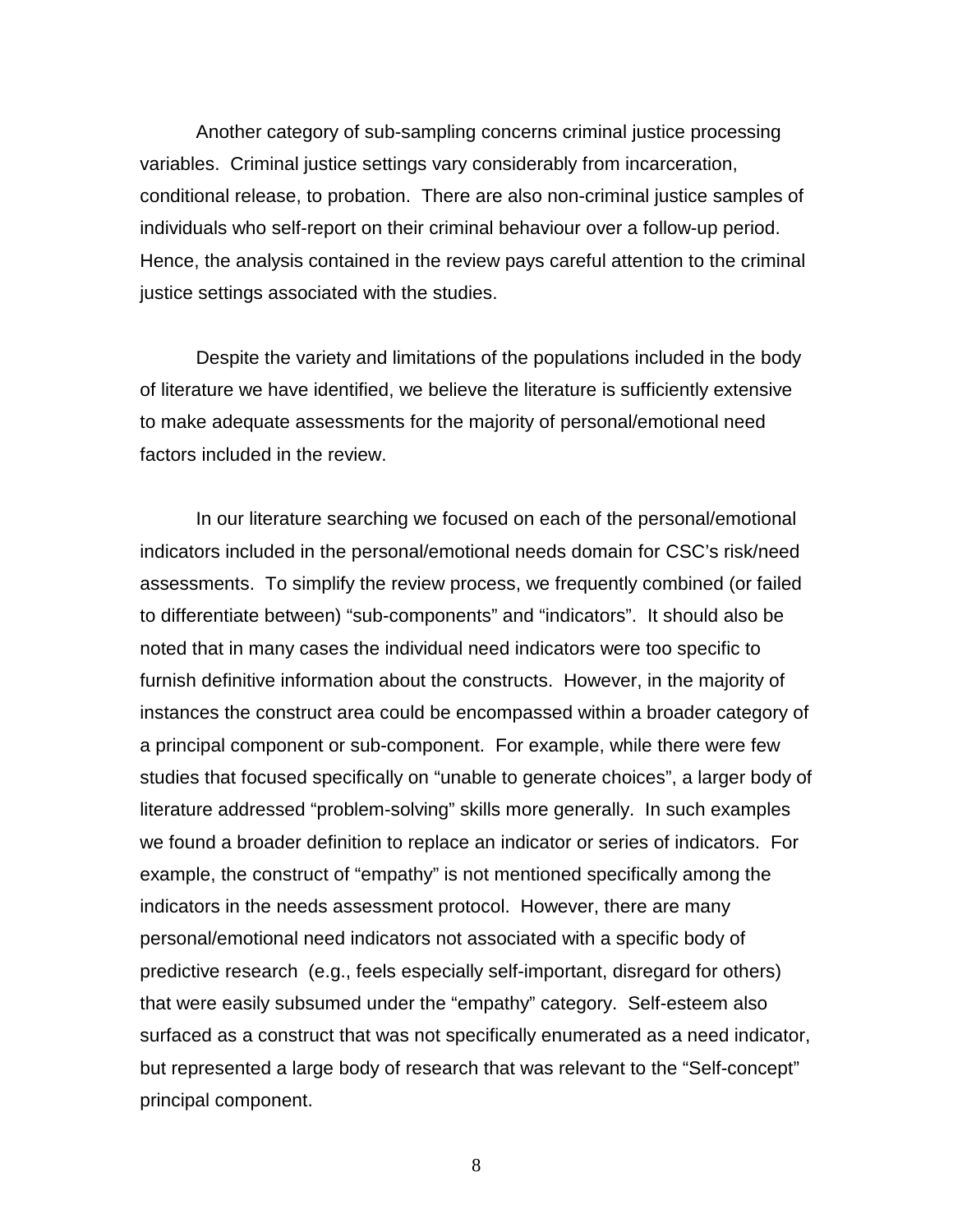Our review of the research and organization of the reporting on results also led to reassignment of some indicators to alternative principal components or sub-components. For example, "gambling" for which there is not a large body of predictive studies, was combined with "risk-taking". We describe these reassignments as we report the results of our review. In our conclusion and recommendation section we provide more detail on how the personal/emotional components might be organized to represent a more parsimonious classification of the constructs.

It is important to reiterate that for many of the specific indicators we failed to find a strong body of literature for the purpose of establishing the criminogenic need status of the given item. However, this is not meant to suggest that the indicator would not be helpful or relevant to the measurement of a subcomponent. For example, while we found studies on the predictability of the indicator "mentally disordered in the past", we did not identify corresponding studies relevant to "mentally disordered *currently*". Again, this does not suggest that the latter item would not serve as a valid indicator for assessing mental disorder. We understand that in many cases the indicators are simply "indicators" and were not meant to be viewed as "constructs" per se.

A final note on the organization of components and indicators relates to the classification of some constructs under the personal/emotional domain. In particular, the Socio-cultural sub-component of "Self-concept" posed a number of difficulties both in terms of our search for relevant research and the inclusion of this category within the personal/emotional domain. We argue that the indicators of ethnicity and religion "as problematic" are best grouped under the "Attitudes" domain where similar indicators already exist. In addition, we believe that "problematic family ties" are already well covered under the "Marital/Family" domain. We also had difficulty incorporating "gang membership" under the "socio-cultural" sub-component within the personal/emotional needs domains. We argue that the "gang membership" indicator is essentially covered under the "Associates/Social" domain where it has already been included as an item. For this reason, we have not included these four "reassigned" socio-cultural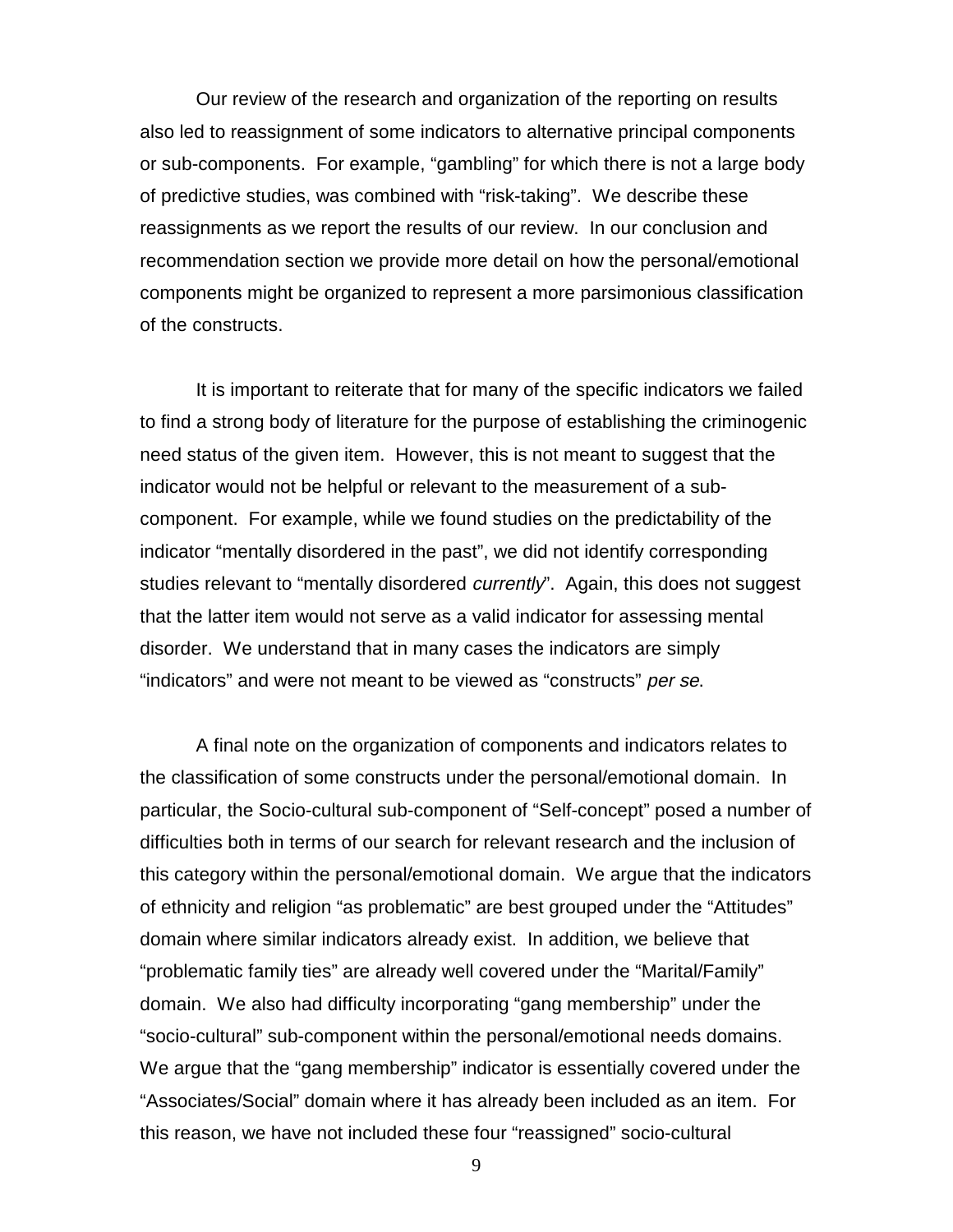indicators in the current review of personal/emotional need factors.

The following sub-categories were used as a method of organizing the review and presenting the findings. Note that while we list sub-components and indicators together, our organization generally corresponds to the protocol described in the Case Management Manual. Some changes in the ordering of categories will be noted. In the case of reassignments, we list the indicators under their original principal/sub-components and again under the reassigned category. In our review of the research, reassigned items are reported under their respective new principal/sub-component categories.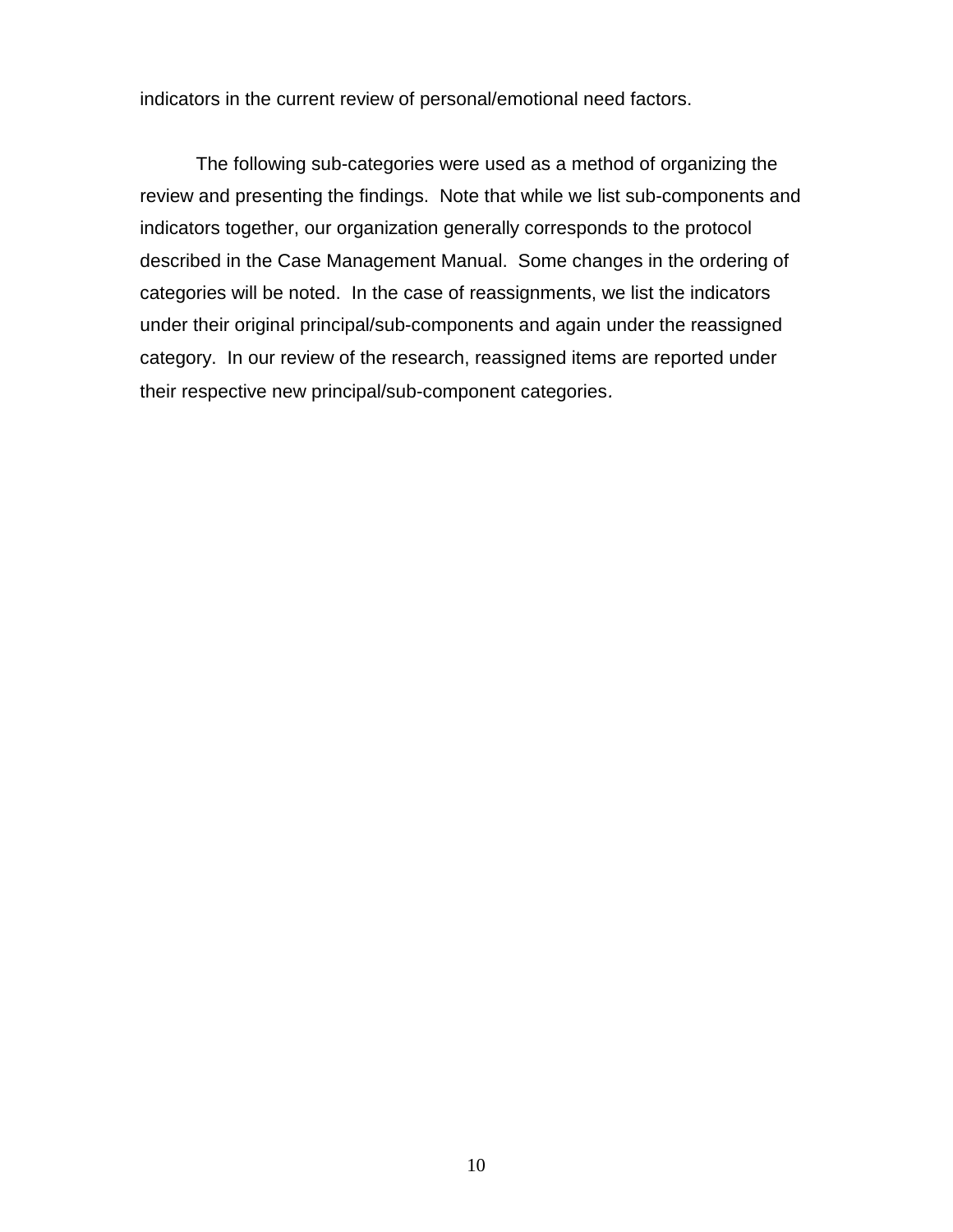**Principal Component**

| <b>Self-Concept</b> | <b>Personal</b><br>Feels especially self-important (reassigned to Empathy)<br>Physical prowess problematic<br>$\bullet$<br>Self-esteem (new indicator)<br>$\bullet$                                                                              |
|---------------------|--------------------------------------------------------------------------------------------------------------------------------------------------------------------------------------------------------------------------------------------------|
| Cognition           | <b>Cognition</b><br>Impulsivity                                                                                                                                                                                                                  |
|                     | Manages Time Poorly (reassigned from Behavioural-<br>$\bullet$<br>Coping)<br>Non-Reflective (reassigned from Behavioural-Self-<br>$\bullet$<br>Monitoring)<br>Conscientiousness (reassigned from Behavioural-<br>$\bullet$<br>Conscientiousness) |
|                     | General Problem-Solving (new indicator)<br>$\bullet$                                                                                                                                                                                             |
|                     | Unable to recognize problem areas<br>$\bullet$<br>Unable to generate choices<br>$\bullet$<br>Unaware of consequences<br>$\bullet$<br>Goal setting is unrealistic<br>$\bullet$<br>Narrow and rigid thinking<br>$\bullet$                          |
|                     | Interpersonal Problem-Solving<br>$\bullet$                                                                                                                                                                                                       |
|                     | Poor Conflict Resolution (reassigned from Behavioural-<br>Coping)                                                                                                                                                                                |
|                     | Empathy                                                                                                                                                                                                                                          |
|                     | Self-importance (reassigned from Self-Concept)<br>Disregard for others<br>Socially unaware<br>Incapable of understanding feelings of others<br>Manipulative (reassigned form Behavioural-Manipulation)                                           |
|                     |                                                                                                                                                                                                                                                  |

# **Behavioural Assertion**

• Assertiveness Skills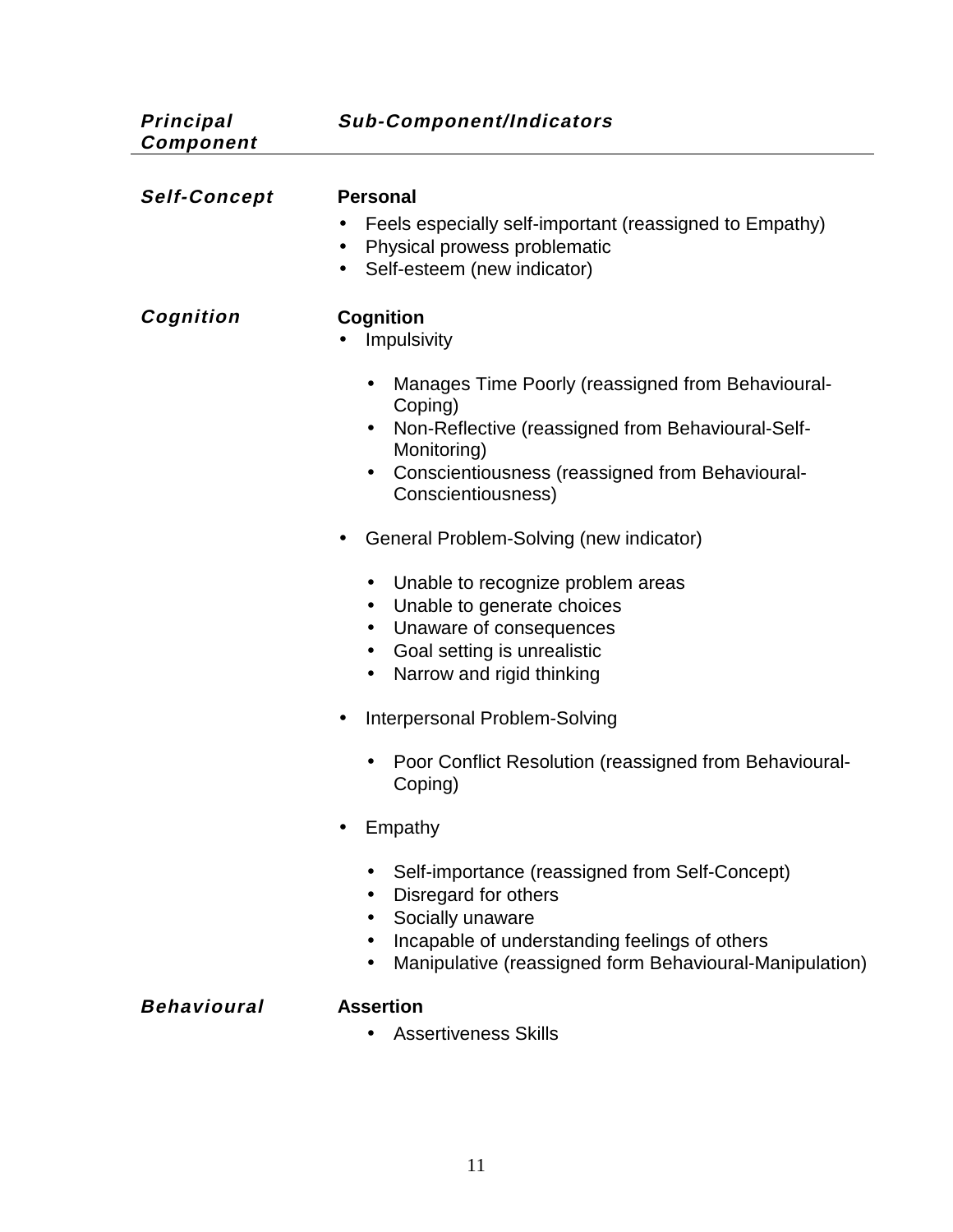# **Neuroticism**

• Worries, Anxiety (new indicator)

# **Aggression**

- Aggression
- Anger (new indicator)
- Hostility
- Frustration Tolerance (reassigned from Behavioural-Frustration)

# **Risk-Taking**

- Risk-taking
- Sensation-seeking (Thrill-seeking)
- Gambling (reassigned from Gambling)

# **Coping**

- Copes with stress poorly
- Poor Conflict Resolution (reassigned to Cognitive-Interpersonal Skills)
- Manages time poorly (reassigned to Cognitive-Impulsivity)

**Sexual Behaviour**

# **Sexual Behaviour**

- Dysfunction
- Identity
- Preference (e.g., inappropriate)
- Attitudes
- **Mental Ability Functioning**
- **Mental Health Mental Health**
	- Disordered

**Interventions Interventions**

- Assessments
- Medication
- Psychological/Psychiatric
- Hospitalization
- Programs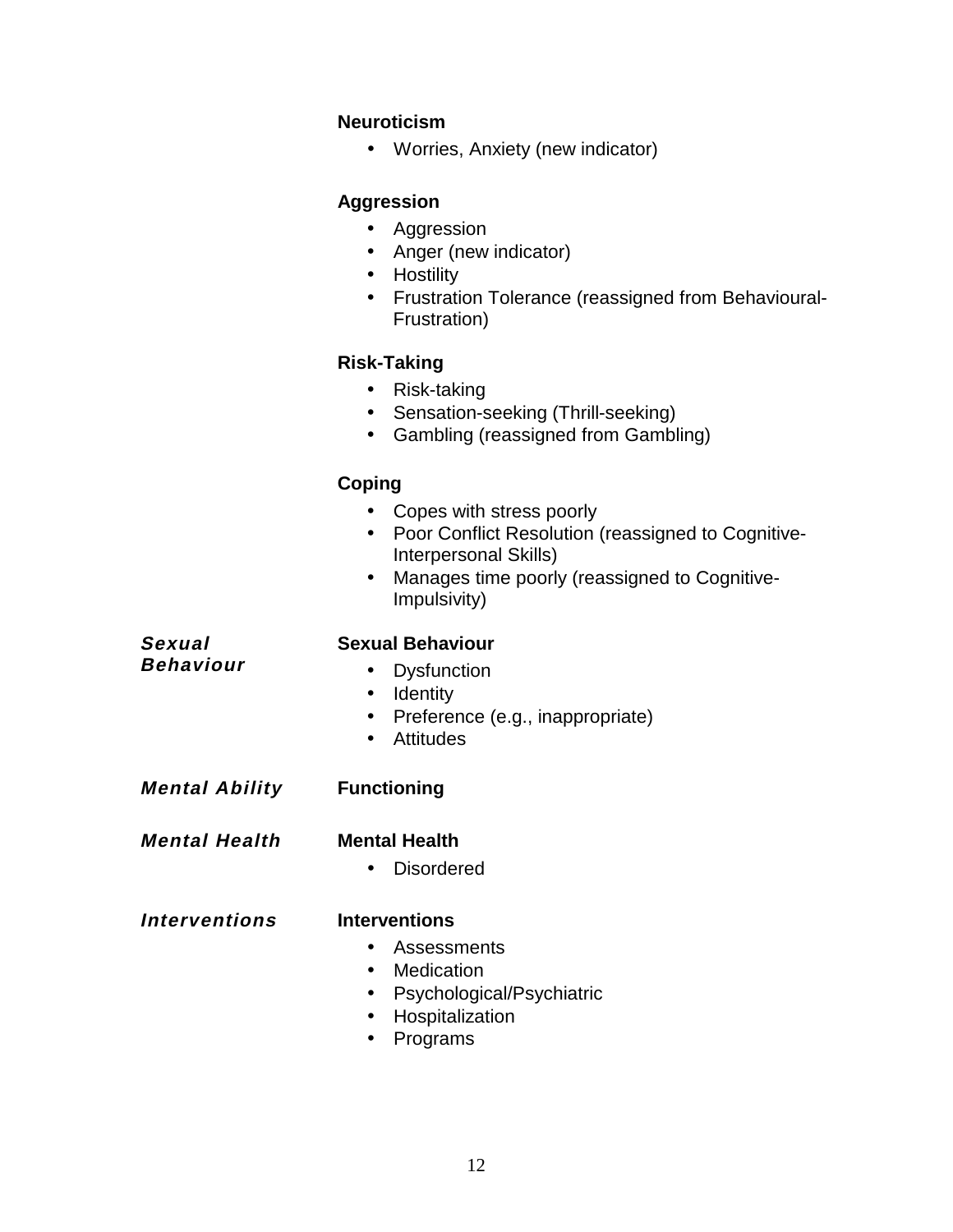#### **REVIEW PERSONAL/EMOTIONAL NEED FACTORS**

#### **Self-Concept**

The self-concept principal component is defined by two personal indicators: "feels especially self-important" and "physical prowess problematic". The concept of self-importance (also narcissism and egocentricity), although infrequently mentioned in the criminological research literature, appears to be related to the construct of empathy. Self-importance implies a selfish absorption in one's own needs without regard or interest in the needs of others. For this reason, we have incorporated this item within the "empathy" construct reviewed below. With regard to physical prowess, Andrews and Bonta (1994) have suggested there was some early interest in the concept of physical stature in relation to criminality in early research on offenders. For example, the mesomorphic body type was regarded as representing a risk of delinquent behaviour. More recent references to this concept are rare in the research literature.

However, another related component of self-concept for which a larger body of literature exists, is the construct of self-esteem. In many respects, individuals who have an over estimation of their importance, or who overestimate or emphasize their physical prowess may be regarded as falling at the high extreme of self-esteem. We have included a review of the self-esteem literature, not only because it can be related to these other notions of self-concept. However, self esteem is regarded by many as an important correlate of criminal behaviour. Popular conceptions about crime and personality frequently suggest that self-esteem plays a causal role in the development and maintenance of delinquent behaviour. We recognize that self-esteem is not currently included as an indicator within the personal/emotional needs dimension. However, some correctional professionals may argue for the inclusion of the construct as a criminogenic need. For this reason, we review the evidence regarding selfesteem and criminality below.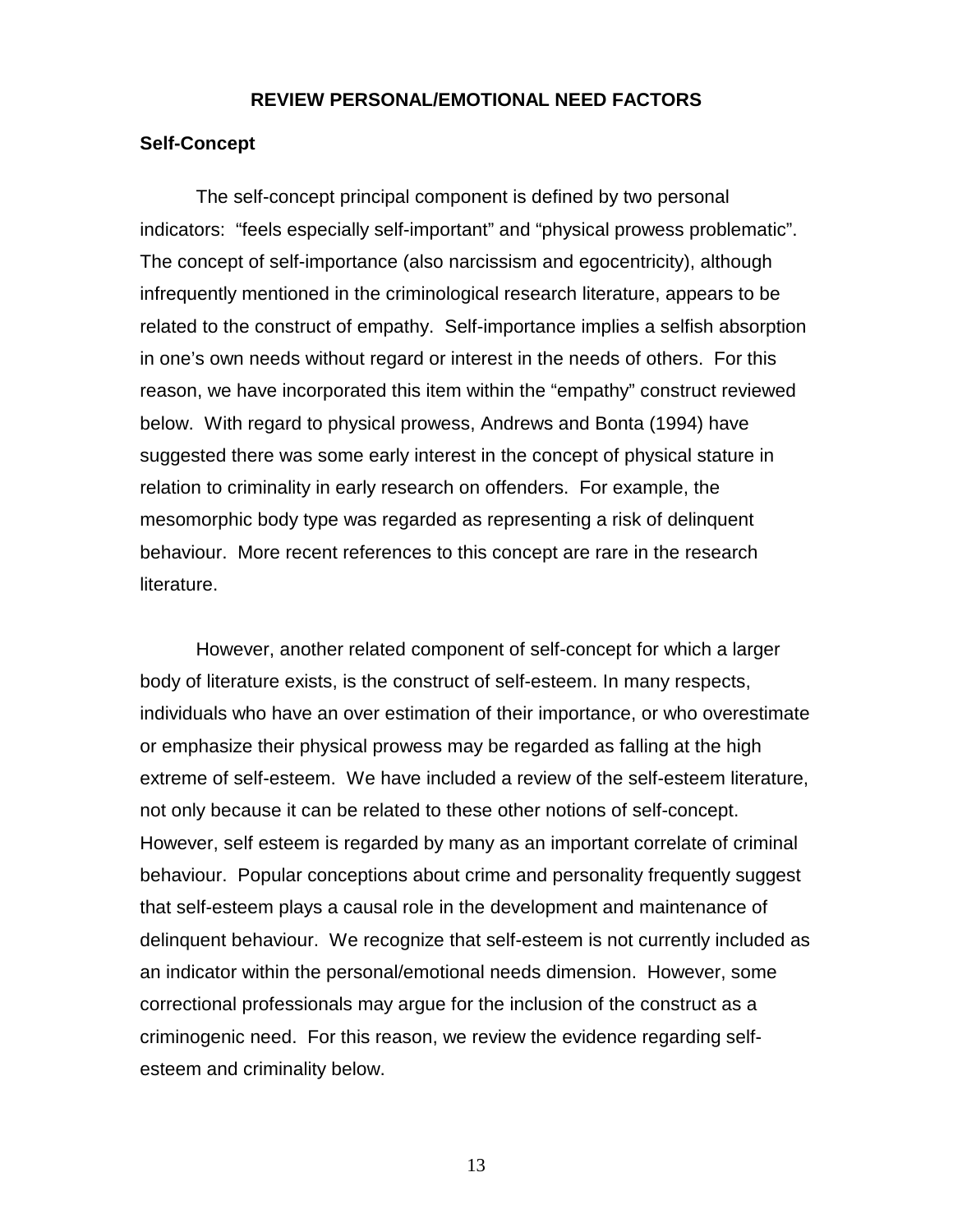#### **Self-esteem**

Self-esteem has frequently been viewed as an important target of intervention within criminal populations (Bennett, 1974). Many program designers have assumed that self-esteem is an important outcome and that a side-benefit of their offender programming efforts is an increase in this highly desirable personal state (Field, 1985). An interesting research project reported by Bryson and Groves (1987) illustrates the perception of many correctional program designers regarding offender self-esteem. Assuming that self-esteem was an important correctional outcome, the authors attempted to identify a series of activities that increased prisoner self-esteem. They examined the differential correlations between participation in various types of recreational activity (e.g., cards, weight-lifting, jogging, horseshoes, religious activities, etc.) and prisoner self-esteem. Although difficult to interpret, a sample of their findings suggested that for felony offenders participating in billiards, competitive weightlifting, horseshoes, basketball, and religious services were positively related to selfesteem, while card playing was negatively correlated.

There has been some research on the relationship between self-esteem and criminality. However, generally there have been inconsistent findings in studies which have examined the relationship between self-esteem and recidivism in follow-up studies of offenders. In their major review of predictors, Ross and Fabiano (1985) identified only a small number of studies reporting lower self esteem in offender samples prior to 1980. However, they argued that the link between criminality and self-esteem may operate through locus of control. Since many offenders are externally oriented in their locus on control, self esteem is likely to reflect a lack of belief in their ability to affect change or have control in their environment (i.e., internal control).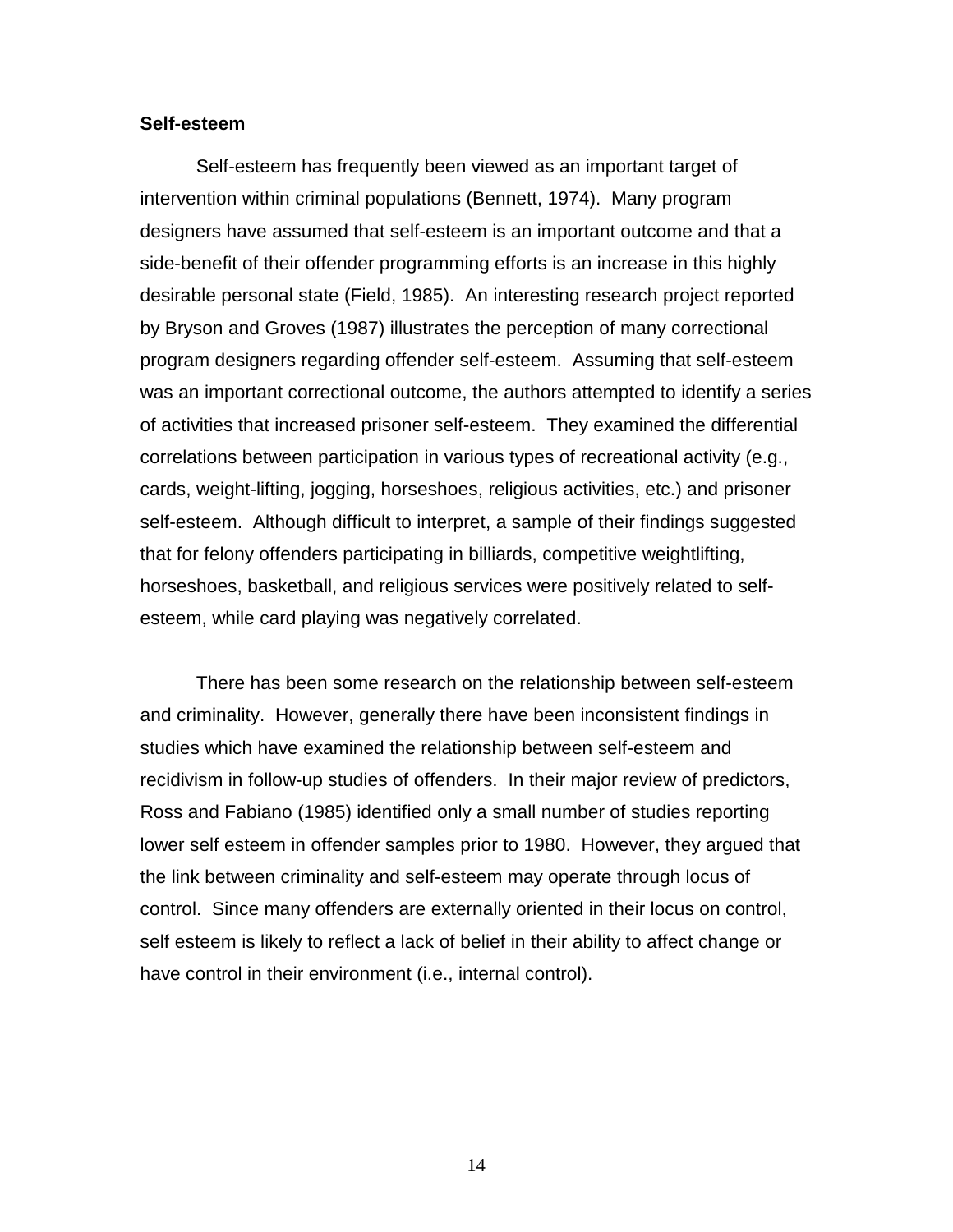At the same time, there is other evidence suggesting that self-esteem may not be an operative factor in criminal behaviour. For example, Gendreau, Little, and Goggin (1996) reviewed a large number of studies which examined the link between recidivism and a variety of measures of personal distress. Low selfesteem was included as one of the measures within this category which also included such measures as depression, neuroticism, anxiety, and personal inadequacy. Gendreau and his colleagues reported an overall weighted correlation ( r ) of .05 based on a combined sample of 19,933 offenders and 66 separate coefficients for recidivism and personal distress. The correlation was significant at a minimal level ( $p < .05$ ) for this large sample. While low selfesteem was not the only measure included in the personal distress category, the findings from this major meta-analysis certainly do not suggest that this construct is a major predictor of criminal behaviour. A meta-analysis of recidivism among sexual offenders has also been conducted recently by Hanson and Bussière (1996). The authors noted that self-esteem was unrelated to recidivism in the studies they reviewed.

An important study conducted by Bynner, O'Malley and Bachman (1981) raised questions about the assumed link between self-esteem and delinquent behaviour. Using data from the major "Youth in Transition" panel study, they examined the link between self-esteem and delinquency over a follow-up period of 5 years. At each of three measurement times, both self-reported delinquency and self-esteem were measured. This allowed the researchers to conduct a sophisticated path analysis of the relationship between the two variables for a large national sample of high school boys (n=1,471). Using data from multiple time points the authors were able to examine the relative impacts of increases and decreases in self-esteem over time. In addition they were able to examine direction of causality between the two measures (i.e., low self-esteem increases delinquency versus delinquency promotes low self-esteem) while controlling a variety of independent variables (school achievement, SES). Their conclusion was that there were very weak paths between self-esteem and delinquency with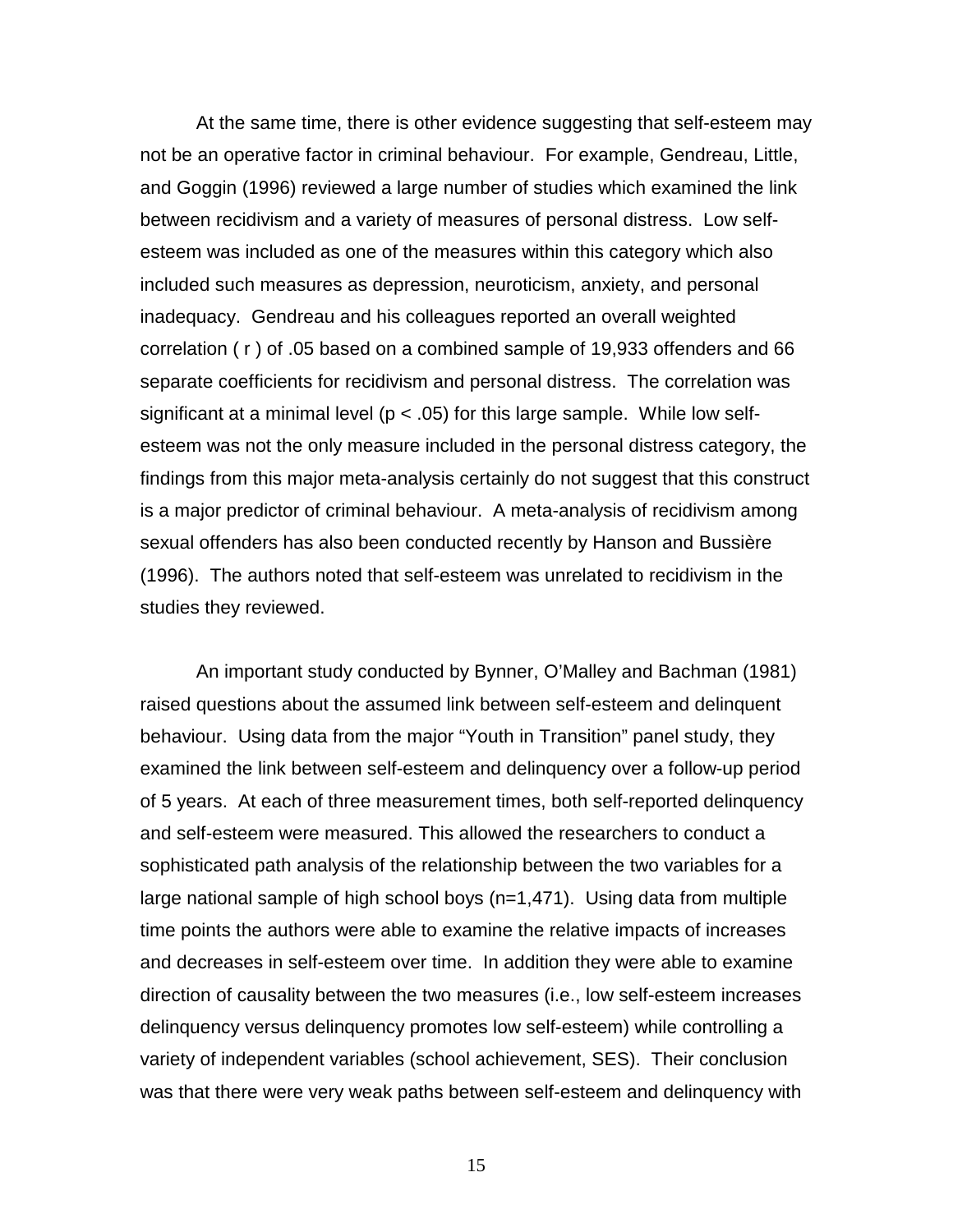very little evidence to suggest that low self-esteem increases the likelihood of participation in delinquent activities. In fact, the path analysis suggested that involvement in delinquent behaviour produced some increases in self-esteem among the boys who initially possessed lower self-esteem.

There have been some studies addressing the issue of self-esteem and criminal behaviour in adult samples, and in particular, there are a number of Canadian contributions in this area. One study by Bennett (1974) involving a sample of American parolees, however, is frequently sited in the literature. In this study the relationship between recidivism (as measured by a 9-point parole outcome scale ranging from arrest free to new felony commitments) and prerelease self-esteem was examined using a sample (n=107) of releases from a maximum security facility. Outcome was measured at six months, 12 months and 24 months. Self-esteem was significantly correlated with positive parole outcomes at the 6 month ( $r = .22$ ) but unrelated at the 12 month ( $r = .13$ ) and 24 month follow-up points (.03). Despite some evidence of a relationship, Bennett concluded that self-esteem was weakly correlated with parole outcome in this sample but suggested that methodological problems may have suppressed the magnitude of the correlation.

A later study by Gendreau, Grant and Liepciger (1979) attempted to examine the same question using a sample of Canadian offenders released from provincial institutions and followed for a 2 year period post-release. They included the self-esteem measure used in the earlier study by Bennett (1974) but also included a number of sub-scales which were purported to measure subcomponents of self-esteem from the Adjective Check List (ACL, Gough and Heilbrun, 1965). The measures were administered prior to release and reconviction was used as the measure of recidivism outcome. The self-esteem scale used earlier by Bennett was unrelated to recidivism after two years. However, other ACL measures which the authors argued were sub-components of self-esteem (personal adjustment, autonomy, abasement, unfavorable,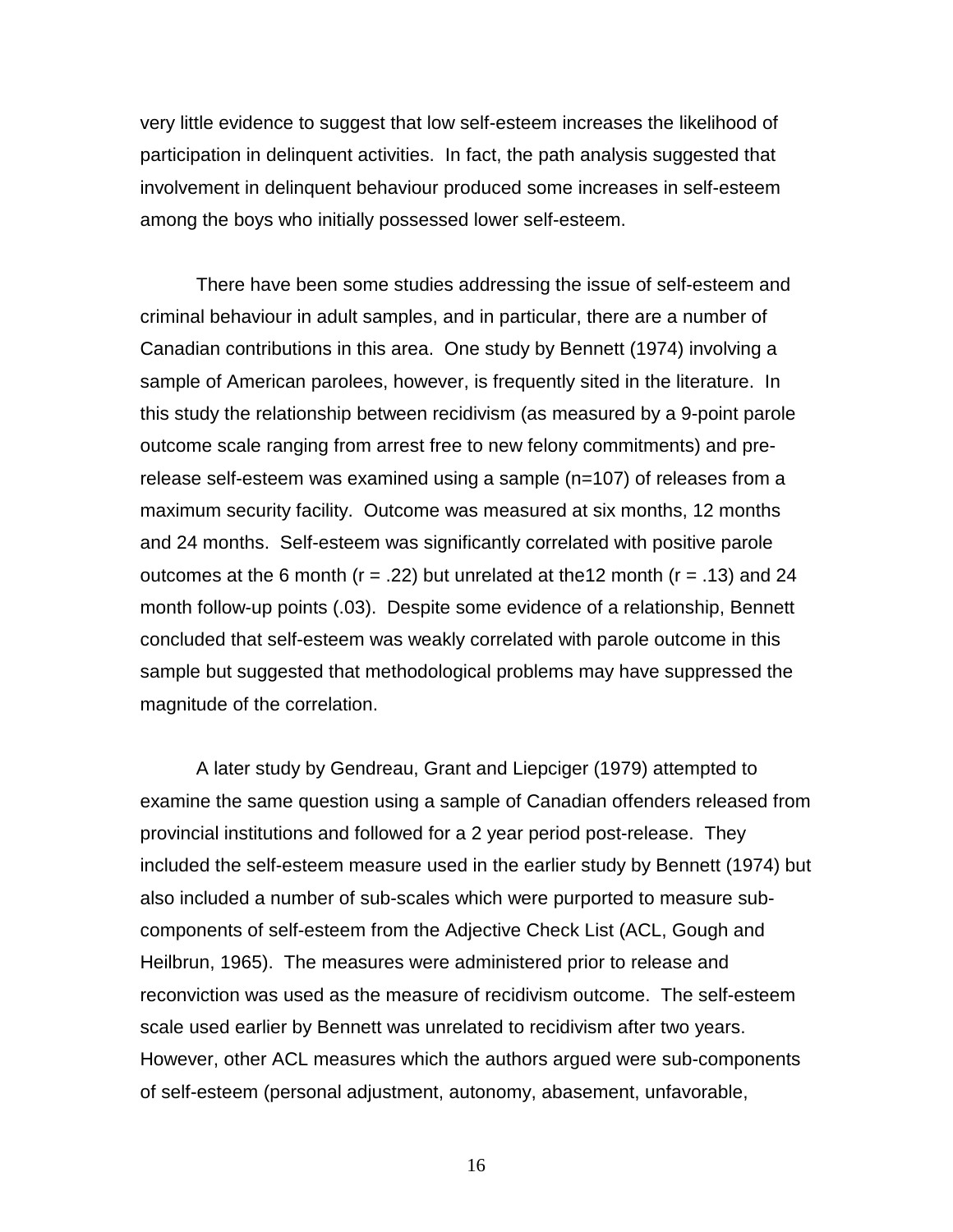affiliation, nurturance) were correlated with outcome suggesting that self-esteem was negatively correlated with recidivism.

Andrews et al., (1986) study of probation outcome provides an additional Canadian sample that provides data for assessing the relationship between selfesteem and recidivism. In this 2-year follow-up study, the correlation between self esteem and failure on parole was negative but insignificant ( $r = -0.05$ ). This study provided further evidence of a weak relationship between self-esteem and correctional outcomes.

Two other Canadian studies provide additional data for assessing the relationship between self-esteem and criminal behaviour and point to a considerable degree of complexity in the self-esteem construct with correctional samples. The first study was reported by Wormith (1984) using a three-year follow-up sample of inmates released from a provincial institution in Ontario who had participated in a treatment intervention while incarcerated. Self-esteem and other constructs were measured before and after program participation, therefore allowing change scores to be calculated. Wormith found a complex pattern of results with respect to recidivism outcome and self-esteem. Pre-test scores on self-esteem correlated with positive post-release outcomes (r = .23), while post-scores were weakly related in a negative direction ( $r = -06$ ). Of particular interest was a negative relationship between self-esteem change scores and outcome following release, suggesting that increases in self-esteem may function to increase recidivistic behaviour. Another finding was an interaction between self-esteem and identification with criminal others. Released offenders who had increased self-esteem and increased their identification with criminal others during incarceration were particularly more likely to have negative outcomes on release. Wormith suggested that self-esteem may be a doubleedged sword in correctional settings. This study brings into question the long held assumption that increasing the self-esteem of prisoners during incarceration is a desirable treatment objective. Wormith argued that without positive changes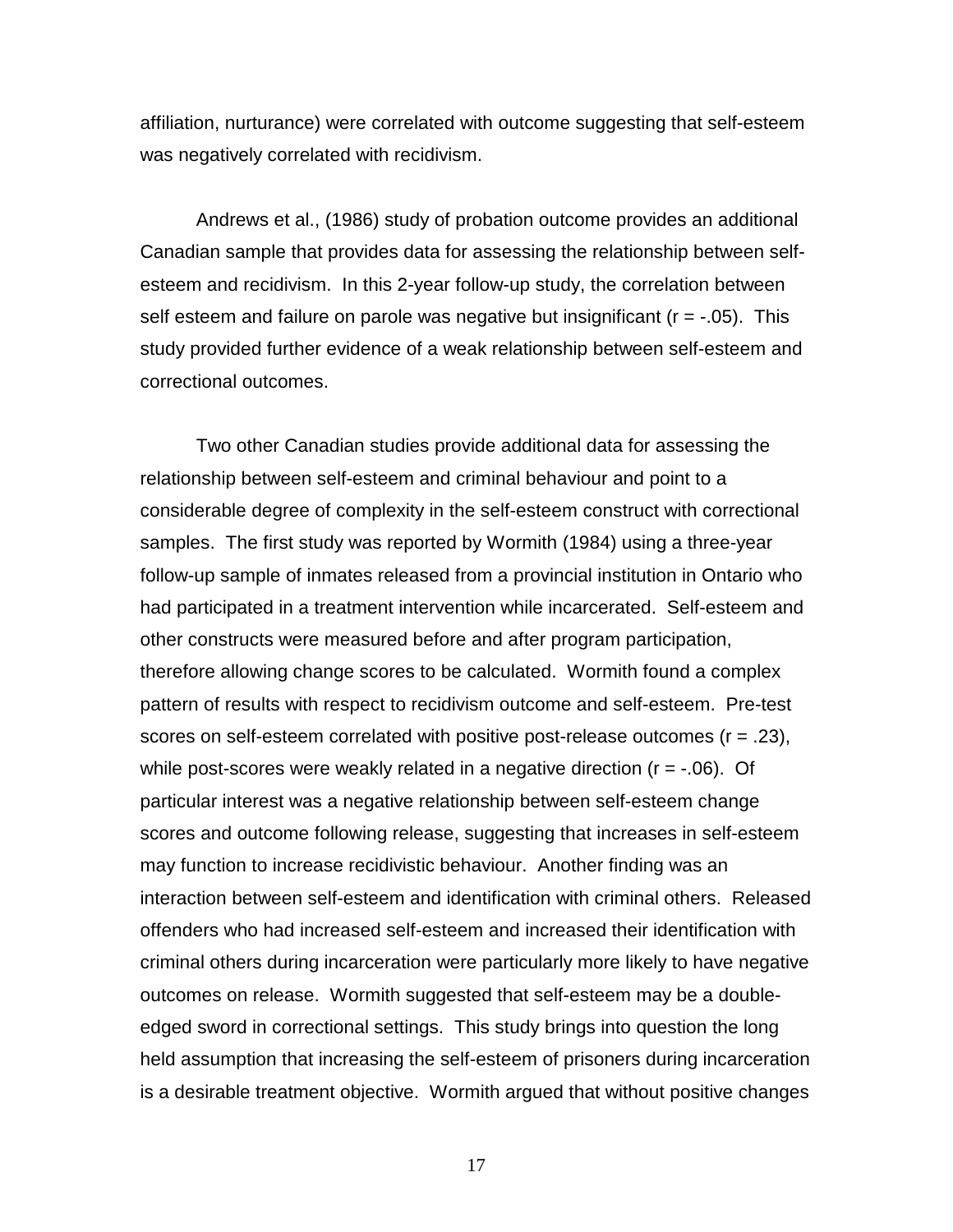in other areas (e.g., skill development, pro-social attitudes) increases in selfesteem could be detrimental to offenders after release.

A final Canadian study by Annis and Chan (1983) sheds additional light on self-esteem in correctional settings, particularly as it relates to treatment outcomes. Their study was based on a sample of 150 adult male offenders with alcohol and drug problems who had participated in a treatment program while incarcerated and were followed over a two year period. A treatment and a random control condition were used in the research. The researchers used a composite method for deriving a measure of self-esteem based on factors scores for a variety of personal well-being measures. There was no difference in release outcome when the results for offenders with positive self-images were compared with those having negative self-images. Again, this provides further support for a lack of relationship between self-esteem and post-release recidivism. However, the researchers did discover a moderating effect of selfimage associated with treatment outcomes. Offenders with positive self-images appeared to gain more with treatment in terms of reduced reconvictions and less severe offences when compared with untreated offenders who possessed positive self images.

Again, there is considerable complexity in the findings related to criminal behaviour and self-esteem. Generally, it appears that self-esteem is not a major predictor of post-release outcome and may not serve well as an indicator of risk or criminogenic need. The data do suggest that assessment of self-esteem is indicated in settings where more precise specifications of self-esteem can be made. For example, the research suggests that changes in self-esteem may be important predictors of recidivism. Therefore, in contexts where pre-test and post-test assessments can be made, the assessment of self-esteem may provide important predictive information. In addition to the potential predictability of self-esteem change scores, self-esteem may be viewed as a potential moderator of treatment outcomes. In treatment settings, therefore, the inclusion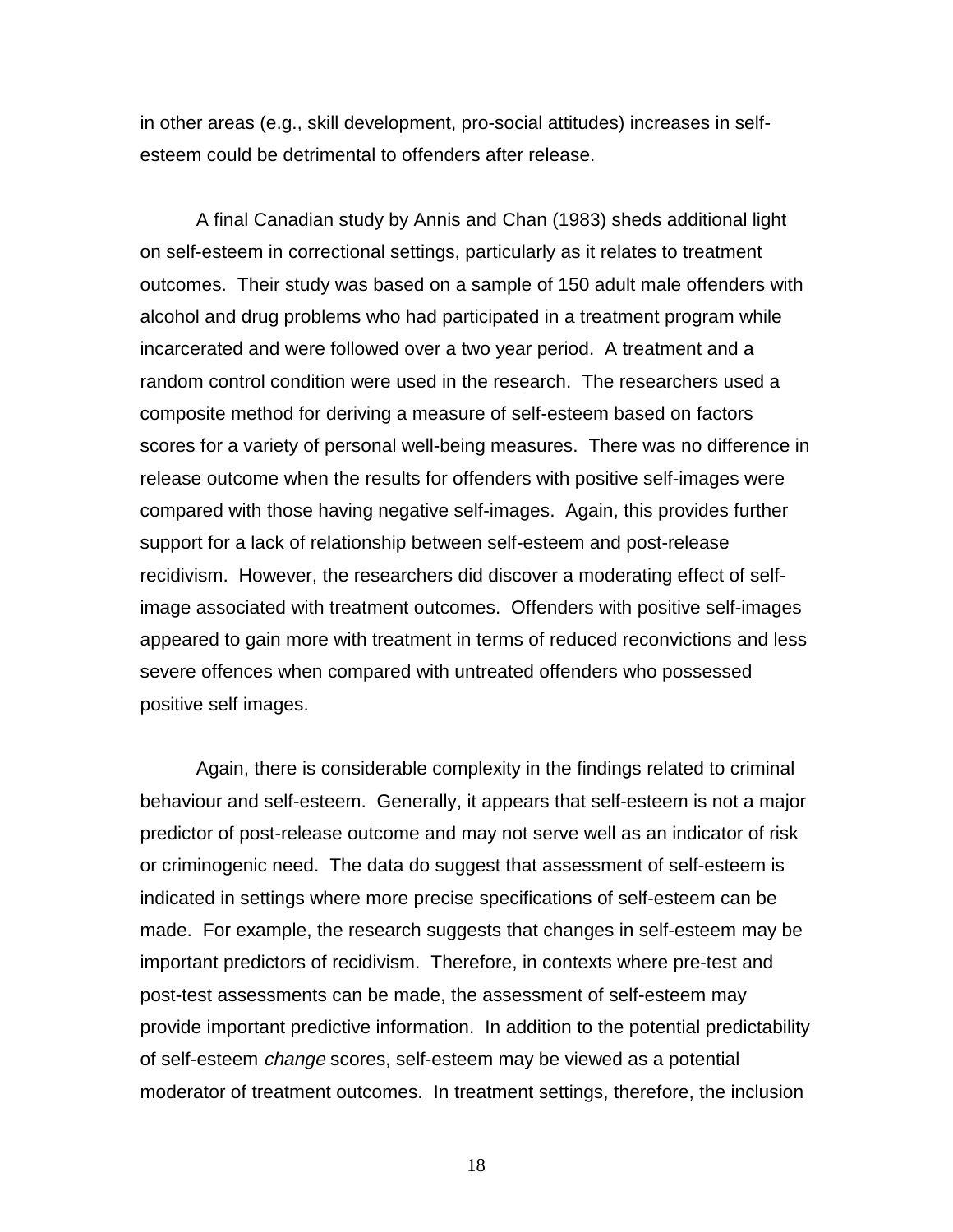of self-esteem as a moderator variable may be helpful. However, the available literature does not provide strong evidence that a single measure of self-esteem is useful in predicting recidivism.

### **Cognitive**

For the purposes of the review, we organized our examination of the research literature around the following constructs: impulsivity, risk-taking, general problem-solving, interpersonal skills, and empathy. We begin with the construct of impulsivity for which there is a relatively large body of research evidence.

# **Impulsivity**

Impulsivity and criminal behaviour has been a popular focus of research for a number of years and it is now well-established that there is a link between impulsive tendencies and criminality for both juveniles and adults. Impulsivity refers to the tendency to act without thinking – failing to analyze the consequences of a particular behaviour before performing an act. Ross and Fabiano (1985, p. 37) define impulsivity as "… a failure to insert between impulse and action, a stage of reflection, a cognitive analysis of a situation". The inability to "defer gratification" has also been used to describe the construct of impulsivity. In their review of the cognitive literature, Ross and Fabiano (1985) identified a number of studies in the delinquency literature providing evidence that delinquent samples show higher levels of impulsivity than non-delinquent samples. The evidence came from studies in which impulsivity was operationalized through self-report questionnaires, performance tests involving response latency and other indicators of poorly reflected choices (e.g., Porteus Maze), and laboratory experiments designed to assess deferred gratification responses.

Impulsivity serves as a broader category for many of the indicators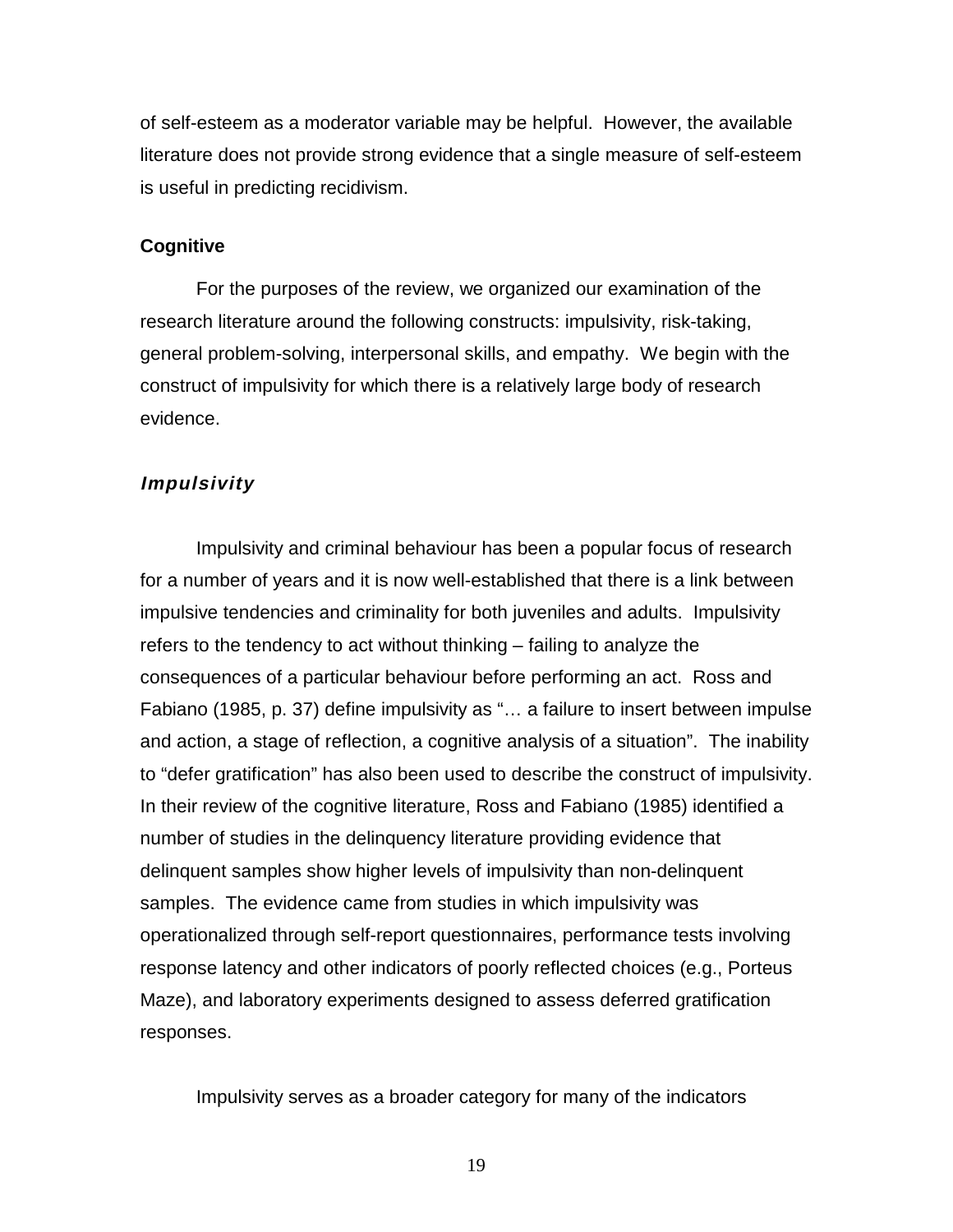included under the cognitive and behavioural domains. For this reason, we have subsumed a number of related sub-components/indicators under the "impulsivity" rubric. These include, manages time poorly, poor self-monitoring (nonreflective), and lacks conscientiousness. As separate indicators, there is little empirical evidence regarding their criminogenic status. However, we acknowledge that each of these items may be useful as an indicator of the more broader construct of impulsivity.

It has been argued that impulsivity is an identifying characteristic of many crimes committed by offenders. For example, Zamble and Quinsey's (1991) study of Canadian federal recidivists demonstrates how typically impulsive many offenders are in the commission of their crimes. Close to half of their recidivist sample indicated that the complete process from first conceptualizing a recidivistic crime to execution of the criminal behaviour took place within a period of approximately 1 hour. Only about one-quarter of the federal recidivists said they spent time planning or rehearsing their crimes for more than an hour before commission of the offence.

Although there are fewer descriptive studies of impulsivity for adult offenders, there are many demonstrations that juvenile offenders are more impulsive than normals. The Eysenck scales (Eysenck, Pearson, Easting and Allsopp, 1985), which measure impulsivity, venturesomeness and empathy have frequently been used to operationalize impulsivity. Self-report in format, the impulsivity items directly ask respondents to indicate the extent to which they engage in impulsive acts (e.g., acting before thinking, tendency to engage in unplanned activities, doing things on the "spur of the moment", etc.). Using this scale, Eysenck and McGurk (1980) showed that a large sample of delinquent youth (n=614) had considerably higher mean impulsivity scores than normals (n=402). Later, Thornton (1985) reported similar results when he compared two samples of detention centre youths with a sample of young adult normals. Thornton also presented data on self-reported volume of offending in the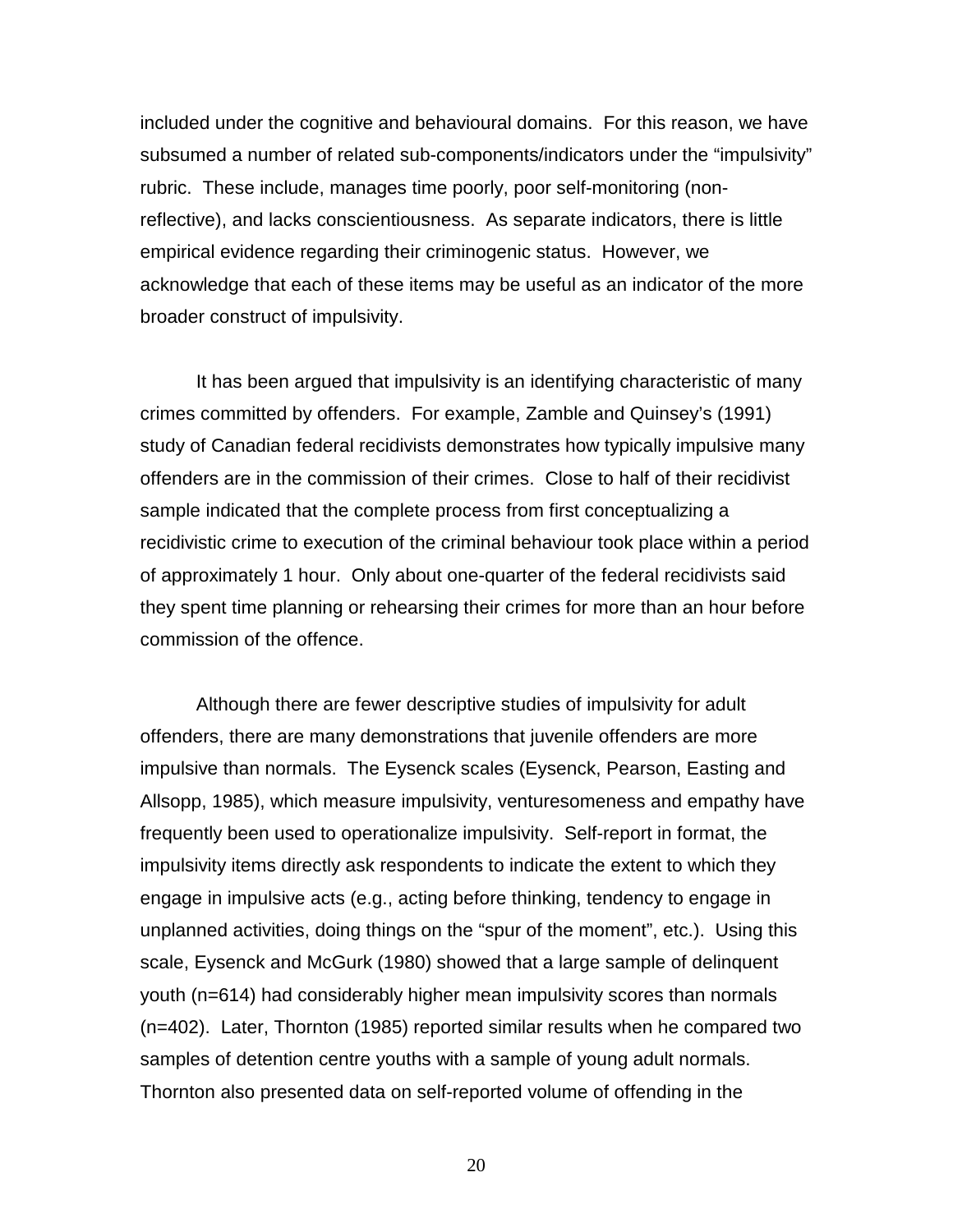delinquent sample. He found a correlation of .31 between self-reported delinquent activity and self-reported impulsivity using Eysenck's scale.

More recent studies have confirmed the initial work using the Eysenck scales. Horvath and Zuckerman (1993) reported on an American sample of male and female undergraduates. They demonstrated a correlation between impulsivity scores using the Eysenck scale and self-reported criminal behaviour (r=.36). In addition, they found that impulsivity scores were positively correlated with other high risk behaviours in the "minor violation" (e.g., motor vehicle accidents, expulsions from parties, clubs, etc), financial, sport, and sexual (HIV risky behaviour) domains.

Using a self-report personality battery, Krueger et. al. (1994) measured impulsivity in a longitudinal study using a construct they labeled as "control" (e.g., reflective, cautious, careful, rational, planful). The study of 18 year old New Zealand youth examined the relationship between this self-reported measure of impulsivity and delinquency occurring over a 12-month period for a large sample of 18 year olds (n=857). Among males and females, high control was negatively correlated with self-reported delinquency in the .34 to .37 range. Although the magnitude of the correlations were lower (-.10 to -.20), the higher control (or lower impulsivity) was also negatively correlated with delinquency information obtained from police, court, and family/peer informant sources. A smaller Canadian sample of delinquents with learning disabilities was reported on by Waldie and Spreen (1992). In that study, parent-based ratings of impulsivity indicated that delinquents who had been rated as very likely to do things without "thinking first" had much higher recidivism than youth who were not rated in this manner.

The well-established link between impulsivity and delinquency appears to be undisputed in the delinquency literature. In fact, Block (1995) has suggested that impulsivity is a major explanative factor in delinquency. He argues that the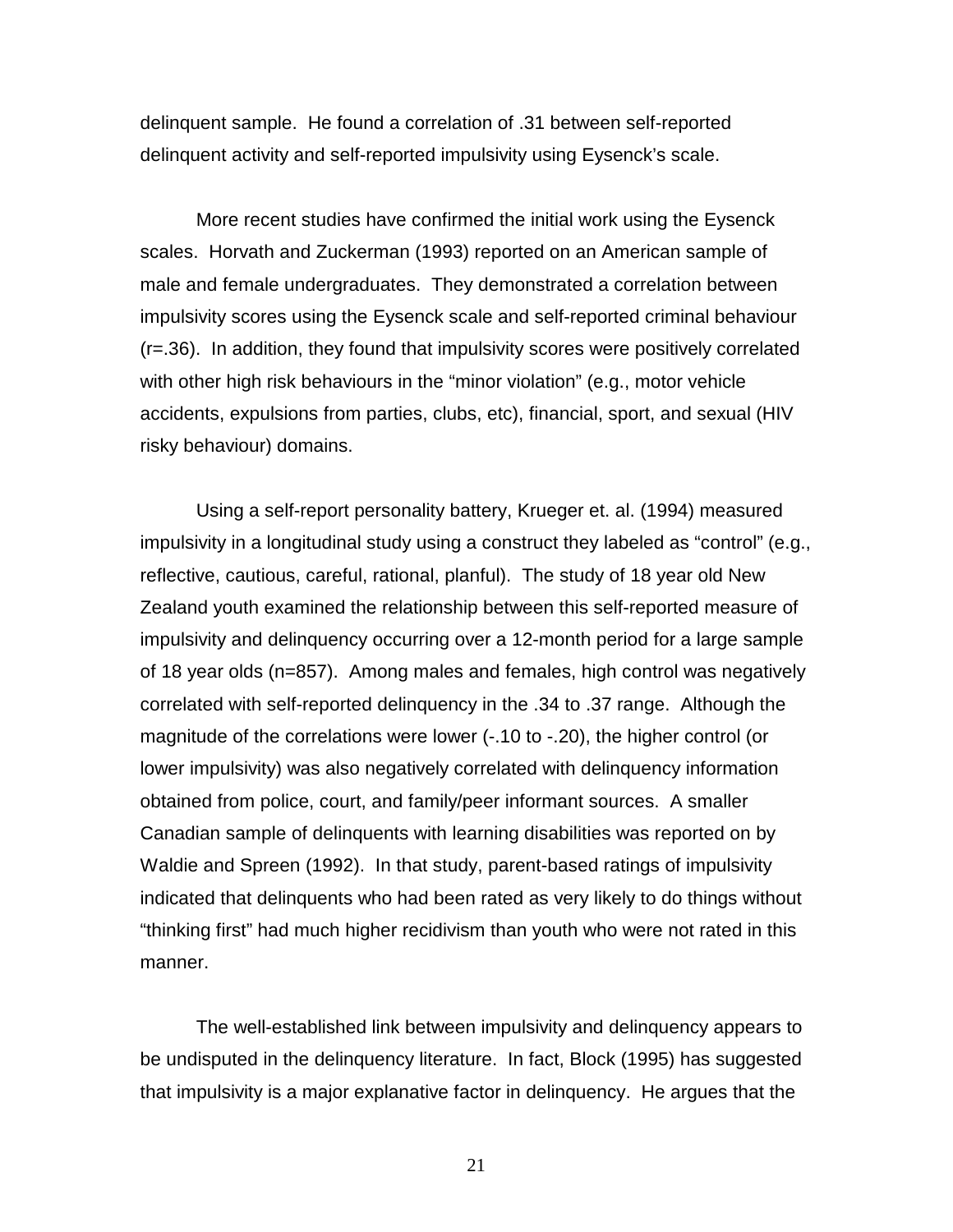link between low I.Q. and delinquency that has been reported in etiological terms by many authors, is a spurious link that is explained by impulsivity. Block suggests that while impulsivity and

delinquent behaviour are correlated, I.Q. is correlated with delinquency because impulsive youth attend less to I.Q. testing situations and therefore achieve poorer results.

There have also been a variety of studies examining the link between impulsivity and crime in adult samples. Many of these studies have focused specifically on recidivism or presented post-dictive data based on volume of offending from criminal records. Generally, the results mirror those reported for delinquent samples – a strong link between impulsivity and criminal behaviour. While the Eysenck scales have also been used with adult samples, a variety of alternative methods have also been used to operationalize impulsivity.

One early study measured impulsivity in relation to the characteristics of crimes committed by homicide offenders (Heilbrun, Heilbrun and Heilbrun, 1978). The authors classified 164 homicide offenders as either having committed "impulsive" murders or "pre-meditated" murders and then examined their success on parole. The impulsive murders had a higher rate of (62%) recidivism in comparison to the pre-meditated murderers (45%). Recidivism was defined as failure on parole (technical violation or reconviction) while the non-recidivist group had completed parole and were discharged.

Andrews et. al. (1986) demonstrated a link between recidivism and impulsivity as measured by a self-report scale defined as self-control in an adult sample of Ontario probationers. Self-control was negatively correlated with recidivism (-.22) as defined by new convictions, arrests, or other evidence of new offences. In addition to recidivism, the self control scale was also negatively correlated with overall risk of recidivism (-.41) using the Level of Supervision Inventory (LSI).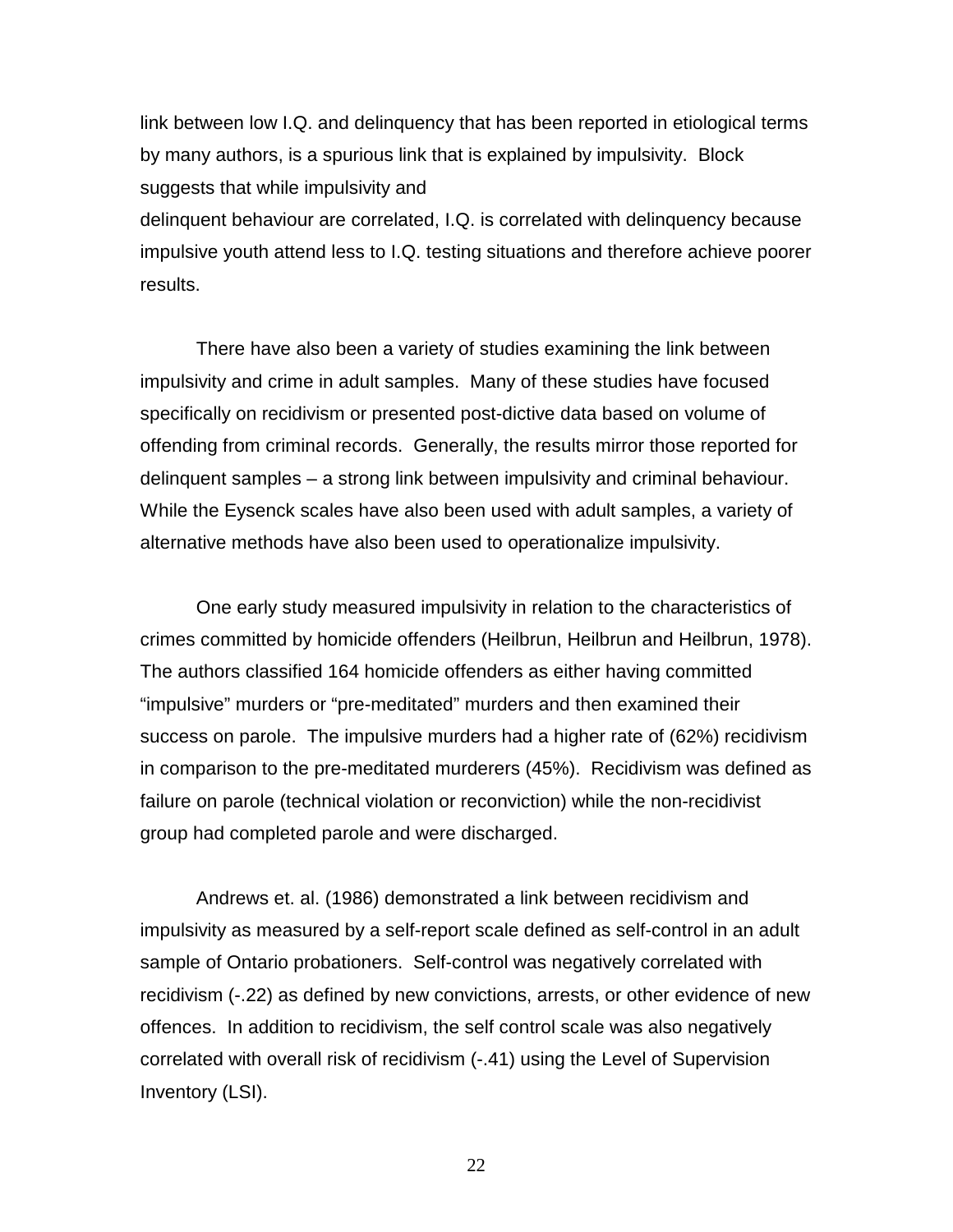A more recent study also examined the link between recidivism and impulsivity. Using a Finnish sample (n=348), DeJong, Virkkunen, and Markku (1992) studied recidivism among offenders convicted of manslaughter, attempted manslaughter, and arson. Impulsivity was operationalized by classifying the index crime as "impulsive" or "non-impulsive". During the average follow-up period of 2 years, released offenders with impulsive index crimes were more likely to recidivate than offenders with index crimes that were not classified as impulsive. The correlation was higher for those who had committed manslaughter than those who had been convicted of arson offences. The correlation between impulsivity and recidivism occurred for both general and violent recidivism.

An important study by Prentky et. al. (1995) examined the predictability of impulsivity in a long-term follow-up of 109 incarcerated rapists who had been released to the community for an average of 12 years. Prentky and his colleagues used file-based ratings for the subjects based on "lifestyle" impulsivity. This construct referred to unstable employment (absenteeism, quitting), reckless behaviour, aggression in response to frustration, and disruptiveness and fighting. The research team categorized recidivism behaviour into various offence types. During the follow-up period, "high-impulsivity" offenders were more than twice as likely as "low-impulsivity" offenders to commit a new offence. High-impulsive offenders were almost 3 times more likely to commit violent or sexual offences than the low-impulsive group. However, a higher level of predictability was obtained when non-sexual victimless crimes were examined (e.g., drunkenness, trespassing, break and entering, disorderly conduct, etc.). High-impulsivity offenders were almost 4 times as likely to be convicted of such offences as low-impulsivity offenders.

In a recent study involving a general sample of male offenders on parole, the question of the link between offence type and violence was also examined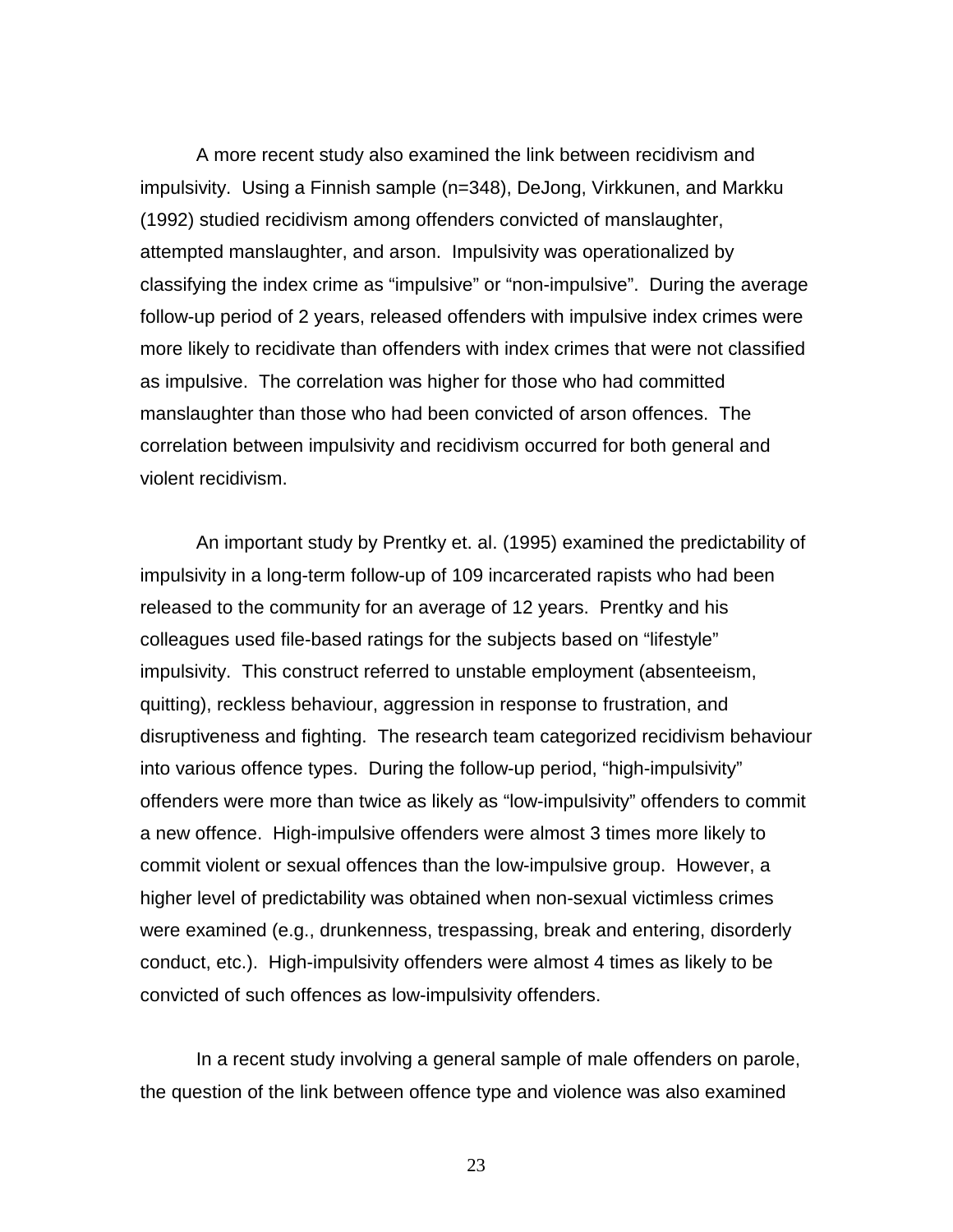(Cherek et. al., 1997). The authors classified the sample (n=30) into violent and non-violent offenders and examined the extent to which impulsivity scores differed across the two groups. A delayed gratification task and a self-report impulsivity measure (Barratt Impulsivity Scale) were used to assess impulsivity. Cherek et. al., found violent offenders made a significantly higher proportion of impulsive choices on the delayed gratification task than non-violent offenders. Violent offenders also exhibited higher self-report impulsivity scores in comparison to non-violent offenders using two separate measures. Interestingly, the researchers also found that there was a correlation  $(r = .42)$  between the impulsive choices on the delayed gratification task and scores on the self-report impulsivity scale.

While the possible multi-dimensionality of impulsivity has not been examined thoroughly by researchers, a study by Stanford and Barratt (1992) deserves mention. The authors used the Barratt Impulsivity Scale to measure 3 impulsivity constructs in an inmate sample (n=79): motor impulsiveness, cognitive impulsiveness, and impulsive nonplanning. As a criterion, the researchers examined a measure they referred to as "impulsive control incidents". The latter refers to an index which counts the total number of impulsive "disorder" occurrences (e.g., substance abuse, alcohol-related convictions, repeated aggression, impulsive fire-setting). The researchers found that only the motor impulsiveness sub-scale predicted scores on the impulsive behaviour measure. More research is required to determine the utility of a multiple construct approach to assessing impulsivity and predicting criminal behaviour.

The data on various indices of criminal behaviour and impulsivity among adult offenders clearly suggests that impulsivity is an important construct in the study of criminality. In particular, several studies have shown that impulsivity is predictive of recidivism in adult offenders samples. Most researchers and practitioners in corrections would have difficulty recommending impulsivity as a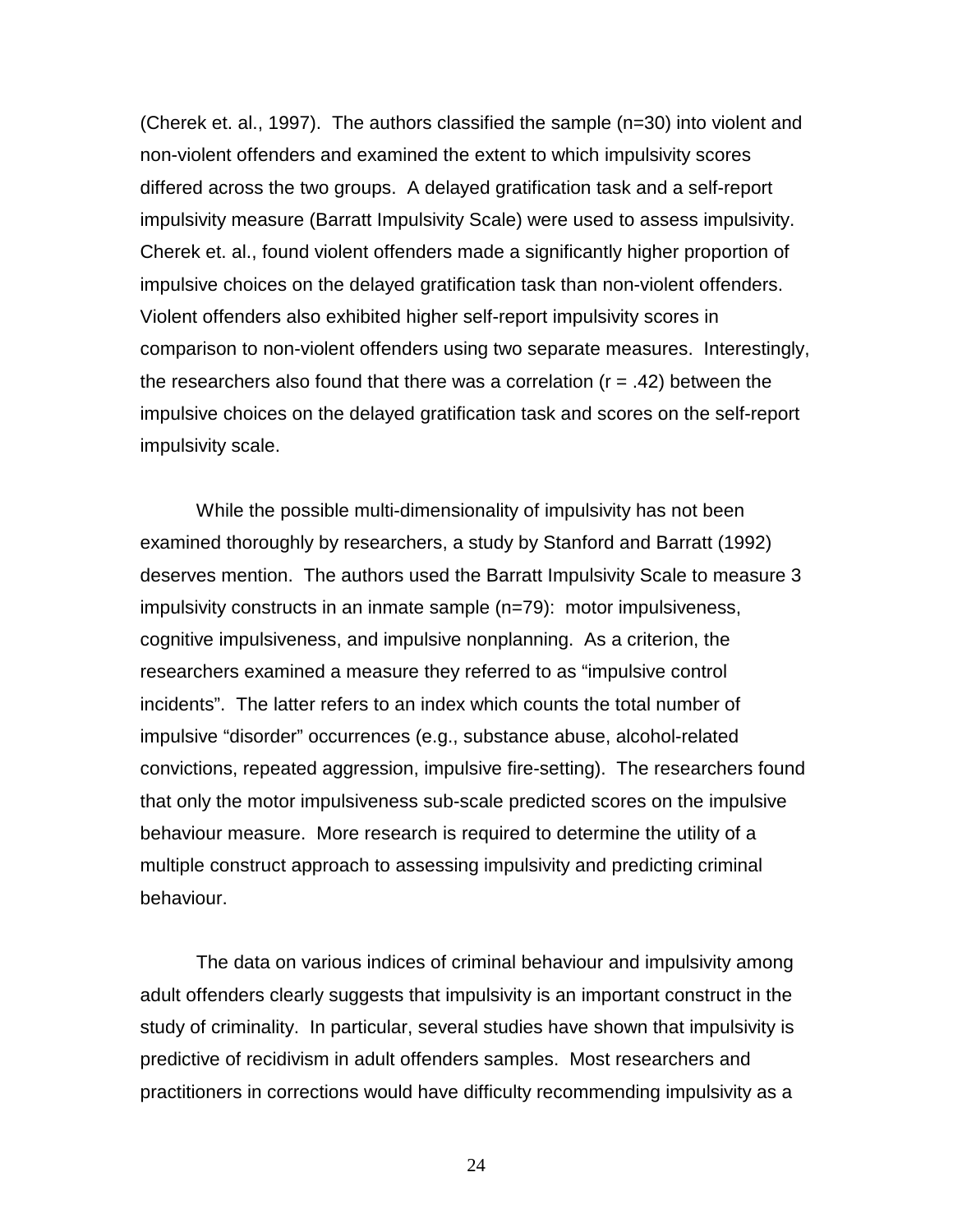major need factor in a criminogenic assessment.

# **Problem Solving**

A large proportion of the literature on problem-solving skills and criminal behaviour has focused on inter-personal problem-solving skills – skills necessary for effectively interacting with individuals when problems are encountered in inter-personal relationships (e.g., Ross and Fabiano, 1986). Here we focus particularly on general problem-solving skills which apply to both personal and inter-personal problems.

In some cases it is difficult to separate the research that specifically addresses inter-personal and general problem-solving skills. However, interpersonal problem-solving skills generally refer to correcting problematic perceptions or attributions that frequently occur in interpersonal situations among offenders. General problem-solving skills, on the other hand, refer to the skills involved in rational problem-solving using carefully executed steps for solving problems that promote positive and pro-social outcomes (e.g., collecting information, defining the problem, generating options, selecting appropriate alternatives, etc.). The Problem Solving Inventory designed by Heppner and Peterson (1982) has frequently been used to operationalize general problemsolving skills. In addition, a similar measure has been proposed by D'Zurilla and Nezu (1990). Both measures use a series of sub-scales to assess problemsolving skills (e.g., problem definition, decision-making, systematic approach, etc.).

Although on face value problem-solving appears to be an important construct for predicting criminal and recidivistic behaviour, there is a lack of studies which examine general problem-solving skills in offenders. The majority of research is based on delinquent sub-samples and few studies have examined the relationship between general problem-solving and recidivism. A number of studies have shown only pre-test/post-test changes on problem-solving skills as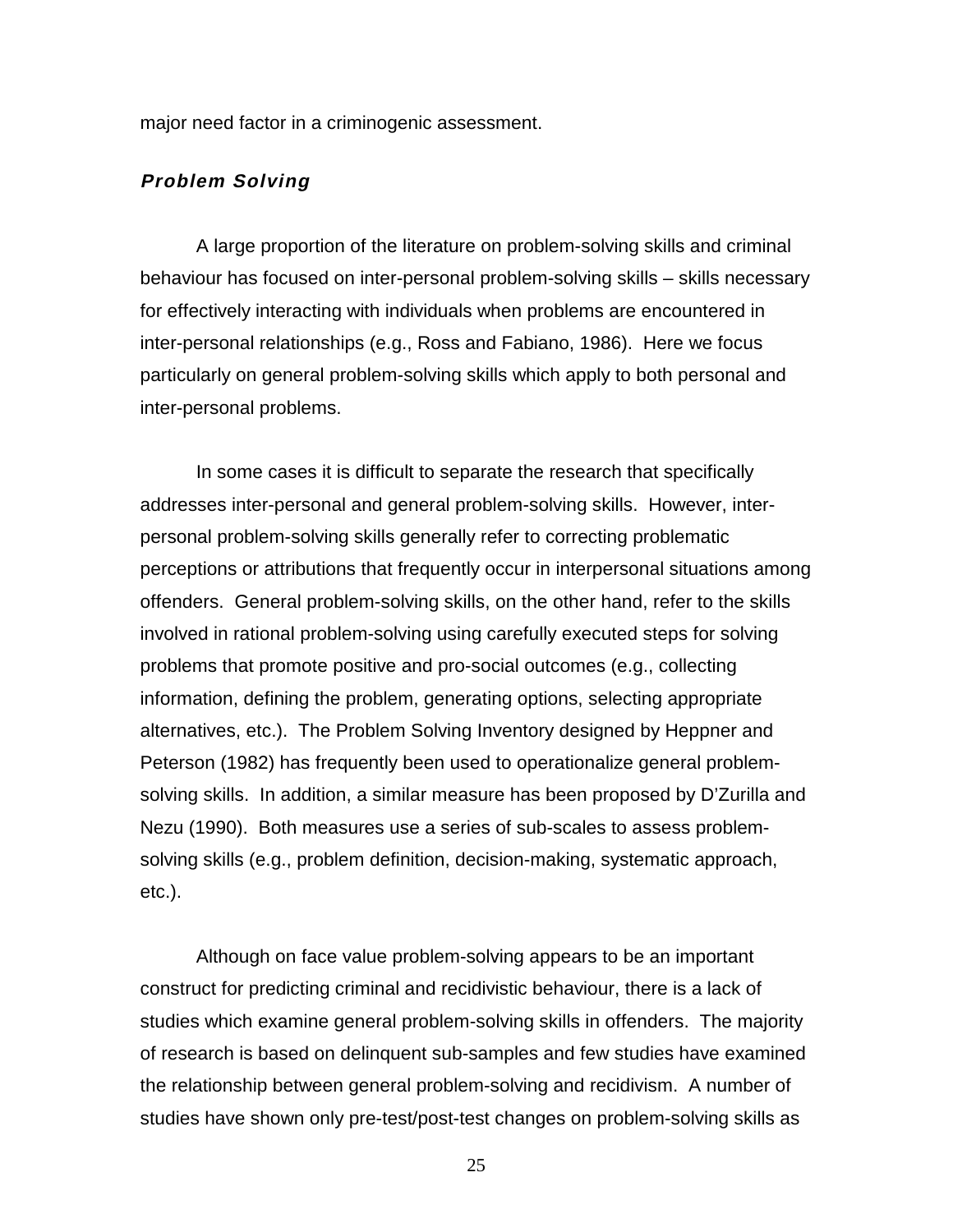a result of offender participation in treatment programs.

One of the studies to report on problem-solving skills and delinquency was conducted in the context of a treatment program aimed at addressing a variety of skills deficits. Hains and Herrman (1989) measured problem solving through a series of 22 problem-solving vignette tasks which were tailored specifically to adolescents (Adolescent Problems Inventory, Friedman et. al., 1978). They found that among their subjects, delinquents labeled as aggressive scored lower on problem-solving skills than non-aggressive youth. In addition, "poor" problemsolving youths as measured through the self-report scales were more likely than youth with higher problem solving scores to be rated as "low" functioning by treatment centre staff.

Slaby and Guerra (1988) reported similar findings when they examined problem-solving skills in a sample of adolescent offenders who had been incarcerated. The researchers also used vignette-based items to measure subjects' skills in solving problems. They found that juveniles who had been rated as high in aggression scored lower on the problem-solving tasks than juveniles who had been rated as low in aggression. A second study based on the same sample (Gurerra and Slaby, 1990) reported increases in problem solving skills as measured at post-test after a 12 session intervention. The offenders significantly improved their problem solving skills along a number of dimensions including problem definition, generation of consequence and solutions, and goal selection.

Another treatment study by Dishion, et. al. (1984) used the same Adolescent Problems Inventory reported by Hains and Herrman (1989). However, in this study the authors reported data on the relationship between problem-solving and post-program recidivism. The researchers found that problem solving skills were negatively correlated to both self-reported  $(r = -.37)$ and officially recorded delinguency  $(r = -.33)$ .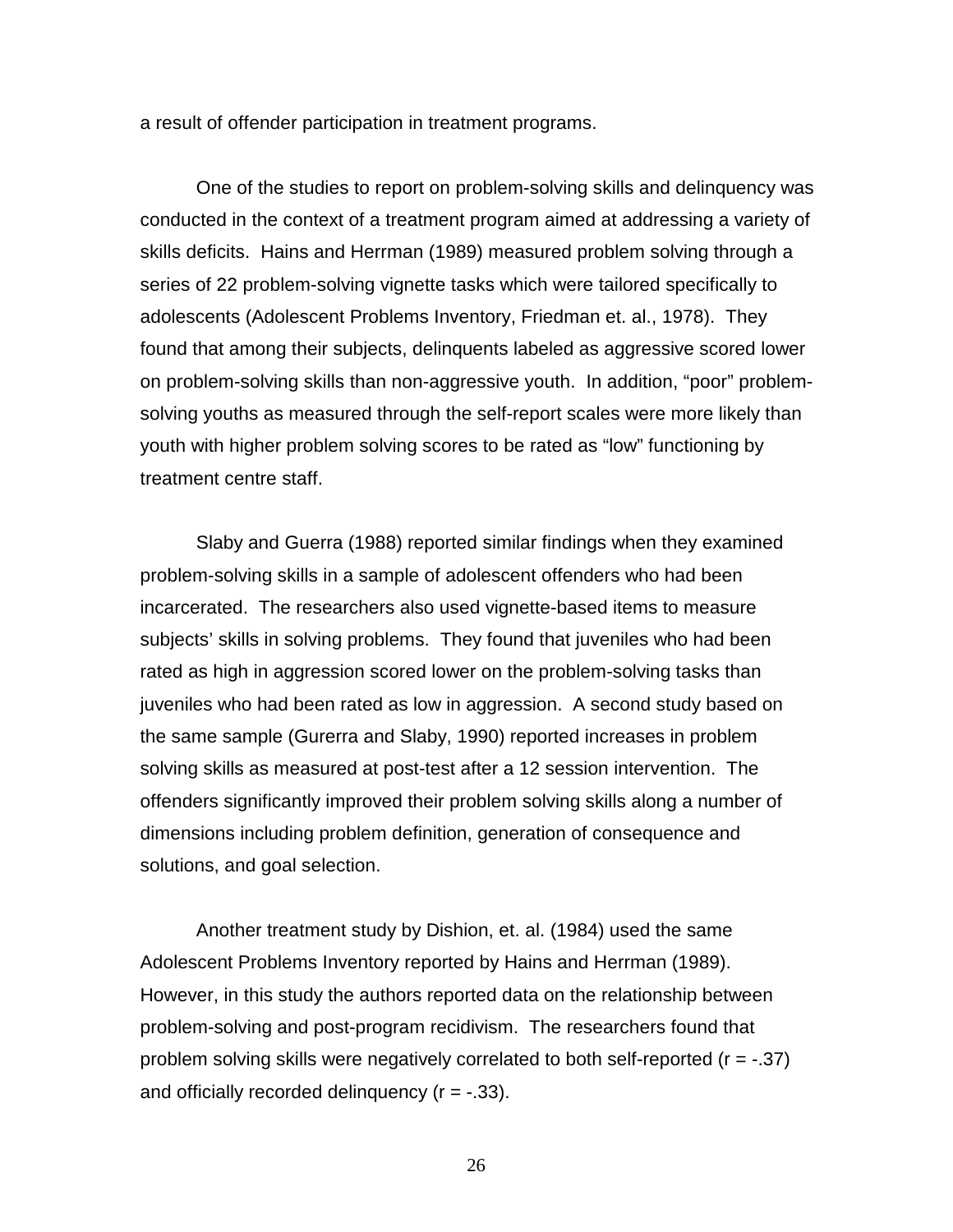There have been only a handful of studies examining problem-solving skills among adult offenders. Ingram, Dixon and Glover (1983) used the Problem Solving Inventory (PSI, Heppner and Peterson, 1982) in their sample of incarcerated and non-incarcerated adult males. There were no significant differences between the offender and non-offender sub-samples on the 3 subscales of the PSI: systematic approach, impulsive behaviour, and confidence in problem-solving. They also used the Means/Ends Problem Solving Scale (MEPS, Platt and Spivack, 1975). The MEPS scales measure the extent to which subjects can effectively plan step-to-step means toward solving problems. However, no significant differences between the incarcerated and nonincarcerated men were recorded for the MEPS scales.

Another study using a sample of adult male prison inmates explored the relationship between problem-solving and suicidality (Ivanoff, et. al., 1992). The sample was composed of inmates who had a history of "parasuicide" and the MEPS was employed as a measure of problem-solving. The authors reported that there was no relationship between problem-solving proficiency as measured by the MEPS and current suicidal status of the inmates. Another study of prison inmates reported by Pugh (1993) failed to find differentiating effects associated with problem-solving skills. In this study, Pugh examined self-reported prison adjustment and found no relationship between this measure and the Heppner and Peterson (1982) Problem-Solving Inventory. The author also reported than the problem-solving scores observed for his sample of incarcerates did not differ markedly from the scores for normative samples of undergraduates using the same measure (Heppner and Peterson, 1982).

Although there appears to be no relationship between problem-solving skills and personal well-being variables among adult offenders, the results do not rule out the possibility that problem-solving may be related to criminality as described in delinquent samples. Ingram, et. al. (1985) reported on a cross-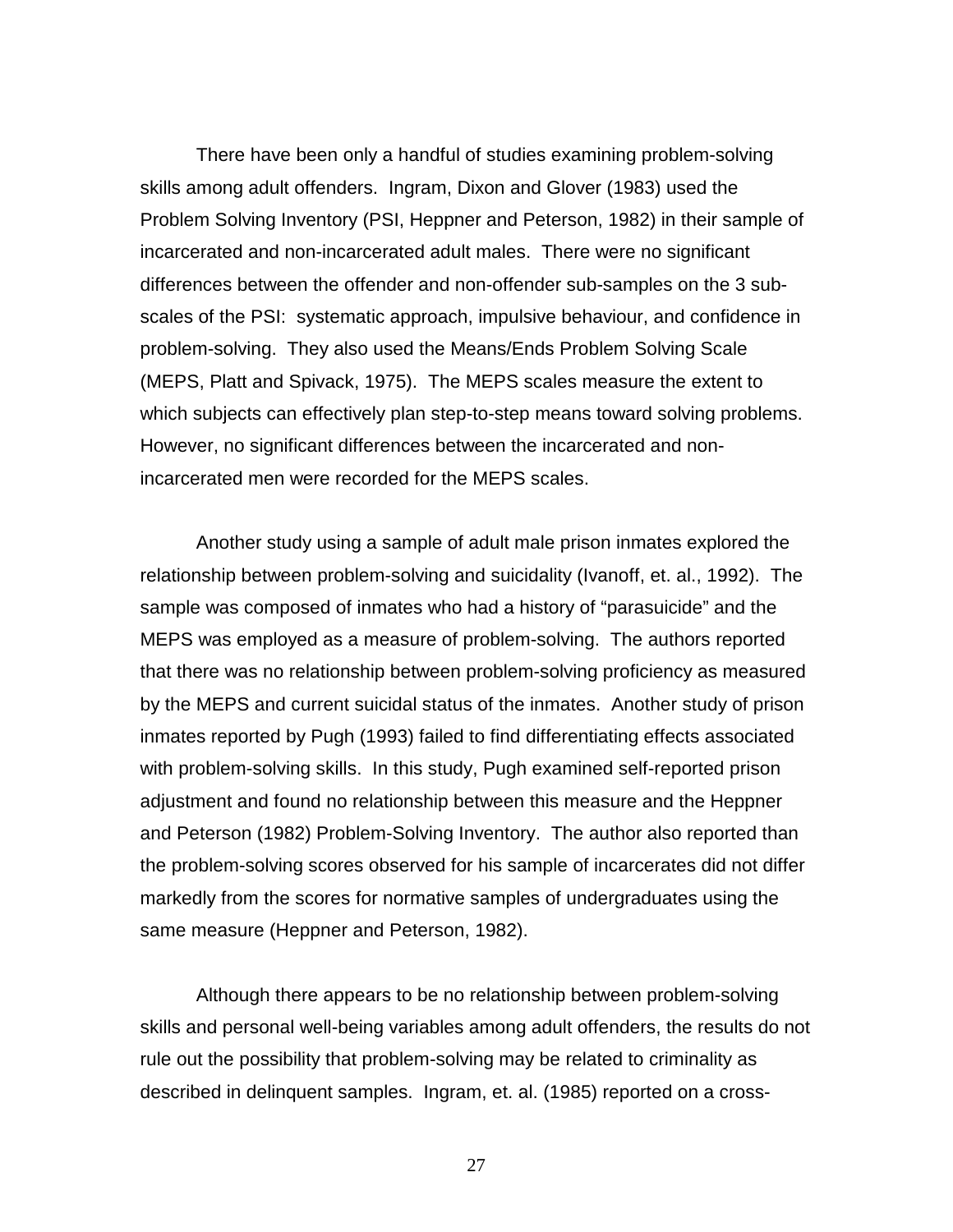sectional study which identified sub-samples of recidivists and non-recidivist inmates. They used the Problem Solving Inventory to measure problem solving skills and examined the extent to which the 3 sub-scales (systematic approach, impulsive behaviour, and confidence in problem-solving) differentiated between recidivists and non-recidivists. In comparison to non-recidivists, the impulsive behaviour sub-scale was significantly higher for recidivists. However, there were no differentiating effects associated with the other two sub-scales.

There is a lack of research on the link between problem-solving and criminality among adult offenders. Only one cross-sectional study demonstrated effects of problem-solving skills on recidivism. In addition, problem-solving failed to differentiate between offender and non-offender samples and was unrelated to inmate adjustment. At the same time, there is not sufficient evidence to suggest that general problem-solving skills should not be assessed as a criminogenic need. For example, using the federal offender sample discussed earlier, Motiuk and Brown (1993) found poor problem-solving skills to be significantly correlated with suspension on conditional release  $(r = .15)$ . Problem-solving has high face validity as evidenced by the many interventions that are designed to increase problem-solving skills. In addition, the predictive validity of problem-solving skills is evident in the delinquency literature. Problemsolving is also theoretically related to impulsivity – a construct which has shown to be highly related to criminal behaviour. Poor problem-solving skills can be viewed as a component of impulsivity in that many individuals with poor problemsolving skills fail to stop and apply step-by-step solutions to problem situations. While more data is needed to assess the dynamic and predictive qualities of problem-solving skills in adult samples, this construct should remain an important component of risk/needs assessment for federal offenders.

We have subsumed a number of the cognitive indicators under general problem-solving, including "unable to recognize problem areas", "unable to generate choices", "unaware of consequences", narrow and rigid thinking (e.g.,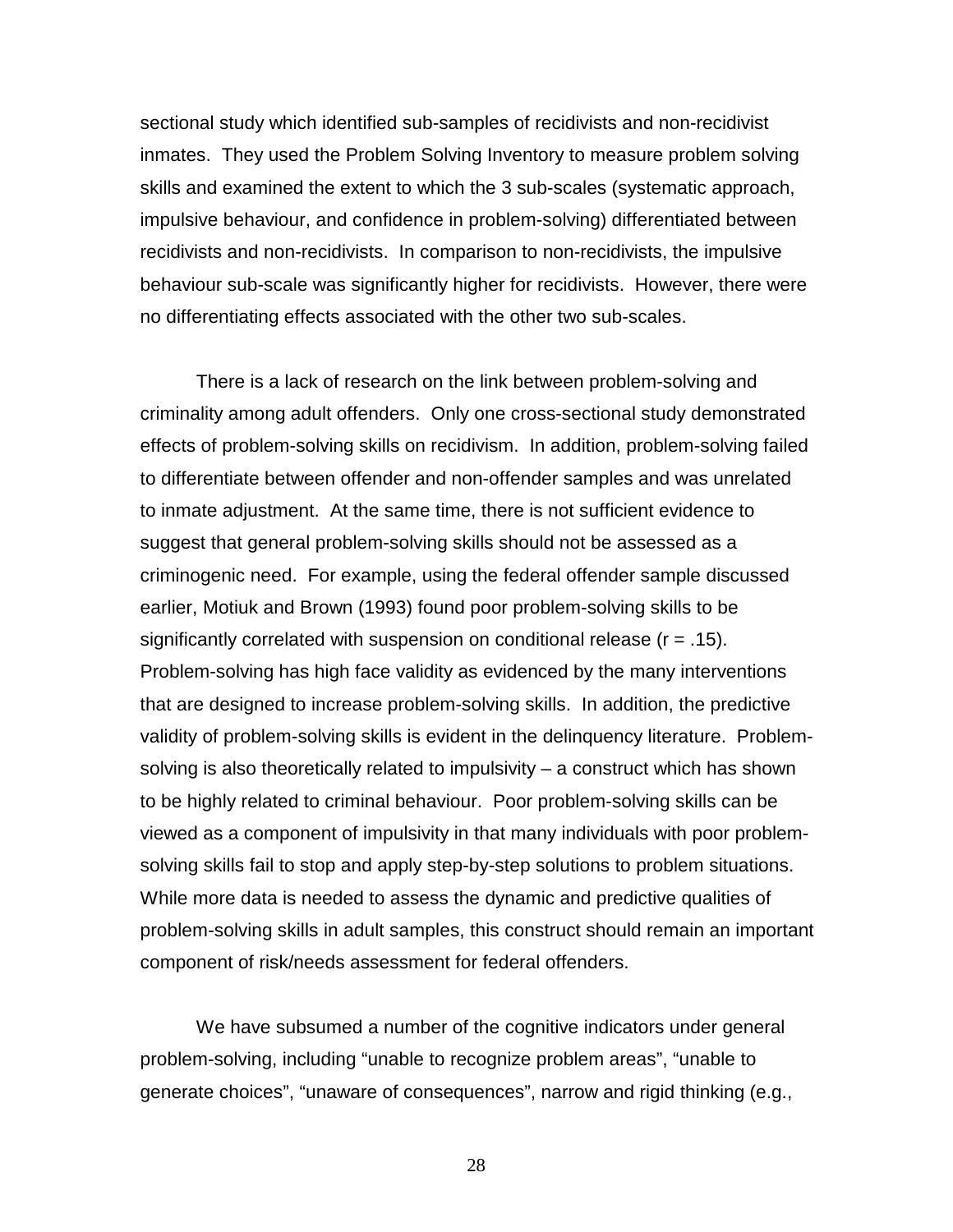irrational), and concrete thinking. Because of the specificity of these constructs and the diversity of definitions and measurement approaches that have been utilized in the general and criminological literature, it is difficult to integrate the results of existing studies. Ross and Fabiano (1985) reviewed some literature on these more specific indicators, particularly rigid and concrete thinking. They found studies which demonstrate differences on these constructs for delinquents and non-delinquents and adult and non-adult offenders. Admittedly, such cognitive variables are difficult to measure and normally complex psychological tests are employed to assess subject performance in these areas. If userfriendly rating criteria could be developed for assessing cognitive thinking styles, such indicators may be very useful to include within the general problem-solving area.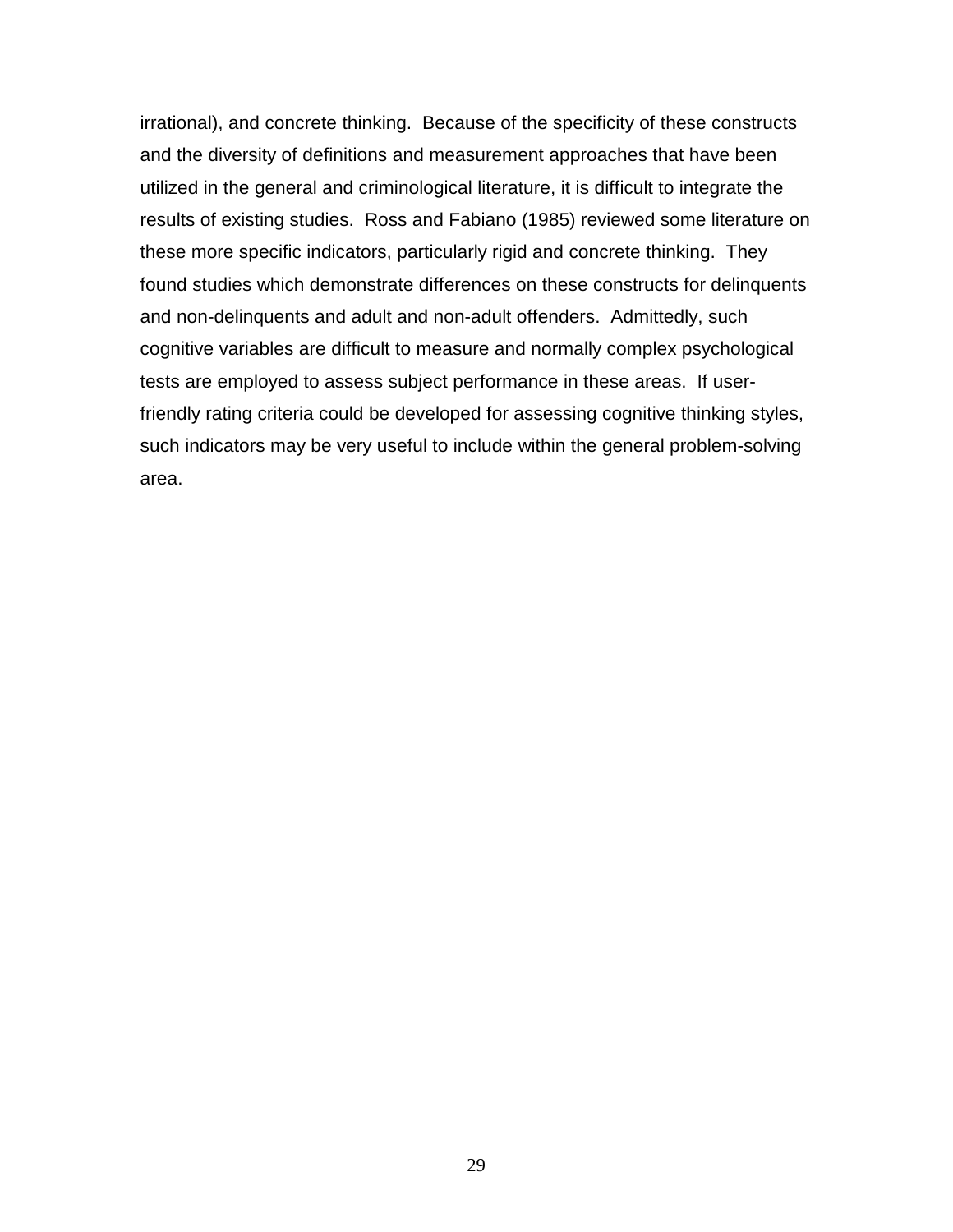### **Interpersonal Skills**

There has been considerable attention focused on the area of social skills deficits among delinquents and adult offenders in the last twenty years. A number of programs aimed at increasing social skills in offender populations have been developed and researchers have provided evidence of an ability to increase social skills as a function of participation in treatment programs. These programs have included social skill-based interventions for wife batterers (Hamberger and Hastings, 1988), generalized social skills training for juvenile offenders (e.g., Mathur and Rutherford, 1994; Shivarttan, 1988; Spence and Marzillier, 1981), and programs specifically targeted toward increasing social skill deficits among sexual offenders (e.g., Valliant and Antonowicz, 1992). Not only have social skills programs been popular as a treatment focus for program developers, but even offenders themselves have rated the effects of such programs highly. For example, in a study by MacDevitt and Sanislow (1987), probationers and incarcerated offenders who had been involved in treatment programs rated "improvement in skills in getting along with people" as the most highly valued among 10 different treatment outcomes.

Although there has been much development in the program area and considerable discussion along theoretical lines, there remains a lack of research which directly addresses the relationship between social skills of offenders and criminal behaviour, especially recidivism. Our search of the literature identified only a few studies which provided data on social skills training and post-release outcomes. Including the treatment studies mentioned above, there were many reports in the literature involving pre-test/post-test changes on social skills training measures in the context of treatment programs. However, these only provide evidence of the potential for social skills to change over time but do not provide evidence of the criminogenic status of such skills. Below we review some of the research linking social skills deficits to offender populations and briefly allude to theoretical propositions about how such deficits might be related to criminal behaviour. A particular difficulty in reviewing this literature concerns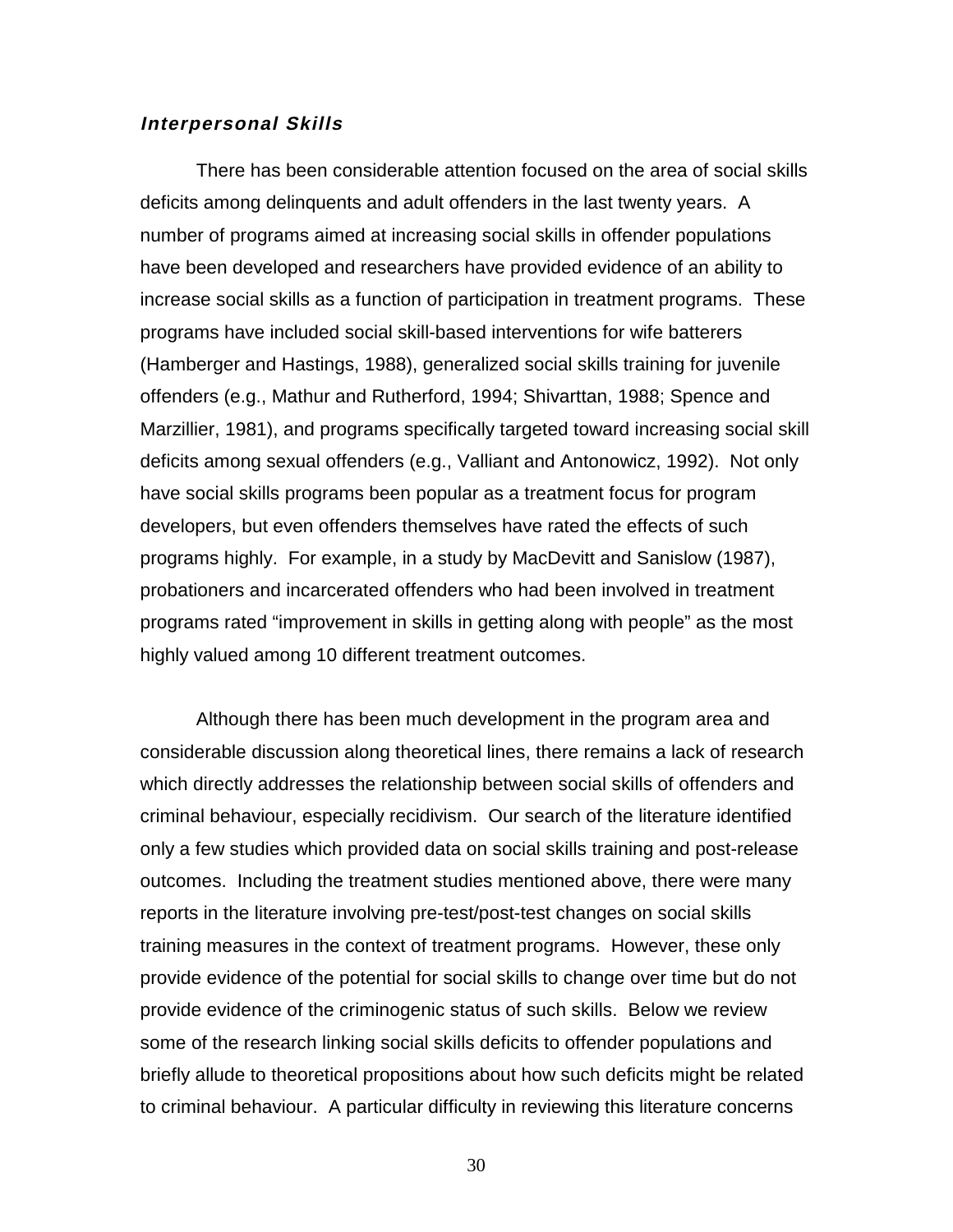the variety of definitions that are used to describe social skills. Generally, we refer to social skills as the ability to avoid conflict in relationships and to resolve inter-personal problems in a manner that results in mutually satisfying outcomes. A major theme in the literature on social skills, specifically as it relates to offender populations, is the role of social skills in decreasing the probability of aggressive behaviour in social interactions. Many researchers refer to the interpersonal context of aggressive behaviour and suggest that the development of social skills could lead to less aggressive resolutions to inter-personal problems (e.g., Henderson, 1986).

In their review of cognitive variables Ross and Fabiano (1985) identified several studies showing higher social skills deficits in populations of delinquents. They found studies to suggest that behavioural disorders are associated with ineffective inter-personal problem solving skills. In addition, social skills deficits have been shown to be correlated with aggressive and impulsive behaviour. In their review, Ross and Fabiano point to the ability to understand a social situation and select from an appropriate menu of responses as key characteristics that define individuals with social skills. They stress the "cognitive" aspect of social skills in that individuals must understand problems they may be having in their inter-personal relationships, and use the necessary thinking skills required to solve the problems.

Serin and Kuriychuk (1994) have discussed cognitive deficits of violent offenders and emphasize the negative "schemas" that such offenders appear to possess. They argue that persistently violent offenders view the world in hostile terms, believing that most individuals have malevolent intentions toward them. They suggest that such offenders are more likely to attend to negative aspects in their social interactions and fail to give appropriate attention to positive elements. Coupled with their tendency to be impulsive and unreflective in approaching problems, the negative schema frequently result in aggressive or violent resolutions to inter-personal situations. Serin and Kuriychuk (1994) build their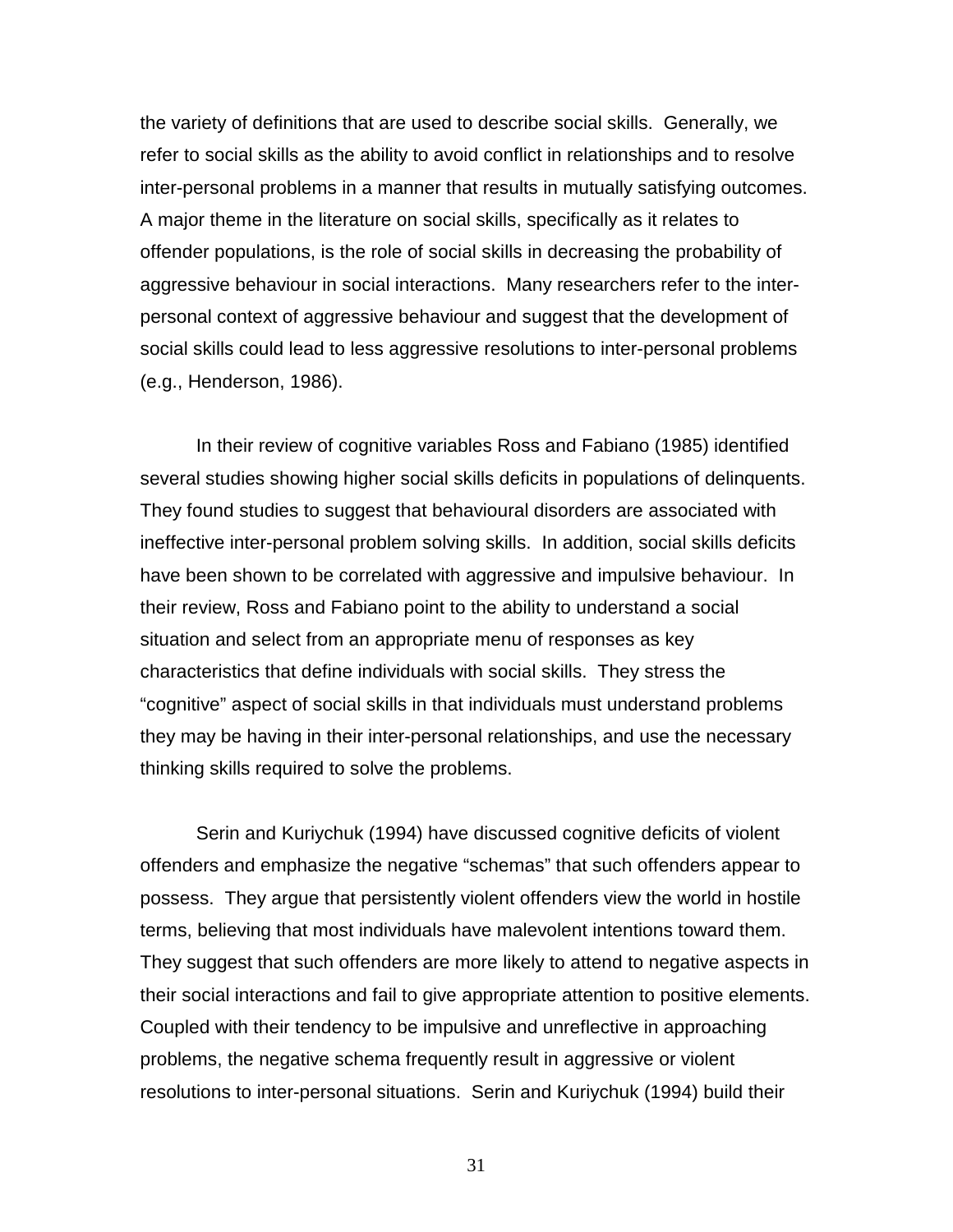conceptual model on the basis of a number of laboratory studies which have examined the cognitions of offenders, particularly those assessed as psychopathic.

Dodge and Frame (1982) provided some evidence of the tendency of offenders to attribute negative intent to the actions of others in a number of studies of juveniles. They attempted to identify differences in how aggressive and non-aggressive boys formed attributions about the actions and behaviours of their peers. In their work Dodge and Frame employed a series of laboratory exercises involving stories in which each boy was depicted as suffering a negative outcome as a result of an ambiguous activity by another child (e.g., accidentally being hit by a ball). The boys who possessed histories of aggression were much more likely that non-aggressive boys to attribute hostile intent to the ambiguous actions of others. Dodge and Frame also noted that the aggressive boys were more likely than the non-aggressive boys to suggest that they would resolve the negative outcome by instigating an aggressive response toward the other actor. Another finding was that the cognitive bias exhibited by the aggressive boys was present to a greater extent when they were the subject of the negative outcome rather than a peer. For example, when the stories involved the negative outcome occurring to a friend rather than the subject, aggressive boys were less likely to attribute hostile intent in such situations. In other words, their "paranoid" attributions were restricted to themselves and not others.

Another recent contribution to the delinquency literature reinforces the notion that many delinquents lack important social skills. Marcus (1996) has reviewed the literature on the quality of peer relationships among delinquent and non-delinquent youth. His review was a response to some researchers who have claimed that relationships among delinquents tend to be characterized by a greater degree of trust and warmth than relationships among non-delinquents. However, the studies reviewed by Marcus suggested a contrary interpretation.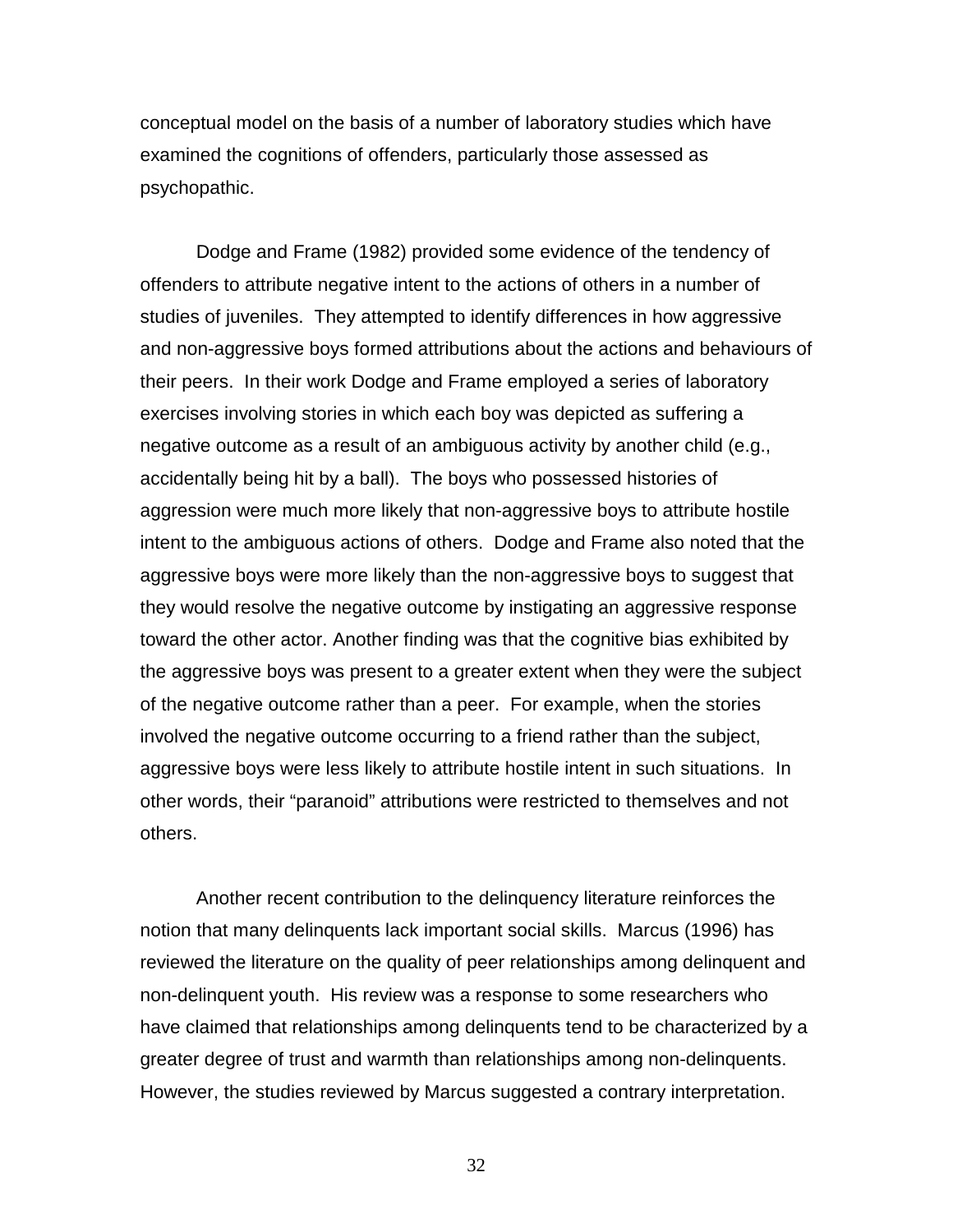He found little evidence of superior quality in relationships among delinquents and noted that such relationships exhibit a greater presence of conflict and lack of stability. He concluded that friendships among delinquents involved "more arguments, greater aggressive and impulsive behaviour, poorer social-cognitive problem-solving skills, perceptual and cognitive distortions and poorer reparative skills" (Marcus, 1996:155).

As noted above, there have been few studies attempting to assess the relationship between social skills deficits and volume of criminal behaviour. However, one Canadian study of training school delinquents examined social skills in relation to post-release recidivism (Zarb, 1978) in an Ontario sample. In this study social skills were assessed through self-report measures along with ratings by training school staff with respect to the inter-personal effectiveness of the youth. Zarb found that the composite measure of inter-personal effectiveness was negatively correlated with officially recorded delinquency during the follow-up period. In addition, the inter-personal effectiveness measure was also found to be correlated with social adjustment measures that were completed on the youth by post-release case-workers.

While the evidence suggests a link between delinquent or aggressive behaviour and lack of social skills, at least two delinquency studies failed to confirm this relationship. Renwick and Emler (1991) reported on a retrospective study ( $n = 37$ ) in which the social skills of delinguents were examined in relation to their self-reported delinquent behaviour in the past. They used both selfreports and behaviour methods in their assessment of social skills. However, they found no relationship between social skills and volume of delinquent activity reported by the youth.

A second study attempted to examine the relationship between offence type and social skills in a group of juvenile offenders (Ford and Linney, 1995). They compared sex offenders, non-sexual violent offenders, and status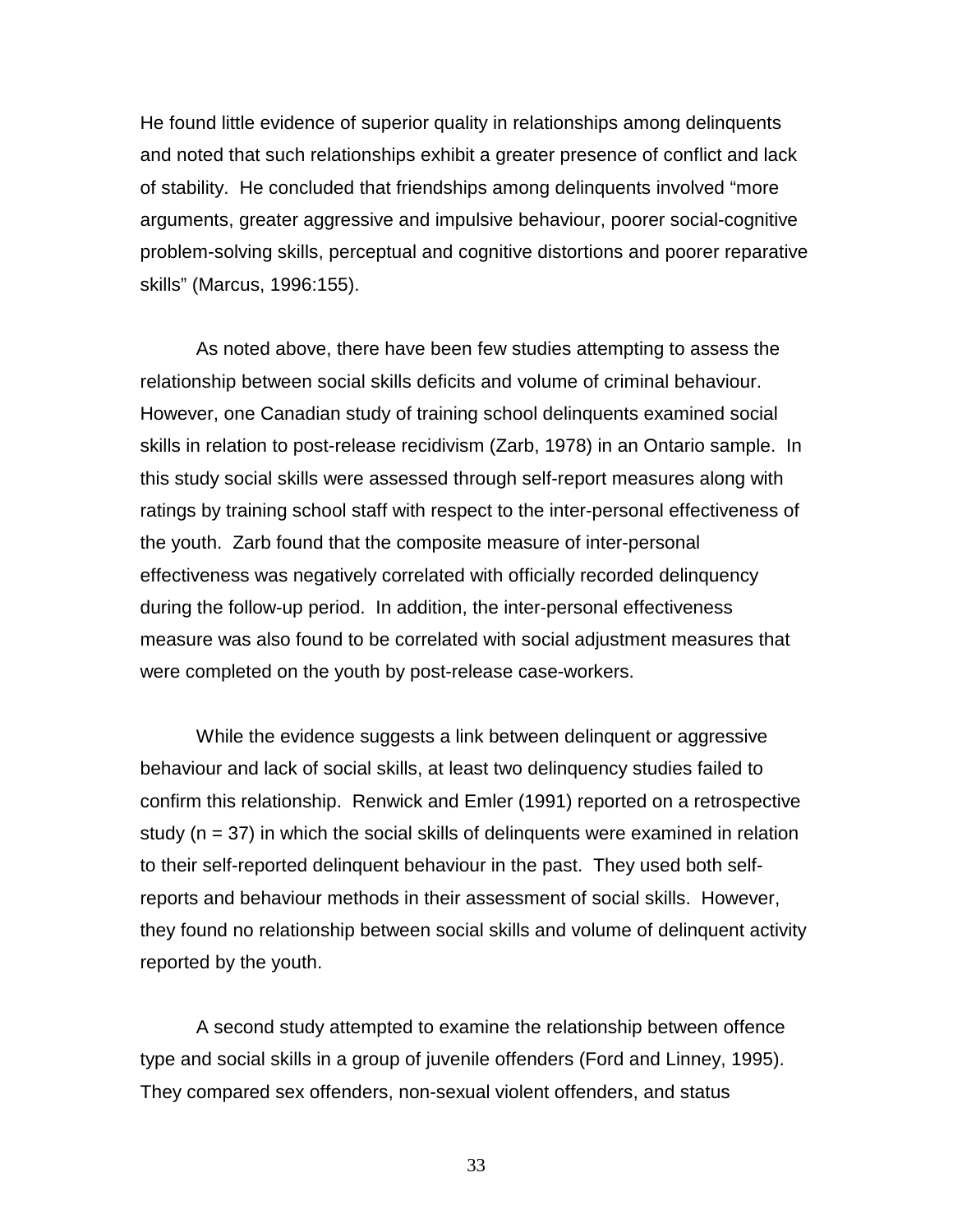offenders on a measure of inter-personal skills. However, they found no differences between the three types of offenders on their measure of social skills. One interpretation of their data is that inter-personal skills deficits may not be implicated in the cause of aggressive behaviour.

The comparison of social skills among offender and non-offender groups has been generally limited to juvenile offenders. While there have been treatment studies of social skills training programs among adult offenders, there has been less study of the link between criminal behaviour and social skill deficits. One exception involves a focus on the sub-sample of sexual offenders where there has been frequent emphasis in the literature on teaching sex offenders appropriate hetero-sexual skills. One study reported by Segal and Marshall (1985) compared the social skills levels of rapists and child molesters incarcerated in a Canadian federal penitentiary with those of non-incarcerated men. These researchers used judge ratings, confederate ratings, and self-report measures to assess hetero-sexual skills. A self-report measure of social anxiety was also administered. For each of the social skills measures that were examined, Segal and Marshall found that higher levels of social skills were exhibited by the non-incarcerated men in comparison to the sample of incarcerated sexual offenders. Another finding among the incarcerated subjects was that the child-molester sub-group exhibited poorer social skills than the rapist sub-group.

On a theoretical basis there are good arguments to suggest that social skill deficits are likely to result in a higher probability of aggressive behaviour. In turn, a higher incidence of aggressive behaviour is likely to result in criminal behaviour and criminal convictions for aggressive acts. At the same time, there is limited evidence in the available literature to substantiate the theoretical claims that have been made, especially with respect to adult offender samples. The evidence is rather more suggestive than definitive. Gendreau, Little and Goggin's (1996) review of predictors of recidivism did not examine specific indicators of social skill deficits. However, they point to the area of interpersonal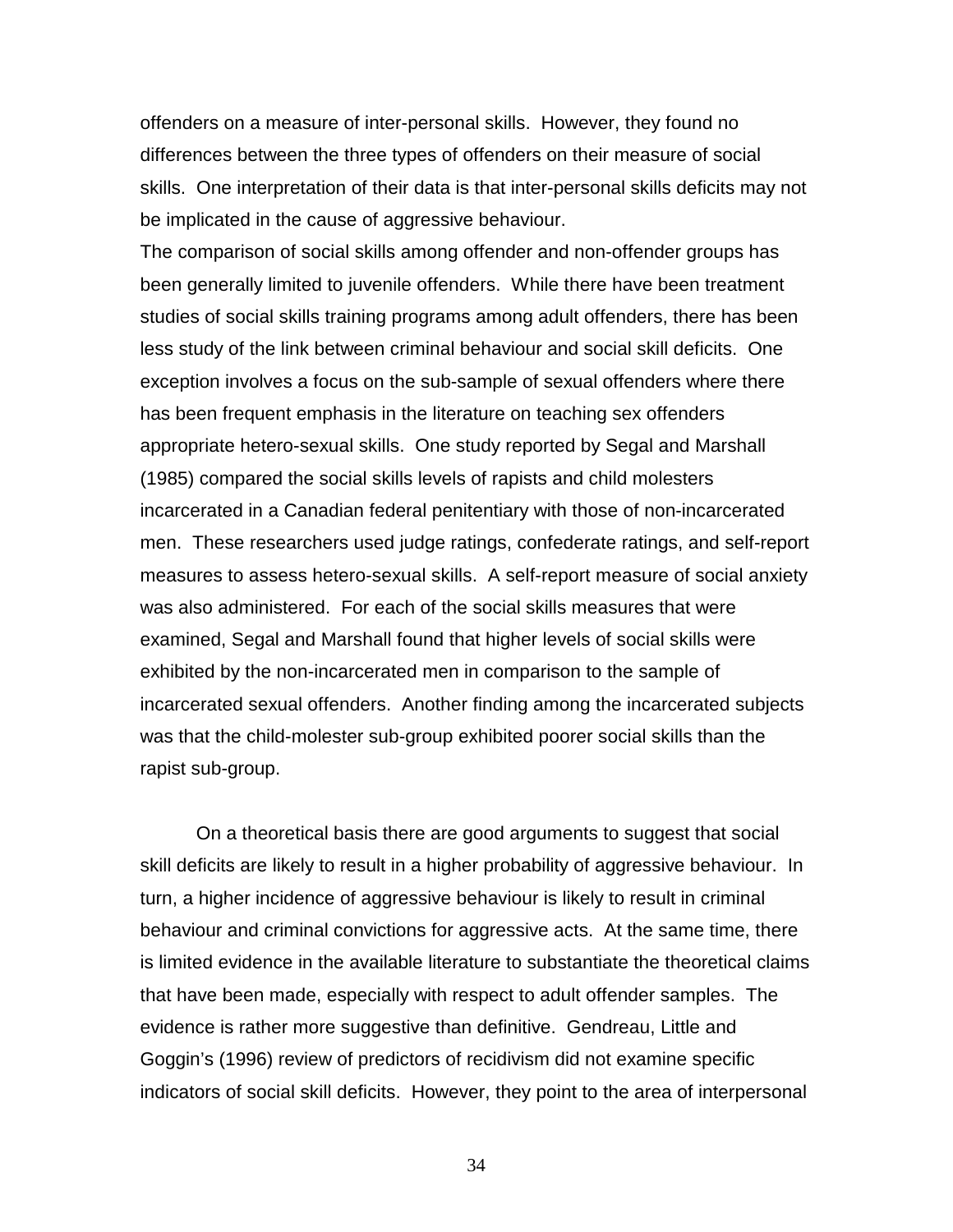conflict as a statistically significant predictor of criminal recidivism (average  $r =$ .15). Included in interpersonal conflict were studies that measure family discord and conflict with significant others.

Strictly speaking the presence of interpersonal conflict that might be related to recidivism does not imply that offenders necessarily lack interpersonal skills. However, the fact that interpersonal conflict places offenders at risk of recidivism, increases in interpersonal skill levels may be one of the only preventative measure that can be taken to reduce risk in this area.

Given the weight of theoretical arguments about inter-personal skill deficits and criminal behaviour and the fact that the presence of interpersonal conflict predicts recidivism, social skills should continue to be assessed as a criminogenic need. More research is needed not only to verify that a link exists between inter-personal skills and criminal behaviour, but also the types of instruments and procedures that will yield the most predictive assessments. To increase the usefulness of assessment in this area, it appears that more specific indicators of social skill deficits could be included in the assessment protocol.

## **Empathy**

Lack of empathy has frequently been perceived as a major factor in the development of criminal behaviour and in the perpetration of certain types of crimes. A number of programs have been developed to increase the levels of empathy demonstrated by offenders. For example, Janoka and Scheckenback (1978) used the well-known construct of empathy reflected by the "Carkhuff Model" in psychotherapy with groups of inmates and staff. They demonstrated that increases in empathy among inmates even exceeded the levels of increases produced among groups of correctional staff. In an experimental study Leak (1980) documented increases in empathy associated with a structured intervention versus a non-directive group program for adult offenders. More recently, successful programs focusing on increasing empathy among sex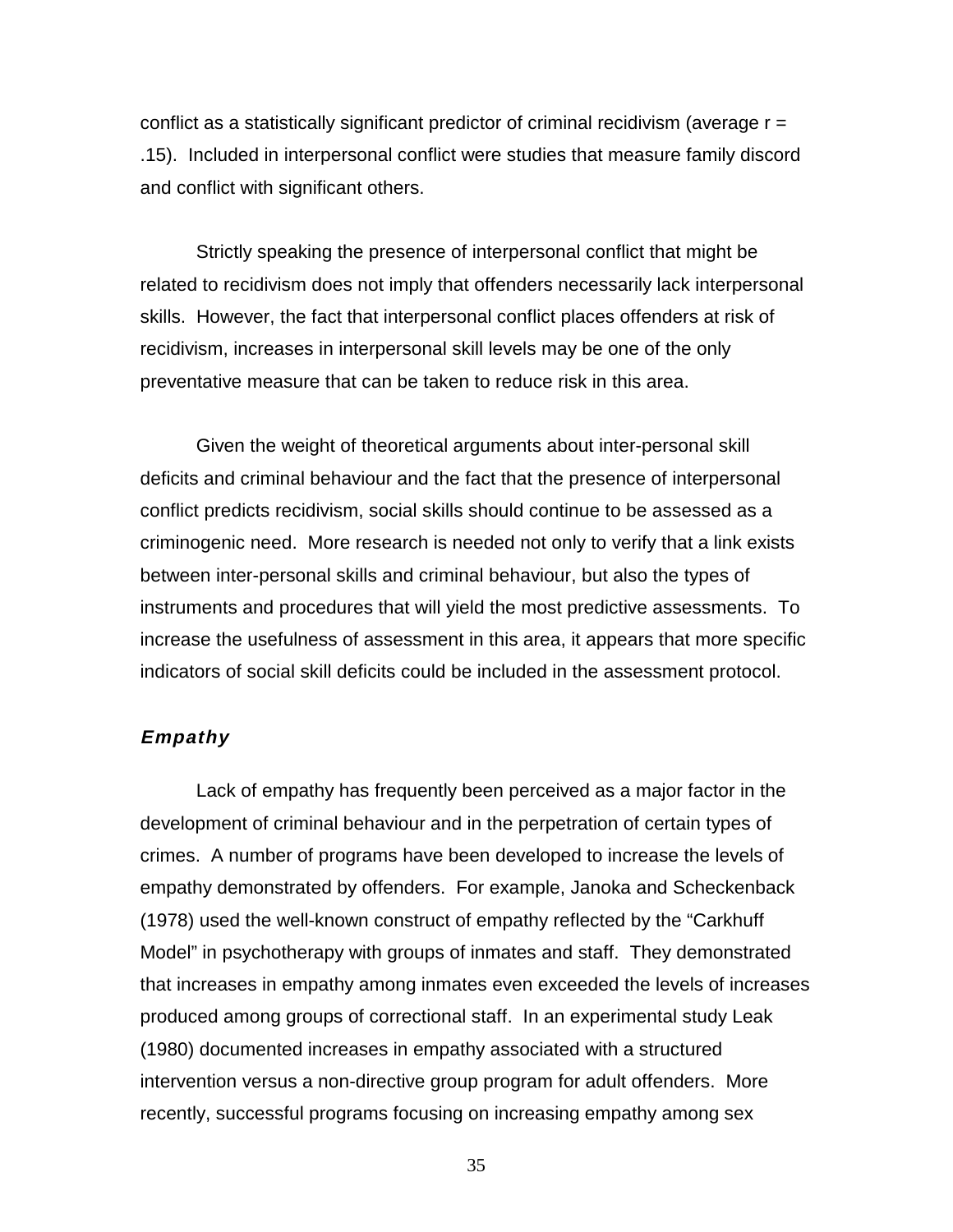offenders have also been reported (Pithers, 1994).

Empathy has been particularly associated with assessment and programming in the sex offender arena. Theorists have argued that callous acts of rape, for example, were possible because of the rapist's inability to exhibit compassion or feeling for the suffering of their female victims (Scully, 1988). Marshall (1993) has argued that a lack of empathy among sexual offenders could be traced to a lack of, or weakness, in early emotional attachments between the sex offender and his or her parents. A lack of empathy has also frequently been used to characterize psychopathic offenders. Lack of empathy and callousness is included among the items in the most popular instrument used to assess psychopathy, the Psychopathy Checklist. Hare and Forth (1993) note that Factor 1 of the clinically-based rating scale (reflecting interpersonal and affective characteristics) is negatively related to self-reported empathy and anxiety.

Various terms have been used to describe empathic behaviour in the research literature that addresses criminal behaviour. For example, we have included the indicator of "self-importance" or egocentricity within the empathy construct because of the obvious overlap. It can also be argued that individuals who exhibit "manipulative" behaviour (i.e., from the behavioural principal component) demonstrate a lack of empathy toward others. Empathy has been measured in a variety of ways and, like other criminogenic factors within the personal/emotional needs domain, has been conceptualized as a multidimensional construct. Davis' Interpersonal Reactivity Index (see Pithers, 1994) provides a good example of how the construct of empathy has been divided. This empathy measure consists of four sub-scales:

- Perspective-taking defined as the cognitive ability to anticipate another's point of view
- Empathic Concern the ability to be compassionate toward another's experience of distress
- Fantasy the ability to identify with fictitious characters (e.g., characters in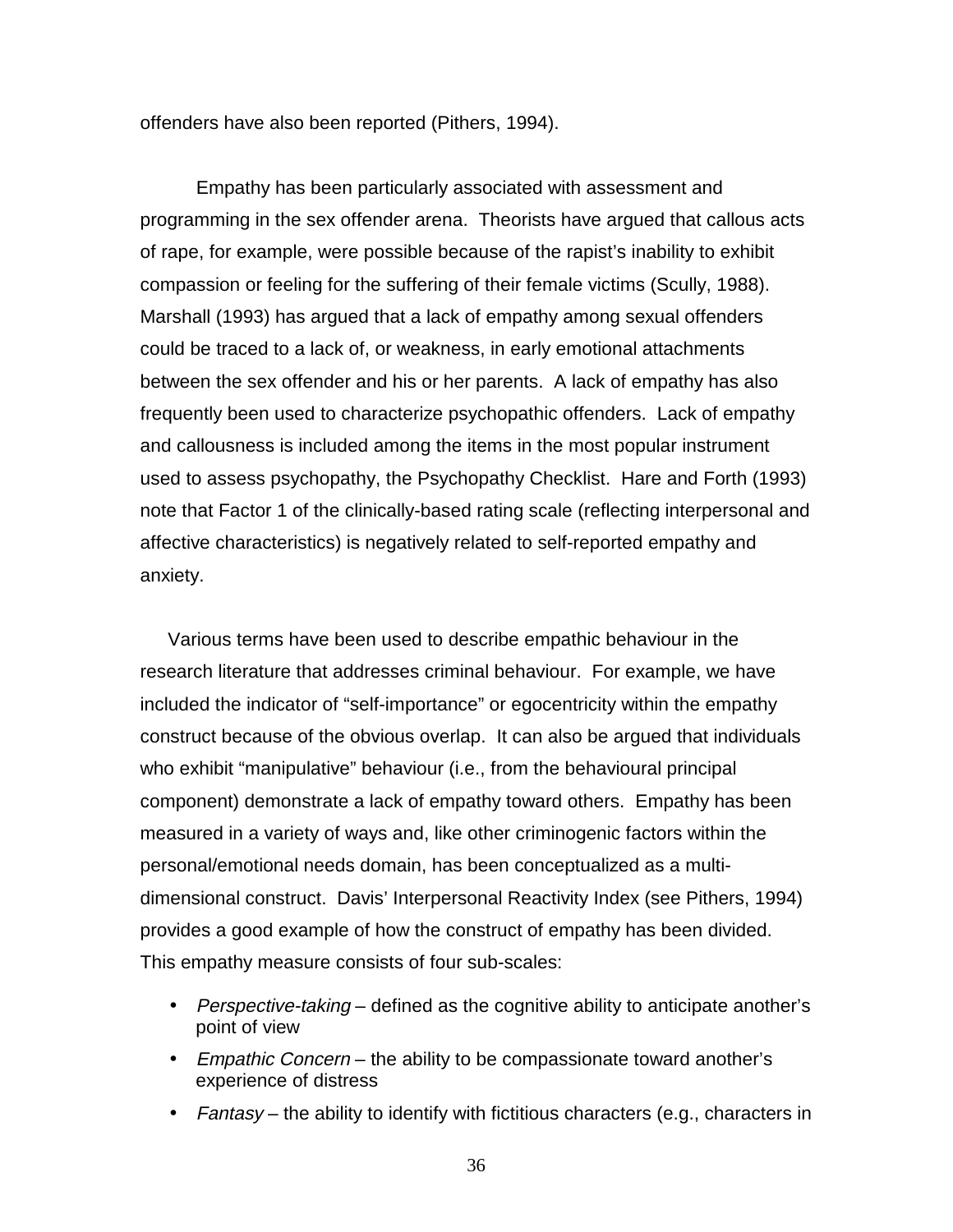movies, plays, books)

• Personal Distress – feelings of anxiety or discomfort when witnessing other's anguish.

This combination of dimensions has also been included in more general scales such as the popular self-report empathy scales proposed by Hogan (1969) and by Eysenck and his colleagues (Eysenck, Pearons, Easing & Allsopp, 1985). Regardless of the instrument used, assessments of empathy usually include notions of being able to "place oneself in another's shoes" and to feel compassion when other people are experiencing distress. There is an obvious intuitive appeal about the link between lack of empathy and criminality. Empathy for a potential victim can easily be conceived as an inhibiting factor in decisions regarding whether or not an offender would commit a property crime or the likelihood of engaging in more serious offences involving injury to a victim.

Ross and Fabiano (1985) reviewed a number of studies, particularly in the delinquency literature which suggest that offender populations differ significantly on empathy in comparison to non-offender populations. They cited numerous studies to conclude confidently that delinquents possess less empathy than nondelinquents. They also found studies showing a link between low empathy and volume of criminal offending (e.g., from criminal history sources) as well as higher recidivism. At the time their review was conducted, they also referred to some studies which showed lower levels of empathy among psychopathic offenders in comparison to non-psychopathic offenders.

Among the studies which demonstrate differences on empathy between delinquents and non-delinquents, Eysenck and McGurk's (1980) is a good sample. They found lower empathy in their sample of detention centre youth (n=614) in comparison to a sample of normal, non-delinquent controls (n=402). The empathy scale included 19 self-report items such as "Do you feel sorry for very shy people?" and "Would you find it very hard to break bad news to someone?". Another study reported by Kaplan and Arbuthnot (1985) used a self-report measure of empathy and a story-telling exercise designed to measure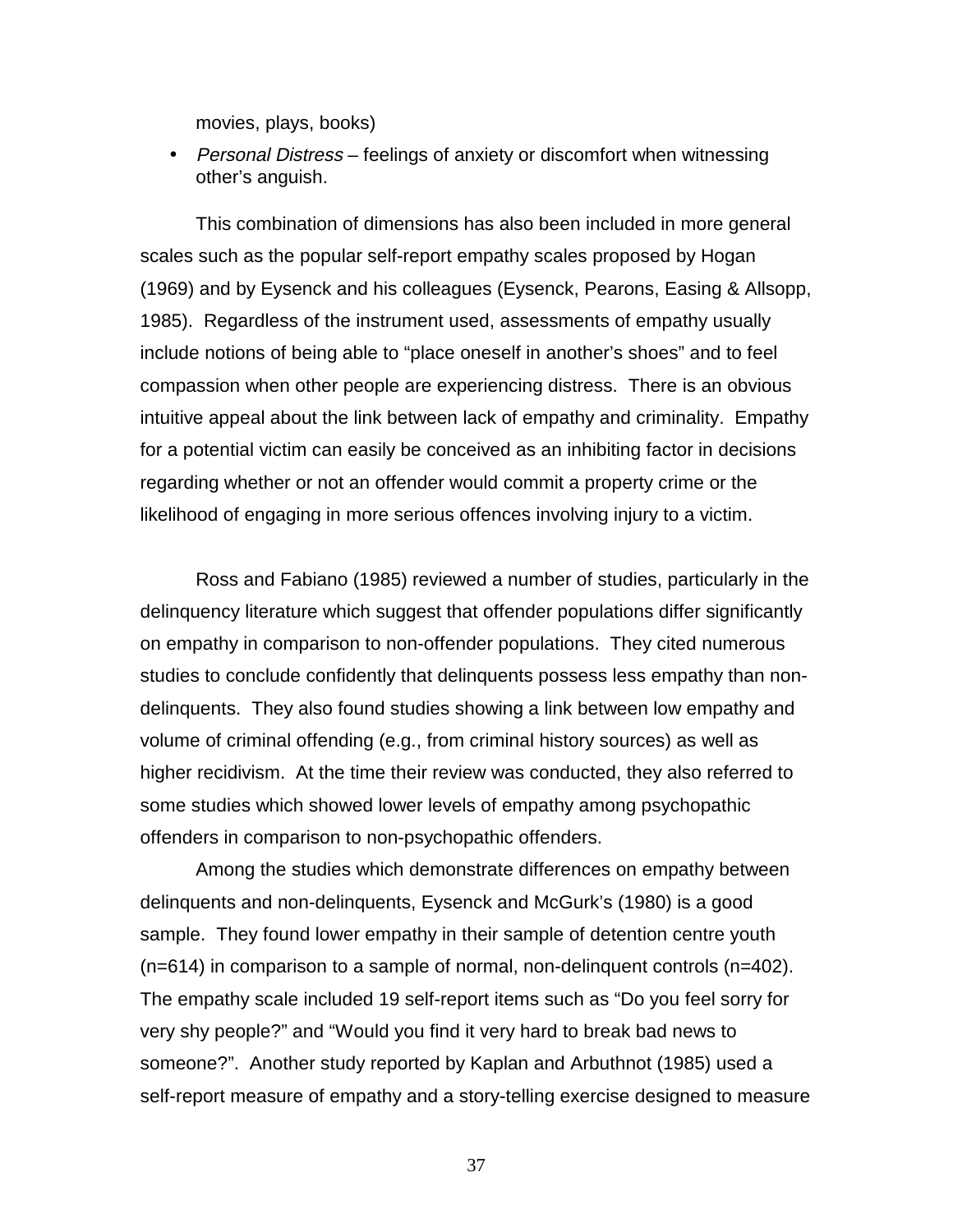perspective-taking in an American sample of delinquent and non-delinquent youth. In the story-telling exercises subjects recalled the scenario of a story from the point of view of the central character as well as from a bystander's perspective. The stories were then coded for the ability of the respondents to understand (role-taking) the perspectives of others. While differences were found on the measure of affective empathy between the two groups, delinquents and non-delinquents did not differ on social perspective-taking as measured through the story-telling exercise.

Another important study in the delinquency literature was reported by Ellis (1982). He compared 12 to 18 year old delinquents (n=331) and nondelinquents (n=64) in Ohio using Hogan's (1969) well-known Empathy Scale. Not surprisingly, delinquents scored lower on the empathy scale than nondelinquents. However, Ellis also showed that aggressive delinquents scored lower on the empathy scale than non-aggressive delinquents. In fact, while nonaggressive delinquents scored higher than aggressive delinquents on empathy, the former group were not significantly different than non-delinquent youth on the measure. The interest in the association between deficits in empathy and aggressive behaviour is one that is repeated throughout the theoretical and empirical literature, although findings do not always support a link. A second interesting finding from the Ellis data was a link between empathy development in youth and delinquency. The data indicated that empathy was positively correlated with age in the non-delinquent sample but uncorrelated in the delinquent sample. This suggests that while empathy increases as normal nondelinquent children develop, empathic development may not occur with aging in delinquent samples.

With respect to research on the link between empathy and criminality among adult offenders, Deardorff et. al. (1975) described a study comparing Hogan Empathy scores for non-offenders, first-time offenders, and repeat offenders. The non-offender sample consisted of psychology undergraduate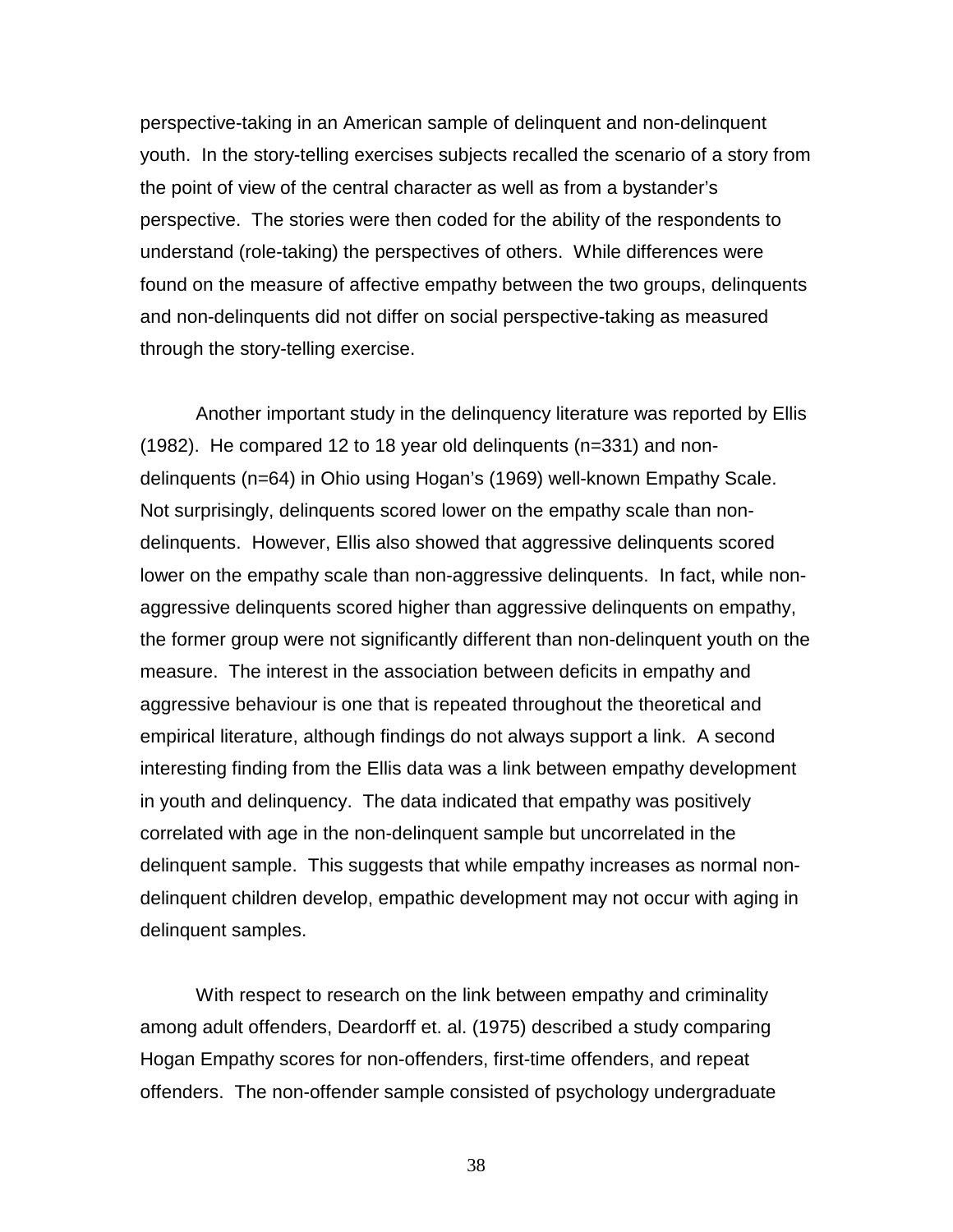students. Deardorff and his colleagues found that while the non-offender and first-time offender groups did not differ on empathy, the latter two groups were both significantly higher on empathy than the repeat offenders. Concerned that university educational achievement (i.e., the university status of the non-offender group) may have influenced the results, the researchers collected data based on new samples. In the second study the non-offender sample was composed of men who had not completed university training. However, the results from the first study were replicated, showing lower empathy among repeat offenders in comparison to non-offenders and first-time offenders. The replication of the results provided corroborating evidence that empathy is related to criminal recidivism.

In the sample reported by Motiuk and Brown (1993) examining postrelease suspension in a sample of federal offenders, the authors reported a positive link between low empathy as rated by case management officers and suspension while on conditional release. Low empathy was significantly correlated with recidivism at the .20 level. However, two other Canadian samples failed to provide a confirmation of the link between empathy and recidivism. Both studies also employed the Hogan empathy scale. Andrews et. al. (1986) found that empathy was not significantly related to probation outcome in their sample of Ontario probationers ( $r = -.08$ ). In addition, Wormith (1994) found no correlation between empathy and recidivism in his post-release sample of offenders who had been incarcerated in a provincial facility. Empathy scores before treatment, post-treatment, and change scores were all examined in Wormith's study.

Using a different criterion measure in relation to empathy, an interesting study reported by Van Voorhis (1985) examined restitution outcomes in a sample of U.S. probationers. As an alternative measure of empathy, Van Voorhis operationalized Kholberg's stages of moral development. Progression in the stages of moral development suggests greater identification with the social good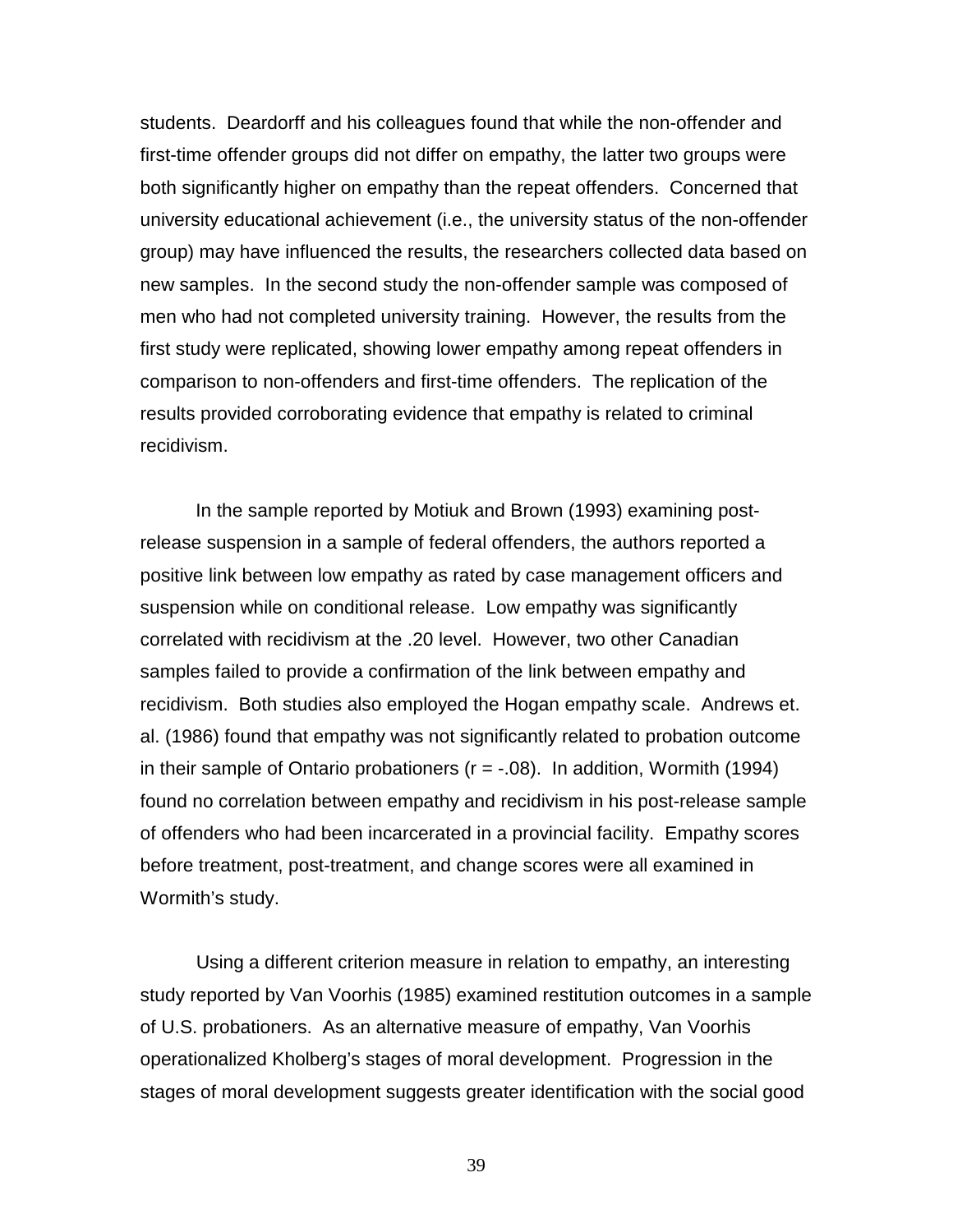and a higher level of social perspective-taking. VanVoorhis found that high maturity offenders (i.e., offenders at higher levels of Kohlberg's stages of moral development) were more likely than low maturity offenders to successfully complete their restitution sentence by reimbursing their victims. While strictly speaking, restitution outcome is not a measure of recidivism or criminal behaviour, it suggests that offenders who are higher on empathy may perform well while under community supervision.

In comparing adult offender types on empathy, the major findings derive from studies comparing psychopathic and non-psychopathic offenders. As noted above, lack of empathy has been used as an item in the most popular method to assess psychopathy (PCL). Other studies have found relationships between empathy and alternative measures of the anti-social construct. For example, Bayer, Bonta and Motiuk (1985) found that empathy was correlated in the predicted direction with a number of Minnesota Multiphasic Personality Inventory (MMPI) based sub-scales derived from the psychopathic deviate items. Their sample was based on inmates incarcerated in a provincial institution in Ontario. In turn, as noted above, there has also been an interest in the construct of empathy with respect to treatment of sex offenders and the study of recidivism. However, in a recent meta-analysis conducted by Hanson and Bussière (1996) the authors found no relationship between empathy and post-release recidivism in a number of studies focusing on sex offenders (average  $r = .03$ ). At the same time, the authors note that there is a need for improvement in the measurement of empathy in offender samples.

Two studies addressing the relationship between empathy and violent offending among adult offenders are worthy of note. Although the sample sizes were not large, in both cases the studies failed to find significant differences in empathy when comparing violent and non-violent offenders. Hoppe and Singer (1976) compared offenders (n=150) with murder, assault with a weapon, rape, child molesting and non-violent property as their offences. While empathy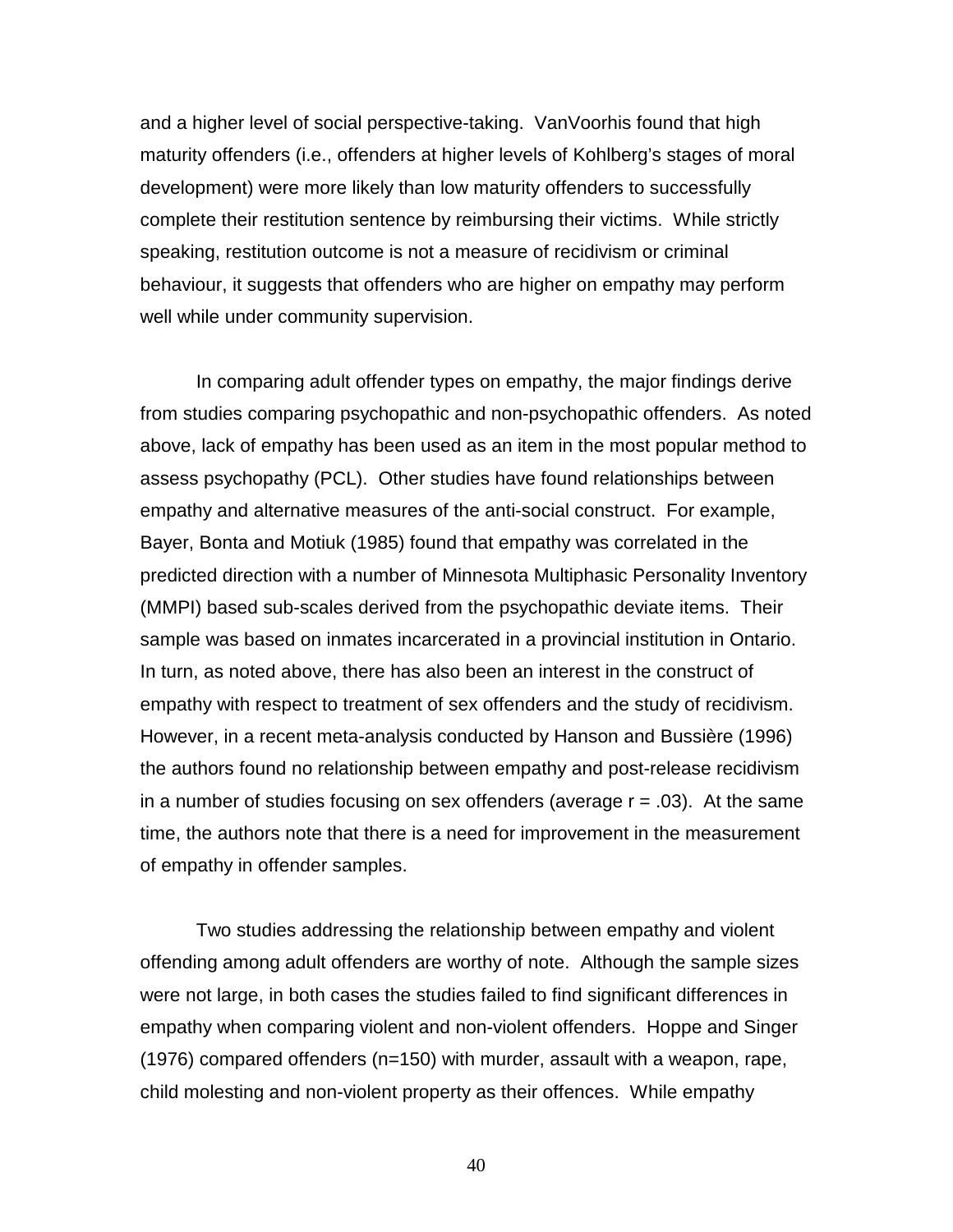appeared to be lowest in the offenders with murder and non-violent property offences, there were no statistically significant differences across the five groups. Using an MMPI-based clustering methodology, Henderson (1983) identified a cluster featuring high scores on empathy within a sample of incarcerated offenders. While non-violent offenders ( $n = 87$ ) tended to be less psychiatrically disturbed than violent offenders (n=105), the two groups were not different on the cluster that included empathy.

As in other examples within the personal/emotional needs dimensions, the sturdier evidence for the predictability of empathy is drawn more from samples of delinquents than from adult offenders. Despite the interest in the construct from the point of view of offender treatment and clinical impressions about the lack of empathy in offender populations, the area has not received sufficient attention from researchers. In fact, the available studies examined in this review were primarily drawn from the decades of the 1970's and 1980's with little attention to this area evident in the 1990's. In the adult offender studies we examined there was mixed evidence of a relationship between empathy and recidivism and little evidence of differences in empathy across offence type. One possibility is that self-report measures of empathy, the dominant method used in both adult and juvenile samples, furnishes a less valid measure of empathy among adult offenders. For example, the obvious argument that social desirability bias may affect the validity of self-reported empathy among "motivated" samples of adult offenders must be acknowledged. This is particularly relevant given that many studies assess empathy within the context of treatment where offenders may be inclined to present themselves in a more favorable light.

Nevertheless, combined with the strength of theoretical arguments, the available evidence supporting a relationship between empathy and recidivism is convincing enough to recommend that empathy remain a component of assessment within the personal/emotional needs dimension. This recommendation is also justifiable given the evidence already provided on the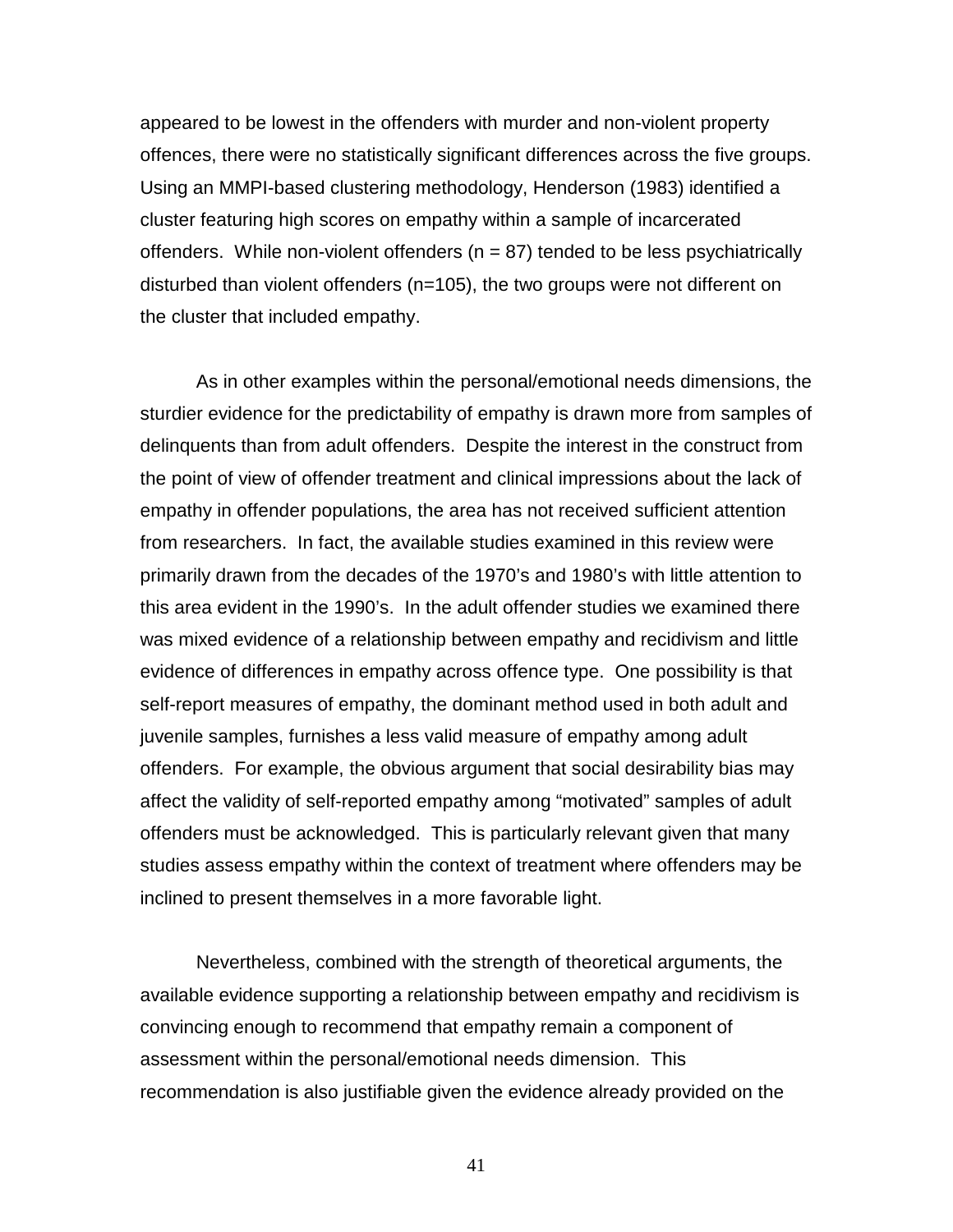predictability of rater assessed empathy (Motiuk and Brown, 1993) in a federal release sample. Some measurement development may be necessary to assist those who must make assessments of offenders' empathy.

## **Behavioural**

A number of sub-components are included under the behavioural principal component. These include assertion, aggression, coping, and neuroticism. It will be recalled that some of the original sub-components and indicators within the behavioural domain have been reported in the cognitive sub-component above.

# **Assertion**

There are many references to offender deficits in assertiveness skills in the correctional treatment literature. Unfortunately, conceptualizations about how assertiveness is related to criminal offending is not well developed in this literature. Nevertheless, a number of studies have reported success in increasing levels of assertiveness among offenders. For example, in 1982 Beidleman reviewed 11 studies that focused on assertiveness training with juvenile and adult offenders. By way of definition of the construct of assertiveness, Beidleman noted that four primary tenets of assertiveness training were included in the programs that he reviewed:

- Teaching the difference between assertion and aggression and between non-assertion and politeness;
- Accepting offender's personal rights as well as respecting the rights of others;
- Reducing the cognitive and affective obstacles to employing assertive responses
- Learning assertiveness skills through active learning methods (e.g., role-playing)

Beidleman found that the studies evaluating the effectiveness of assertiveness training in offender populations generally lacked strong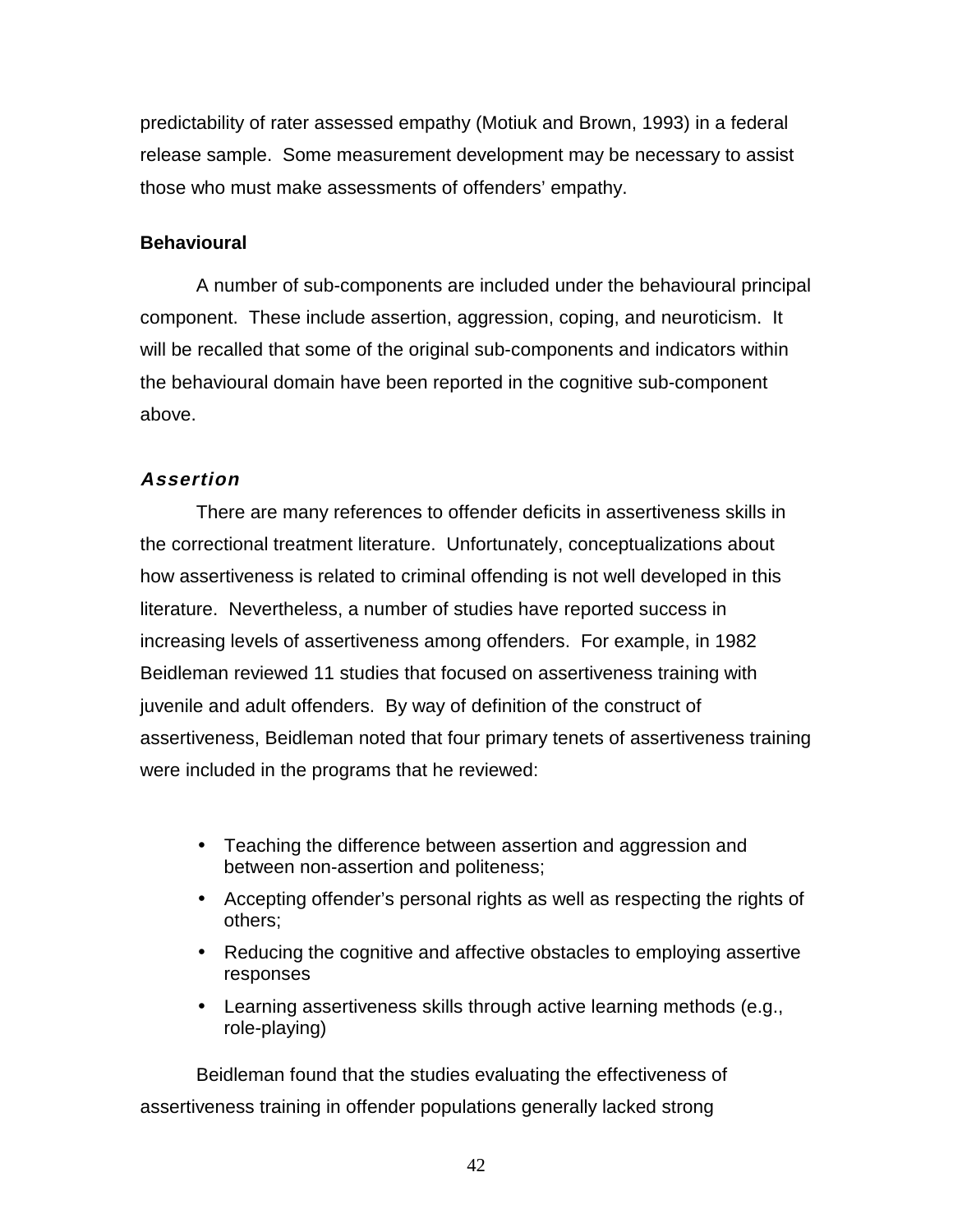methodological designs and provided little evidence for making confident conclusions about the effectiveness of such methods. There was mixed evidence of success with some studies showing pre-test to post-test changes on assertiveness measures while other studies found no significant differences. None of the studies reported in the review attempted to predict post-program recidivism and only one study showed evidence of behavioural changes associated with assertiveness programming. In the latter study, Beidleman noted that reductions in institutional disciplinary actions were reported. However, the non-experimental study design was too weak to permit strong evidence of post-program effects on behaviour.

In addition to the programs which are specifically focused on increasing assertiveness skills, many programs have been described which include assertiveness as a component within a series of social skills modules (e.g., Cheek and Baker, 1977; Marshall, Turner and Barbaree, 1990; Marshall, Keltner, and Marshall, 1981), and such programs have provided evidence of increases in assertiveness skills among adult inmate participants. Assertiveness skills have also frequently been mentioned as major targets of treatment within programs designed for sex offenders (e.g., Keltner, Scharf and Scheell, 1978; Lee et. al., 1996). Again, these programs have shown gains in assertiveness made by sex offenders over the treatment administration period.

Despite the work conducted on post-program outcomes for assertiveness skills training in the offender treatment literature, there has been less empirical work that specifically addresses the presumed link between assertiveness and criminal behaviour. In addition, there is an absence of follow-up studies that show links between lack of assertiveness and recidivism. Unlike other criminogenic factors within the personal/emotional needs domain, there is little in the way of developmental work related to the construct using juvenile populations. One exception is a study by Karoly (1975) which examined assertiveness skills among delinquent and non-delinquent females. Using the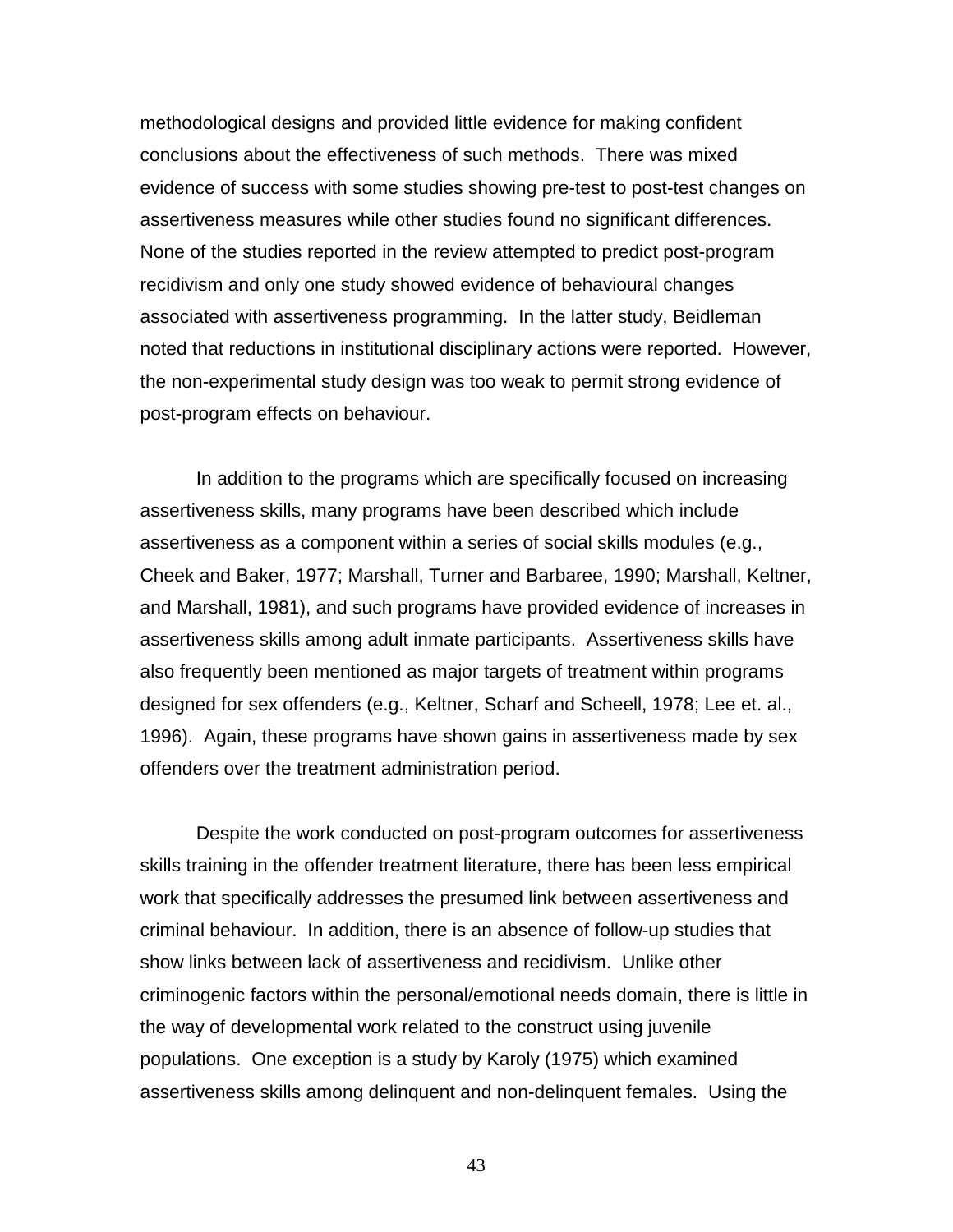Rathus Assertiveness Schedule (Rathus, 1973), a popular self-report measure, Karoly found that the delinquent females did not differ from non-delinquents on the assertiveness scale.

There are some examples of research examining the construct of assertiveness with adult offenders. One of the first studies to be reported on offender assertiveness was conducted by Keltner, Marshall and Marshall (1976) using a sample of federal prisoners. They developed a series of measures based on role plays and responses to vignettes. The content of the role plays and exercises were designed specifically to reflect the types of problems and situations encountered by inmates and typical circumstances which offenders might encounter in the community. They attempted to measure both "underassertiveness" and "over-assertiveness" (i.e., inappropriate assertive responses). They found that most inmates (80%) supplied a mixture of both under and overassertive responses. However, the authors noted that generally, inmates tended to show a predominance of under-assertiveness as measured by the various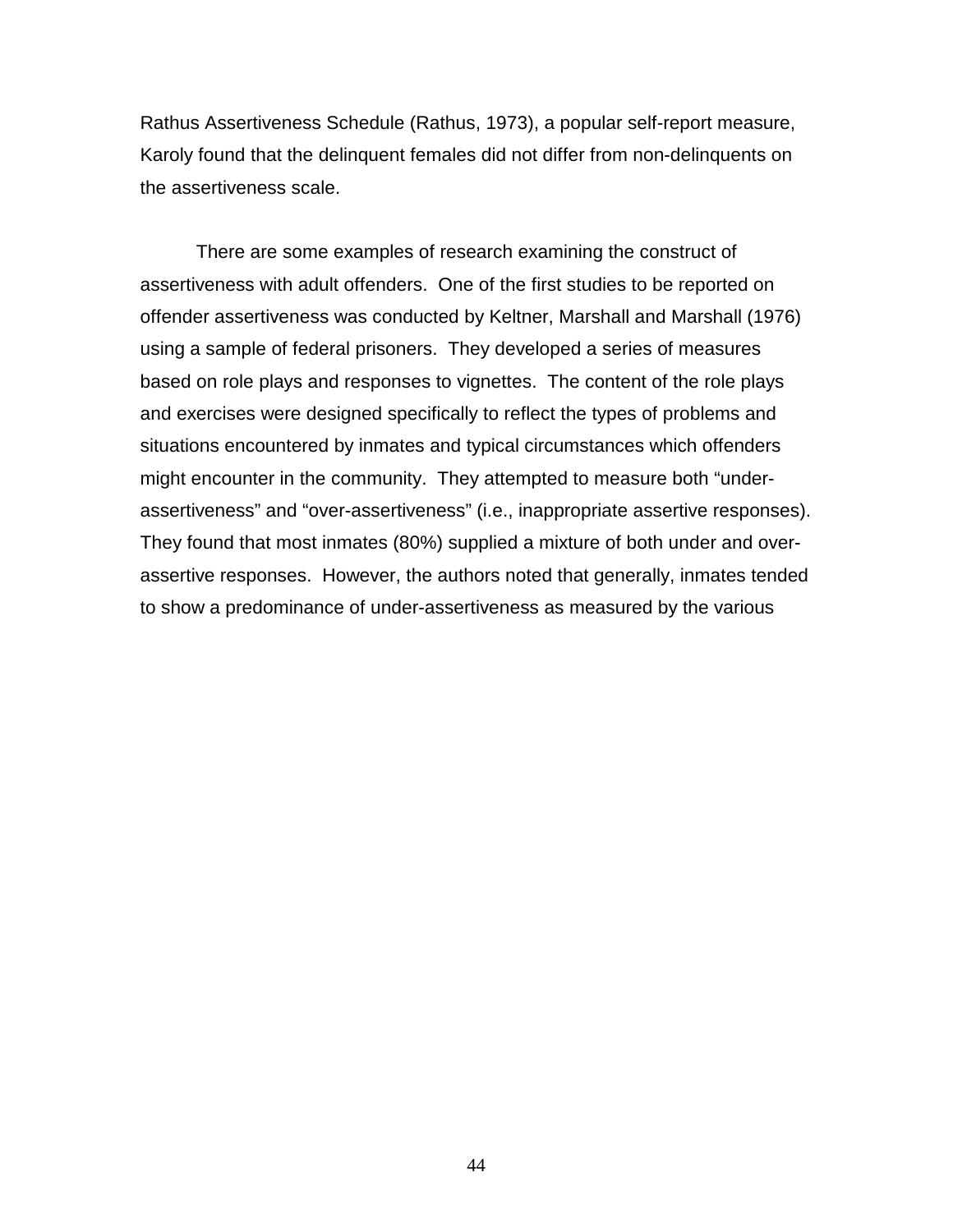instruments that were developed. While this study provided a descriptive account of assertiveness among federal inmates, no comparisons were made with non-offender subjects. An interesting finding was that inmates who had high self-reported "social fear" scores, also tended to be classified as "over-assertive".

Segal and Marshall (1985) compared assertiveness in five categories of men including incarcerated rapists, child-molesters, non-sex offenders, and two groups of non-incarcerated men including low and high socioeconomic status subjects. The incarcerated offenders were all drawn from a maximum security population of federal offenders. They used a self-report assertiveness questionnaire as well as role play exercises used to rate levels of subject assertiveness by judges. The latter measure was based on measurement technology developed in a series of studies by Marshall and his colleagues which examined assertiveness among offenders (e.g., Keltner, Marshall and Marshall, 1976). There were no differences observed between the groups on the role play measures. However, incarcerated men exhibited significantly lower assertiveness than the non-incarcerated men on the self-report scale. High socioeconomic status men showed the highest levels of assertiveness of all of the groups included in the study. In addition, child molesters had lower scores on the self-report assertiveness measure when compared with the rapists and non-sex offenders.

In a similar study conducted by Quinsey, Maguire and Varney (1983), role play assertiveness was assessed among inmates in a forensic psychiatric facility and compared with assessments completed for community control subjects. Again, the community control subjects exhibited higher levels of assertiveness than the offender subjects. However, in comparison to the study reported above, the authors found the differences between the groups were observed for the role play measures but not with a self-report questionnaire and a narrative completion task.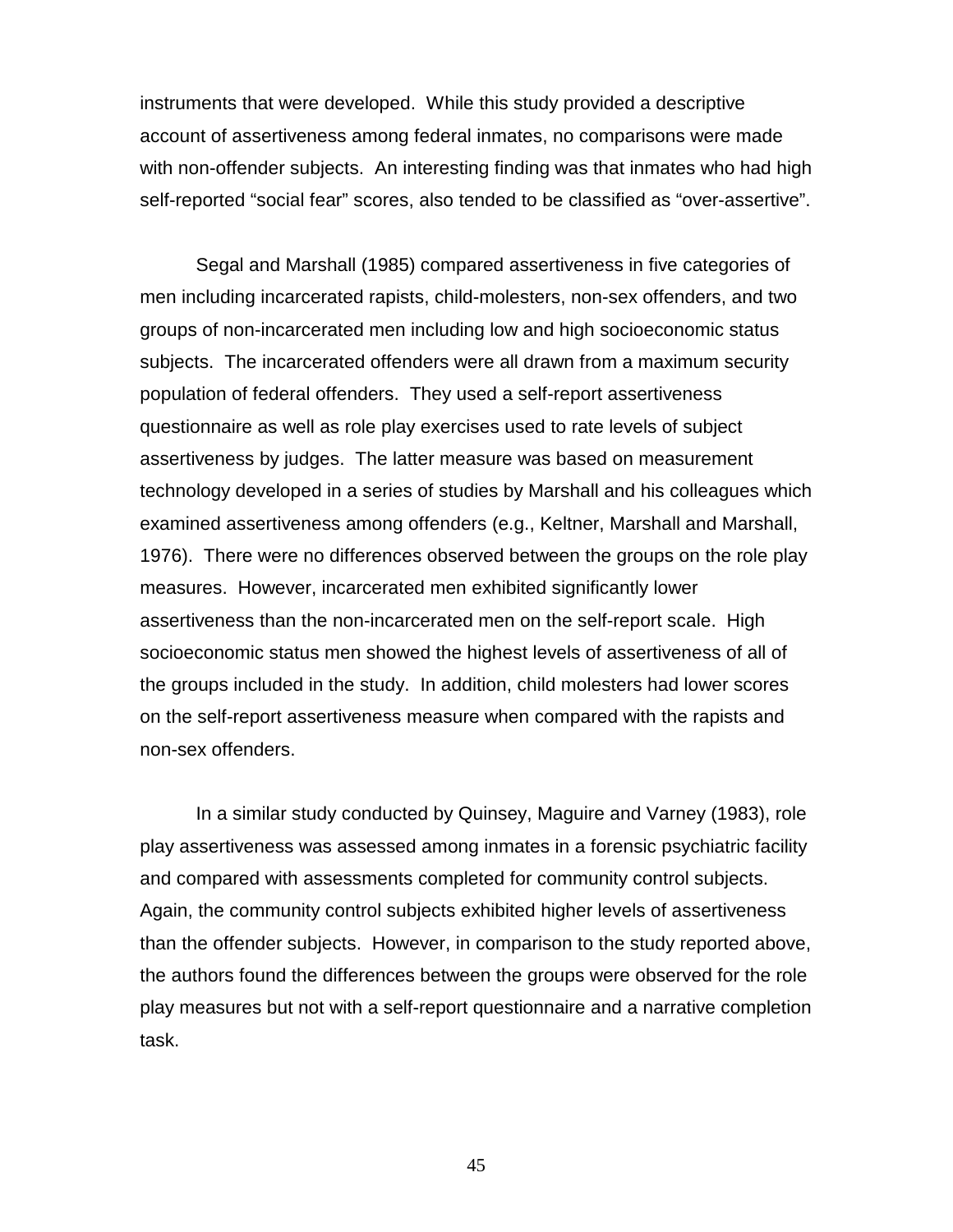Some of the research on assertiveness focuses specifically on the link between assertiveness and "over-controlled" versus "under-controlled" hostility. "Over-controlled" hostility is associated with violent offending in which violent offenders have trouble expressing hostility in overt ways under usual circumstances in their daily relationships with others. It has been hypothesized that such individuals can sometimes become violent because of a build-up of unexpressed (or over-controlled) hostility. In addition, it has been argued that individuals high in "over-controlled hostility" are likely to suffer from poor assertiveness skills. This hypothesis was explored by Henderson (1983) in a study of British prisoners. She found that in comparison to inmates who were classified as under-controlled, the over-controlled hostility group showed more assertiveness deficits. Henderson argued that in terms of treatment, the two groups require directly opposing treatment approaches. While the undercontrolled group required a reduction in overly-assertive (i.e., aggressive behaviour), while the over-controlled group needed treatment aimed at increasing assertiveness.

The study by Quinsey, Maguire and Varney (1983) reported above, also examined assertiveness in relation to over-controlled hostility. They measured hostility control among inmates who had been convicted of homicide or attempted homicide. A group of non-violent offenders with no offences against persons was also included in the comparison. The researchers found that assertiveness, as measured by ratings based on role-plays, was lower among the over-controlled group compared to the low control and non-person offenders groups. The authors argued that recidivism among offenders with overcontrolled hostility would normally be low and that it is unlikely that assertiveness training would reduce subsequent criminality in this group. However, they noted that assertiveness interventions might increase the quality of life of this group of offenders who suffer from low assertiveness.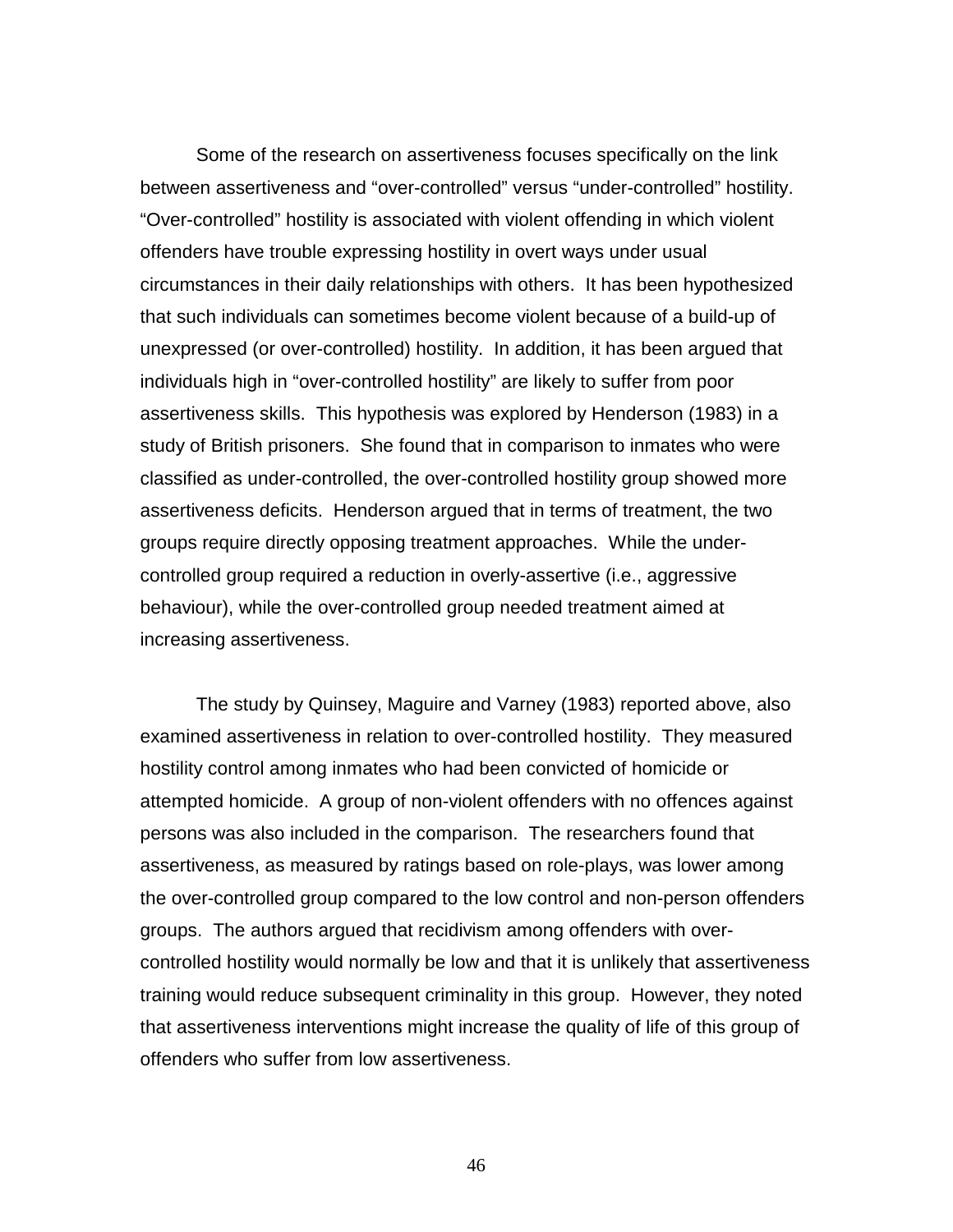A related study examined assertiveness in relation to neuroticism in a predominantly offender sample (Hernandez and Mauger, 1980). In this study, Eysenck's personality inventory was used along with a self-report measure of assertiveness and aggression. The complexity of the constructs of assertiveness and aggression are highlighted in the findings of this study. Hernandez and Mauger (1980) found that, as hypothesized, subjects high in neuroticism were lowest in assertiveness. However, they also reported that neuroticism was correlated with high self-reported aggression. Psychoticism and extroversion were also measured in this study, although no correlations between these scales and assertiveness were reported. However, neurotics who were low in extroversion (introverted) were particularly low in assertiveness.

As reported earlier, psychopaths and non-psychopaths have frequently been compared on some of the indices included in the personal/emotional needs dimension. One final study is worthy of note in this respect. Serin (1991) compared psychopaths and non-psychopaths drawn from a federal inmate population on self-reported assertiveness and aggression using the same measure as employed by Hernandez and Mauger (Interpersonal Behaviour Survey). While Serin found differences between the two groups on self-reported aggression, psychopaths and non-psychopaths did not differ on assertiveness.

The available literature on offender populations fails to provide direction on the criminogenic status of assertiveness. There is some evidence that offenders lack assertiveness when compared to normal samples, and that subgroups of offenders (e.g., those high in neuroticism and over-controlled hostility) have greater deficits in this area. However, there are no studies that provide direct evidence of a link between assertiveness and criminal behaviour.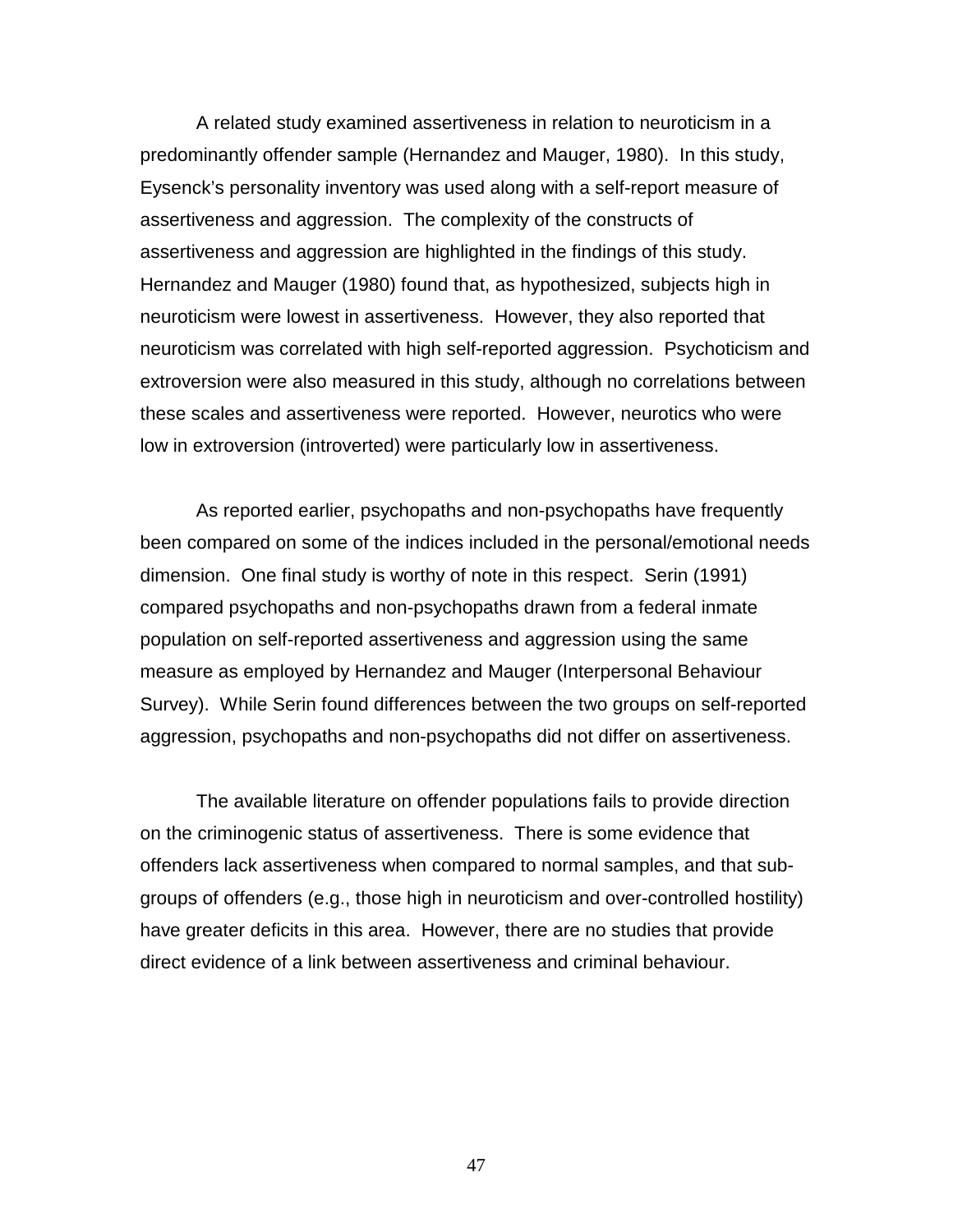There is good reason to predict, however, that released offenders who do not display appropriate degrees of "correct" assertiveness will have difficulty adjusting to release. For example, the replacement of aggressive responses to interpersonal situations with more assertive responses is likely to help many offenders avoid violent behaviour that could result in trouble with the law. Assertiveness is also likely to play a key role in an offender's attempts to separate from criminal peers who propose various criminal activities. For example, assertiveness as applied to the management of situations with criminal peers is used in the cognitive skills training programs for offenders. In addition, programs aimed at reducing substance abuse make use of assertiveness training to help offenders deal with peers who invite them to use substances. In such treatment contexts, inmates with poor assertiveness skills are helped to develop a repertoire of skills that allow them to assert their own rights and behavioural preferences while respecting the preferences of other people.

While assertiveness in isolation may not be highly correlated with criminal offending or recidivism, skill deficits in this area may promote negative outcomes when combined with other skill deficits (e.g., problem-solving skills, interpersonal conflict resolution). Assertiveness may interact with other skills and personality dispositions. For example, without assertiveness skills, offenders who have otherwise good problem-solving skills are unlikely to successfully implement good solutions to interpersonal problem situations. While unassertive non-offenders may be able to avoid criminal alternatives, individuals who are prone to making criminal choices may greatly benefit from increases in assertiveness. Therefore, until strong evidence regarding the lack of predictability of assertiveness becomes available, it appears that assertiveness should be retained as an indicator within the personal/emotional needs dimension.

### **Neuroticism/Anxiety**

Most definitions of neuroticism make reference to the neurotic as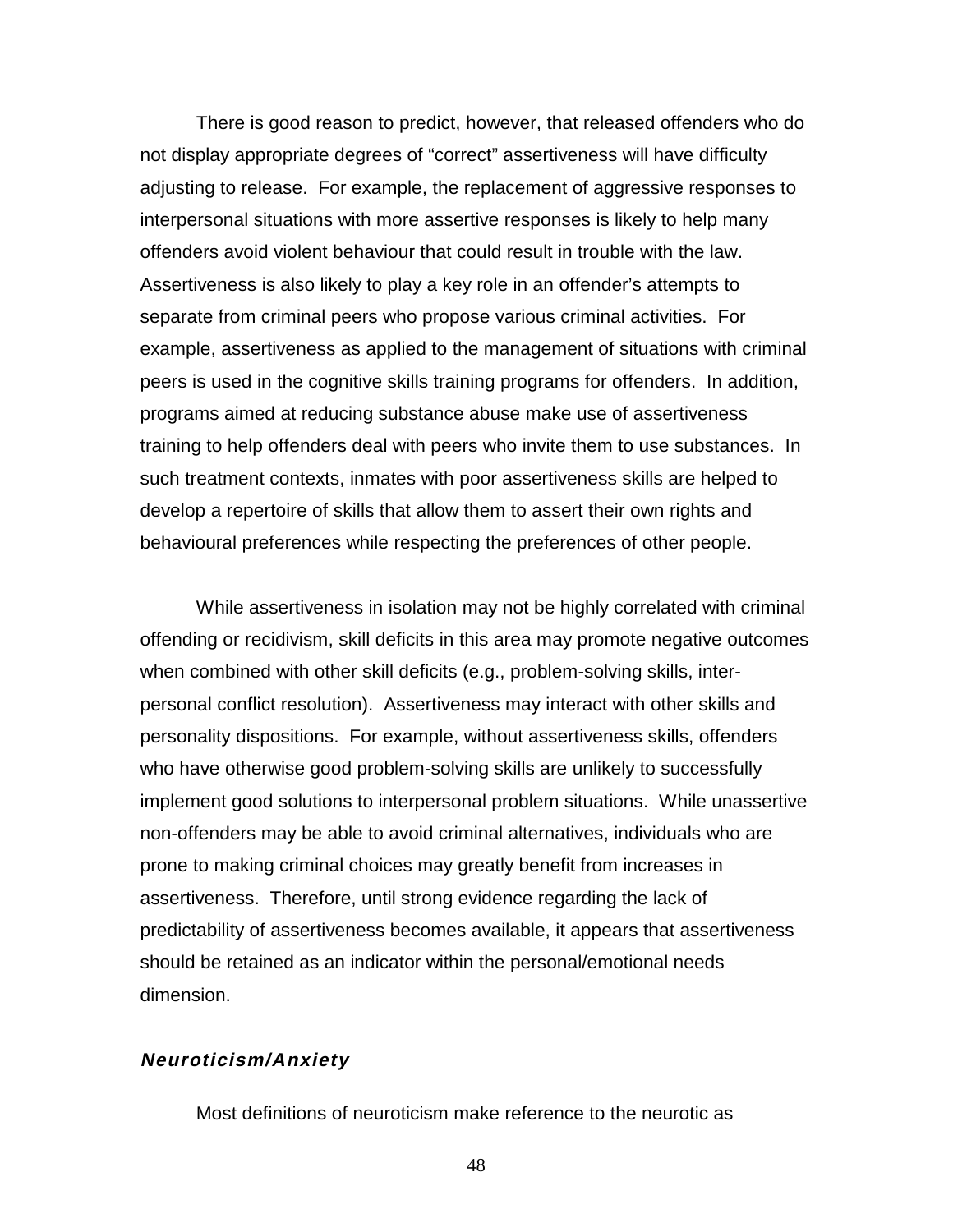experiencing guilt and frequently anxiety. For this reason, we include the emotion of anxiety with neuroticism in our review of relevant studies. Although anxiety and neuroticism are not always used interchangeably in the literature, we have noted a tendency for the term anxiety to replace neuroticism in the more recent research. Generally, neuroticism refers to a more pervasive personality trait that includes such features as ongoing anxiety and worrying, as well as insecurity, nervousness, and emotionality.

Admittedly, as a feature of personality, neuroticism is a difficult construct to define. In some cases, individuals involved in discussions about neuroticism may be using different conceptualizations of the construct. Even more problematic is the conceptualization of how neuroticism might be associated with criminal behaviour. Nevertheless, there has been considerable interest in the construct of neuroticism in the criminological literature. Generally, correctional researchers have tended to view neuroticism and anxiety as indicators of personal distress. In the earliest conceptualizations, it was frequently believed that those who suffered from neurotic or anxious symptoms might resolve their inner conflict through aggressive outbursts of criminal activity. The neurotics involvement in crime was often considered incidental and the notion of "outbursts" referred to his/her usual tendency to act in pro-social ways. The construct of "over-controlled" hostility, discussed in relation to assertiveness above, has also been linked to neuroticism with a similar explanation of how criminal activity might develop.

Andrews and Bonta (1994) have traced the thinking about neuroticism and crime to Freudian theory. They note that the neurotic offender has generally been viewed as an offender sub-type which is relatively rare. They argue that the neurotic offender was viewed as having an "overactive" superego who acted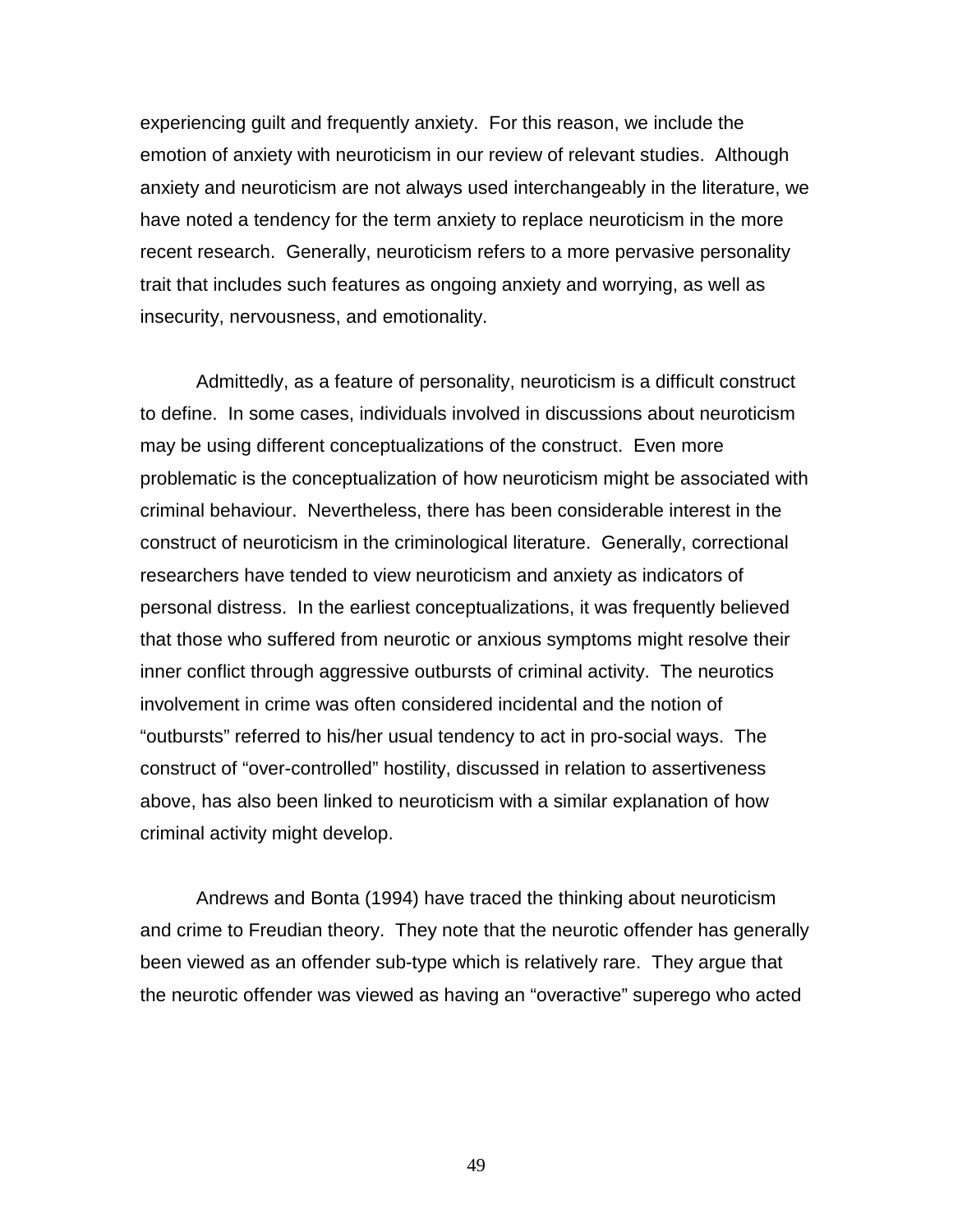out of a desire to be punished for previous criminal activities. Hence, criminal activity is used as an attention seeking device to relieve inner conflicts arising from guilt about real or contemplated past crimes. In an attention-seeking manner, the neurotic may also use criminal acting out as a way of punishing family members or others who have conflicted relationships with the offender.

Given that the neurotic offender has been viewed as a sub-type to explain some instances of criminal offending, it is not surprising that researchers have not been able to show strong links between general measures of neuroticism and criminal offending. There are a number of studies that have compared the neuroticism scores of offender and non-offender samples in both adult and juvenile offenders. There are also a number of studies which have examined presumed links between neuroticism and recidivistic behaviour. Generally, the data provide mixed and conflicting evidence of a relationship between neuroticism and anxiety and criminal behaviour.

As a starting point, there has been some meta-analytic work in this area. For example, in their review of predictors of recidivism, Gendreau, Little and Goggin grouped neuroticism and anxiety under the category of personal distress. As mentioned earlier, this general category was not predictive of recidivism in a large number of studies (r = .05). In addition, Hanson and Bussière (1996) failed to find a significant correlation between anxiety and recidivism in their review of predictors among sex offenders. In fact they found that the direction of the correlation between anxiety and recidivism changed as a function of the particular outcome measure being examined. The average correlations between anxiety and sexual recidivism, general recidivism and anxiety was .07 and .08 respectively. Although the average coefficients were not significant, this suggests a weak positive relationship between anxiety and recidivism. However, the average correlation was negative (-.07) for anxiety and non-violent sexual recidivism – suggesting that anxious sex offenders are slightly less likely to engage in violent (non-sexual) recidivism.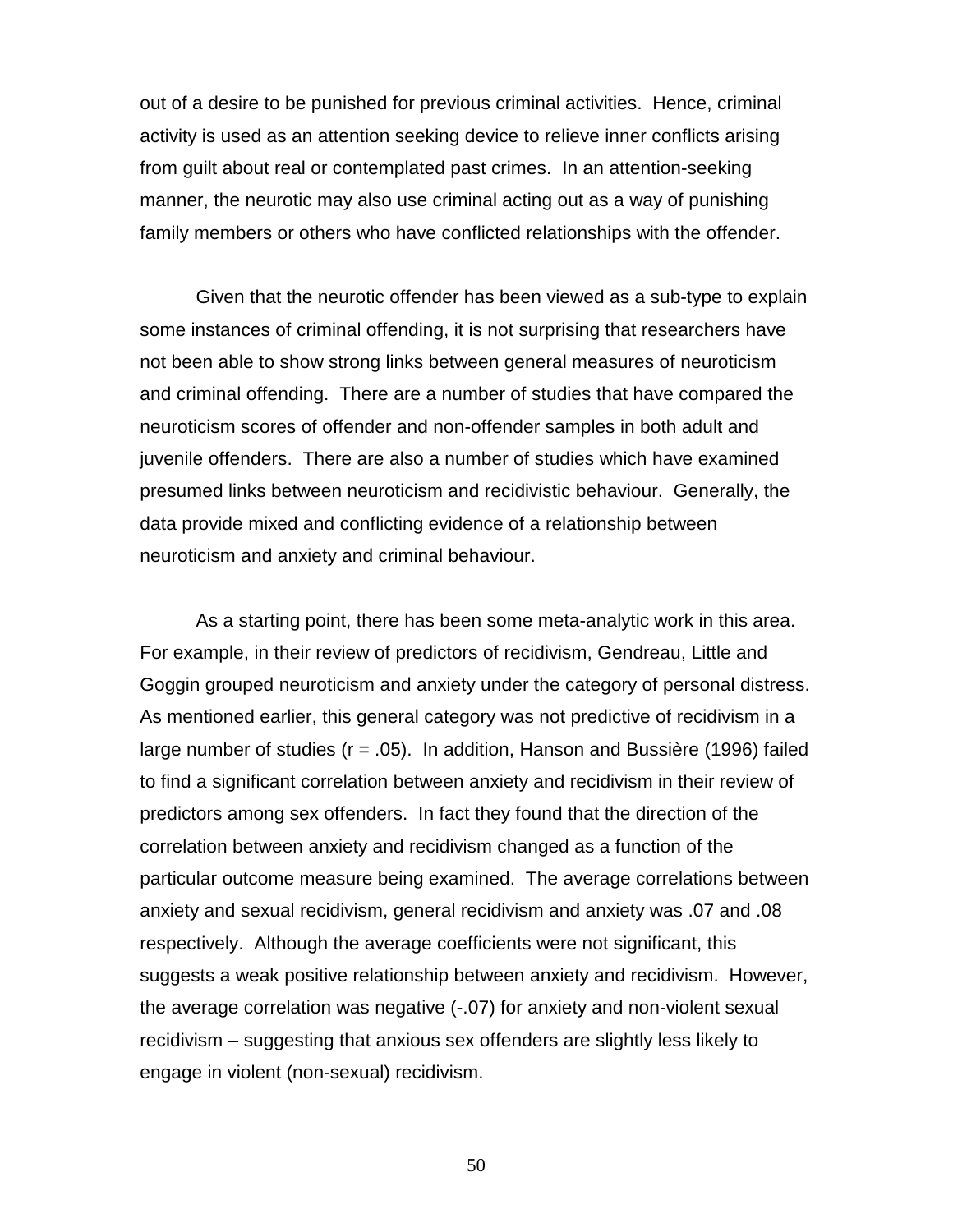Below we provide selected examples of studies that lead to the conclusion that there is inconsistent evidence regarding the relationship between neuroticism/ anxiety and criminal offending. In examining this literature, there appeared to be a greater volume of research based on juveniles as opposed to adult samples. We begin with some examples of studies drawn from the juvenile delinquency literature.

Saunders and Davies (1976) reported on a follow-up study of British delinquents including a sample of probationers and youth who had served time at a detention centre. They administered the Jesness scales to measure a series of personality and adjustment measures in the boys prior to release from custody and at the beginning of their probation sentences. Among the delinquents who had been incarcerated (n=385), 12-month post-release outcome was unrelated to a number of scales which measured neurotic tendencies including social anxiety, repression and withdrawal. Among the probationers (n=454), social anxiety was not related to success or failure on probation. However, there was a tendency for probation subjects who had exhibited withdrawal patterns to do more poorly while those who had higher repression scores to be more successful on probation.

Eysenck and McGurk's (1980) study of delinquent and normal youth also provided comparative data on the Eysenck's Neuroticism Scale. In this study, neuroticism was significantly higher among the delinquent sub-sample. The delinquents, as noted earlier, were drawn from a detention centre sample. Interestingly, in both the normal and delinquent samples, neuroticism and empathy scores were positively related ( $r = .33$  and  $r = .40$ , respectively). Hence there was a suggestion that individuals scoring high on neuroticism also exhibited higher empathy scores. There is some evidence that lower empathy, as discussed in the review of studies on this construct, may be related to criminality.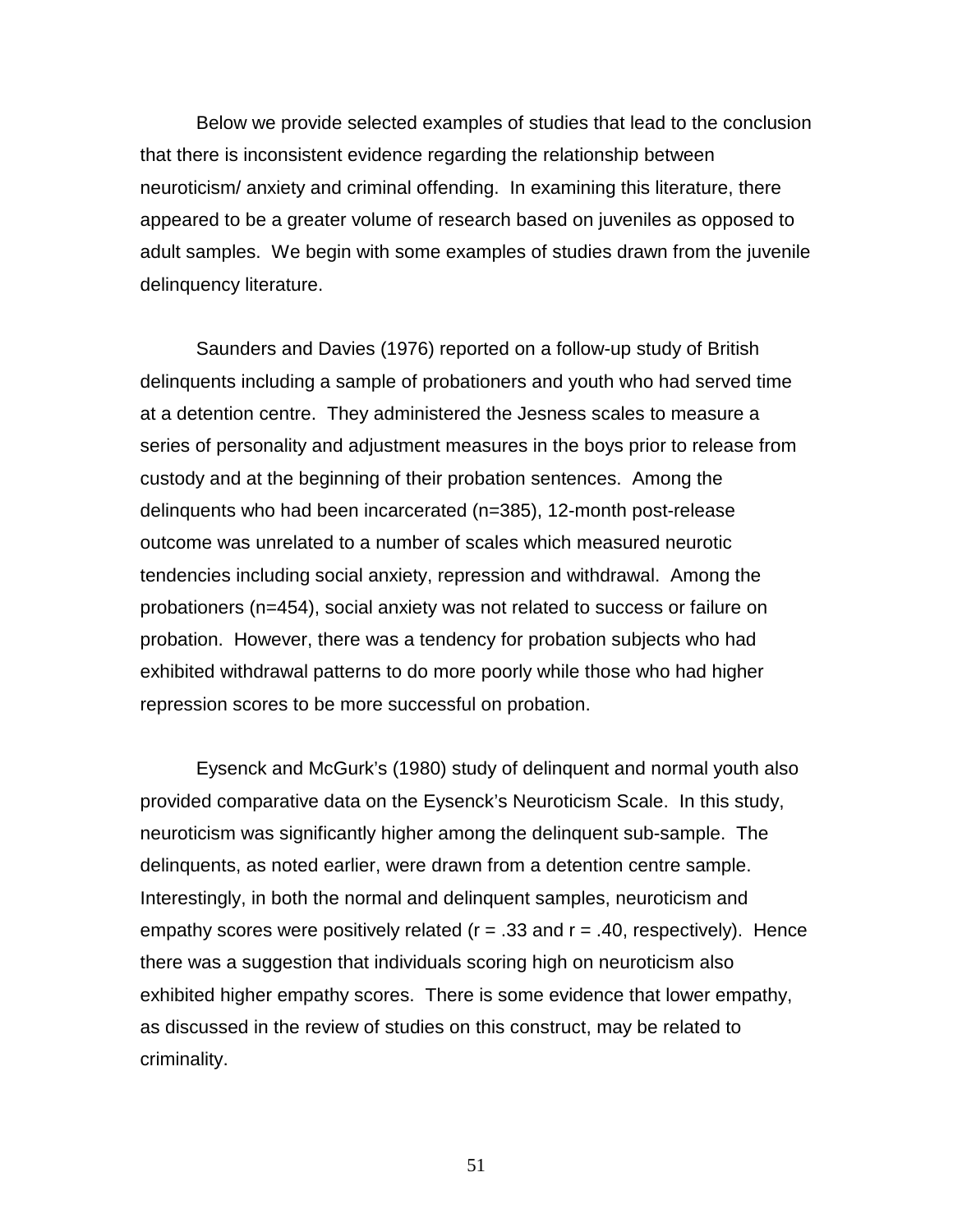Another study conducted in Australia using the Eysenck scales failed to replicate the principle findings with respect to neuroticism that were noted by Eysenck and McGurk (1980). Putnins (1981) compared delinquents, nonoffenders and new delinquents in a high school sample. He found no differences on the neuroticism scale for these three groups. In a second sample reported in the same monograph, Putnins reported on a follow-up sample of youth who had served time in a correctional centre or spent time on juvenile probation. However, the neuroticism scale failed to distinguish between recidivists and nonrecidivists after 12 months of follow-up.

Another British study reported by McGurk, Bolton and Smith (1978) measured a number of personality and adjustment factors including several measures of constructs related to neuroticism. In this recidivism follow-up sample of delinquents who had served time in a detention centre, the researchers employed a number of personality scales including the popular 16PF. They found that measures of guilt, self-criticism, emotional stability, alienation, apprehension, and discomfort were all unrelated to recidivism within a two-year period. In addition, 16PF measures designed to identify individuals who were "tense" and "controlled" also failed to discriminate between the two outcome groups.

A study of an American sample of delinquent adolescents was reported by Lindgren et. al. (1986) who used Minnesota Multiphasic Personality Inventory (MMPI) sub-scales to operationalize neurotic tendencies. The delinquent youth were residents of an evaluation unit at a juvenile home when they completed the measurement procedure. The authors relied on multiple sources (court, school, family, social service workers) to measure behavioural and delinquency outcomes among the juveniles. In this study, neuroticism was associated with more positive outcomes among the juveniles. The authors also noted that higher discrepancy scores between neurotic and psychotic sub-scales also predicted more positive outcomes.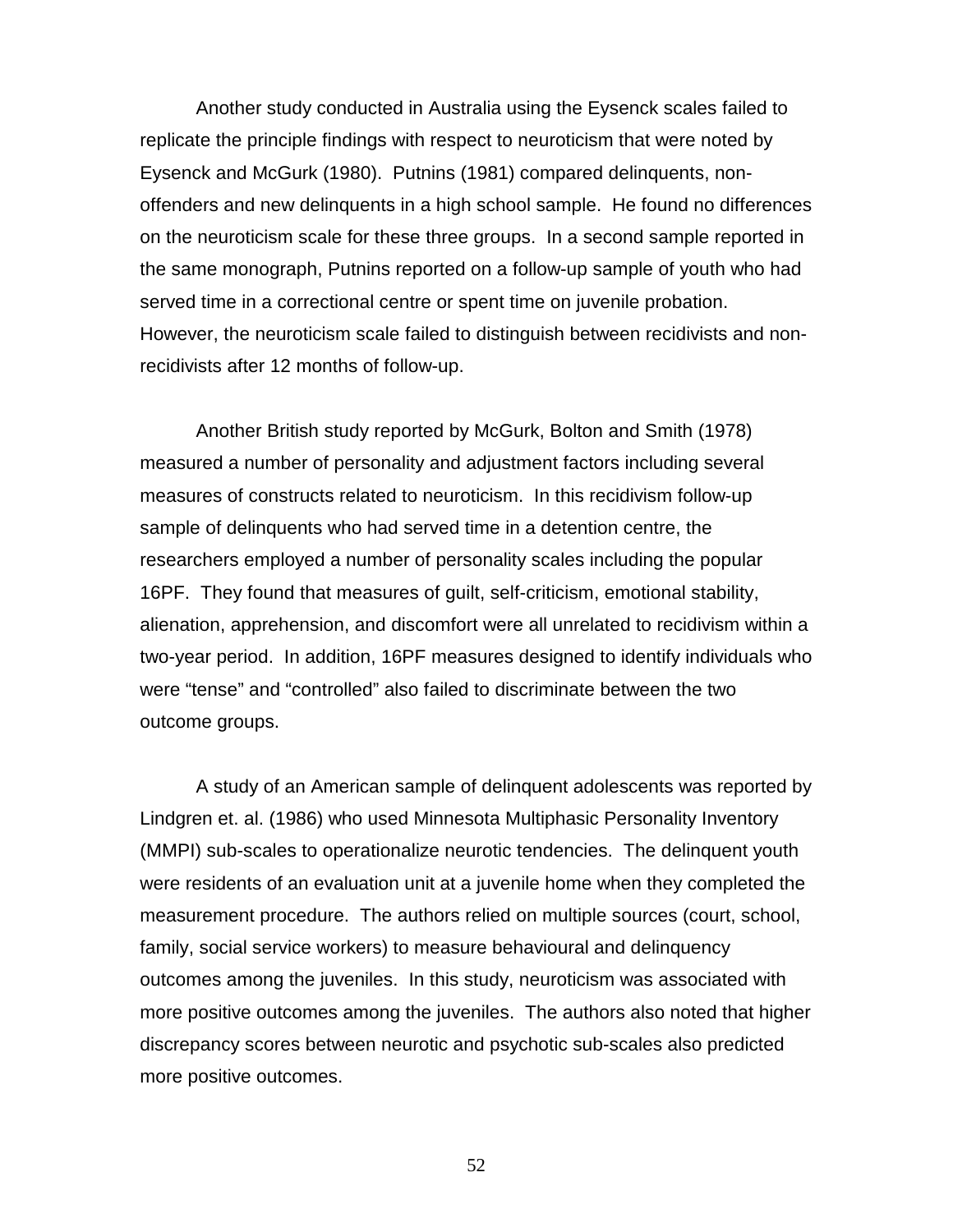A final more recent study from the delinquency literature provides additional evidence of the diversity of findings that have occurred with respect to the predictability of neuroticism (Osuna and Luna, 1993). This Spanish sample of incarcerated male and female juveniles involved a cross-sectional design to assess behavioural problems, number of arrests and drug use. In this sample neuroticism, as measured by the Eysenck scales, was correlated at significant levels with the indicators of anti-social behaviour. The correlations ranged from .42 with behavioural problems, .24 with number of previous arrests, to .52 with drug use. The authors also reported highly similar results using an alternative measure of anxiety. Hence, in this Spanish sample (n=303), neuroticism and anxiety appeared to be at least moderately correlated with indicators of delinquent behaviour. The authors argued that neuroticism and anxiety in their sample was a response to a "hostile environment", presumably referring to difficult family situations in which the juveniles may have been involved. The strength of the results in this sample, and the general discrepancy with findings from other studies examined above, suggest that some cultural factors unique to this Spanish sample may be accounting for the results.

As noted above, there are fewer studies which examine the impact of neuroticism and anxiety on correctional outcomes for adult samples. As with the literature on juveniles, the existing adult literature does not furnish strong evidence that neuroticism and anxiety should be regarded as critical factors in a criminogenic needs assessment. For example, two well-designed Canadian studies providing follow-up data on probationers and incarcerated provincial offenders failed to show links between neuroticism and recidivism. The Andrews et. al. (1986) study mentioned earlier reported a non-significant correlation between neuroticism and success on probation  $(r = .21)$ . Wormith (1984), who tested for the effects of pre-test, post-test and change scores, also found no evidence of a significant relationship between neuroticism and post-release success in his sample of offenders who had served provincial sentences.

Another study which we described earlier (Furnham and Saipe, 1993)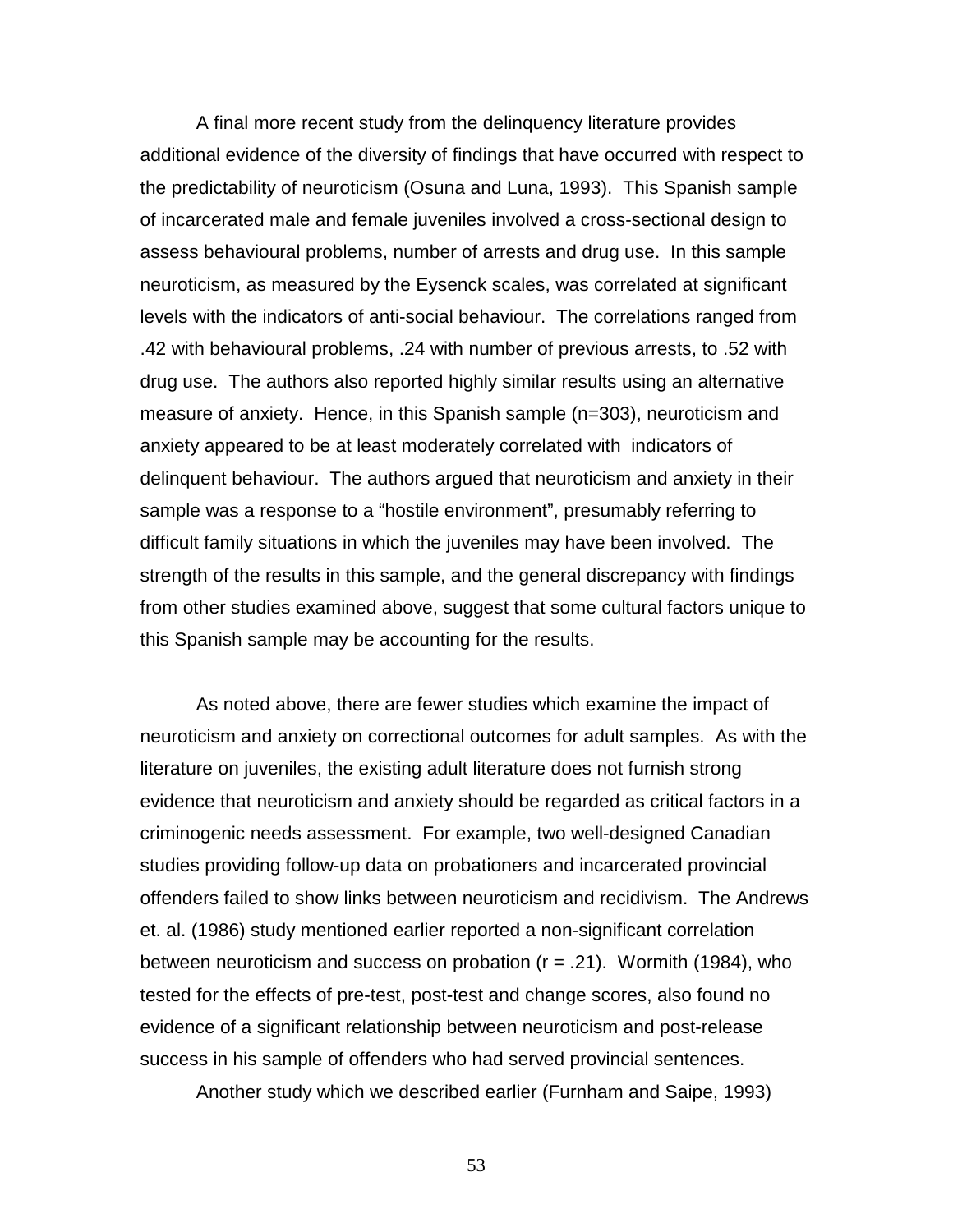examined neuroticism scores in a study of drivers which was designed to identify factors that predicted convictions for traffic violations. These researchers found that individuals who scored high on neuroticism reported fewer driving convictions than individuals who scored lower on neuroticism. The popular Eysenck measure was also used to operationalize neuroticism in this study.

Although there were few studies focusing on female samples within the personal/emotional needs literature, one possibility is that neuroticism and anxiety may be one factor that exhibits different predictability across gender. Long, et. al. (1984) reported on predictors of recidivism among females who had been incarcerated in North Carolina (n=61) and included a popular measure of anxiety in their battery. The authors used their cross-sectional design to examine factors that distinguished between first-time and recidivist female offenders. However, they failed to find any differences on anxiety scores when they examined the two groups. The researchers employed both "state" and "trait" measures of anxiety and reported no differences in recidivist and nonrecidivist scores for either measure.

Finally, one earlier study of adult offenders approached the issue of neuroticism in a different manner. Sinclair, Shaw and Troop (1974) examined the possible moderating effects of neuroticism on treatment outcome for a sample of British prisoners who were involved in a correctional program. The research involved random assignment of equal-sized groups of prisoners (total n=150) to a caseworker enhancement and control condition. The caseworker condition involved more frequent contact (1 hour per week) with a caseworker in the six months prior to release from prison. The casework condition was meant to produce a counselling or psychotherapeutic effect on the prisoners who participated. One of the hypotheses was the neurotic offenders would be much more responsive to the casework control condition because their personality dispositions were more amenable to the psychotherapeutic style of the contacts. The authors also predicted that psychopathic offenders would show fewer gains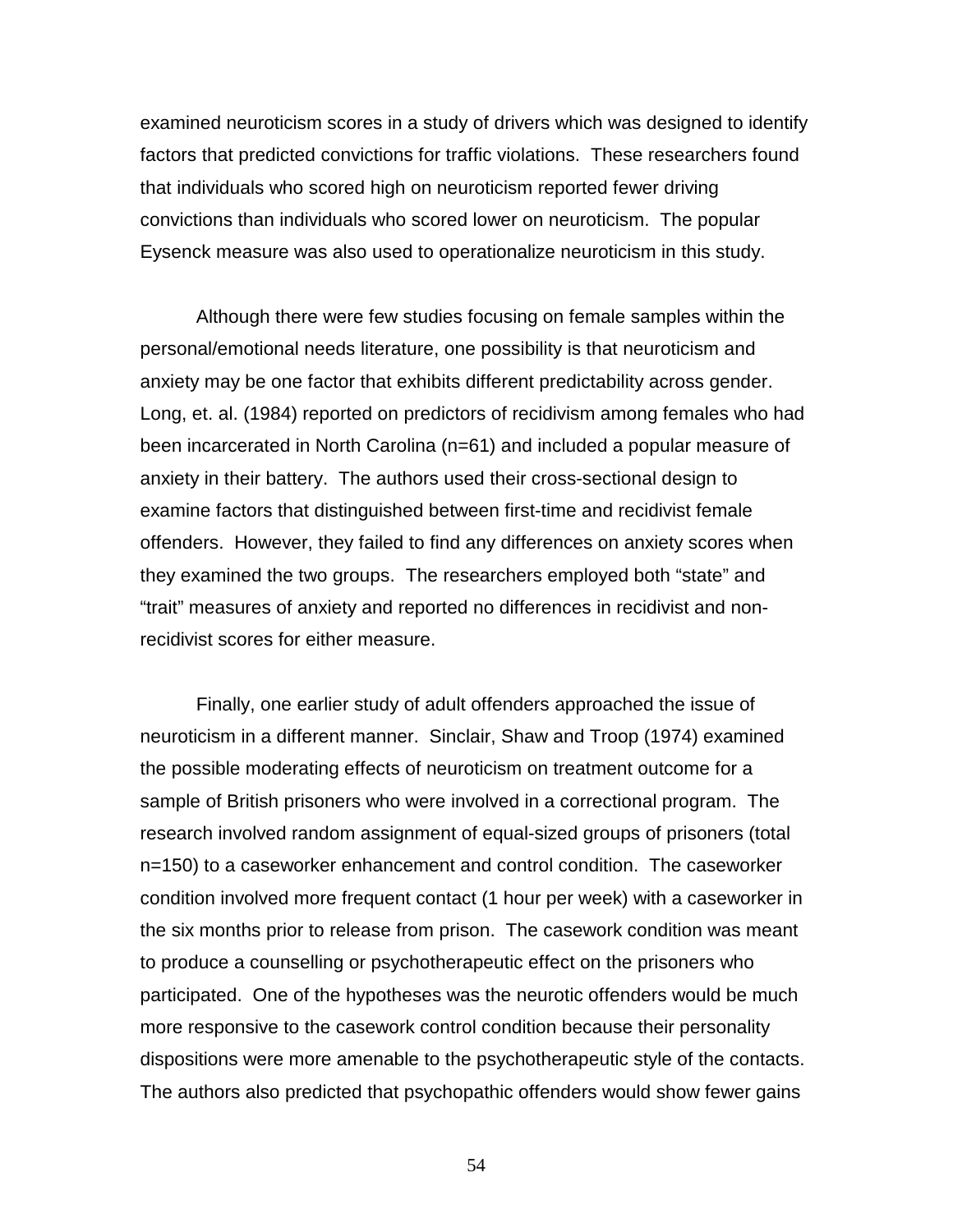as a result of the casework enhancement. While the intervention had a positive effect on post-release recidivism, the researchers found that the personality disposition variables failed to predict treatment success. Hence, neuroticism failed to serve as a moderating factor in treatment outcome.

An issue in deciding whether or not neuroticism/anxiety should be included as a criminogenic factor within the personal/emotional needs domain, is the critical question concerning the direction of scoring. Given the inconsistencies in the available results from research, it is not clear whether high neuroticism/anxiety be considered a criminogenic factor, or whether low neuroticism/anxiety be considered a criminogenic factor. This situation obviously dictates that neuroticism/anxiety not be included as a criminogenic factor.

This conclusion is not meant to imply that the existence of high neuroticism and anxiety should not be considered a "need" in correctional settings. Existing research based on federal offenders indicates that for many inmates, the existence of anxiety is an important issue. For example, in the large scale mental health survey conducted by CSC in 1989 Motiuk and Porporino (1992) found that 44.1% of federal inmates reported lifetime occurrence of anxiety disorders using stringent Diagnostic Interview Schedule (DIS) criteria. In addition, 27% of the inmates reported the presence of an anxiety disorder in the last year and 11.8% within the last two weeks. Among federal female inmates who had completed a parallel mental health survey, Blanchette and Motiuk (1996) reported that 19.7% reported lifetime presence of an anxiety disorder. In terms of the mental health needs of offenders, therefore, symptoms associated with anxiety and personal distress related to neuroticism may be an important target of intervention. In addition, on an individual basis, neurotic tendencies might also be assessed as playing a unique contributing role in the criminal cycle of particular offenders. However, on the basis of available evidence it seems unlikely that neuroticism would enhance the predictive power of the personal/emotional needs domain.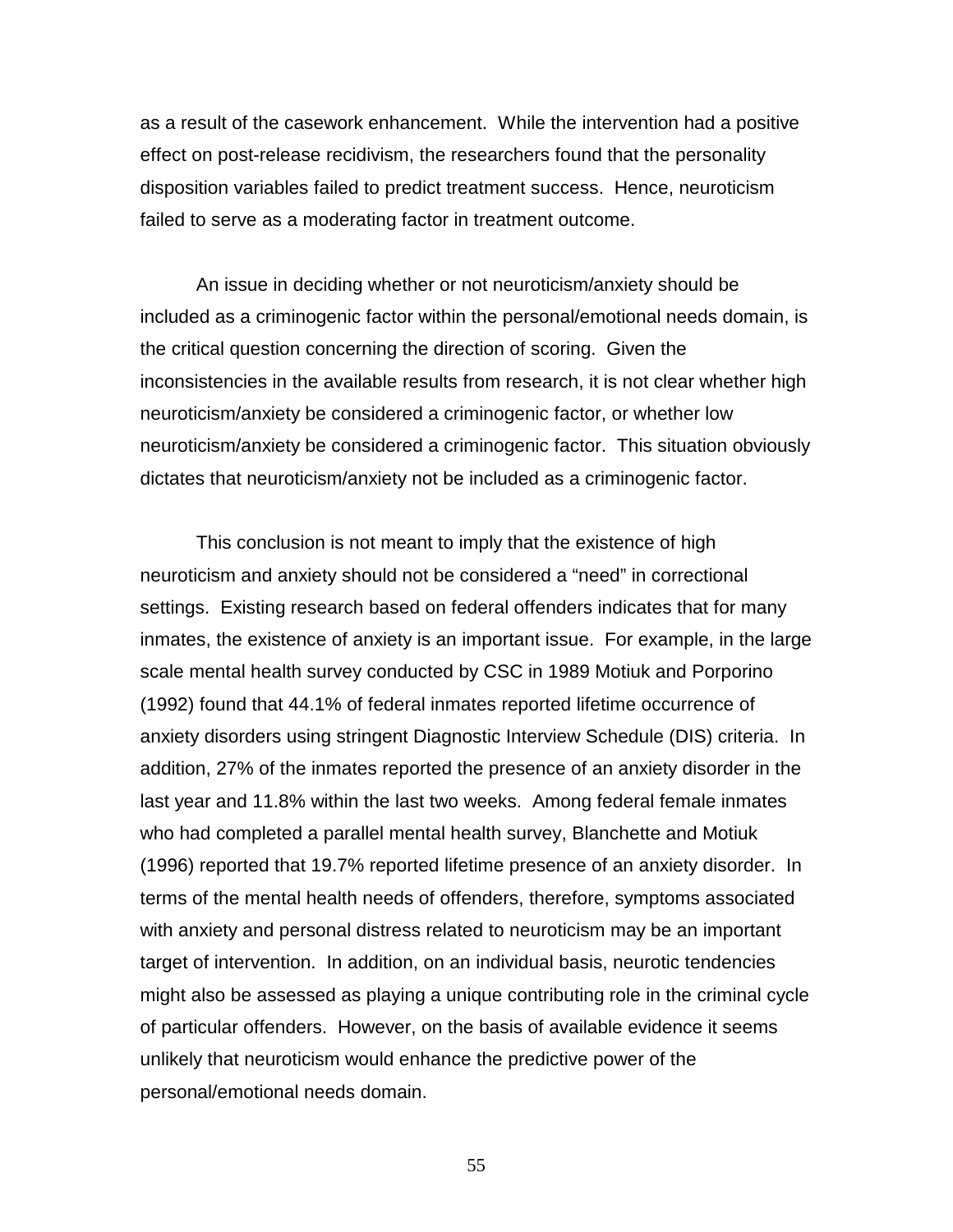#### **Aggression, Anger, Hostility**

We group the three constructs of aggression, anger, and hostility together because of their obvious overlap and because of the similarity in their description in the literature. While aggression often appears as a separate construct in many studies, anger and hostility are frequently discussed together. Hostility is the indicator used within the personal/emotional needs dimensions. However, we note that in recent years the construct of anger is more frequently referenced than hostility. Therefore, we have included a review of the relevant research on anger. It should also be noted that the behavioural indicator "low frustration tolerance" is also related to the aggression and anger/hostility constructs. Therefore, we have not conducted a separate review for the frustration tolerance indicator. Various measures which fall within aggression and anger/hostility categories have been shown to differentiate between offender and non-offender samples and have been used to predict criminal behaviour generally, and violent activity more particularly. Our review suggests that given the predictive validity of these constructs, indicators of aggression and anger/hostility should be included in the assessment of criminogenic needs.

Carlson, Marcus-Newhall and Miller (1989) have supplied a succinct definition of aggression which is generally reflected in most discussions of the construct in the research literature. They suggest that aggression represents "an intentional attempt to harm another person".

While most authors would agree on this definition, one of the limitations of the correctional literature involves the frequent failure of researchers to specify how they have measured the construct of aggression. In some cases ratings are made on the bases of aggressive behaviour recorded in case files while on other occasions the measures are based on observational ratings supplied by judges. In other cases, self-report instruments are used to assess the extent to which an individual has engaged in harmful behaviour toward others or harbors intentions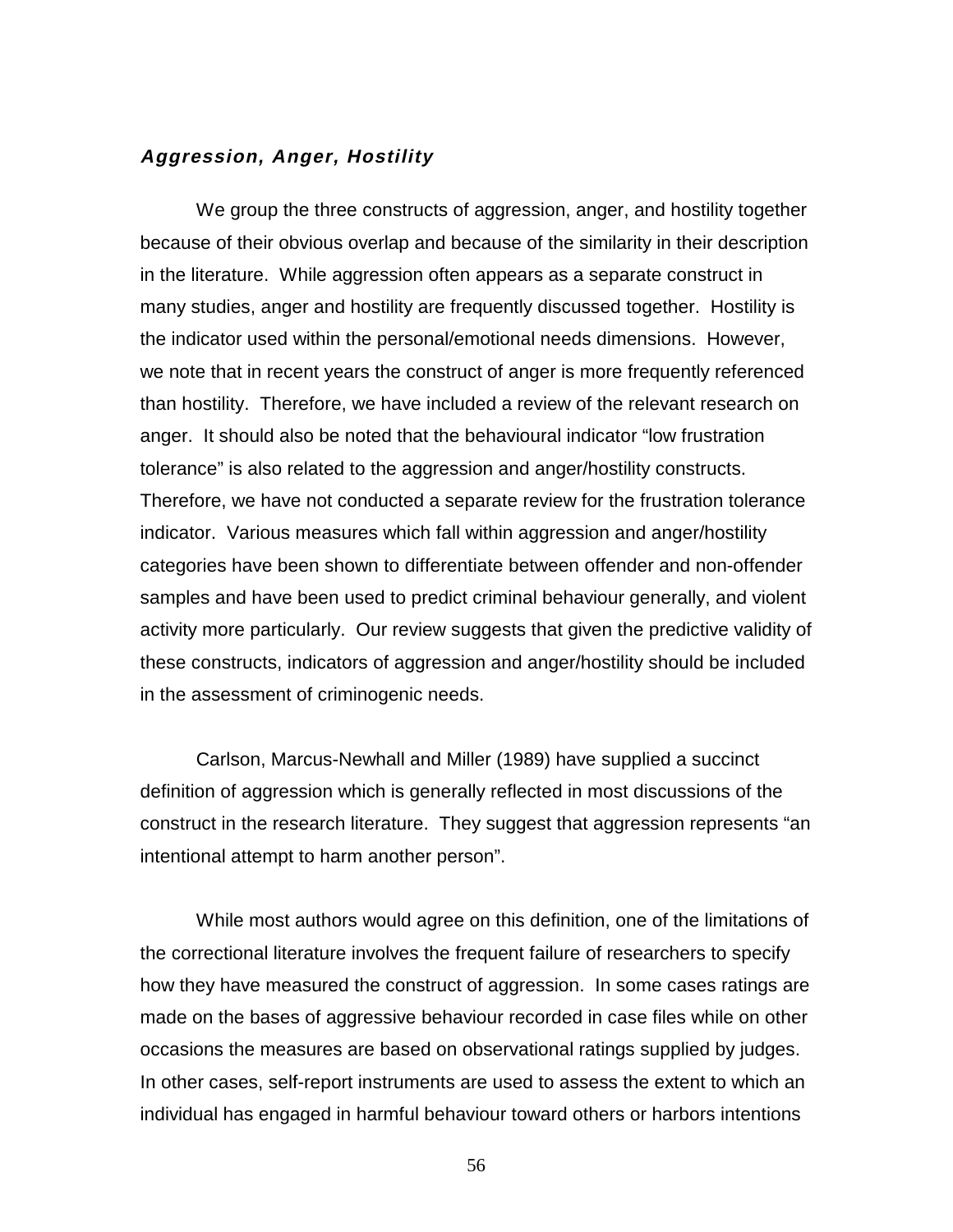to engage in such behaviour. While each type of measure is likely to contain some degree of validity, often researchers fail to specify the types of behaviour that are included as indicators of aggression in both rating and self-report scales. Nevertheless, there does appear to be a great deal of consistency of findings across the various measurement approaches and across the various outcome variables that are examined.

We begin by examining a selection of studies that have been conducted with juvenile samples. The literature review conducted by Loeber and Dishion (1983) and Loeber (1987), clearly points to the importance of early aggression displayed by elementary school children in predicting later conduct problems and delinquency. For example, among the seven predictive studies reviewed by Loeber and Dishion (1983) which included early measures of aggressive behaviour, the authors reported a strong positive relationship with later delinquent activity. The relative improvement over chance (RIOC) statistics ranged from 51.4% to 16.4% with a median of 25.2%. The strength of the relationship between aggression and later problematic behaviour is well illustrated in the cohort research reported by LeBlanc and his colleagues (LeBlanc, Côté & Loeber, 1991). They found aggressive criminal activity measured at age 12-16 to predict later aggressive criminal activity measured two years later. The researchers observed the predictive effects in both delinquent and non-delinquent sub-samples. In addition to the stability of aggressive behaviour, the researchers also noted that many aggressive youth engaged in more diverse criminal behaviours, a phenomena they describe as progression (e.g., theft, vandalism, drug use, etc.).

Two earlier British studies reporting on post-release recidivism of delinquent boys provide additional evidence of the predictive power of aggression. Saunders and Davies (1976), as reported earlier, examined predictors of recidivism among juvenile probationers and incarcerated offenders. They found that higher scores on the Jesness scale of "manifest aggression"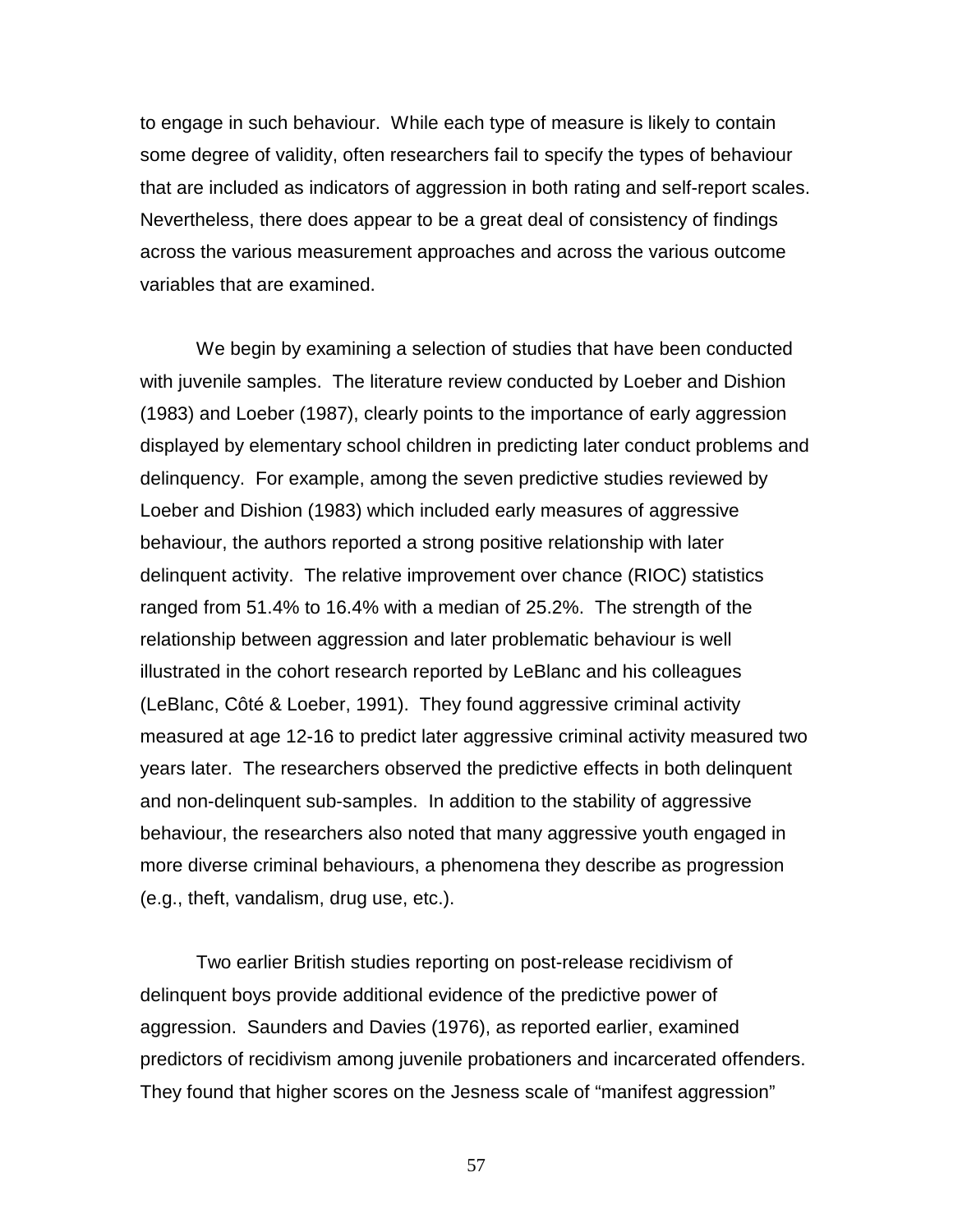predicted recidivism in both the probation and post-release custody samples. Similarly, McGurk, Bolton and Smith (1978) found that 2 out of 4 measures of hostility significantly predicted post-release recidivism. Their sample was composed of boys who had been released from a detention centre and followedup for a period of two years after release.

An interesting 18-year panel study recently reported by a Finnish researcher (Viemerö, 1996) provides additional evidence of the strength of the relationship between aggression and criminal behaviour. In this study 220 school children were first assessed at ages 7-9 years and reassessed at 8 additional time points until they were aged 25-27 years. Early measures of aggression were based on self, peer and teacher ratings. Each of the earlier aggression measures predicted self-reported aggressive behaviour at ages 15- 17 years. In addition, Viemerö found that aggression measures taken at various points while members of the sample were students predicted later criminal behaviour in young adulthood (aged 25-27 years). Each of the measures, including self, peer, teacher-rated aggression, were shown to have predictive power over the long follow-up period. Criminal behaviour was assessed on the basis of police arrest records for the final data collection point when the subjects were young adults.

Another Canadian study demonstrating the predictability of childhood aggression on later criminality was reported by Harris, Rice and Quinsey (1993). This follow-up study was based on a large sample of released male offenders (618) from a forensic psychiatric hospital. The data for the recidivism outcome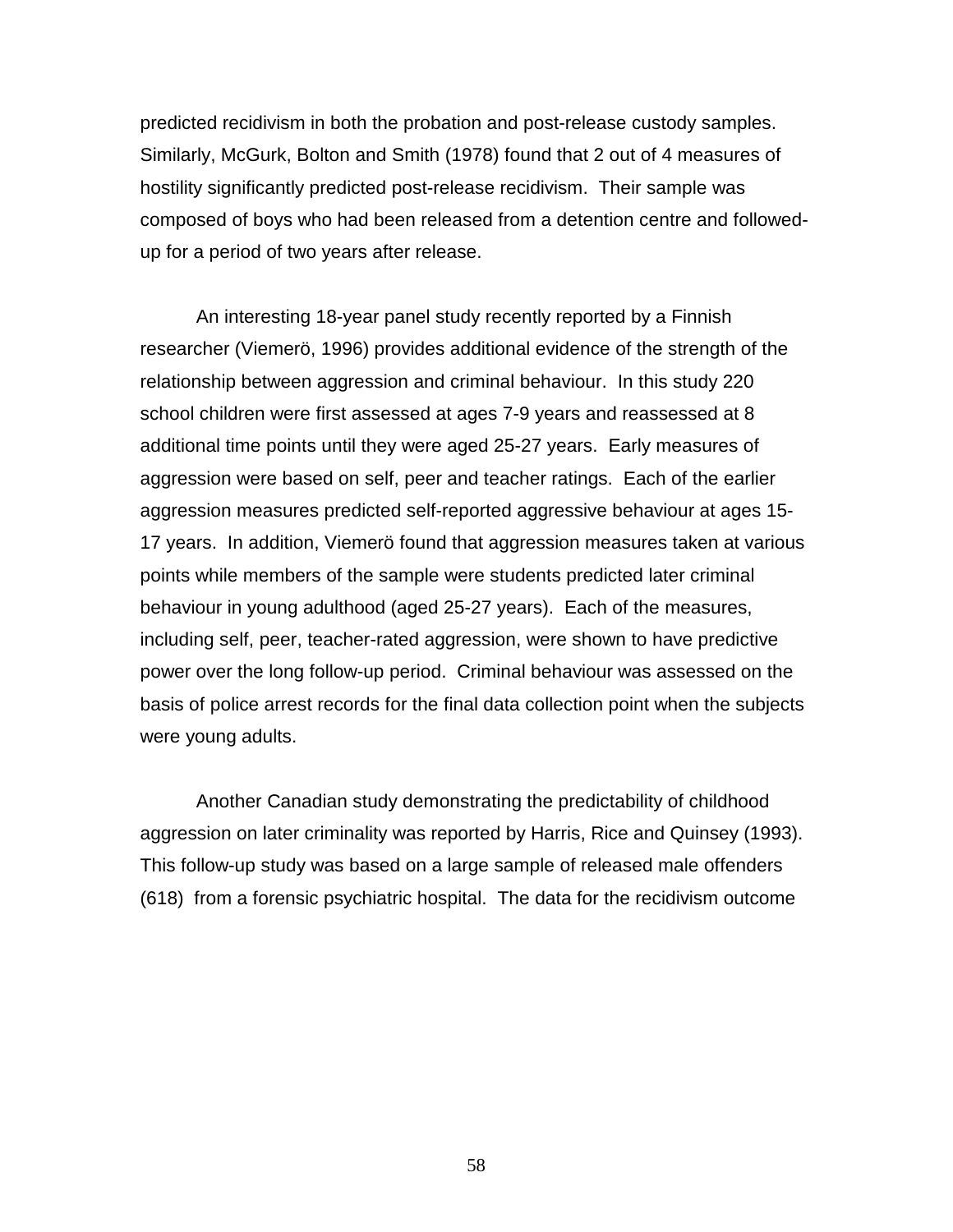component of the study was based on new data provided from official sources (e.g., RCMP records), while historical information about the subjects was gathered retrospectively from case file sources. However, the historical and recidivism information was collected by separate teams of coders. Harris and his colleagues found that measures of childhood aggression rated on the bases of material contained in inmate files was predictive of post-release recidivism. It should be noted that the examination of post-release criminal behaviour in this adult sample was limited to violent crime. The authors also noted that offenders who had previously been convicted of a violent offence were also more likely to recidivate with a violent offence.

While the empirical links between childhood and later behaviour suggests an important role of aggressive behaviour in the etiology of offending, evidence of the predictability of aggression measured in the adult years is critical to establishing whether or not this construct should be regarded as a criminogenic need. Several studies provided such evidence. An interesting study by Welsh and Gordon (1991) used a laboratory approach to study aggressive behaviour. They used a number of measures of aggression, anger and hostility assessed on a self-report basis. The sample under investigation involved federal offenders incarcerated at a psychiatric centre (n=51). A behavioural measure of aggression was based on judge ratings of inmate aggression exhibited during role plays. Each inmate was presented a series of role play scenarios which were designed to elicit responses that could involve aggressive behaviour. The scenarios were designed to mimic typical situations that occur in institutional living and street life following release. The authors found that ratings of aggressive behaviour based on the role-play observations were correlated with a number of measures including self-report scales designed to measure anger, hostility, and aggression. While the outcome criteria for this study did not concern actual criminal or aggressive behaviour, the data suggests very clearly that aggressive behaviour is predictable on the basis of personality measures designed to assess aggressive tendencies.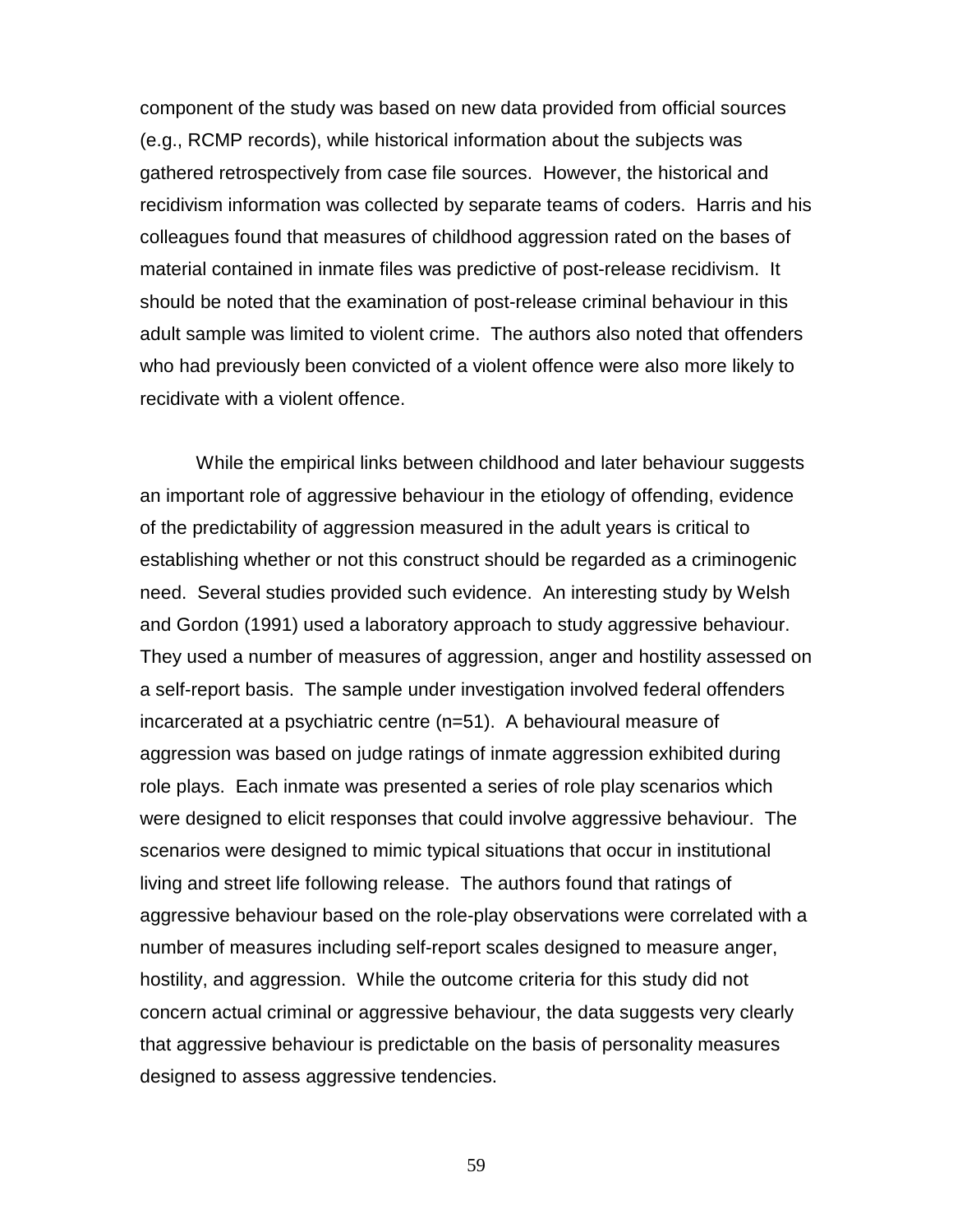Another study completed by Rice and Harris (1996) examined several predictors of post-release recidivism in a sample of offenders who had been convicted of fire-setting. Similar to the file review study by this group of researchers reported above, the authors correlated file-based historical data with information on the post-release status of their subjects. In this study, aggression was assessed with respect to both childhood and adult occurrences. The authors found that both childhood and adult aggression scores predicted recidivism in their sample. There was some discrimination in the prediction with respect to the type of outcomes. For example, childhood aggression was correlated with both violent and non-violent recidivistic crime, but not with new crimes involving fire-setting. Adult aggression, on the other hand predicted violent behaviour but was unrelated to non-violent crimes. In addition, it was reported that adult aggression was weakly related to fire-setting crime in a negative direction.

A final study based on a New Zealand sample which was described earlier, is also of interest. In their prospective sample, Krueger et al., (1994), used reports of criminal behaviour based on self-report, informant, police and court records. The researchers found that self-reported aggression was correlated with all four sources of measurement of criminality including both subject report and official criminal records. Of the personality measures used, the aggression scale appeared to be the most potent predictor of future criminal behaviour.

Anger measures have also been shown to provide predictive information with respect to criminal behaviour. Generally, the measurement of anger has been operationalized using self-report measures that attempt to assess the extent to which subjects report ongoing feelings of anger and the types of situations that appear to arouse their anger. Some measures have also been developed which attempt to assess how individuals express their anger (e.g.,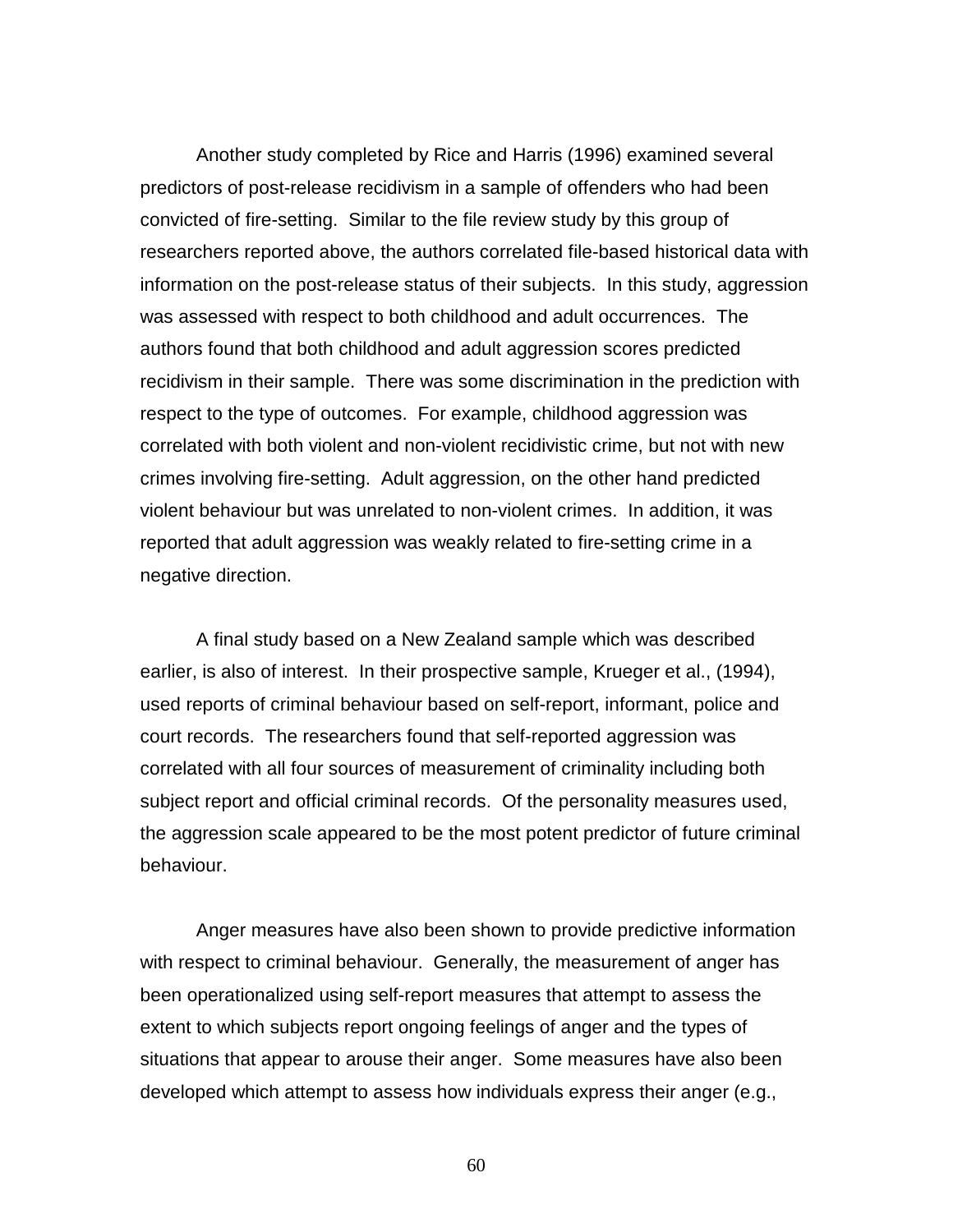verbally, physical aggression, passive aggressive techniques, etc.). Among one of the measures that remains popular after more than 40 years is the Buss-Durkee Hostility Inventory (Buss & Durkee, 1957), which measures a variety of types of anger and hostility. While there are a number of studies that demonstrate the ability of self-report anger measures to differentiate between criminal and non-criminal populations, there have been fewer studies that demonstrate a link between anger and future criminality. Although their review of the literature pertained only to recidivism among sex offenders, Hanson and Bussière (1996) reported that anger was unrelated to general recidivism and sexual recidivism. At the same time their meta-analysis involved only 3 studies that reported on the link between recidivism and anger among sex offenders.

Despite the need for more research on anger and recidivism, anger has become a popular target of treatment programs in correctional settings for both juvenile and adult offenders. For example, Lochman (1992) reported reductions in alcohol/drug use, and increases in self esteem and social problem-solving skills as a result of participation in an "anger coping" program for aggressive boys. Using booster sessions following the primary intervention, Lochman also reported positive effects of the program on delinquency and classroom behaviour. A study reported by Hunter (1993) showed positive effects of an anger management intervention on a group of Canadian federal offenders. The offenders made positive changes on a variety of measures including anger and hostility, impulsivity, risk-taking, self-esteem and depression. Reporting on an additional federal sample treated with a cognitive behavioural anger management intervention, Hughes (1993) demonstrated positive changes on a variety of pre-test/post-test measures. In addition, the author indicated that the treated group had lower recidivism than a non-randomized comparison group with similar anger problems. Recent interest in developing and implementing anger management programs in correctional settings stems from hypotheses that reductions in anger will result in reductions in violent behaviour. For this reason, the development and testing of methods for assessing anger and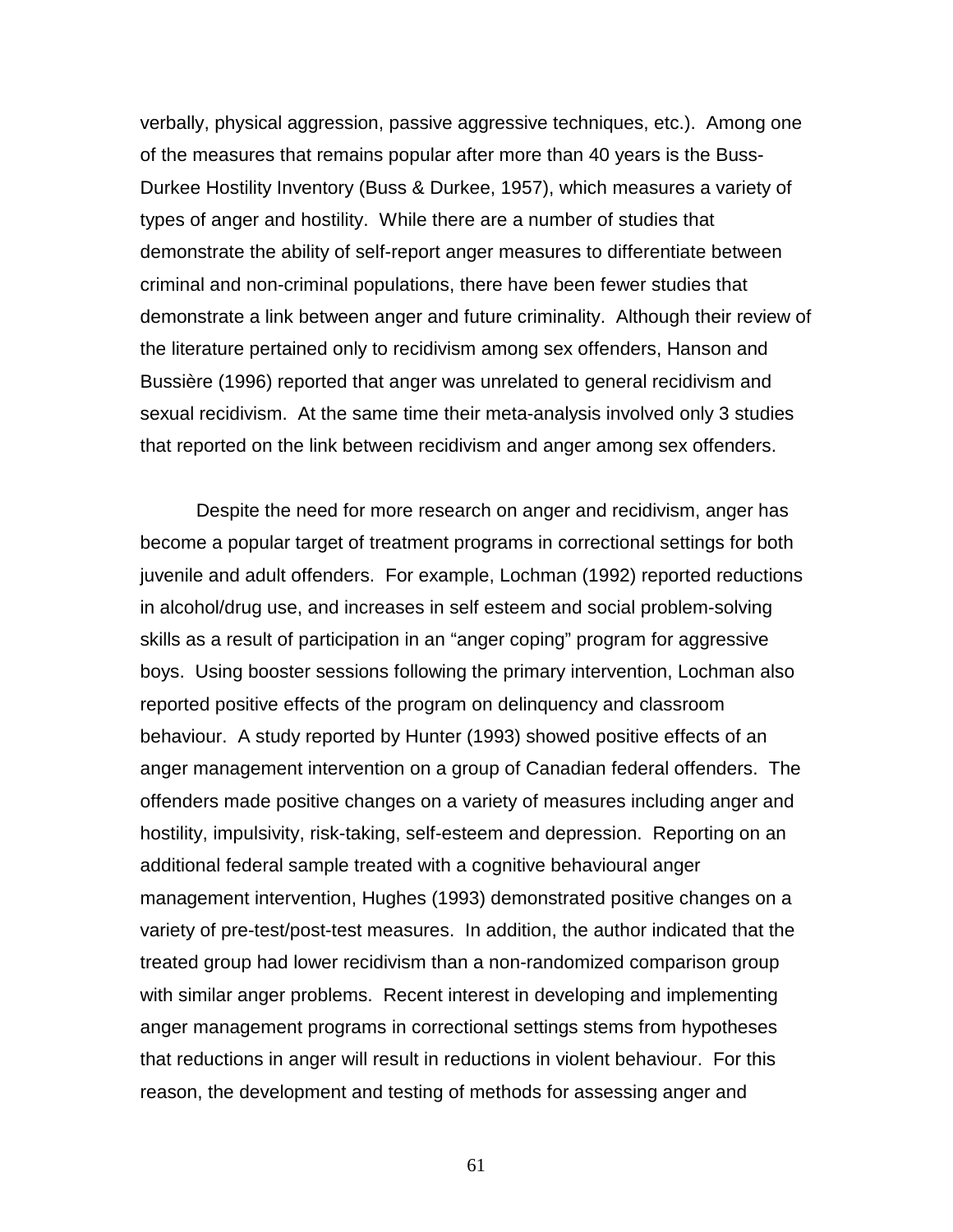management problems in correctional populations has been the focus of considerable research activity (Kroner & Reddon, 1992; Kroner, Reddon & Serin, 1992).

There have been reports that anger measures discriminate between offender and non-offender groups. For example, Selby (1984) used several popular self-report measures of anger to discriminate between violent and nonviolent criminals as well as providing norms for comparisons with non-offender groups. Included among the measures were the Buss-Durkee Hostility Inventory, the Novaco Anger Inventory, the MMPI Overt Hostility Scale and the MMPI Hostility Control Scale. The subjects in this study were 204 incarcerated offenders who were serving time in the State of California for a variety of offences. The Buss-Durkee and Novaco measures discriminated between the violent and non-violent offenders in the predicted direction, i.e., offenders convicted of violent crimes had higher scores than non-violent offenders. In addition, the latter two scales also significantly differentiated between the incarcerated offenders and normative samples from non-criminal populations. The MMPI Hostility Control scale also differentiated between the offenders and non-offenders, but not between violent and non-violent offenders. The reverse pattern of results was reported for the MMPI Overt Hostility Scale.

A final study provides additional descriptive information about the anger in correctional populations. Maiuro, Vitallian and Cahn (1987) examined the validity of a brief (6 item) anger and aggression measure modeled after the more lengthy Buss-Durkee Inventory. They reported on a series of sub-samples (n=401) in which they examined the scores for wife batterers, general assaulters (i.e., those who assaulted non-intimates), mixed assaulters (i.e., batterers and general assaulters), and non-assaultive control subjects. First of all, the authors demonstrated that the 6-item scale (Brief Anger Aggression Questionnaire, BAAQ) was correlated with its parent Buss-Durkee inventory (r = .78). Maiuro and his colleagues found no differences between the three groups of assaultive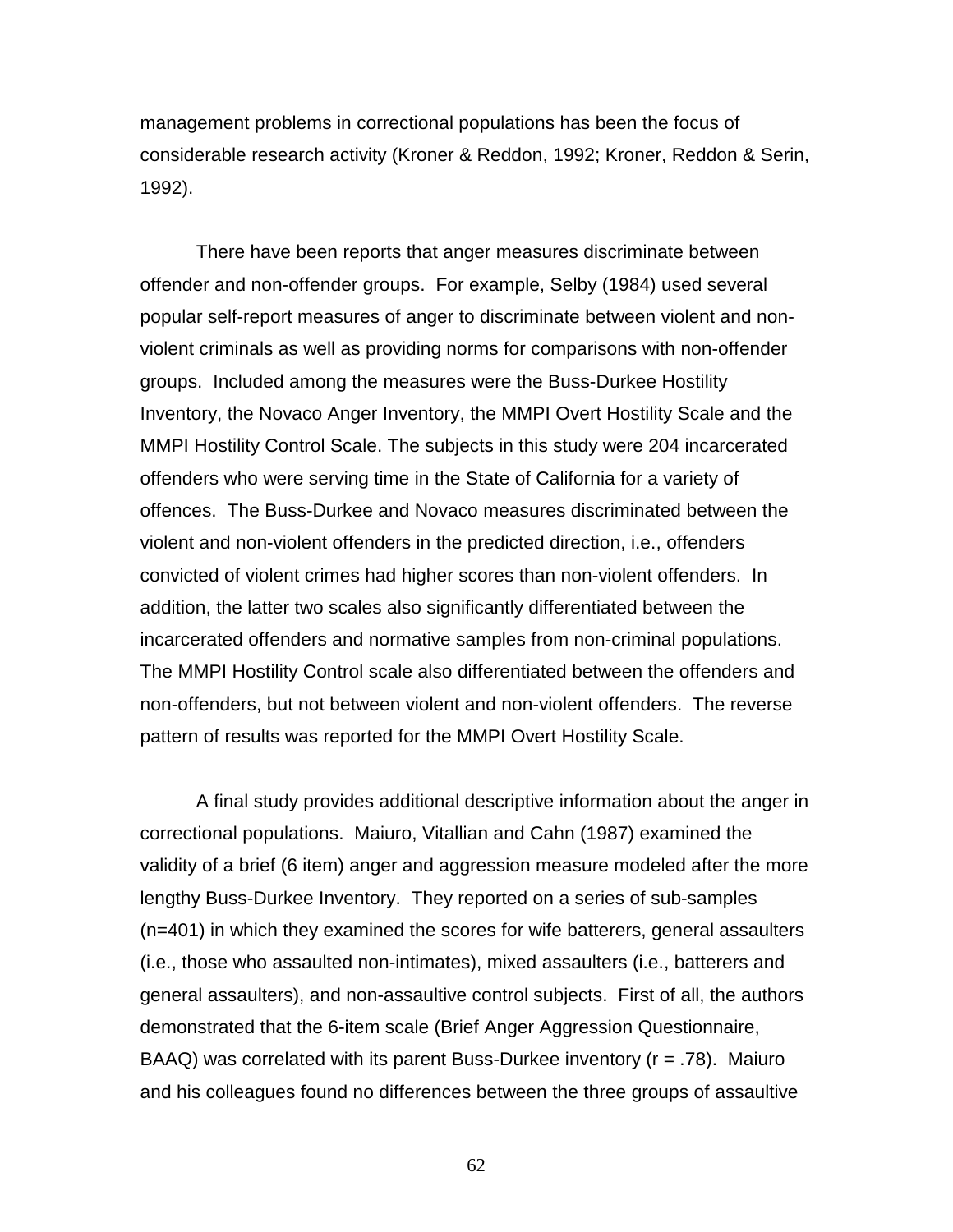groups on the BAAQ. However, differences between the combined assaultive group and normal controls was highly significant in the predicted direction.

While there remains a need for research on the relationship between anger management skills and post-release recidivism, the abundance of evidence regarding differences between criminal and non-criminal populations suggest that this is an important construct. It is likely that lack of anger management skills represents a high risk deficit for many offenders. Inability to control anger may account for much of the violent crime for which recidivist offenders are responsible, especially those who are prone to violent behaviour when angered. For this reason it is recommended that indicators of anger be included in the personal/emotional needs domain. Again, tolerance of frustration, which has not received much attention in the research literature, is obviously a construct that is related to anger management problems. Therefore, we would argue that frustration tolerance would also serve as a criminogenic need for many offenders. With respect to aggression, we believe there is ample evidence to suggest that offenders who have aggressive tendencies are at higher risk of maintaining criminal activities following release. The evidence also suggests that violent behaviour is predictable on the basis of pre-release measures of aggression. As such, it appears that aggression should be maintained as a criminogenic need indicator within the personal/emotional needs domain.

## **Risk-taking**

Although separate constructs, risk-taking and impulsivity often occur together in discussions of criminal behaviour (Field, 1986). While impulsivity appears to be best understood as a cognitive deficit (e.g., inability to suspend action before making rational choices), risk-taking refers to a preference for activities involving risk or a high probability of dangerous outcomes. A number of definitions have been used to describe a predisposition toward risk-taking (e.g., Field, 1986): sensation-seeking, excessive need for stimulation, intolerance of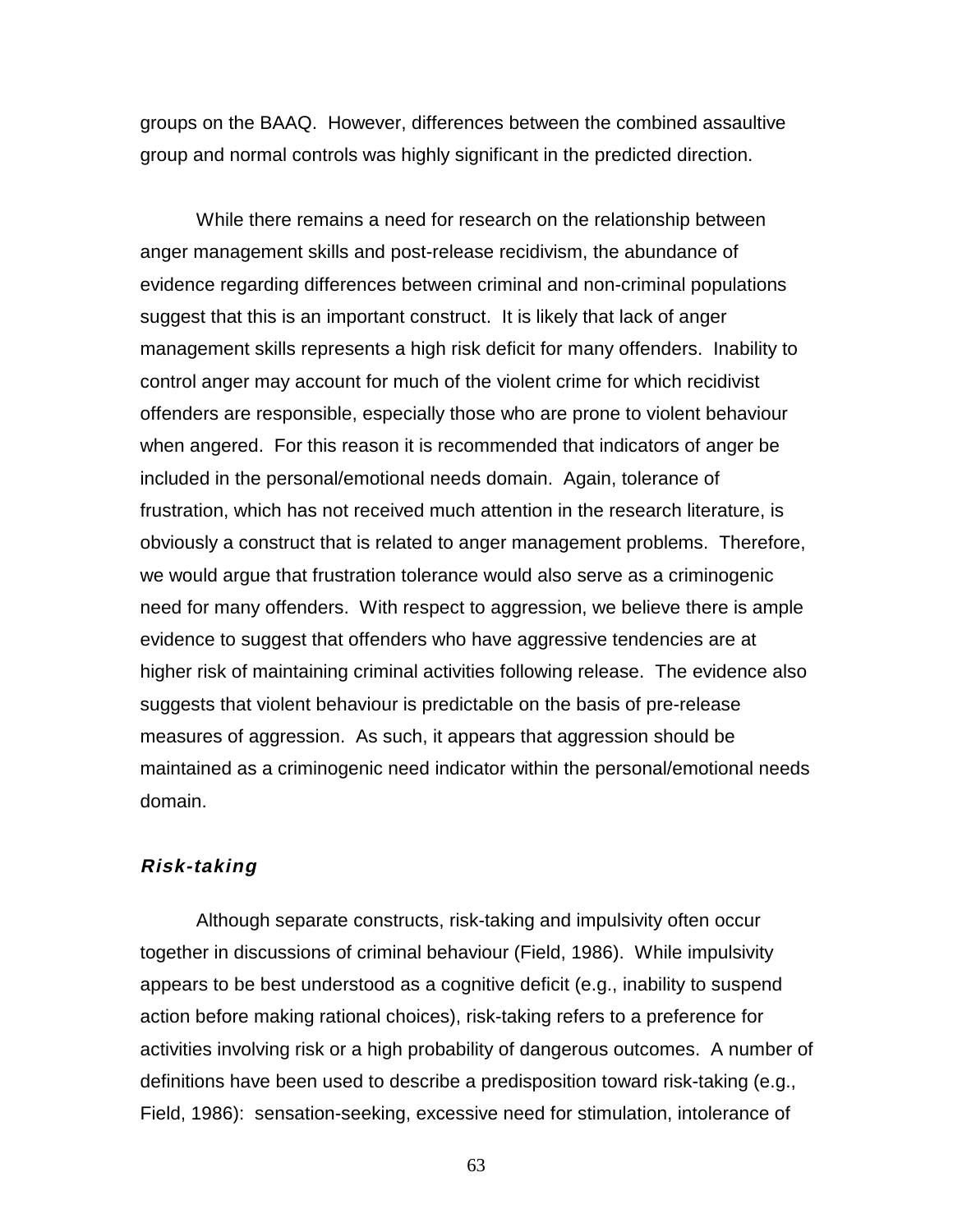boredom, venturesomeness.

The latter descriptor was used to operationalize the construct in the Eysenck scales (Eysenck, et. al., 1985). The items used to measure venturesomeness focus on a preference to engage in risky behaviours, particularly sporting activities that have a risk-taking component (e.g., mountainclimbing, parachuting). However, more general preferences for risky behaviours such as frightening activities and interest in change and diversity in sensation are also included among the items. Although the Eysenck impulsivity scale has consistently differentiated between criminal and non-criminal populations, the construct of venturesomeness has shown less discrimination. For example, Eysenck and McGurk (1980) found that delinquent detainees and normals did not differ on the venturesomeness scale. Thornton (1985) replicated this finding using a new sample of junior detention centre trainees.

Other approaches to assessing risk-taking, however, have been more helpful in predicting criminal behaviour. Andrews et. al., (1986) found that a selfreport measure of sensation-seeking was positively correlated with recidivism (r = .22) in their sample of probationers. Using a Swedish sample, Dahlback (1990) studied risk-taking using roulette games to operationalize the extent to which subjects would be willing to engage in "high stake" risky behaviours". The author reported that total risk-taking responses on the roulette exercises was highly correlated (r = .62) with self-reported criminal behaviour in the sample of university students (aged 21-26 years).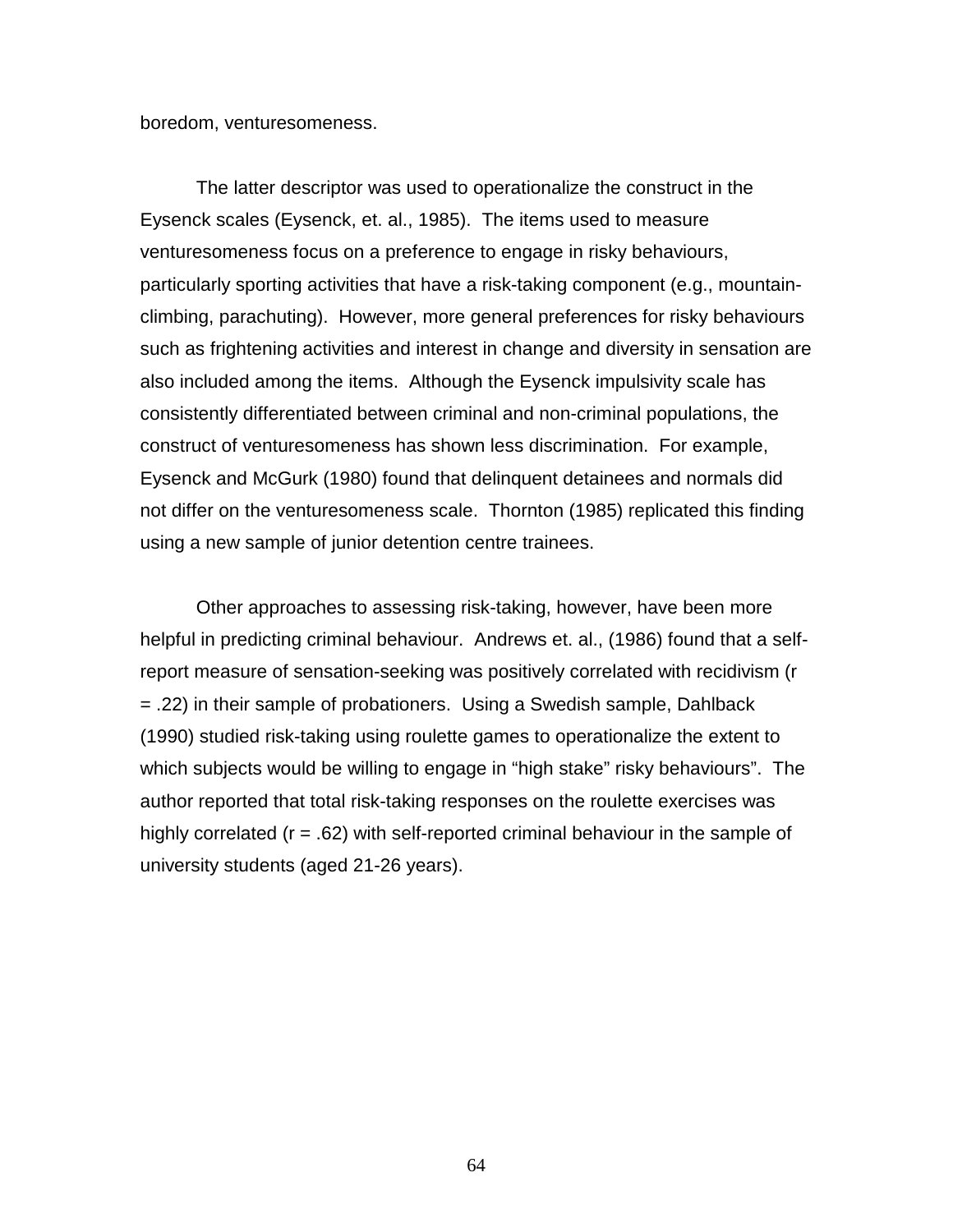In the Horvath and Zuckerman study (1993) reported earlier, "sensationseeking" was measured using a self-report questionnaire that included items tapping thrill and adventure seeking, experience seeking, disinhibition, and boredom susceptibility. Using their American undergraduate sample, the authors found that their measure of sensation-seeking was positively correlated with a number of self-reported risky behaviours including criminal activity ( $r = .53$ ), minor violations ( $r = .43$ ) and risky behaviours within the financial and sport realms. In a separate study using some of the same components to measure sensation-seeking (thrill and adventure seeking and boredom susceptibility), Furnham and Saipe (1993) studied sensation-seeking as a predictor of driving convictions in a mixed professional sample of individuals which also included university undergraduates. Number of driving convictions was correlated with both the thrill factor ( $r = .19$ ) and boredom susceptibility ( $r = .31$ ).

A final study worthy of mention involves the Krueger et. al. (1994) cohort study of 18 year old New Zealand youth. A measure they describe as "harm reduction" was used to assess a low propensity for risk-taking activities. While this measure was correlated with self-reported criminal behaviour, harm reduction was unrelated to measures of criminal behaviour based on informant, police, and court sources.

The frequently-used Eysenck scale referred to as "venturesomeness" does not appear to be helpful in distinguishing between criminal and non-criminal samples. However, there appears to be sufficient evidence to suggest that a propensity for risk-taking is correlated with criminal behaviour. While most of the evidence involves correlations between self-reported criminal behaviour and selfreported preference for risky behaviour, at least one study provided direct evidence of a link between sensation-seeking and recidivism. Generally, the data suggest that risk-taking should be included in assessing personal/emotional needs in offender samples.

Our review of the literature suggests that, at least conceptually, the activity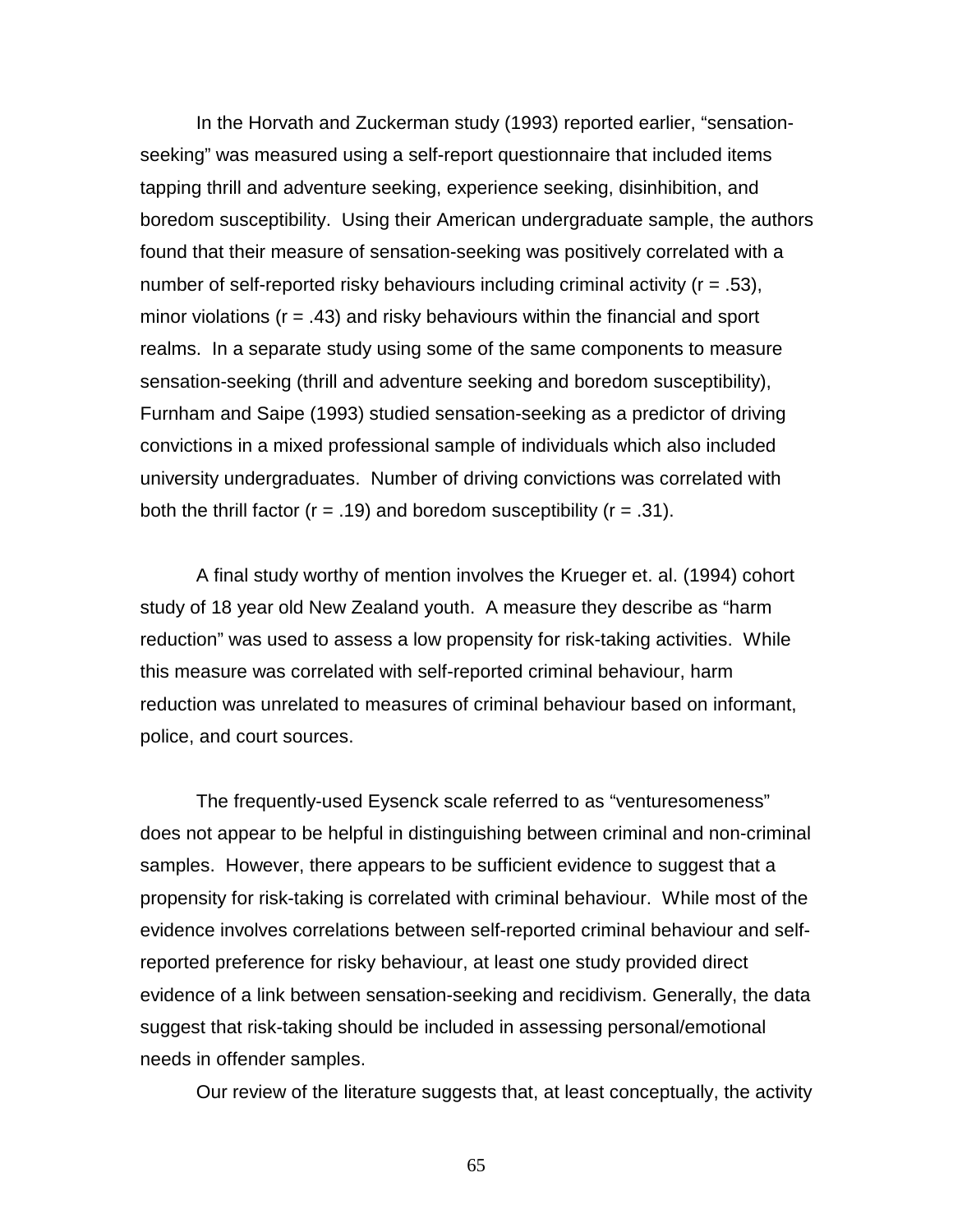of gambling may be included under the category of risk-taking. We are not referring to occasional gambling in this respect, but rather more repetitive gambling that involves the gambler deriving rewards from the risk element of the behaviour. There is some limited evidence on the relationship between gambling and criminal activity in the juvenile literature. Vitaro, Ladourceur and Bujold (1996) found higher levels of delinquency among children who had reported gambling in their sample of 13-year old boys from the province of Quebec (n=631). Gamblers reported more delinquent acts than non-gamblers across the categories of fighting, drugs/alcohol, vandalism, and theft. Templer, Kaiser and Siscoe (1993) reported on gambling problems among a medium security prison population in Nevada. They noted that about one-quarter of the inmates in their sample scored in the "pathological" range of their self-reported gambling questionnaire. It is notable that the authors found a positive relationship ( $r = .24$ ) between gambling propensity and the psychopathic deviate scale of the MMPI. Although the evidence is limited, it seems likely that gambling is a criminogenic need and an indicator of risk-taking behaviour. Therefore, we recommend that problematic gambling remain an indicator of criminogenic need in the personal/emotional need dimensions.

# **Coping**

The Coping sub-component consists of three indicators: copes with stress poorly, poor conflict resolution, and manages time poorly. The "coping" sub-component is a broad construct and sufficiently well defined bodies of research literature could not be identified to evaluate the criminogenic status of each indicator. The construct of coping is multi-faceted and the general literature has focused on the variety of effective (e.g. relaxation exercises) and ineffective (e.g., avoidance) components that individuals use to confront stressful situations (e.g., see Lazarus, 1966). There has been some general work done on the coping strategies of federal prison inmates (Zamble and Porporino, 1988).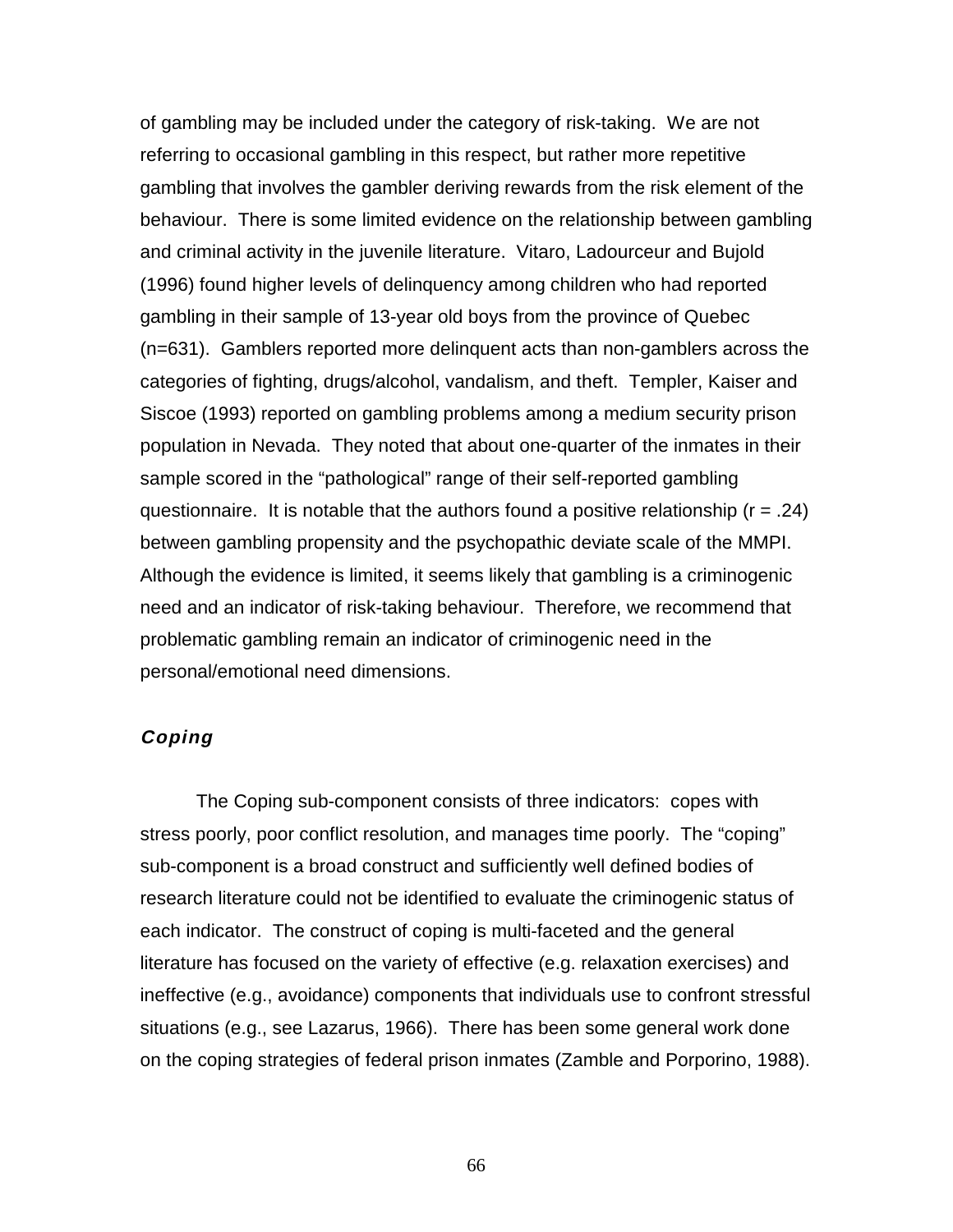However, this work does not correspond well to the indicators outlined for the coping sub-component.

However, it can be argued that elements of coping strategies and skills are represented in some of the other sub-components of the personal/ emotional domain. For example, the indicator "copes with stress poorly" overlaps to some extent with constructs such as problem-solving and anger management skills and frustration tolerance which are described under the "cognitive" and "aggression" categories. "Poor conflict resolution" can be incorporated under inter-personal skills which is also grouped in the cognitive category. "Manages time poorly" can be viewed as a self-control construct that can be placed with "impulsivity". For example, in their follow-up sample of released federal offenders Zamble and Porporino (1990) found a relationship between "living dayto-day without planning" and recidivism  $(r = .21)$ . Their measure suggests the inability to manage time and to organize daily events in a planful and deliberate way. Again, while the specific "time-management" construct lacks empirical research with criminal populations, it would appear that this item can be viewed as a component of impulsivity.

Given the discussion above about the unavailability of research on this area with correctional populations, we believe that the coping construct is best combined with other sub-categories. While some of the indicators may be "criminogenic" in nature, we believe that there is not enough evidence to suggest that deficits in "coping" skills are criminogenic in nature.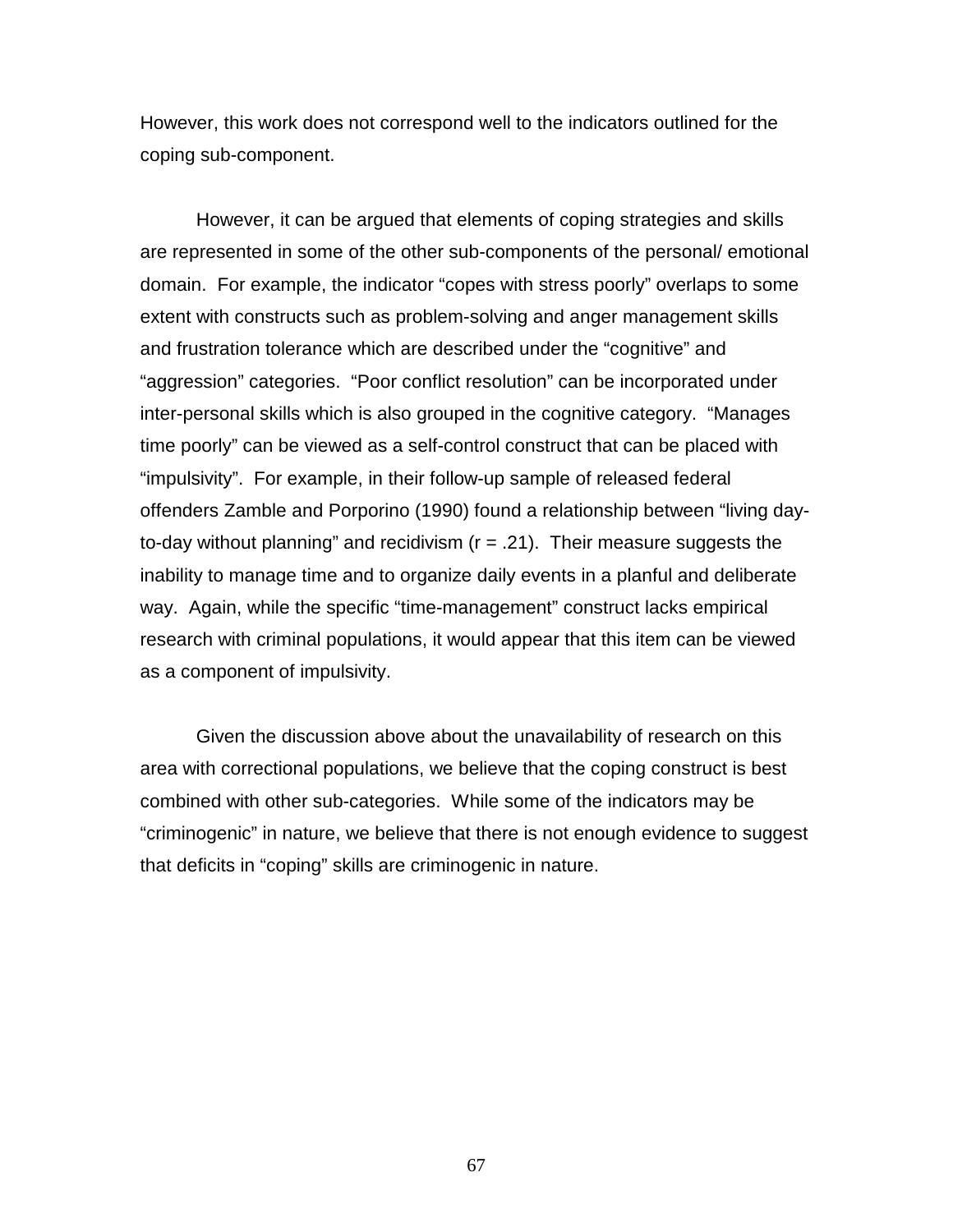#### **Sexual Behaviour**

## **Sexual Preference and Sexual Attitudes**

Included among the indicators of sexual behaviour in the personal/emotional needs domain are dysfunction, identity, preference, and attitudes. Unfortunately, there is a great deal of inconsistency with regard to how some of these constructs are measured in the research literature. This applies in particular to the construct of sexual attitudes. While usually researchers refer to "inappropriate sexual attitudes" when they reference this construct, the specific items used for operational purposes are frequently not specified. For example, Smith and Monastersky (1986) used a measure of "unhealthy sexual attitudes" which predicted reoffending in their sample of juveniles. Smith and Monastersky suggested that unhealthy attitudes refers to "a naïve assertion by the offender that any sexual behaviour is abnormal and to be avoided". In another study of juveniles, Kaplan, Becker and Tenke (1991) included such diverse indicators as attitudes toward birth control, use of force in sex, premarital intercourse, satisfaction with personal sexuality, and clarity of sexual values under the category of "attitudes". Hanson, Gizzarelli, and Scott (1994) measured the constructs of male sexual entitlement and acceptance of sex with children in their study of the attitudes of incest offenders. The constructs of identity, preference and dysfunction, on the other hand are characterized by greater specificity. In particular, sexual preference is now routinely measured with considerable validity using phallometric assessment techniques.

The vast majority of the research literature on the predictability of sexual behaviour with respect to criminal behaviour and recidivism is limited to the study of sex offender populations. Generally, indices of sexual behaviour, sexual attitudes, and sexual dysfunction are not measured in predictability studies of general offender populations. For this reason, our review was limited to studies that pertain specifically to the prediction of criminal behaviour among sex offenders. We relied heavily on the recent review on the predictors of recidivism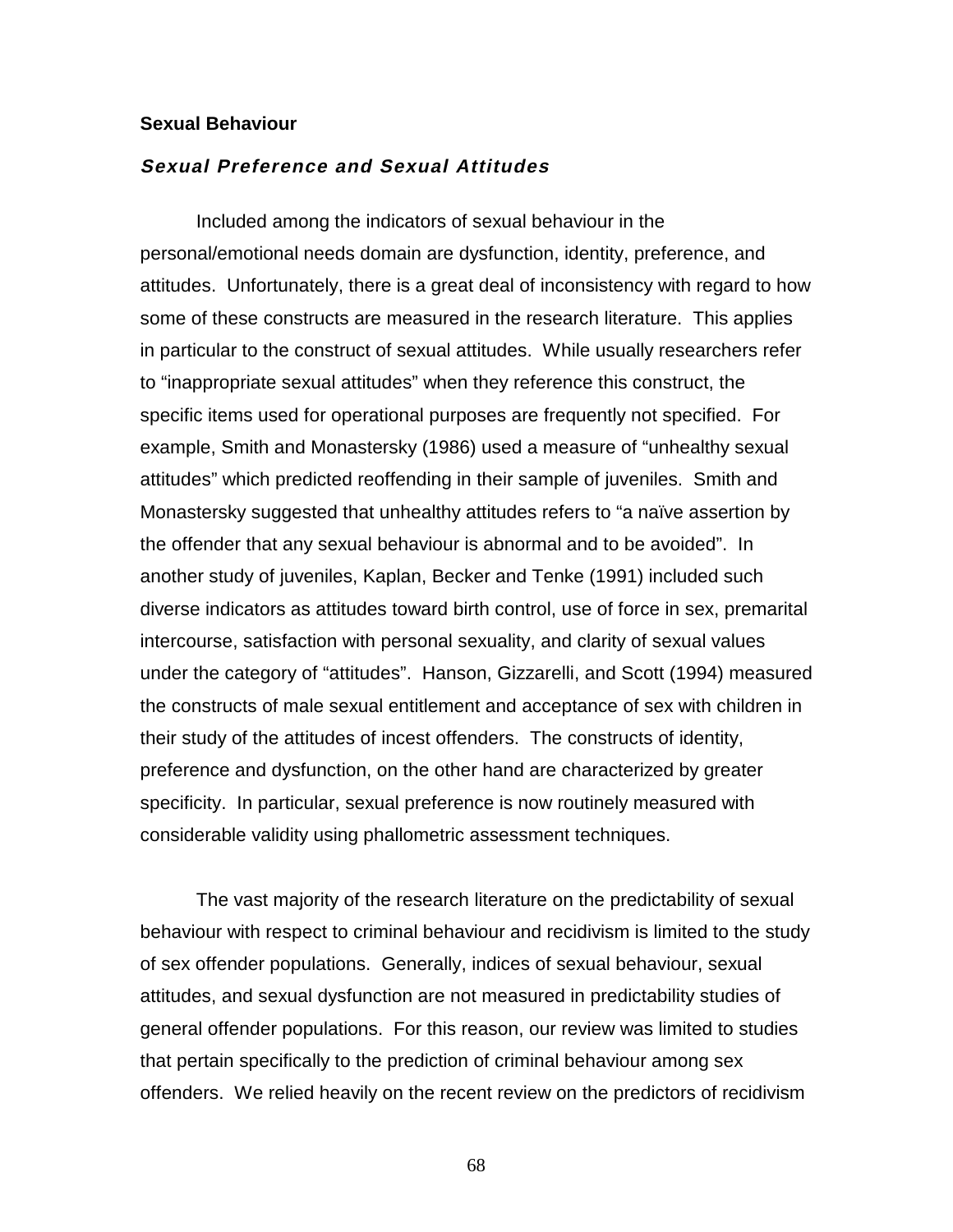among sex offenders conducted by Hanson and Bussière (1996). This review included 61 prospective datasets in which predictors of general and sexual recidivism were examined. They reported on all categories of predictors within this body of literature which included three or more studies.

With respect to sexual recidivism, Hanson and Bussière found that deviant sexual preference (unspecified) based on phallometric assessment was correlated at the .20 level in a total of 5 studies. Sexual preference for children based on phallometric measures was also correlated with sexual recidivism (r = .20) using a sample base of 7 separate correlations. On the other hand, phallometric assessment of preference for rape was uncorrelated (average r = .00) with sexual recidivism based on 4 studies. The reviewers also reported that, based on 4 studies, the average correlation between deviant sexual attitudes and sexual recidivism was .09. There were fewer studies in which sexual preference was examined in relation to general recidivism. However, Hanson and Bussière reported that sexual preference for children was correlated with general recidivism at the .19 level based on 3 studies for which data were available. The other predictor for which data was available was deviant sexual attitudes. However, the correlation was low and insignificant ( $r = -0.03$ ) for this indicator.

Aside from these predictors within the sexual behaviour component, there is no other strong evidence to recommend the inclusion of separate indicators of criminogenic need. According to the Hanson and Bussière review, there is ample evidence that prior sexual offences predict both general recidivism ( $r = .12$ ) based on 15 studies) and sexual recidivism (r = .19 based on 29 studies). In their follow-up of released federal sex offenders (n=570), Motiuk and Brown (1996) reported similar correlations between prior sex offences and general recidivism ( $r = .16$ ) and sexual recidivism ( $r = .20$ ). While this predictor falls within the sexual behaviour component of the personal/emotional needs domain, prior sexual offences is a static indicator of criminal history and would not normally be categorized as a criminogenic need.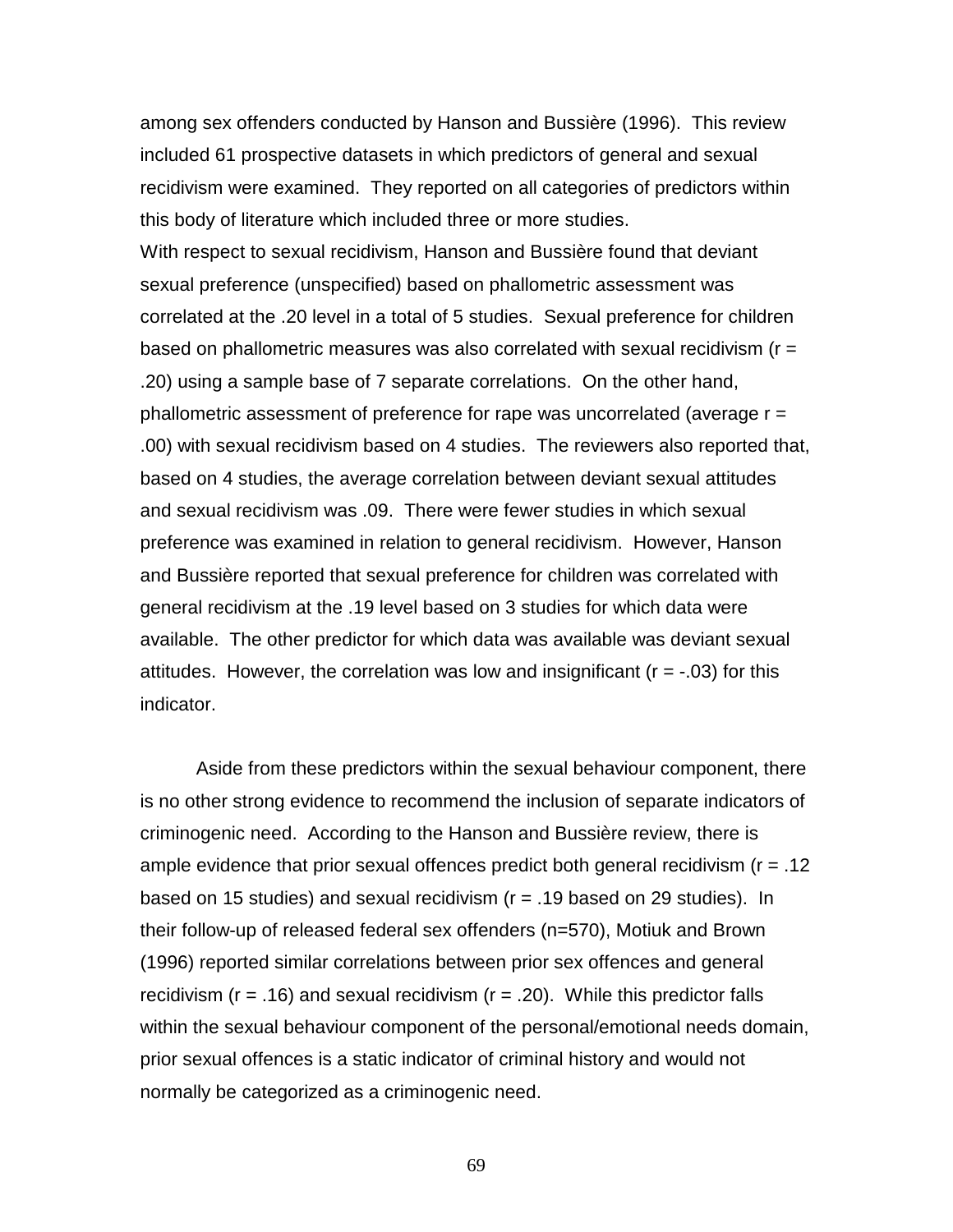The data reviewed with respect to sexual behaviour supports the inclusion of deviant sexual preference and deviant sexual attitudes as indicators of criminogenic need. However, it is cautioned that the research reviewed referred to samples of known sex offenders. Given the specific nature of sex offending, and the usual interest in sexual recidivism in particular, sexual behaviour items might be more appropriately examined as a separate category of assessment with the sex offender population only. For example, the sexual behaviour items might be part of a larger second stage assessment component that is conducted after an offender has been identified as a sex offender. For these reasons, we do not recommend the inclusion of the sexual behaviour items as criminogenic factors within the personal/emotional needs domain.

#### **Mental Ability**

#### **Functioning**

Mental ability as a predictor of delinquency, adult criminality, and recidivism has been a frequent subject of controversial discussion among researchers interested in studying crime. The current review does not provide sufficient scope to review the issues and studies in detail here. However, there has been convincing evidence regarding a link between mental ability and school achievement measured in youthful samples and subsequent delinquent behaviour. For example, Loeber and Dishion (1983) reviewed a number of prospective studies that linked ability and school achievement to later delinquent behaviour. Waldie and Spreen (1993) have also cited a number of studies showing links between delinquent and criminal behaviour and the presence of learning disabilities. Andrews and Bonta (1994) have also reported on a number of studies that have shown links between delinquency and intelligence as measured by a variety of I.Q. tests.

A good example of research in this area of mental ability and delinquency involves a study by Dishion et al. (1984) in which a series of measures of academic skills were related to official and self-reported delinquency among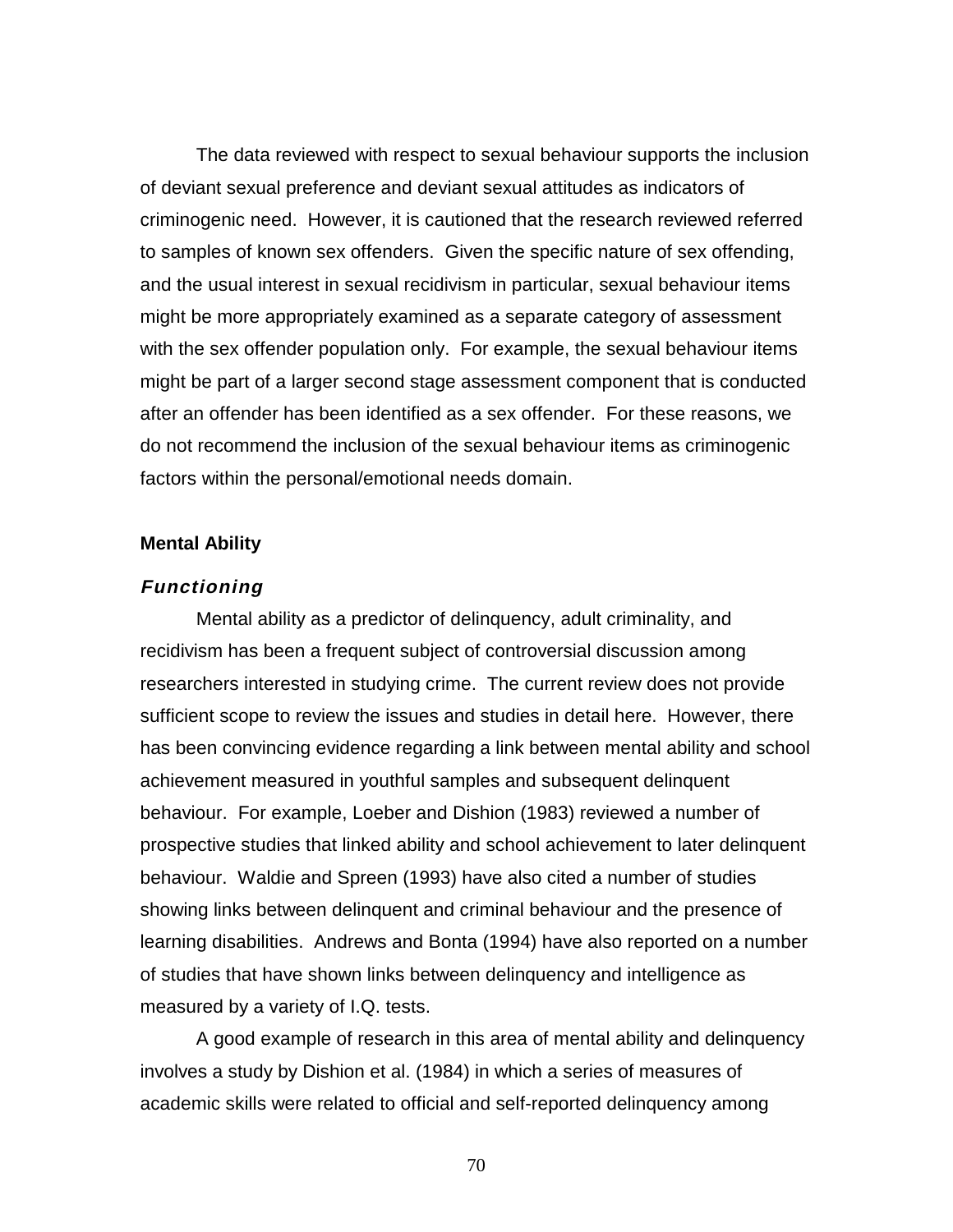school children. They found that reading achievement, verbal intelligence, and mother-rated school competence each predicted both official and self-reported delinquency in their sample of adolescent males.

The identification of studies reporting on the relationship between mental ability and criminal activity in adult samples is difficult. In many cases, such measures are concealed within the studies as secondary concerns and literature searching approaches failed to identify relevant studies. However, the review by Gendreau and his colleagues of predictors of adult recidivism identified a number of studies in which correlations between intellectual functioning and recidivism were reported. Overall, they reported an average correlation of .07 between intellectual functioning and recidivism based on 32 reported correlations. The authors noted that intellectual functioning included measures such as the Wechsler Adult Intelligence Scale (WAIS), Raven, measures of reading level, and learning disabilities. In summary, their data suggest a weak but positive correlation between intellectual functioning and recidivism among adult offenders.

In their study of suspension outcomes among federal offenders, Motiuk and Brown (1993) reported an insignificant correlation (.08) between case management rated learning disabilities and suspension after six months on release. In the same study, they also reported an insignificant correlation (.08) between suspension and "low mental functioning". Currently "mental deficiency" is used as the indicator within the personal/emotional needs dimension to operationalize needs within the mental ability component. It is not clear from the available evidence whether this item would greatly contribute to the predictability of recidivism. For example, mental deficiency, if operationalized in terms of organicity, occurs at a relatively low rate within the federal offender population. Motiuk and Porporino (1992) found a lifetime prevalence of organic brain syndrome of 4.3% in the general offender population using wide DIS criteria. However, using stringent criteria, the survey estimated that only 0.1% of the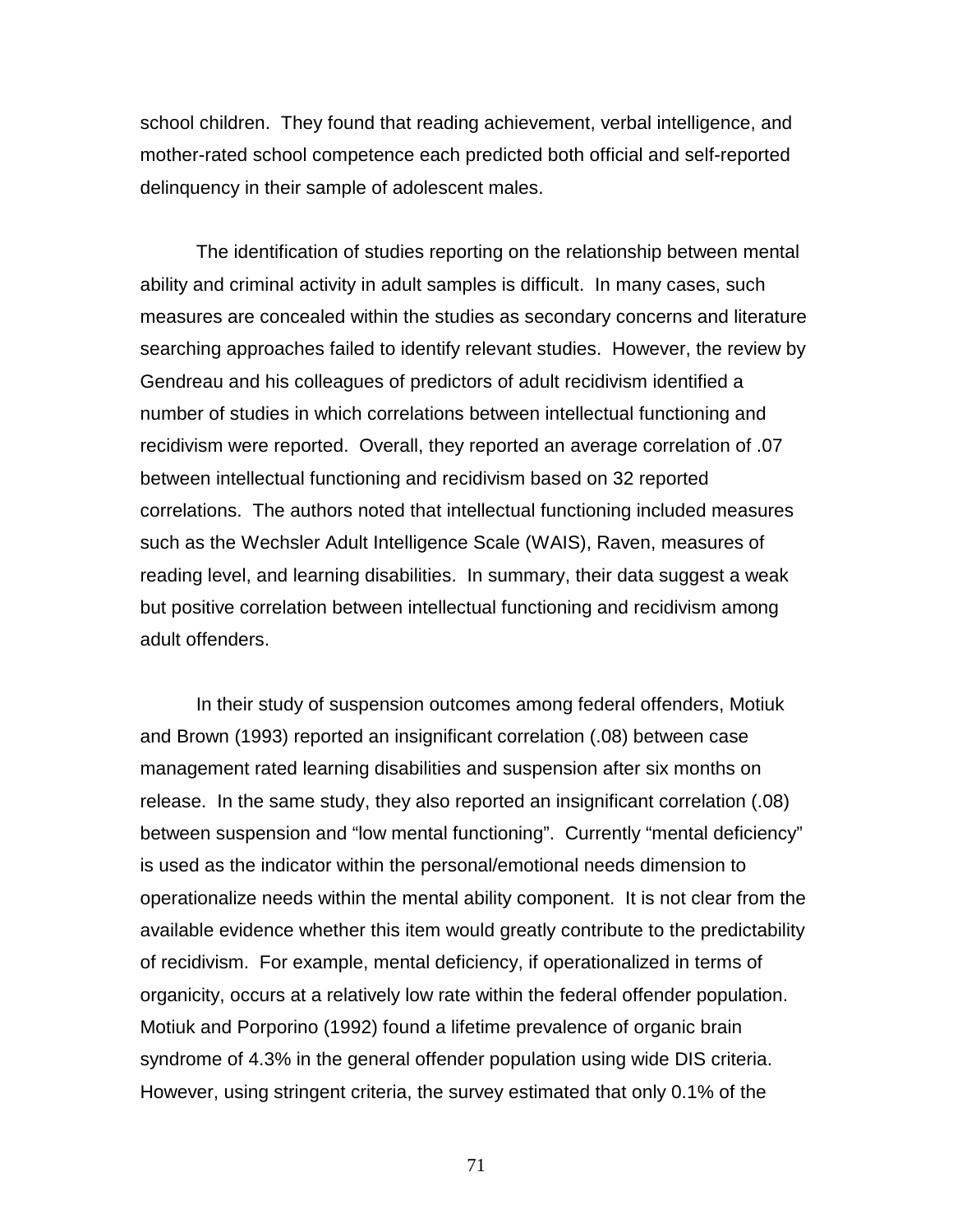federal offender population suffered from organic brain syndrome. Again, taken together, the available evidence does not provide strong support for the inclusion of mental deficiency as a criminogenic need within the personal/emotional needs dimension.

### **Mental Health**

#### **Mental Disorder**

Andrews and Bonta (1994) note that "mentally disordered offenders" are a sub-group of offenders who are widely discussed and perceived as numerous and dangerous by the public. Often discussions of "mentally disordered offenders" involve some confusion about the definition of this group. In this review we generally refer to "mentally disordered offenders" as individuals who suffer, or have suffered, from one of the major disorders classified by the Diagnostic and Statistical Manual of Mental Disorders (e.g., major depression, schizophrenia, and other psychoses). Generally, offenders with mental disorders are viewed as a dangerous sub-group that poses a high risk of post-release recidivism. In particular, popular views suggest that mentally disordered offenders are at highest risk of committing violent offences. Bonta, Law and Hanson (1997) have recently reviewed the research literature on mentally disordered offenders and we draw heavily on the results of their meta-analysis.

An important finding from the meta-analysis conducted by Bonta and his colleagues was that contrary to the notion that mentally disordered offenders are responsible for a higher rate of recidivistic crime, the data actually suggest the opposite. Based on a total sample of 11 studies that compared the recidivism rates of mentally disordered and non-disordered offenders, the review team found an inverse relationship between disorder and recidivism. The average correlation for 3 Commonwealth samples was -.34 while the correlation was -.14 for 8 studies conducted in the United States. The finding that mentally disordered offenders were less likely to recidivate than non-mentally disordered offenders held for both general recidivism and violent crime.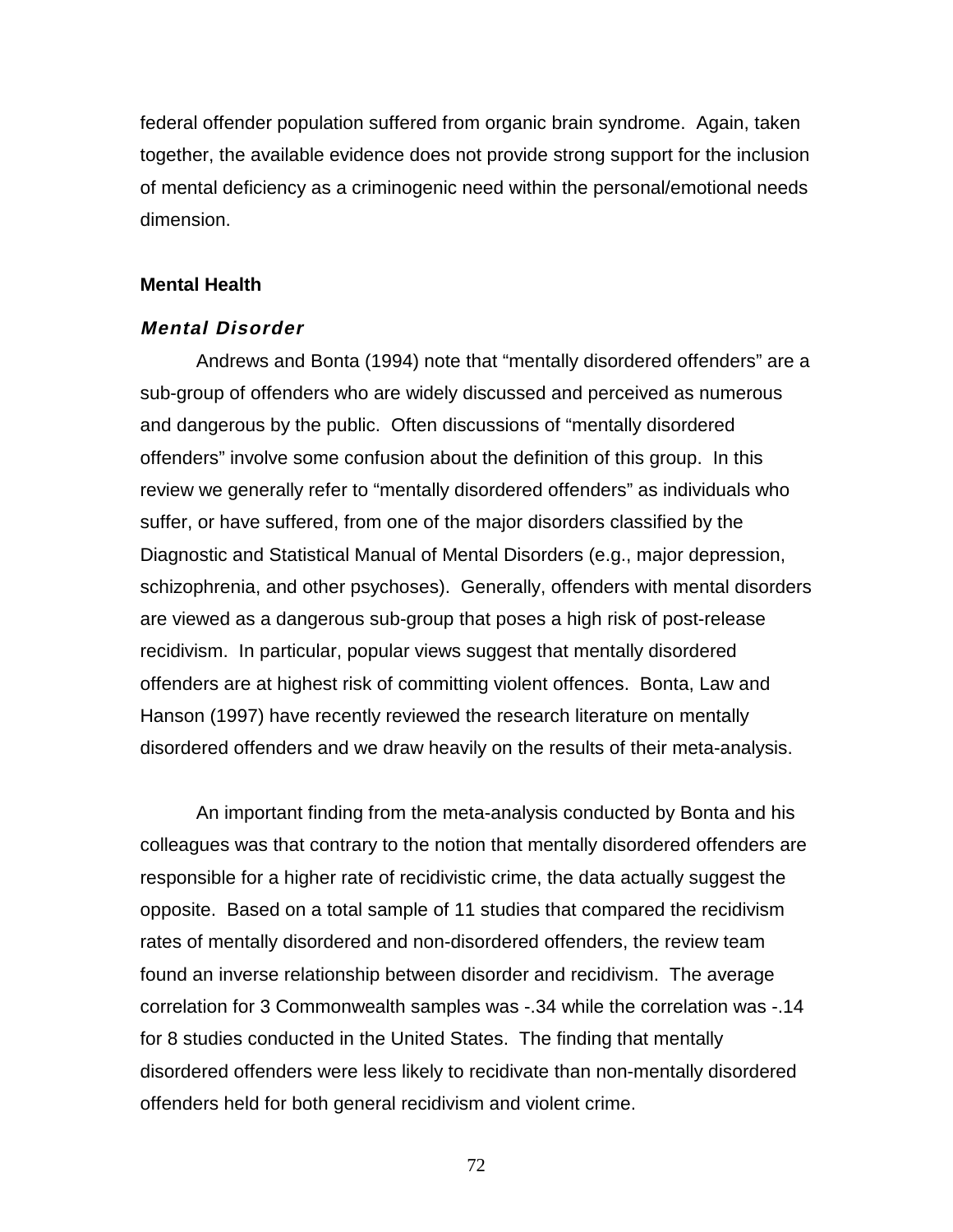Recent examples of research that support this conclusion come from a U.S. study of released jail detainees and a Canadian sample of federal offenders. In the U.S. study based on a sample of 728 randomly selected releases, Teplin, Abram and McClelland (1994) found that offenders without disorders had a slightly higher probability than mentally disordered offenders of reoffending with any violent or major violent crimes after six years of follow-up. Porporino and Motiuk (1995) compared the post-release outcomes of a matched sample of mentally disordered and non-disordered offenders who had served federal terms in Canada (n=72). While mentally disordered offenders tended to have more conditional release suspensions, they had considerably fewer readmissions and new convictions after follow-up periods of 6 and 24 months.

Given this evidence it appears that the presence of a mental disorder is not a good indicator of criminogenic need within the personal/emotional needs dimension. The available evidence would suggest that if mental disorder is to be included, it should be weighted as a positive factor in relation to risk of recidivism. While this approach might have some empirical validity, in practical terms the positive weighting of such an indicator may cause some confusion. While the presence of a mental disorder may not be a "criminogenic need", for most mentally disordered offenders this condition would represent a mental health care need that would require attention within the correctional system.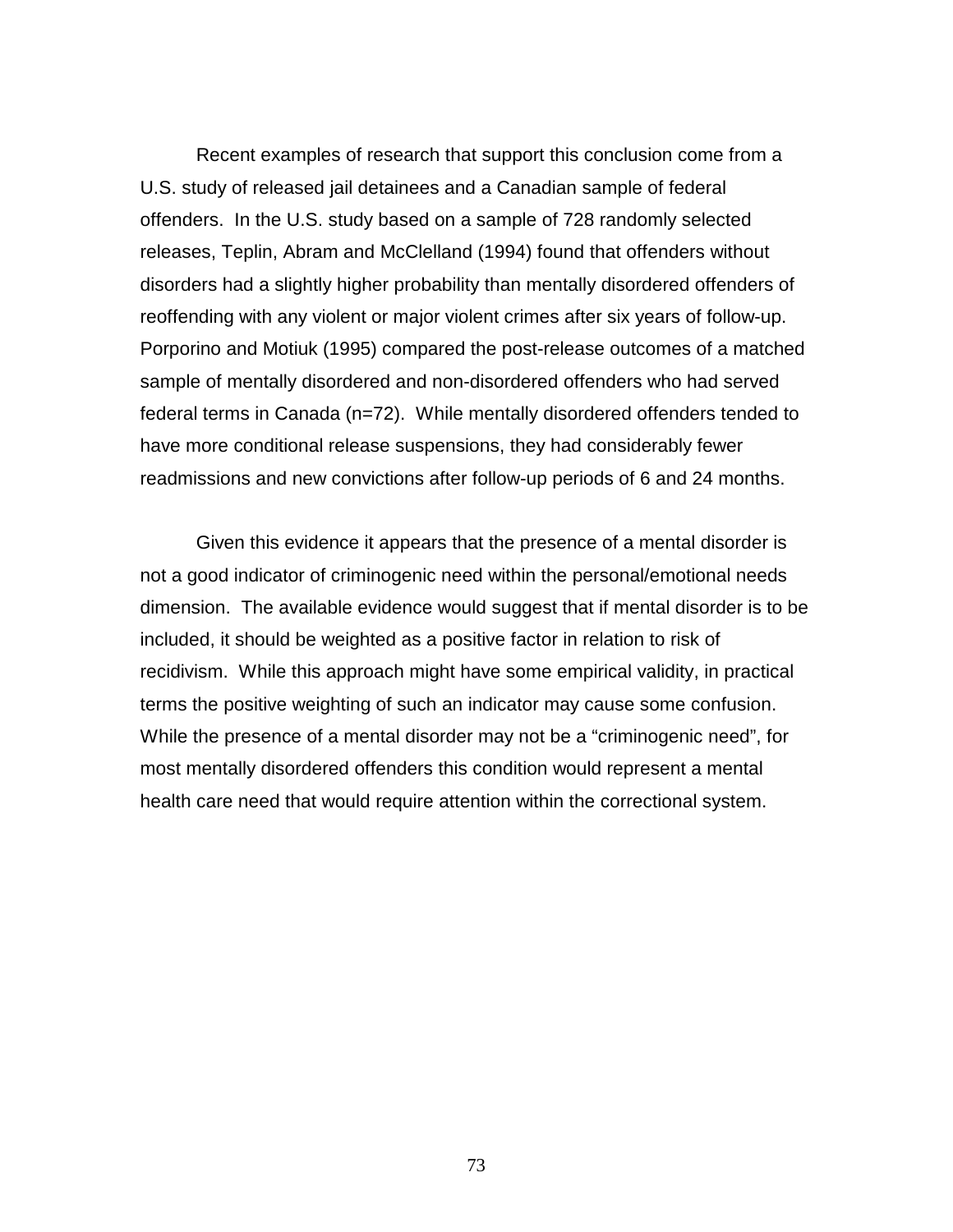#### **Hospitalization**

Another indicator that can be grouped within the mental health category is history of psychiatric hospitalization. For purposes of parsimony, we report on the predictability of hospitalization under the mental health category rather than the principal component of "Interventions". We were not able to identify a body of literature that included previous psychiatric hospitalization as a risk factor in studies of recidivism. However, there are a number of studies which specifically address this variable within mentally disordered offender populations (e.g., series of studies by Rice and her colleagues; Rice and Harris, 1996; Harris, Rice and Quinsey, 1993). Bonta, Law and Hanson (1997) also identified a number of studies that examined hospitalization history in relation to recidivism. They found an average correlation of .15 between previous hospital admissions and general recidivism based on 10 studies for which data was reported. There was a weaker, but also positive, average correlation between days hospitalized and general recidivism ( $r = .06$ ) in 12 studies. In terms of violent recidivism, the average correlation for history of hospitalization was .10 in a small sample of studies (n=4). Interestingly, based on a small number of studies again (n=4), Bonta and his colleagues reported an inverse average correlation of -.09 between days hospitalized and violent recidivism.

The obvious difficulty with these data when assessing the potential predictability of psychiatric hospitalization as a criminogenic need, involves the specificity of the data with respect to mentally disordered offenders. While a history of psychiatric hospitalization may predict future trouble with the law among offenders who have already been diagnosed as mentally disordered, it is unlikely that this predictability would apply to a more general population of offenders. For this reason, we would not recommend that psychiatric hospitalization be included a criminogenic need within the personal/emotional needs domain.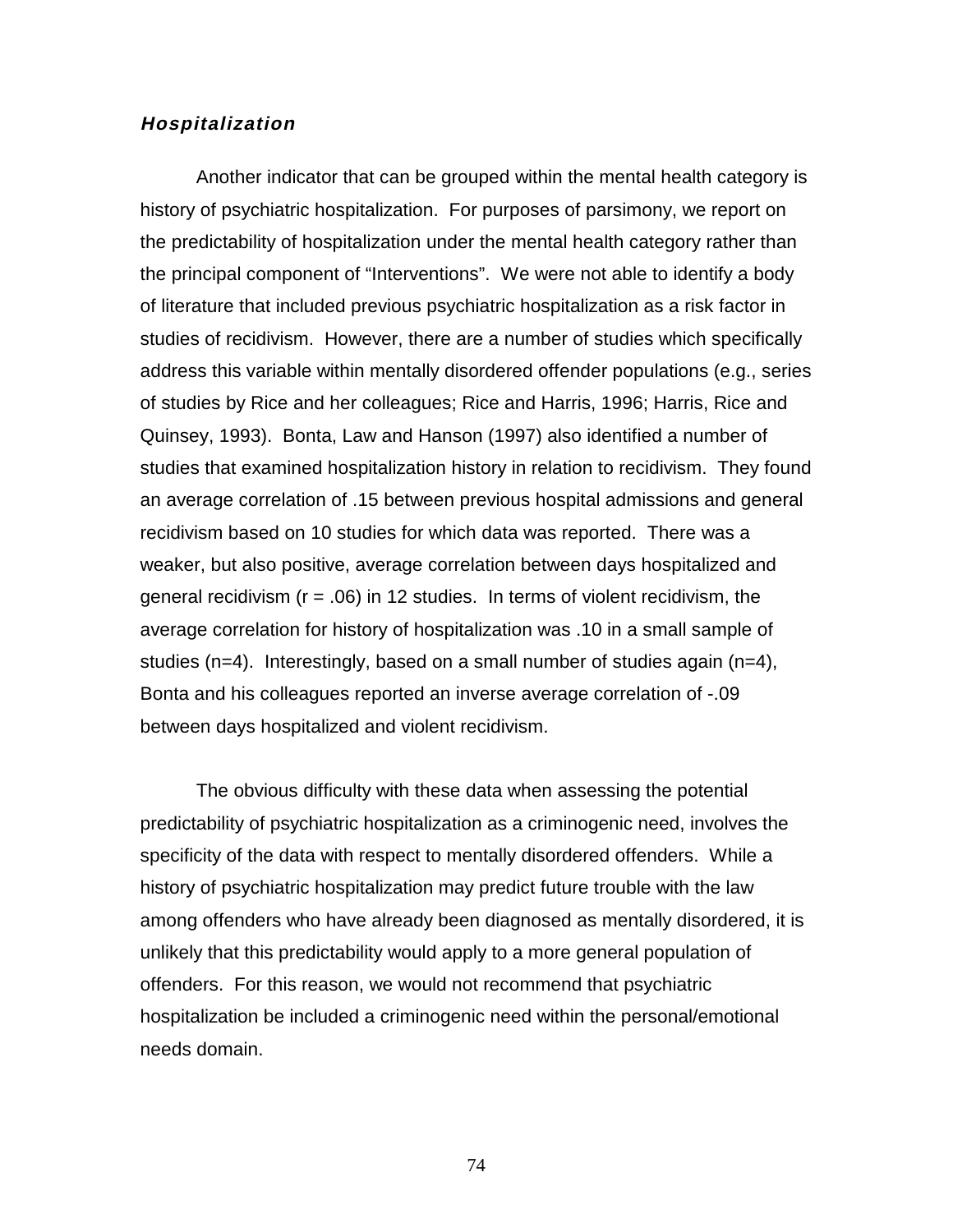#### **Interventions**

As a set of personal emotional needs factors, the principal component "Interventions" diverges considerably from the nature of categories represented within the remainder of the domain. We argue for the exclusion of "interventions" as indicators of criminogenic needs for a number of reasons. For this reason, we have not attempted to comprehensively review the relevant literature. We also acknowledge that the requirements of a review to adequately address the issue of the criminogenic status of intervention history would be beyond the scope of the current review.

However, we do offer some observations on the conceptual significance of this principal component within the personal/emotional needs dimension. Strictly speaking, participation in programs, having been prescribed medications, or having an assessment within the personal/emotional needs domain are not likely to be reliable predictors of recidivism. While a history of intervention may be predictive for some offenders, in other cases interventions may have been prescribed for offenders who do not demonstrate high needs in the personal/emotional area.

We also recognize that there may be some confusion about the direction of relationship between history of interventions and future recidivism. For example, having received a program (or prescribed medication) to address a particular personal/emotional need may be predictive of positive outcomes or negative outcomes. For example, if an offender has completed an "effective" program, his risk of recidivism may have been lowered as a result of participation. Alternatively, his participation in the program may be an indicator of a serious criminogenic need that was not adequately addressed by the intervention. As such, participation in the program may be a signal of continuing criminogenic need and consequently high risk to recidivate. Although the results are not easily interpreted, there is some available data from meta-analyses to address the question of the predictability of treatment. Bonta, Law and Hanson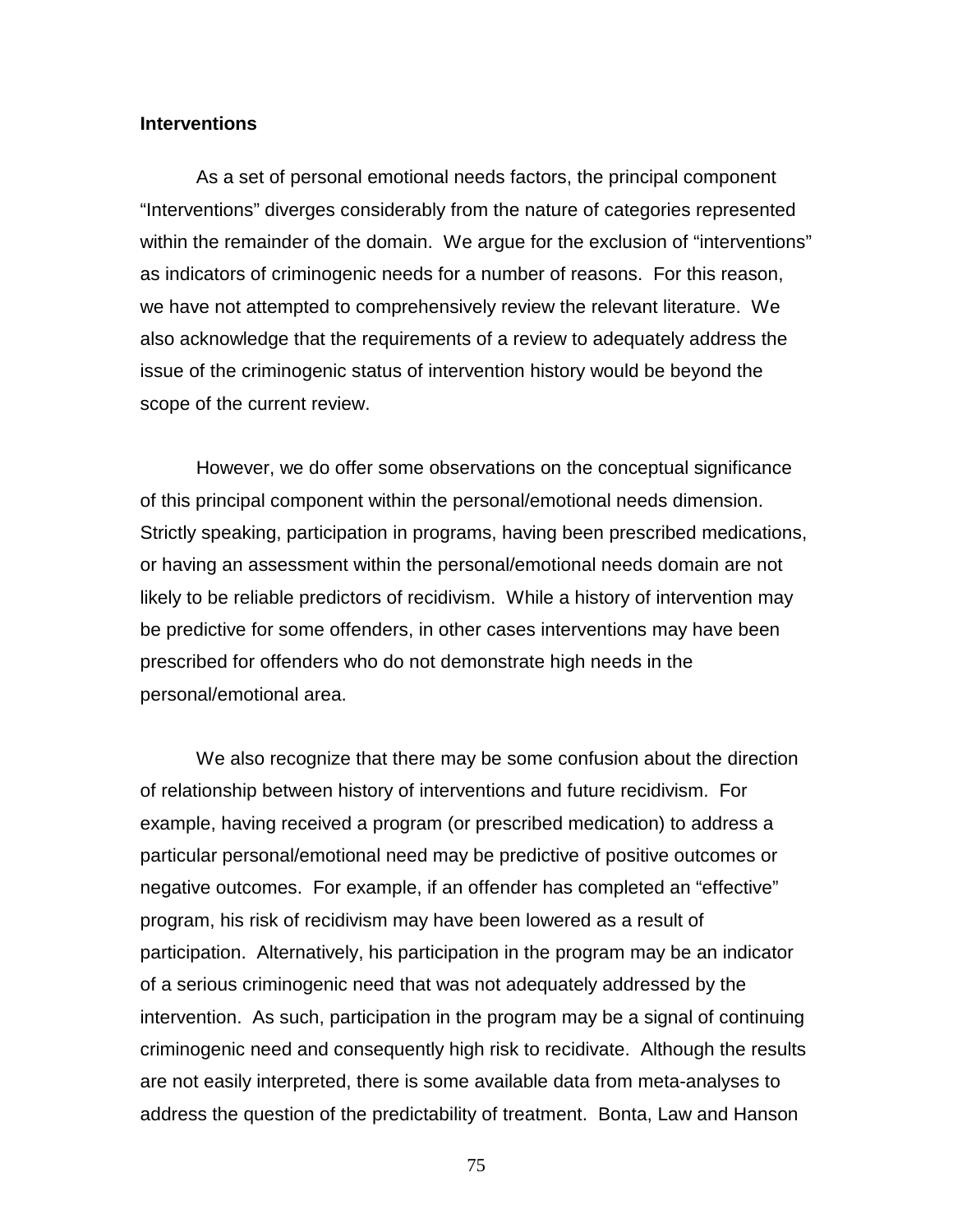(1997) report a correlation of -.06 between treatment history and general recidivism among mentally disordered offenders. However, given the arguments advanced above, it is difficult to interpret such a correlation. Similarly, Hanson and Bussière (1996) reported no correlation between length of treatment and sexual recidivism among sex offenders.

 An important consideration in measuring participation in interventions is that not all programs work for all offenders, and that not all offenders who participate in programs actually require the given interventions. In addition, it is now very clear from meta-analyses of the correctional programs literature (e.g., Andrews et. al., 1990; Lipsey, 1995; Lipton et. al., 1998), that there is differential effectiveness across different modalities of treatment delivery.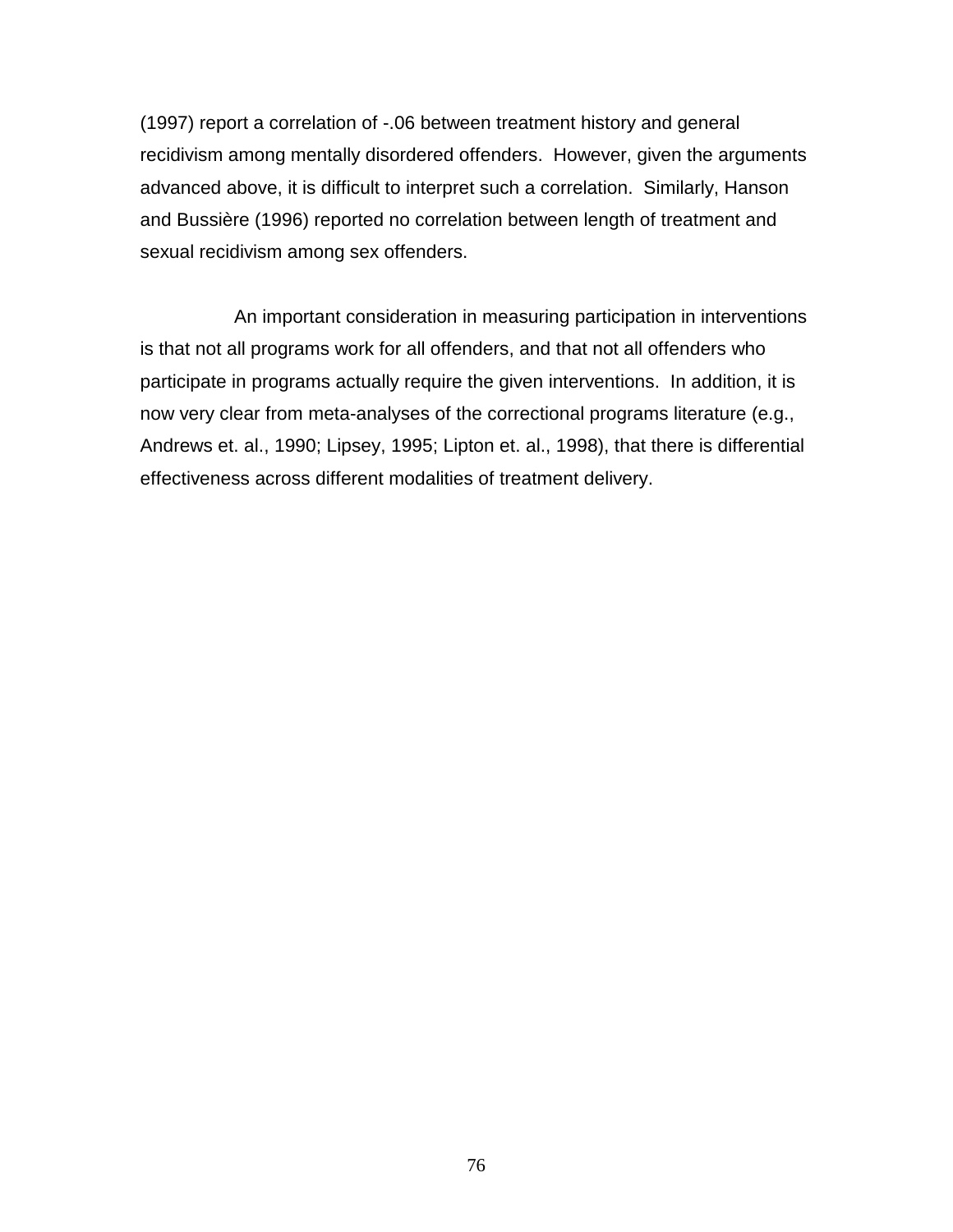# **DISCUSSION AND RECOMMENDATIONS**

The principal findings of this review of the personal/emotional needs domain are the following:

- The state of the literature on personal/emotional needs factors remains under-developed particularly with respect to the predictors of recidivism, and especially with respect to dynamic predictors of recidivism.
- Within the existing literature there is sufficient evidence to recommend the elimination of some of the current principal components of the personal/emotional needs domain on the basis of a lack of evidence regarding their criminogenic influence.
- There is evidence in the literature to support a re-organization of the principal components of the domain and a streamlining through simplification and reduction in the number of sub-components.
- There is a need for more work in the area of operationalization of subcomponents by the generation of specific indicators that are amenable to measurement based on available case management sources.

Below we elaborate on these conclusions in greater detail.

# **Overview of Findings**

This literature review was not intended to provide an exhaustive review of every component of the personal/emotional domain. The diversity of components and indicators within this domain (e.g., self-concept, cognition, multiple behavioural indicators, sexuality, mental health, treatment, etc.), precluded an exhaustive treatment of all related constructs. Moreover, given the specificity of many of the indicators (e.g., manages time poorly), there was not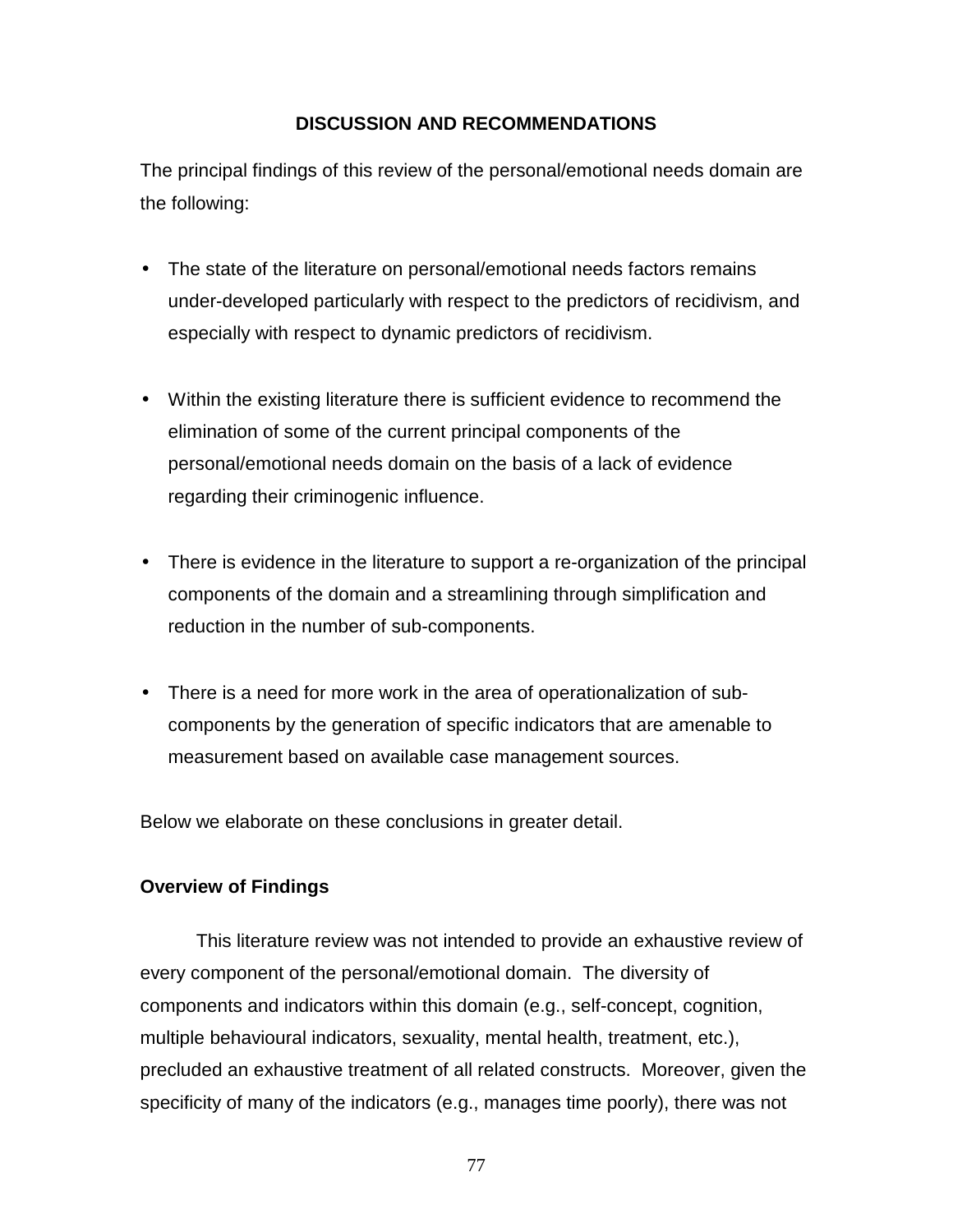always sufficient empirical work to provide detailed assessments of the criminogenic status for some indicators. However, for the each of the principal components and sub-components we were able to furnish some empirical evidence to support their continued use or recommend their elimination. Where empirical information was limited, we used theoretical judgements to formulate recommendations on the future use of the constructs.

Our review allowed us to make an assessment of the extent to which empirical work had been conducted on the various constructs and the conclusions, sometimes preliminary, that can be gained from this work. In areas that were well researched, we reported on the results of studies that were generally representative of the area. In addition, we attempted to select studies that were based on the best methodologies and attempted to show the diversity of measurement approaches that have been used. Our review of material also placed some emphasis on available research that had been conducted in Canadian contexts and, in particular, focused on federally sentenced offenders. We note a strong Canadian presence in the research on the predictors of criminal behaviour and recidivism within correctional populations.

This review of empirical work has provided an opportunity for conceptual analyses of the content and ordering of constructs within the personal/emotional domain. For example, by examining the empirical literature for some constructs, we were able to suggest reassignments of sub-components or indicators to new categories. These reassignments are likely to result in greater conceptual clarity for reviewing the existing assessment protocol. In a later section of this review we recommend a reordering and simplification of the constructs within the domain to consist of four primary components. While the review furnished some direction regarding the identification of indicators for the assessment, there remains additional work to initiate in developing a useful and valid set of items to operationalize the constructs.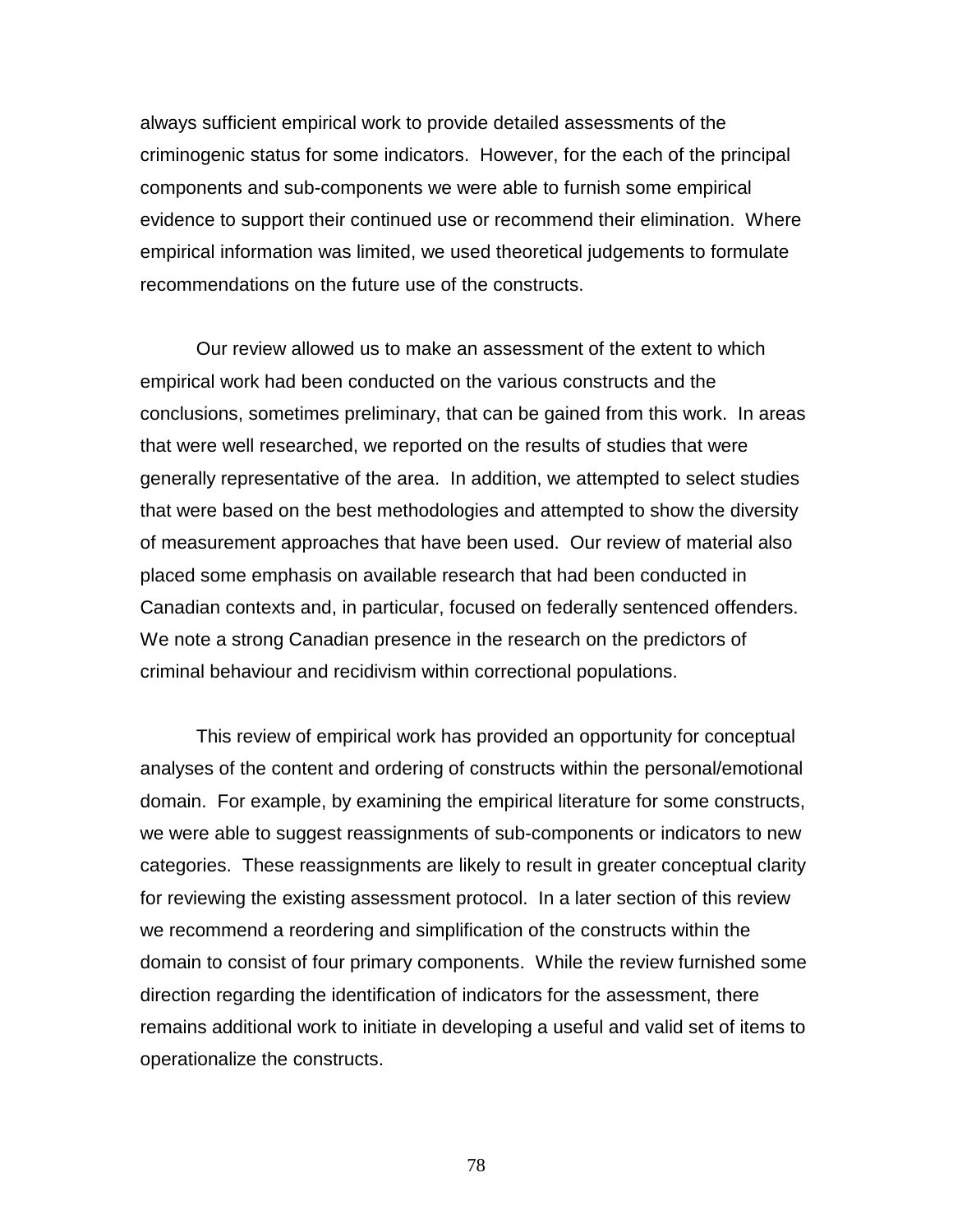No report on the results of a literature review would be complete without reference to the limitations of the review and comments about the general quality of empirical work that has been conducted in this area. In any synthesis of research findings from a number of different independent studies, reviewers inevitably refer to the lack of consistency in measurement. This limitation has been an obvious problem for our review. In many cases we had to group together studies using different measures of a particular indicator (e.g., ratings by judges and self-report scales) in order to make an assessment of the predictability of the construct. We also discovered that all too frequently researchers failed to provide an adequate description of the measures they employed to operationalize their constructs. For example, often researchers indicate the method used (e.g., self-report or judge ratings) but omit any description of the content of assessment devices. At other times, even the labels for the constructs are too vague to provide any certainty about the nature of the construct being investigated.

A factor that can limit the generalizability of our findings concerns the diversity of offender sub-samples we have examined. We frequently relied on integration of findings from studies that were based on different sub-samples of offenders. For example, many research samples focused exclusively on juvenile delinquent samples and frequently these studies predicted criterion behaviour that was restricted to the adolescent years. Within the adult offender literature, it was necessary to base our review on a body of literature that contained a disproportionately high number of samples of sex offenders and mentally disordered offenders. We noted that samples based on violent offenders is also a frequent occurrence in this literature.

Another limitation that we have observed concerns the lack of studies that focus specifically on the prediction of recidivism based on personal/emotional need factors. The prediction of recidivism form static indictors within the criminal history domain remain a major focus within the literature. We have also noted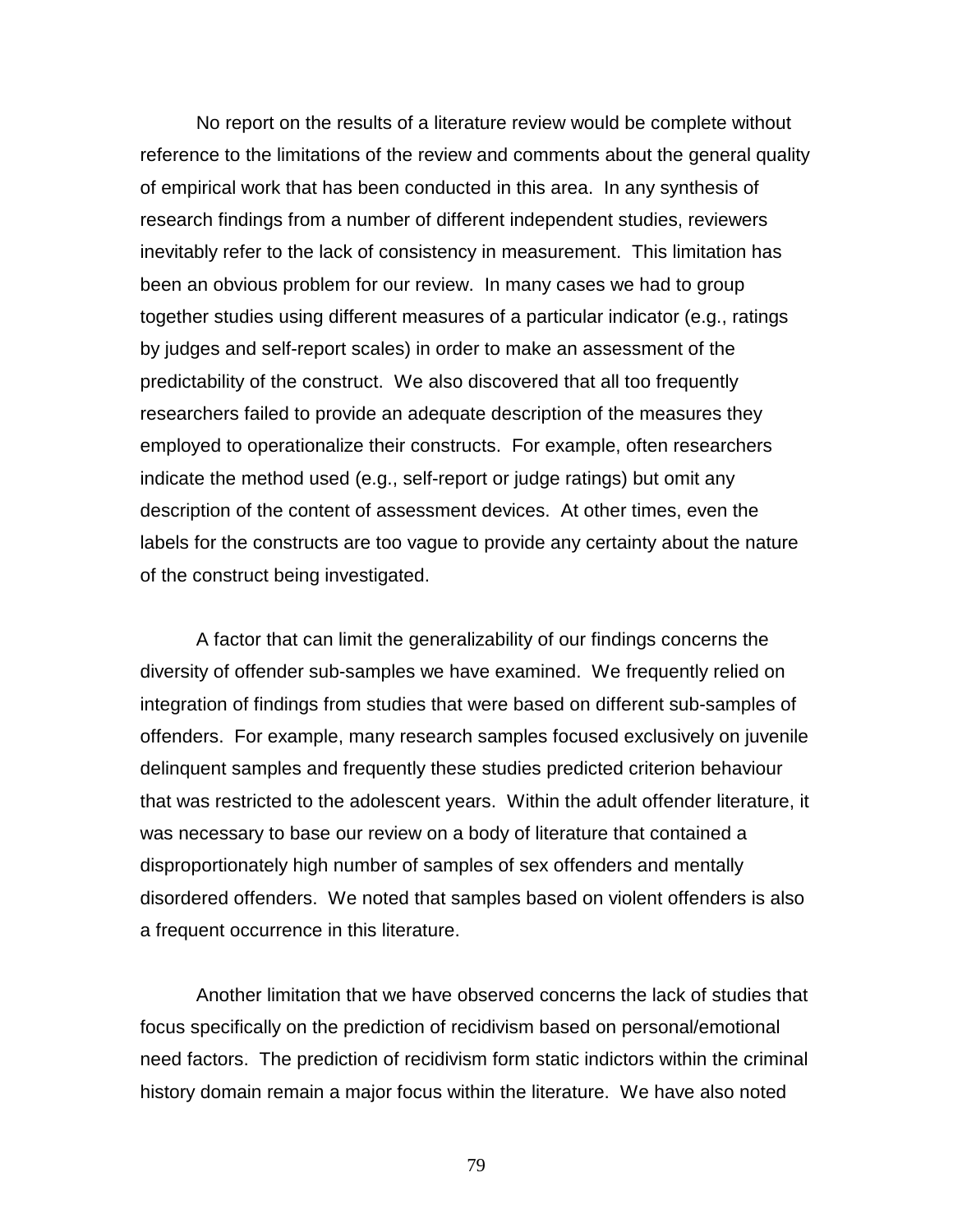that when researchers report on findings regarding personal/emotional need factors and criminal behaviour, personal/emotional constructs are frequently included as components of larger personality batteries. In rarer cases, personal emotional need factors have been the specific focus of follow-up studies. Hence, there remains a need for well designed, thorough investigations of how hypothesized relationships between personal/emotional constructs and recidivism are related.

 One of the findings of this review is that much of the measurement activity in the personal/emotional needs domain has occurred within the context of correctional treatment studies. However, often the choice of targets of treatment in this area have not been based on earlier empirical work that justifies the selection of the target as a criminogenic need. For example, researchers have reported on the before and after measurement of particular constructs (e.g., self esteem) within a treatment setting without first showing that the constructs have been associated with criminal or recidivistic behaviour. Assumptions that certain factors are "criminogenic" have sometimes been based on research that simply shows program-related positive changes on personal/emotional factors without any evidence that longer term correctional outcomes have been affected. While good theoretical grounds for selecting personal/emotional needs targets can be identified in some of the treatment studies, frequently we found that authors simply assumed that their readers would understand or "believe in" the wisdom of their chosen targets without any introductory theoretical explanation.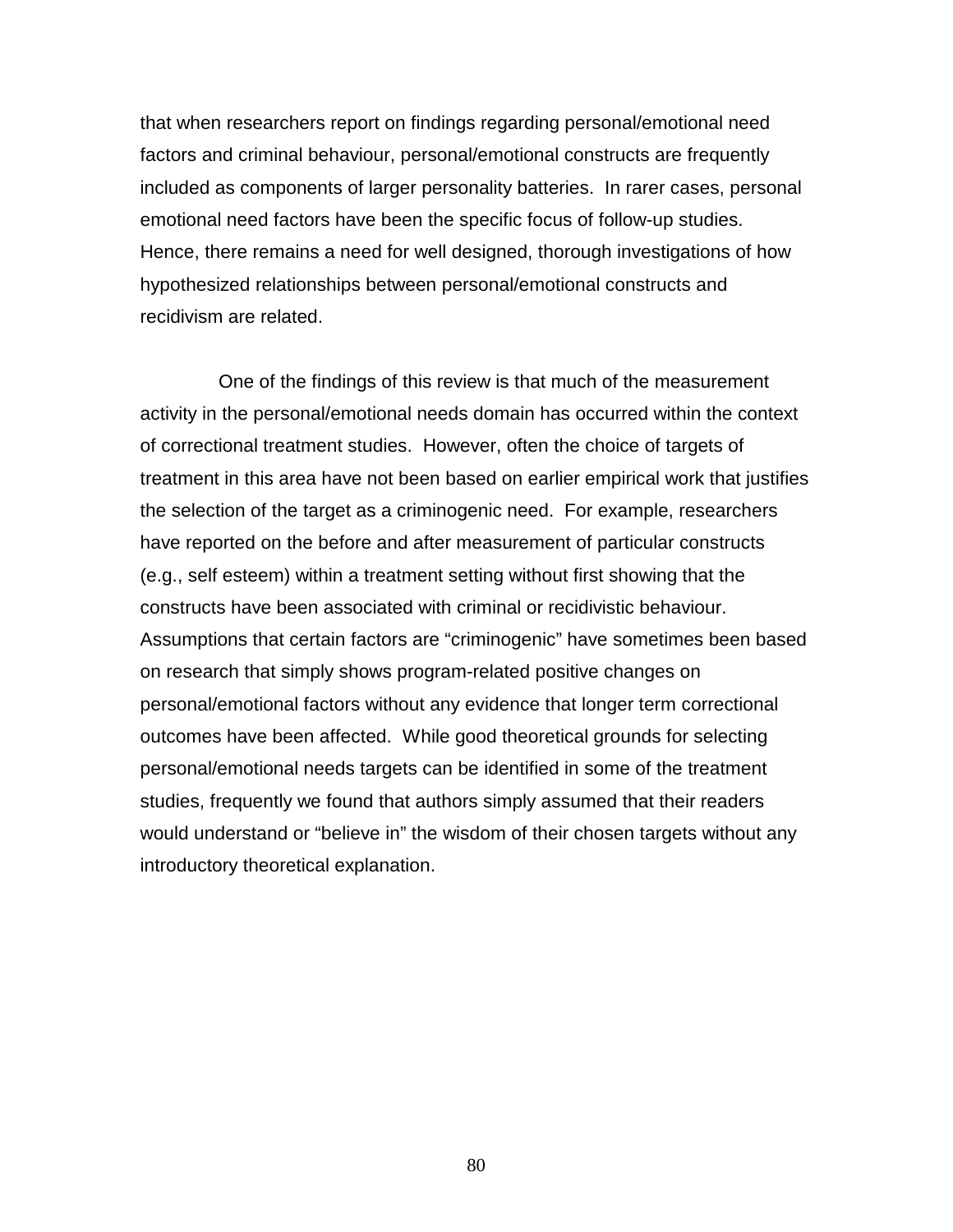Another related weakness in the body of literature we have reviewed is the paucity of studies that assess presumed relationships between positive changes in needs and recidivistic behaviour. While the entire correctional treatment literature attempts to address the issue of finding the appropriate offender need to address or "change" through interventions, the dynamic predictive nature of need constructs (see Andrews, Bonta and Hoge, 1990) is almost completely ignored. We found very few instances in the prediction literature that tested the predictability of change measures. At the same time, we found a number of studies in which pre-test and post-test measures were used in treatment studies that also incorporated post-treatment follow-ups. However, the usual approach in such studies is to report the pre-test/post-test outcomes and recidivism outcomes as two completely separate foci of investigation. This is unfortunate because tests of the dynamic predictive validity of the pre-test/post-test measures could have been undertaken in many of the studies. However, authors appeared to overlook the theoretical significance of such tests. In order to advance research in the area of criminogenic needs, we would encourage future researchers to give greater attention to demonstrating the dynamic links between need factors and recidivism.

The limitations of the review notwithstanding, we do believe that our literature search activities have allowed us to safely advance some recommendations about the composition of the personal/emotional needs domain. In the table that follows, we summarize the results of the review by referencing each of the indicators included in the current case management assessment protocol. For each indicator we provide an indication of whether we believe the indicator should be retained **(R)** or deleted **(D)** from the current assessment procedure. These recommendations have already been examined in more detail in the narrative summaries for the principal component and subcomponents in the body of the report. We also indicate the type of evidence we use to support our recommendation: Empirical **(E)** and Theoretical **(T).** Finally, the table includes a brief summary comment about each of the indicators we examined.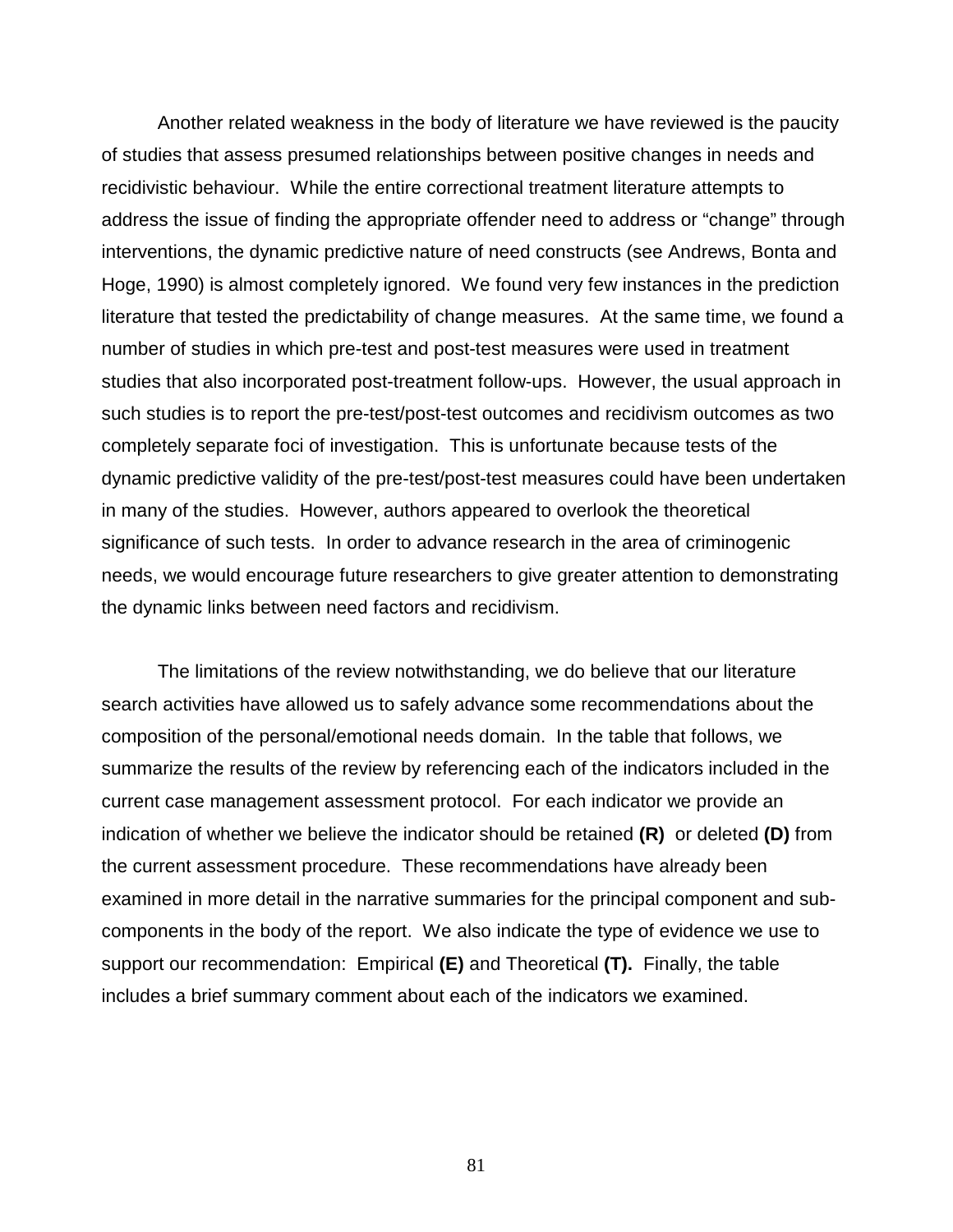| <b>Principal</b><br><b>Component</b> | Sub-<br>Component | Indicator                                                                    | Recom-<br>mendation | <b>Evidence</b> | Comment                                                                                             |
|--------------------------------------|-------------------|------------------------------------------------------------------------------|---------------------|-----------------|-----------------------------------------------------------------------------------------------------|
| Self concept                         | Personal          | Feels especially self-important (reassigned to<br>empathy)                   | $\mathsf{R}$        | Τ               | Specific studies were not reviewed.<br>However, evidence from empathy<br>construct may be relevant  |
|                                      |                   | Physical prowess problematic                                                 | D                   | T               | Specific studies were not reviewed,<br>however some evidence self-esteem<br>literature is available |
|                                      |                   | Self Esteem                                                                  | D                   | E               | New Item with empirical support against<br>conclusion                                               |
| Cognition                            | Cognition         | Impulsivity                                                                  | R                   | Е               | Strong empirical support for inclusion                                                              |
|                                      |                   | Manages Time Poorly (reassigned from<br>Behavioural-Coping)                  | R                   | т               | Specific studies were not reviewed, but<br>impulsivity literature may be relevant                   |
|                                      |                   | Non-Reflective (reassigned from<br>$\bullet$<br>Behavioural-Self-Monitoring) | R                   | Τ               | Specific studies were not reviewed, but<br>impulsivity literature may be relevant                   |
|                                      |                   | Conscientiousness (reassigned from<br>Behavioural-Conscientiousness)         | $\mathsf{R}$        | T               | Specific studies were not reviewed, but<br>impulsivity literature may be relevant                   |
|                                      |                   | <b>General Problem Solving</b>                                               | $\mathsf{R}$        | E, T            | New item, some empirical evidence and<br>strong theoretical basis for inclusion                     |
|                                      |                   | Unable to recognize problem areas                                            | $\mathsf{R}$        | Τ               | Specific studies were not reviewed, but<br>problem-solving literature is relevant                   |
|                                      |                   | Goal setting is unrealistic                                                  | $\mathsf{R}$        | Τ               | Specific studies were not reviewed, but<br>problem-solving literature is relevant                   |
|                                      |                   | Unable to generate choices                                                   | $\mathsf{R}$        | Τ               | Specific studies were not reviewed, but<br>problem-solving literature is relevant                   |
|                                      |                   | Unaware of consequences                                                      | $\mathsf{R}$        | Τ               | Specific studies were not reviewed, but<br>problem-solving literature is relevant                   |
|                                      |                   | Narrow and rigid thinking                                                    | $\mathsf{R}$        | Τ               | Specific studies were not reviewed, but<br>problem-solving literature is relevant                   |

# **Summary of Findings and Recommendations by Indicator**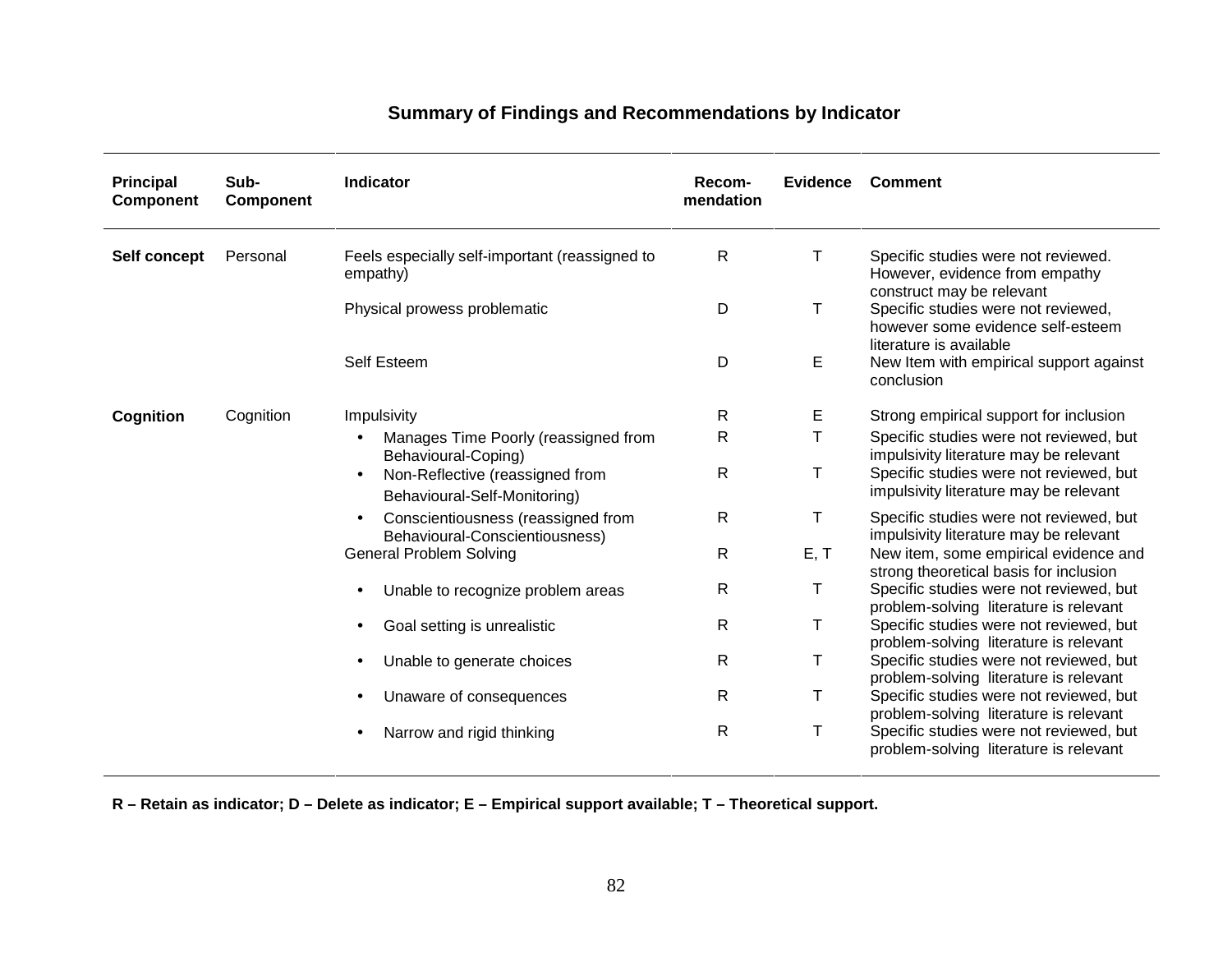| <b>Principal</b><br><b>Component</b> | Sub-<br><b>Component</b> | <b>Indicator</b>                                      | Recom-<br>mendation | <b>Evidence</b> | <b>Comment</b>                                                                                      |
|--------------------------------------|--------------------------|-------------------------------------------------------|---------------------|-----------------|-----------------------------------------------------------------------------------------------------|
| Cognition<br>(Continued)             | Cognitive                | Interpersonal Problem-Solving                         | $\mathsf{R}$        | E, T            | Some empirical evidence and strong<br>theoretical basis for inclusion                               |
|                                      |                          | Poor Conflict Resolution (reassigned<br>from Coping)  | $\mathsf{R}$        | Τ               | Specific studies were not reviewed,<br>but inter-personal problem-solving<br>literature is relevant |
|                                      |                          | Empathy                                               | $\mathsf{R}$        | Е               | Strong empirical support for inclusion                                                              |
|                                      |                          | Self-importance (reassigned from Self-<br>Concept)    | R                   | Τ               | Specific studies were not reviewed,<br>but empathy literature is relevant                           |
|                                      |                          | Disregard for others                                  | $\mathsf{R}$        | Τ               | Specific studies were not reviewed,<br>but empathy literature is relevant                           |
|                                      |                          | Socially unaware                                      | $\mathsf{R}$        | Т               | Specific studies were not reviewed,<br>but empathy literature is relevant                           |
|                                      |                          | Incapable of understanding feelings of<br>others      | $\mathsf{R}$        | Τ               | Specific studies were not reviewed,<br>but empathy literature is relevant                           |
|                                      |                          | Manipulative (reassigned form<br>Behavioural)         | $\mathsf{R}$        | Τ               | Specific studies were not reviewed,<br>but empathy literature is relevant                           |
| <b>Behavioural</b>                   | Assertion                | <b>Assertiveness Skills</b>                           | $\mathsf{R}$        | E, T            | Some empirical evidence and strong<br>theoretical basis for inclusion                               |
|                                      | Neuroticism              |                                                       | D                   | E               | Empirical support against inclusion                                                                 |
|                                      |                          | Worries                                               | D                   | $\mathsf E$     | Empirical support against inclusion                                                                 |
|                                      |                          | Anxiety                                               | D                   | E               | New indicator, empirical support<br>against inclusion                                               |
|                                      | Aggression               |                                                       | $\mathsf{R}$        | Е               | Empirical support for inclusion                                                                     |
|                                      |                          | Anger (new indicator)                                 | R                   | Е               | Empirical support for inclusion                                                                     |
|                                      |                          | Hostility                                             | $\mathsf{R}$        | E               | Empirical support from anger<br>literature                                                          |
|                                      |                          | Frustration Tolerance (reassigned from<br>Frustration | $\mathsf{R}$        | Т               | Specific studies were not reviewed,<br>but anger literature is relevant                             |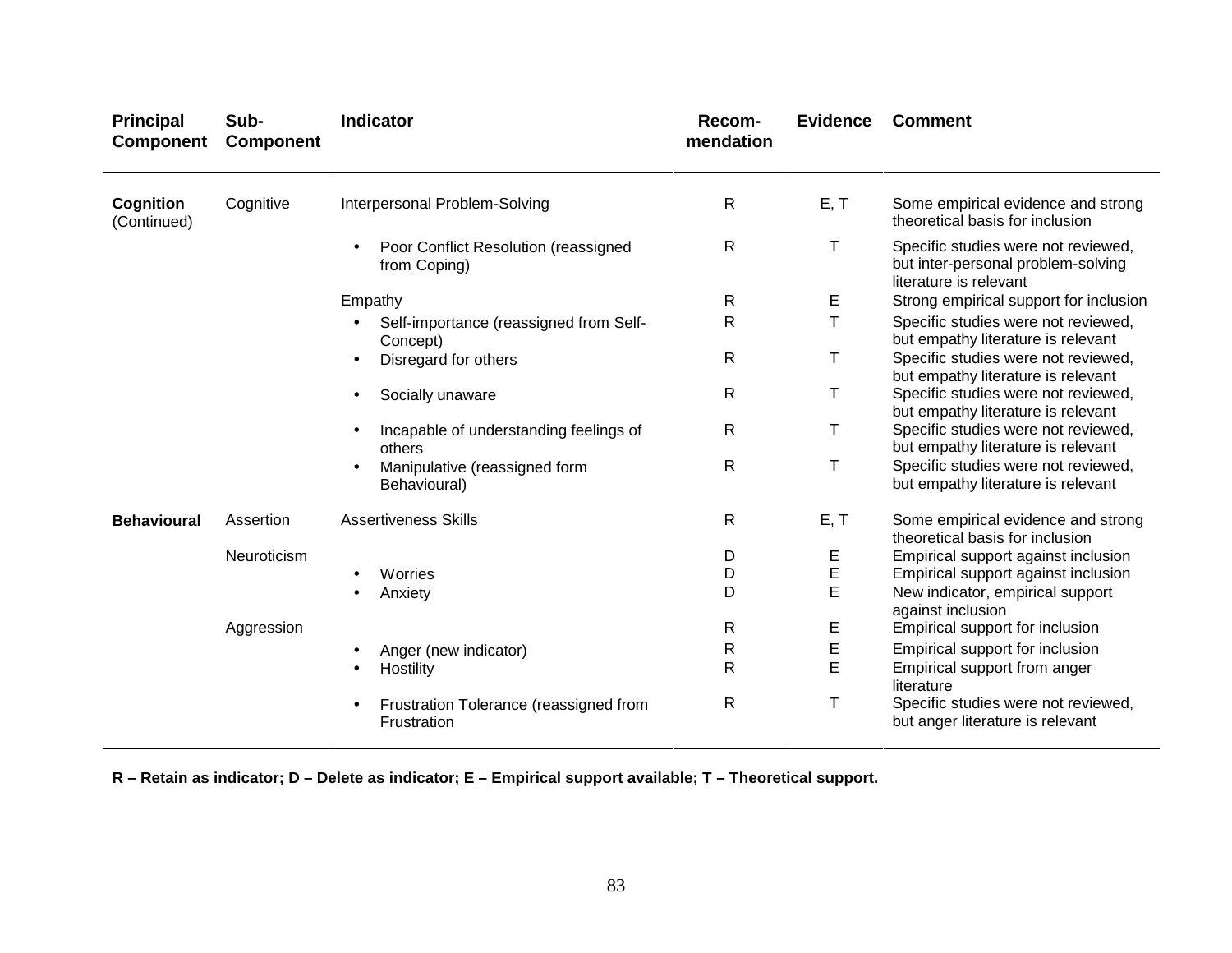| <b>Principal</b><br><b>Component</b> | Sub-<br><b>Component</b> | <b>Indicator</b>                                                 | Recom-<br>mendation | <b>Evidence</b> | <b>Comment</b>                                                                                                |
|--------------------------------------|--------------------------|------------------------------------------------------------------|---------------------|-----------------|---------------------------------------------------------------------------------------------------------------|
| <b>Behavioural</b><br>(Continued)    | Risk-Taking              |                                                                  | $\mathsf{R}$        | Е               | Empirical evidence for inclusion                                                                              |
|                                      |                          | Sensation-seeking (Thrill-seeking)                               | R                   | E               | Empirical evidence for inclusion                                                                              |
|                                      |                          | Gambling (reassigned from<br>Gambling)                           | R                   | Τ               | Few empirical studies, but theoretical<br>support for inclusion                                               |
|                                      | Coping                   |                                                                  | D                   | Τ               | Coping is more efficiently covered as<br>indicators within other sub-components                               |
|                                      |                          | Copes with stress poorly                                         | D                   | Τ               | Indicator is too general for inclusion                                                                        |
|                                      |                          | Poor Conflict Resolution (reassigned<br>to Interpersonal Skills) | R                   | T.              | See interpersonal skills above.                                                                               |
|                                      |                          | Manages time poorly (reassigned to<br>Impulsivity)               | R                   | Τ               | See impulsivity above                                                                                         |
|                                      | Sexual<br>Behaviour      |                                                                  |                     |                 |                                                                                                               |
|                                      |                          | Dysfunction                                                      |                     |                 | Sufficient body of literature not available<br>for review                                                     |
|                                      |                          | Identity                                                         |                     |                 | Sufficient body of literature not available<br>for review                                                     |
|                                      |                          | Preference (e.g., inappropriate)                                 | $\mathsf{R}$        | Е               | Empirical evidence supporting inclusion;<br>more targeted assessment for sex<br>offenders only is recommended |
|                                      |                          | Attitudes                                                        | $\mathsf{R}$        | E               | Empirical evidence supporting inclusion;<br>more targeted assessment for sex<br>offenders only is recommended |
| <b>Mental</b><br><b>Ability</b>      | Functioning              | <b>Mentally Deficient</b><br>٠                                   | D                   | Е               | Some empirical support for exclusion                                                                          |
| <b>Mental</b><br><b>Health</b>       | <b>Disordered</b>        | Disordered (past)<br>$\bullet$                                   | D                   | Е               | Empirical support against inclusion                                                                           |
|                                      |                          | Disordered (current)<br>$\bullet$                                | D                   | Τ               | Sufficient body of literature not available<br>for review, theoretical support for<br>exclusion               |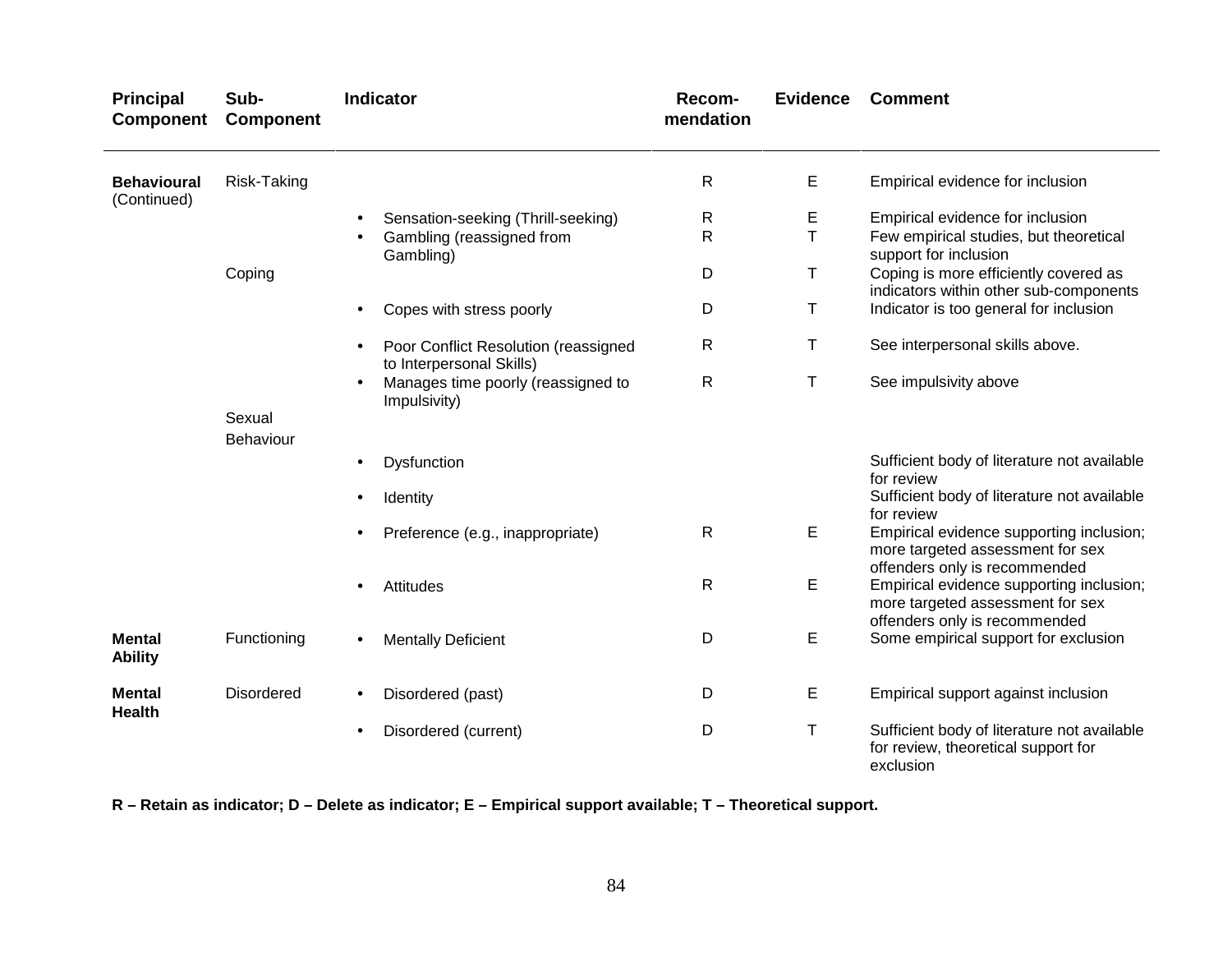| <b>Principal</b><br><b>Component</b> | Sub-<br><b>Component</b>      | <b>Indicator</b>                                    | Recom-<br>mendation | <b>Evidence</b> | <b>Comment</b>                                                                                  |
|--------------------------------------|-------------------------------|-----------------------------------------------------|---------------------|-----------------|-------------------------------------------------------------------------------------------------|
| <b>Interventions</b>                 | Assessments                   | Personal/Emotional                                  | D                   | т               | Sufficient body of literature not<br>available for review, theoretical support<br>for exclusion |
|                                      | Medication                    | Prescribed in past<br>Prescribed currently          | D                   | T               | Sufficient body of literature not<br>available for review, theoretical support<br>for exclusion |
|                                      | Psychological/<br>Psychiatric | Past hospitalization<br>$\bullet$                   | D                   | E, T            | Some empirical support and theoretical<br>grounds for exclusion                                 |
|                                      |                               | Current hospitalization                             | D                   | Τ               | Sufficient body of literature not<br>available for review, theoretical support<br>for exclusion |
|                                      |                               | Received outpatient services in<br>past             | D                   | т               | Sufficient body of literature not<br>available for review, theoretical support<br>for exclusion |
|                                      |                               | Receiving outpatient services prior<br>to admission | D                   | Τ               | Sufficient body of literature not<br>available for review, theoretical support<br>for exclusion |
|                                      | Programs                      | Past programs participation                         | D                   | Τ               | Sufficient body of literature not<br>available for review, theoretical support<br>for exclusion |
|                                      |                               | Current program participation                       | D                   | T               | Sufficient body of literature not<br>available for review, theoretical support<br>for exclusion |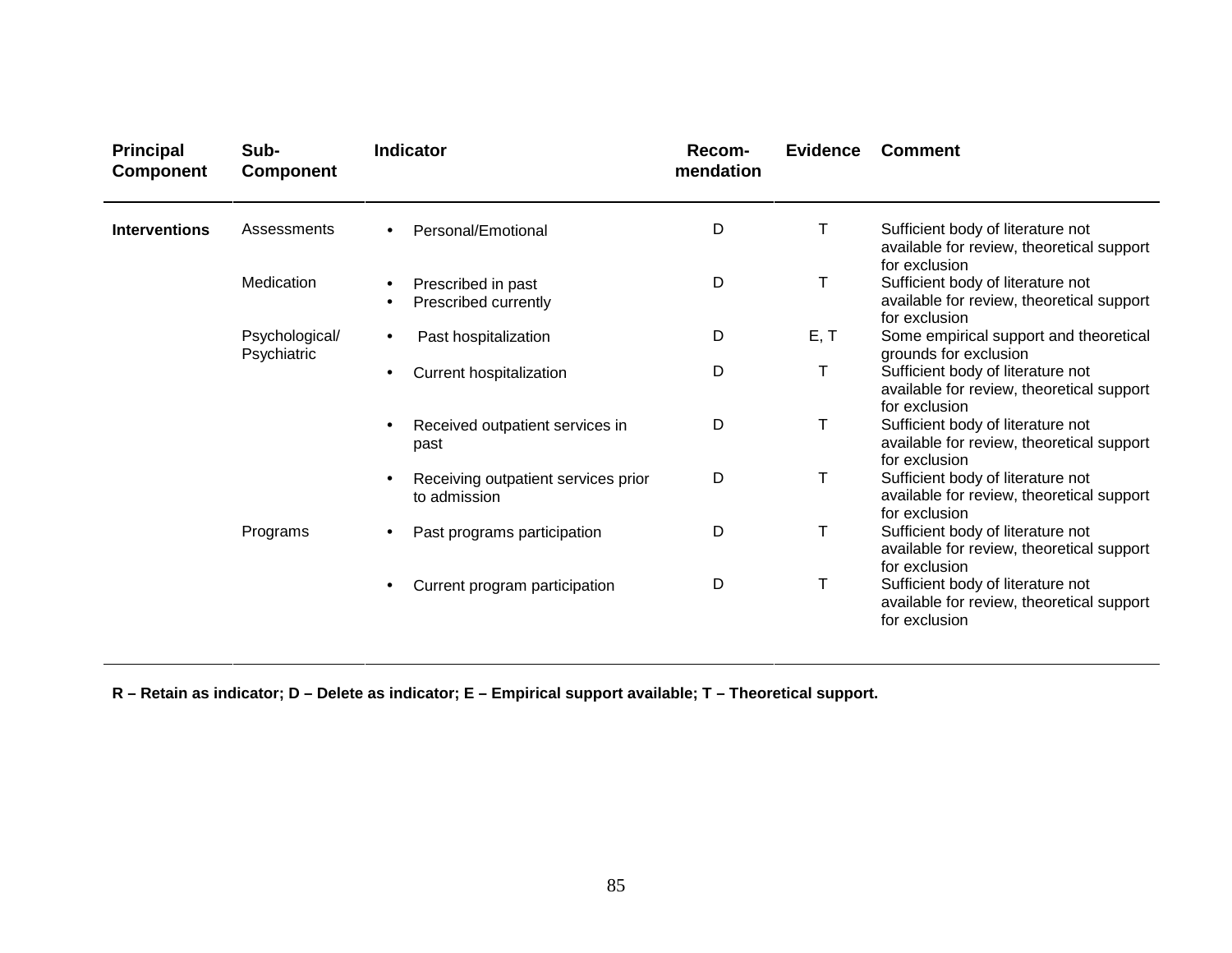We have included information about empirical and theoretical support for the retention or deletion of each individual indicator under the "Evidence" column. However, we must provide an additional caveat to the interpretation of this column in the table. Evidence supporting retention of the item does not necessarily imply that the given indicator should be retained in its current form. In most cases, there was only general evidence about the individual indicators which we derived from results presented for the broader sub-components of which the indicators were constituents. As such, the notation of retention (R) means that the indicator is recommended for inclusion in a pool of potential indicators. For example, we believe there is general support for the problemsolving indicator "unaware of consequences". However, we suggest that in its current form the indictor is too general to serve as an item within the problemsolving sub-component. A more useful approach would be to seek information about the contexts in which offenders are unaware of consequences so that the deficit could be linked to more concrete behavioural examples. Accordingly, some of the indicators recommended for retention might be replaced by more appropriate items or revised to achieve greater specificity and clarity for scoring purposes. We return to a discussion of approaches for the selection of indictors later in this section.

#### **Organization of the Personal/Emotional Need Domain**

Over the course of reviewing the research on personal/emotional factors it became apparent that some principal components could be removed and the remaining sub-components could be re-organized and relabeled. The reorganization we are recommending is based on a number of criteria:

- Fit between criminogenic need factors and existing categories of program delivery within CSC
- Improved correspondence between general categories within the correctional treatment literature and criminogenic need components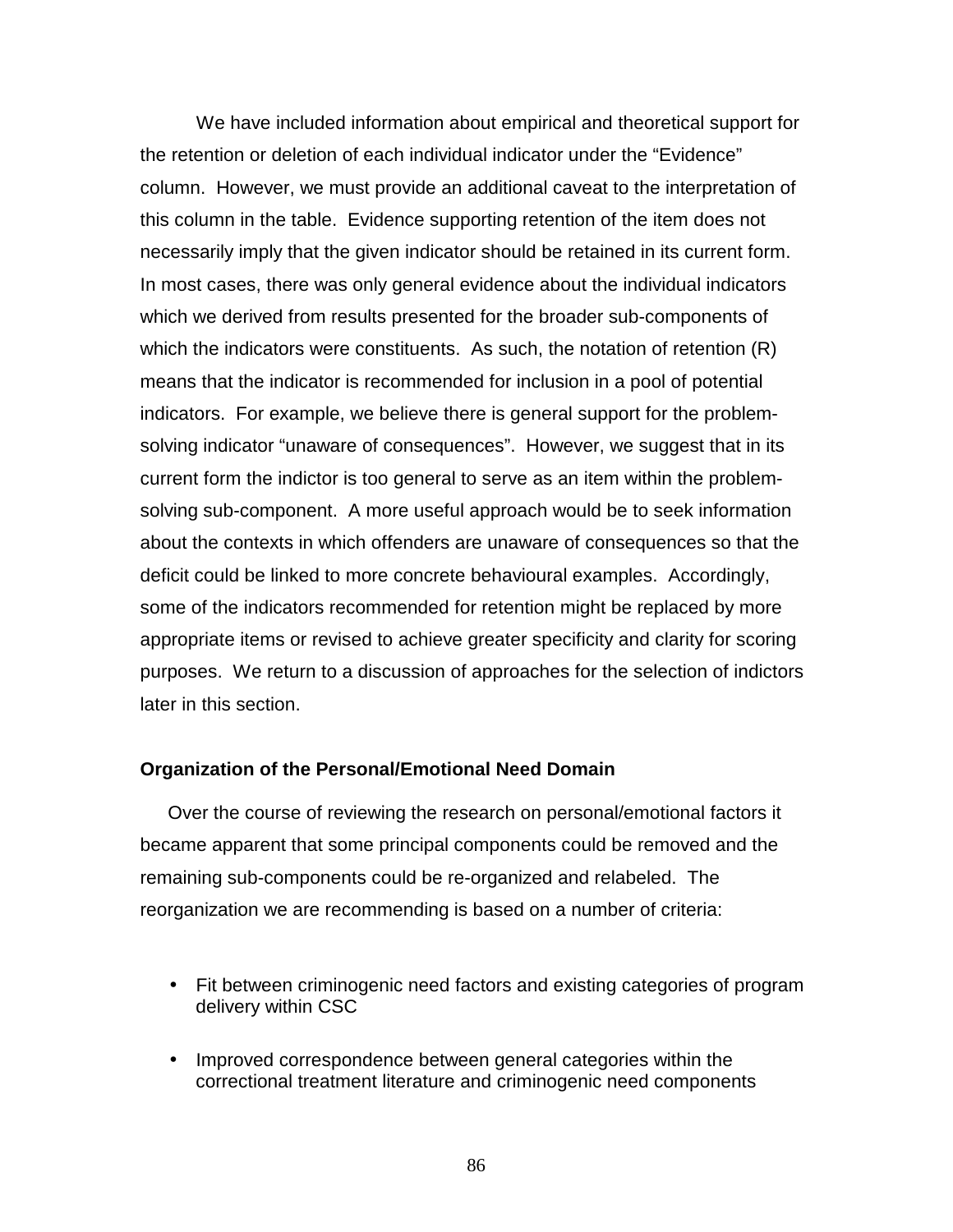- Realignment of indicators from sub-components which are no longer viewed as conceptually distinct from other sub-components
- Greater conceptual distinctness between sub-components
- Reduction in overlap between principal components (e.g., self-concept, cognitive, and behavioural)
- Greater emphasis on "criminogenic" and "dynamic" status of personal/emotional needs factors

We believe that the personal/emotional needs domain would be best represented by four major principal components: Cognitive, Self-Control, Interpersonal, and Aggression. However, before elaborating on this categorization, we briefly review our justifications for eliminating the following principal components: Self-concept; Behavioural; Mental Ability; Mental Health; Interventions; Sexual Behaviour (Behavioural Sub-component).

As elaborated earlier, one of the major constructs mentioned in discussions of self-concept involves "self-esteem". However, our review suggests that it is unlikely that self-esteem is related to criminal behaviour or recidivism. It is possible to hypothesize that increases in self-esteem may be positively related to recidivism. However, the limited amount of existing research on the question, and the possibility of complex interactions with other characteristics and change factors make it difficult to recommend the assessment of this potentially predictive need factor. In addition, we believe that remaining indicators within this domain (i.e., self-importance), can be more efficiently grouped for assessment and treatment purposes with indicators of empathy.

We believe the existing Behavioural category is too broad to reflect an adequate classification of indicators into meaningful groupings that are relevant to treatment targets. As such, we suggest the reassignment of the behavioural indicators to the four new principal components which we outline below.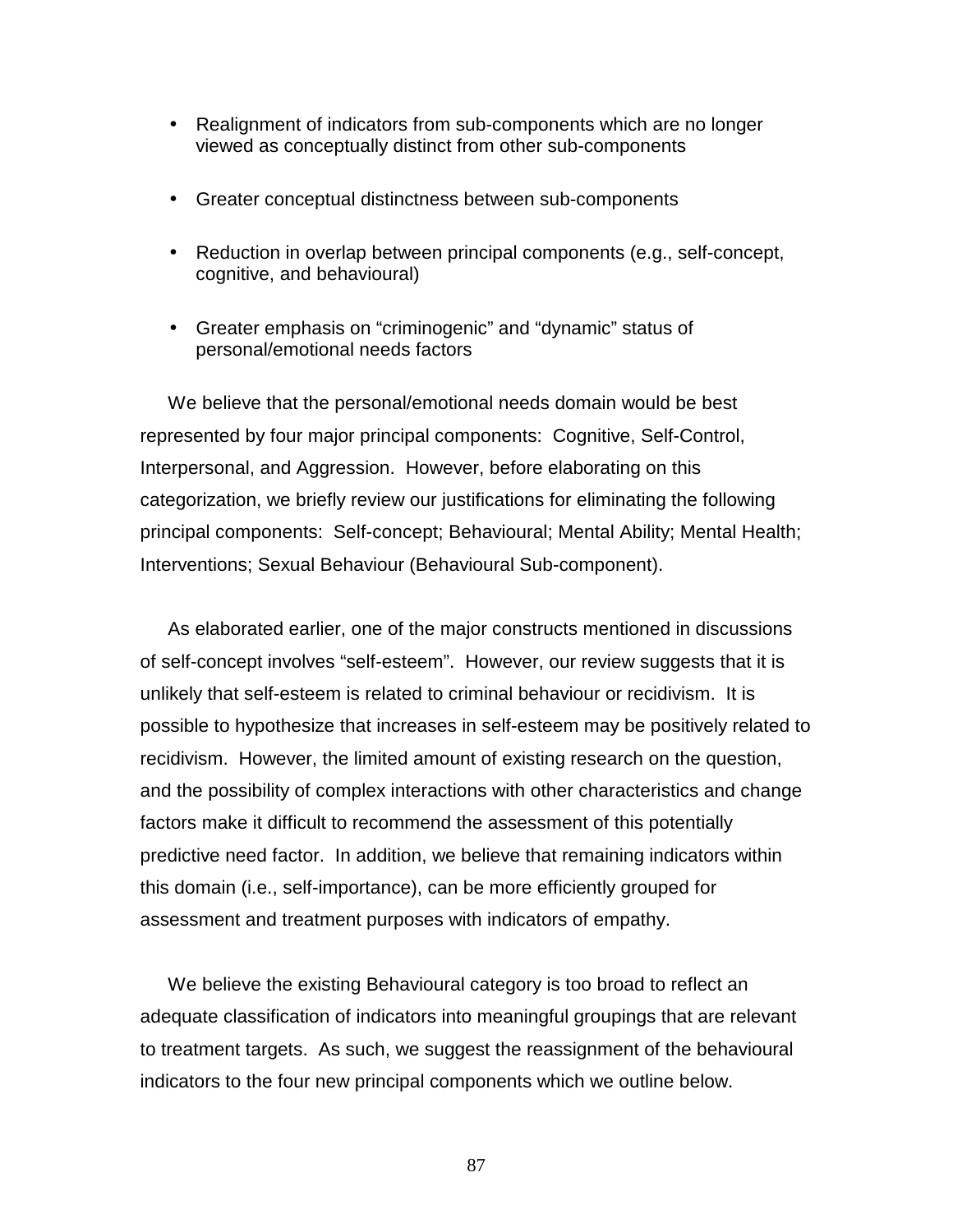Our recommendation of the elimination of the Mental Ability category is based on a lack of clear findings in the research literature regarding the predictability of this component in adult populations. While intellectual ability has been correlated with delinquency, the meta-analytic results based on a number of studies pointed to a weak relationship between "mental ability" constructs and recidivism. Hence, the criminogenic effect of this variable does not appear strong enough to warrant inclusion within the personal/emotional needs dimension. Of course we recognize that as a separate facet of assessment of non-criminogenic needs, mental ability should be assessed in order to identify the needs of the relatively small population of mentally deficient offenders.

Similar arguments can also be made with respect to the need to assess offender Mental Health. While adequate assessment techniques to identify offenders who have mental disorders is obviously necessary, the data suggest that mental disorder is not criminogenic. Hence mental health assessment might be conducted as a separate activity from the personal/emotional need factors that require attention because of their criminogenic nature.

We have argued in the body of the review that there are some conceptual difficulties in including the Intervention category within the personal/emotional needs domain. For example, it has been noted that in some cases interventions (e.g., participation in effective programs) might serve as an indicator of need reduction while in others it may simply signal an elevated need. Overall, it is difficult to assign a "criminogenic" categorization to participation versus nonparticipation in treatment programs unless the focus and likely outcome of the programs can be specified with relative certainty. An alternative conceptualization of this principal component would be to assess offender treatment motivation or receptiveness to change. In this respect, treatment variables might be examined in relation to their fit within the "attitudes" domain of the criminogenic needs assessment.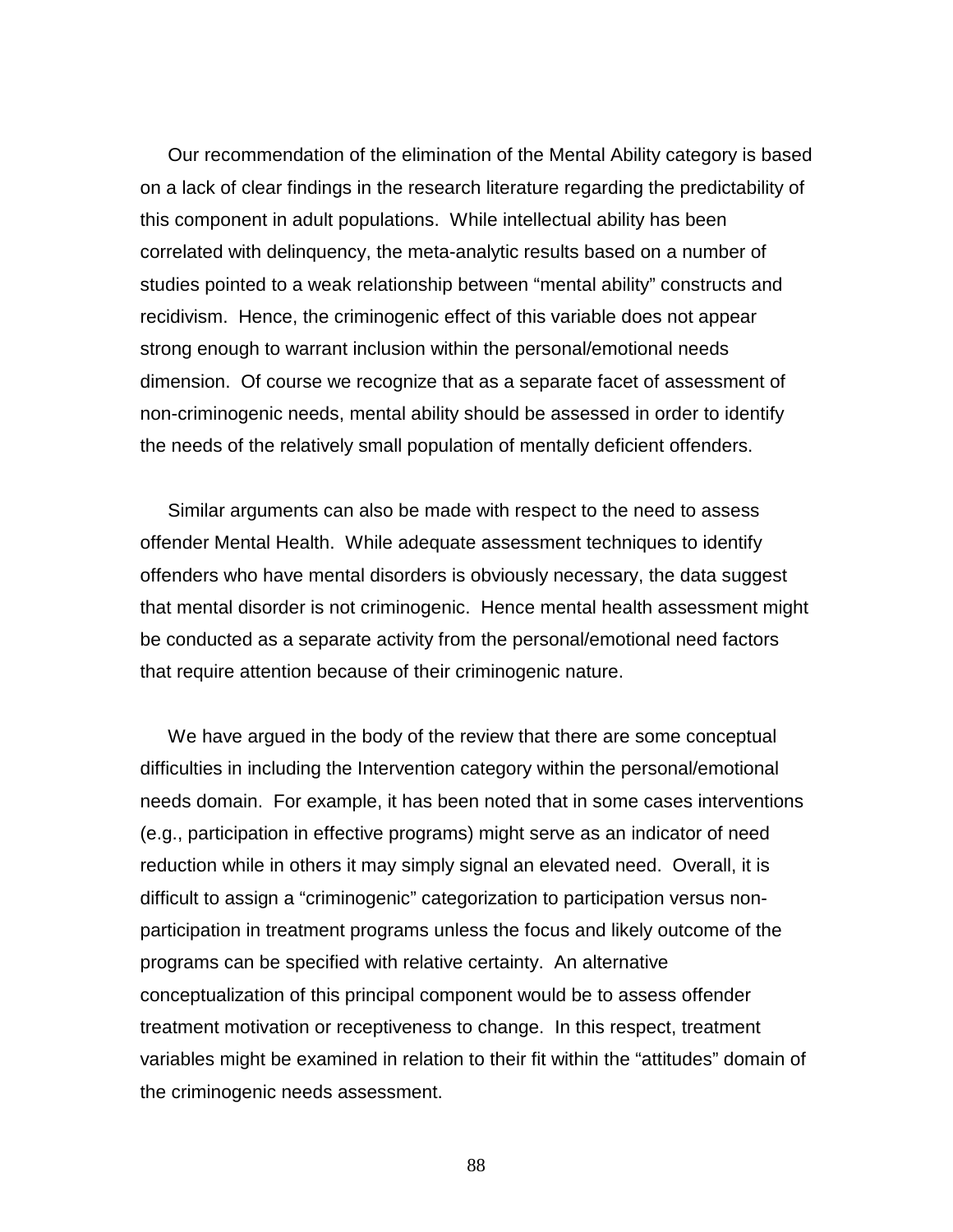In addition, we also argue for the elimination of the Sexual Behaviour sub-component from the personal/emotional needs domain. This in no way is meant to take away focus from the critical area of sex offender risk assessment. However, in a general population of offenders, it is difficult to assign a criminogenic status to sexual behaviours which are not likely to predict general recidivism. In fact, while such variables (e.g., sexual preference for children) might predict sexual recidivism among sex offenders, when assessed in a general population such factors are likely to be associated with lower recidivism. This "spurious" situation is probable given that sex offenders generally have lower recidivism than non-sex offenders and that inappropriate sexual preference is likely to be unique to the sex offender population. Again, we recommend that assessment of criminogenic factors unique to sex offenders is critical but that it need not be conducted within the context of a general assessment of personal/emotional need factors. It can be argued that assessment of risk and need factors among sex offenders is a highly specialized area which is best conducted by professionals who are trained in the administration and interpretation of sex offender assessment materials. As such, we believe that separation of this area from more general assessments of personal/emotional needs is advisable.

The mental ability, mental health, and sexual behaviour categories are important to the extent that many offenders will have needs that must be addressed within these areas. However, grouping of needs from these areas within the personal/emotional needs domain is likely to suppress the level of correlation with recidivism and other indicators of post-release adjustment. If it is regarded as crucial to show the needs in these areas along with other criminogenic needs, the indicators for these constructs could be listed as separate domains. Such needs could be labeled under a category such as "additional needs requiring further assessment" or "needs requiring special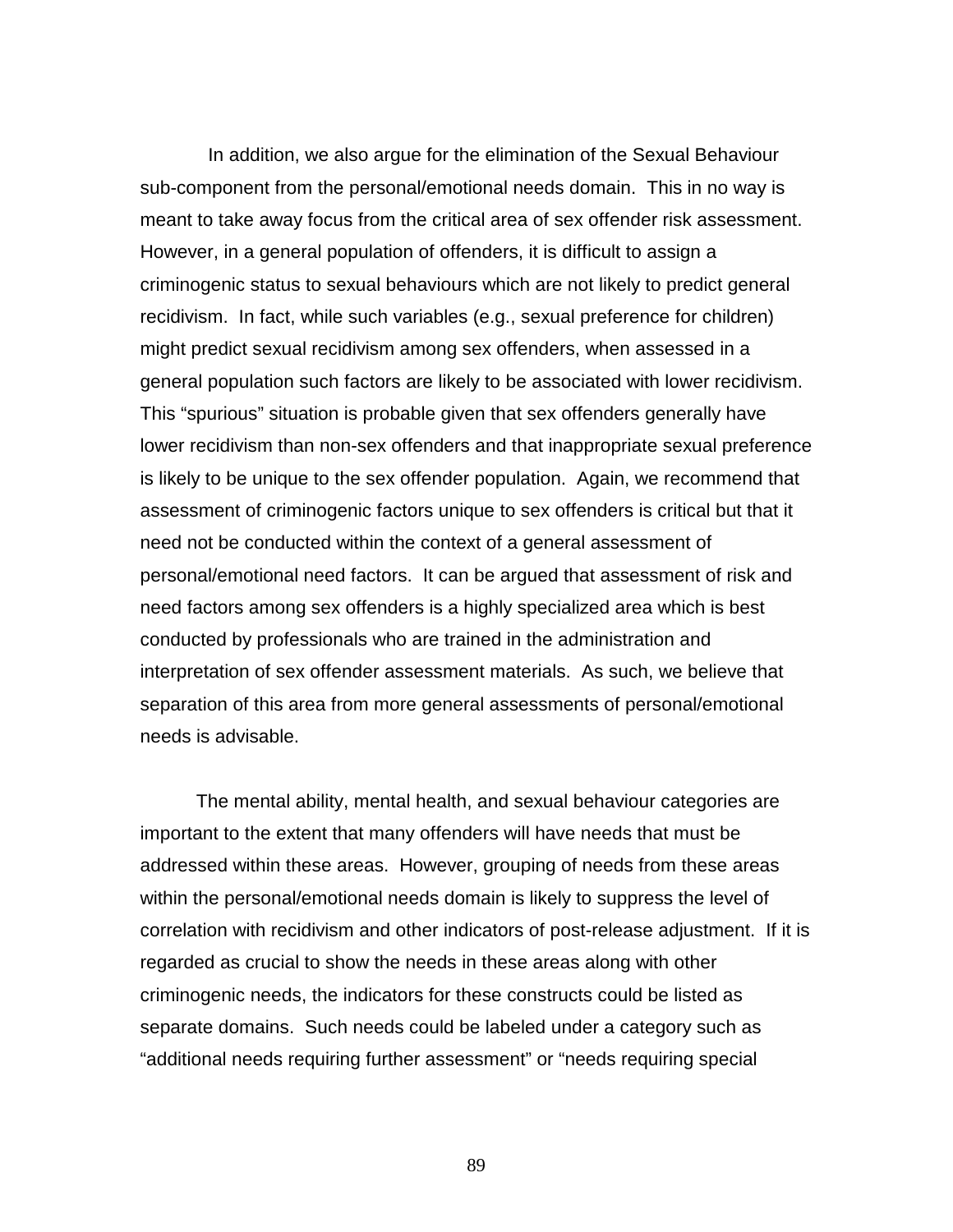attention". In this way, needs would be separated from criminogenic needs for which prediction of general recidivism is the primary criteria for need definition.

# **Four Recommended Principal Components**

As noted above, we are recommending 4 principal components for the personal/emotional needs domains. We believe that each of the 4 components, and recommended sub-components, represent relatively distinct constructs which can be easily associated with particular classes of correctional interventions. Below, we list the four domains with their corresponding subcomponents.

### **Cognitive**

- Problem-solving skills
- Thinking Styles

# **Self-Control**

- Impulsivity
- Life Planning Deficits

### **Interpersonal Skills**

- Interpersonal Problem-Solving
- Empathy

# **Aggression**

While some overlap between the domains will be apparent, we believe that this grouping of components results in immediate associations with the targets of existing correctional programs. Each principal component is divided into 2 sub-components which greatly simplifies and streamlines the format for measuring the principal components.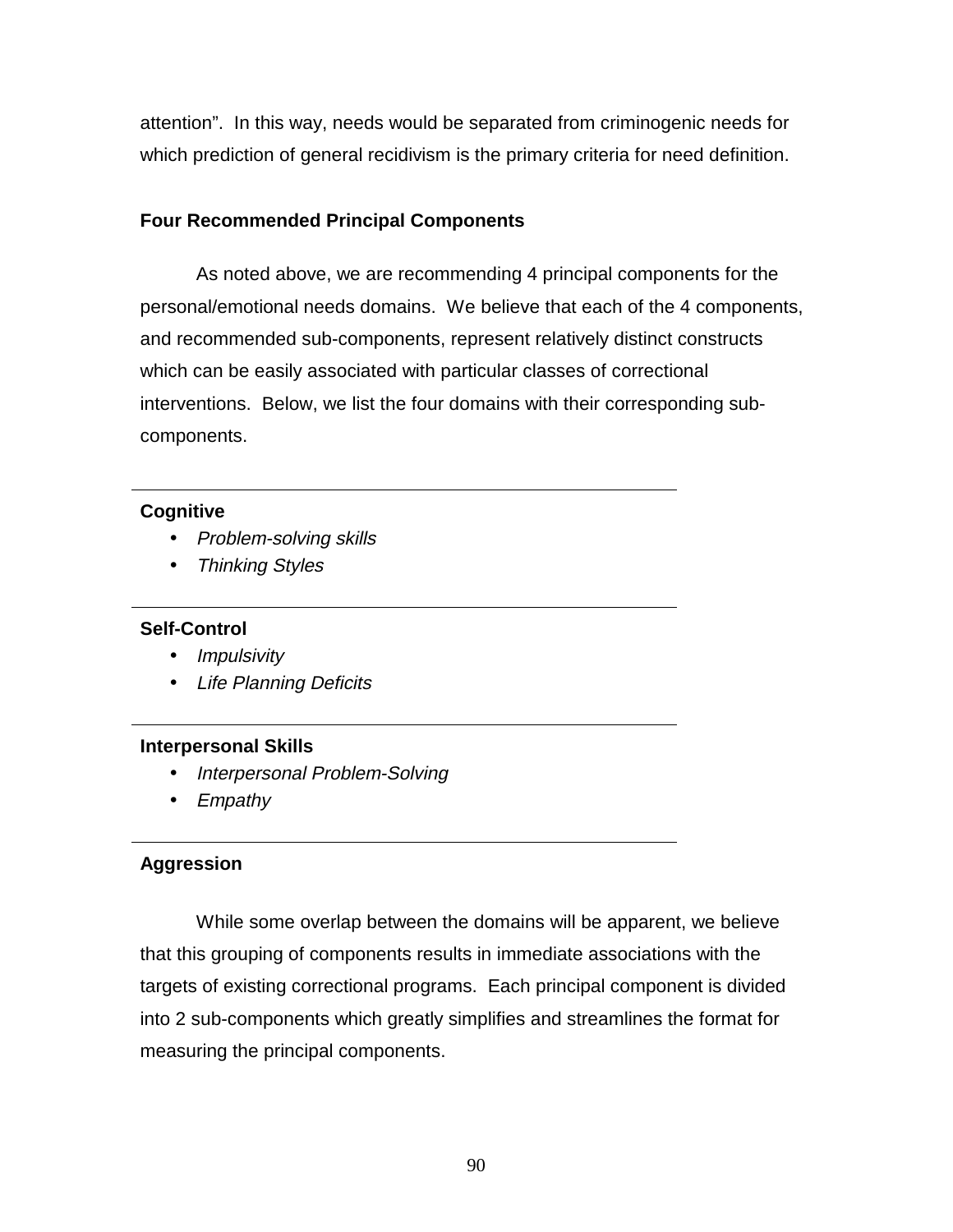The proposed **Cognitive** principal domain would be defined by some of the constructs included in the existing "Cognition" sub-component of the needs assessment protocol. We note that "Problem-solving Skills" remains an important sub-component and we also recommend the addition of "Thinking Styles" as the additional sub-component. We refer to the descriptors "narrow/rigid" thinking as well as "concrete versus abstract" thinking as elements of thinking styles. Deficits in these areas may contribute to poor problemsolving and incorrect assumptions about the behaviour of others and the meaning of situations. The content of indicators for these sub-components should be highly cognitive in nature, reflecting the "thinking" processes and skills which must be employed to achieve pro-social choices. Additional work will be required to generate indicators based on concrete behavioural examples of the complex cognitive deficits represented by this principal domain.

The proposed **Self- Control** principal component includes "impulsivity", a central construct in the prediction literature, as well as a sub-component concerned with the assessment of deficits in "life planning" skills. While there appears to be a good understanding of the constituents of impulsivity among correctional professionals, the life planning sub-component of self-control will be less familiar. However, an important dimension of self-control, is a tendency to avoid planning and goal setting in various aspects of life. This lack of planning is also characterized by the absence of "pro-active" behaviour. Life planning may be differentiated from impulsive behaviour in that the latter refers to more immediate behavioural outcomes (e.g., failure to think before acting). Lack of planning, on the other hand, refers to an ongoing failure to anticipate long term needs and outcomes of behaviour.

While it could be argued that deficits related to these two sub-components might frequently occur together, it is also possible to envision offenders who may not exhibit impulsivity but who fail to demonstrate pro-active behaviour. We believe that by identifying a separate self-control construct, a major component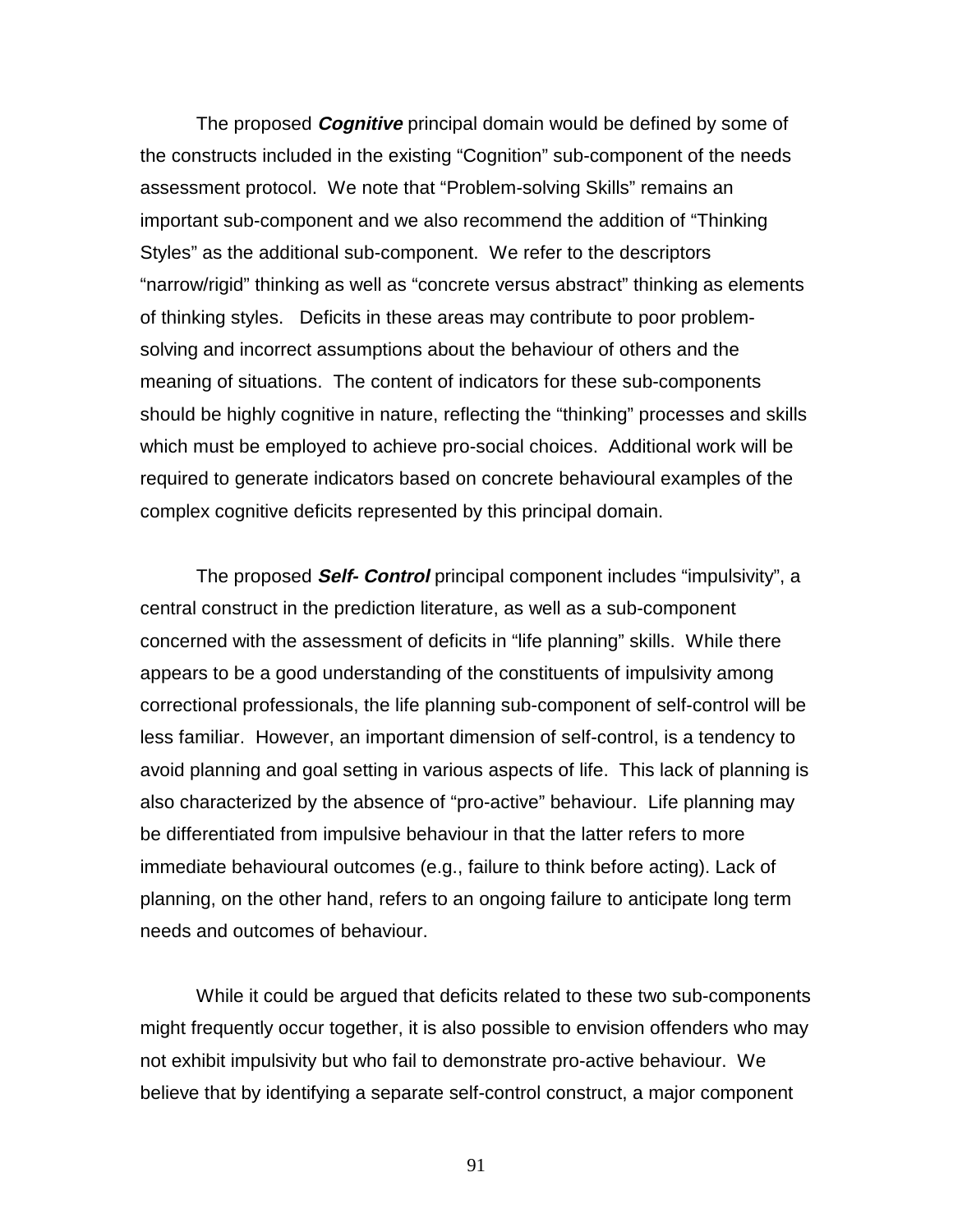with high predictive validity will be established. The use of a separate component to summarize this class of personal/emotional need deficits, also recognizes that there are multiple indicators of impulsive behaviour and that this deficit will not be exhibited in the same way by all offenders. We believe that the self-control construct will be understood by staff who must conduct offender assessments.

We believe that the proposed principal domain of **Interpersonal Skills** reflects a critical need for intervention for many offenders. Content for this area is underrepresented in the current criminogenic needs assessment area. However, many programs have a specific focus on teaching offenders the social skills needed (e.g., see Goldstein, 1986) to effectively relate to others in a variety of social situations. The empirical evidence and theoretical support for interpersonal skills as a criminogenic need are also impressive. The subcomponents proposed for this component are relatively straight forward: Interpersonal Problem-Solving and Empathy. The sub-component referring to interpersonal problem-solving refers to the inability of many offenders to resolve conflict and effectively negotiate with others regarding desired outcomes. Empathy, on the other hand, is more concerned with an attitudinal stance in relation to others as opposed to a skill deficit. Lack of empathy is reflected in decisions marked by a lack of concern for the needs and desires of others.

The principal component concerned with **Aggression** is based on very strong empirical evidence that indicators of aggressive behaviour are important predictors of future criminal offending, particularly violent offending. As such, the indicators used in this principal component are likely to identify so-called "persistently" violent offenders. Given the empirical status of this criminogenic need area and its high face validity, this principal domain will be easily understood by assessment and program delivery staff who are tasked with identifying offenders who have difficulties associated with control of aggressive behaviour. We recommend the inclusion of two sub-components: Aggression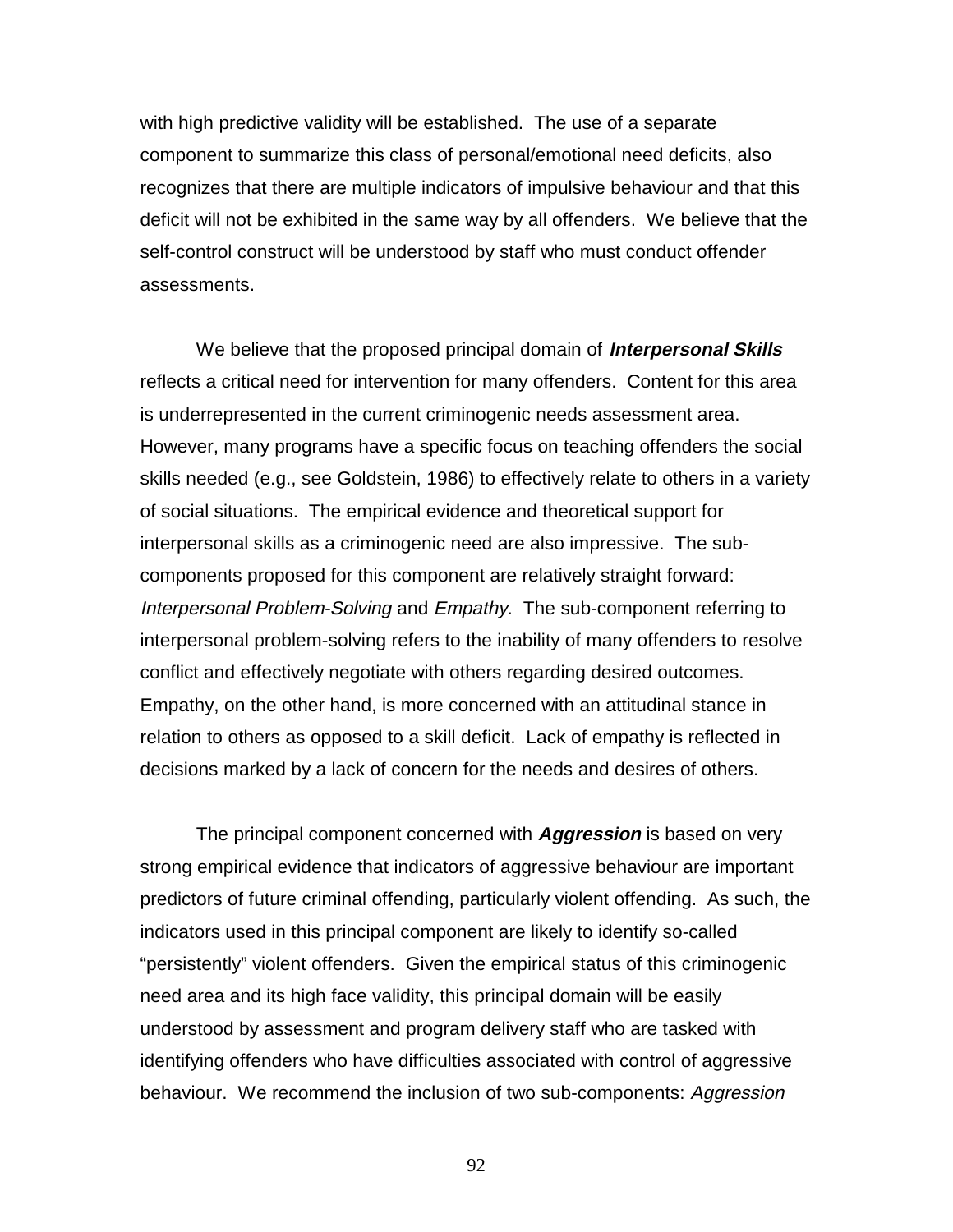Proneness and Anger. Aggression proneness refers to a tendency to exhibit aggressive (including physical violence) responses to a variety of situations. The anger sub-component, on the other hand, refers to the frequent experience of the emotion of anger which results in ongoing hostility and anger reactions toward others.

One of the advantages of the division of the personal/emotional need dimension into the 4 principal components being proposed is that scoring for empirical validation of the scales will become more straightforward. With the existing organization of the personal/emotional domain, a high proportion of offenders are identified as having problems. However, using the current rating approaches (i.e., any problem) it is difficult to present a profile of the nature of problems being identified for this population. We believe that scoring of the personal/emotional domain along the 4 proposed components will yield subscales with high internal consistency and predictive validity.

### **Selection of Indicators**

Some of the existing indicators for the personal/emotional domain may be useful in operationalizing the principal components and sub-components we have proposed above. However, we also recognize that more effort is required to refine existing indicators and generate additional indicators and corresponding scoring instructions to bolster the validity of the domain. We believe that many of the current indicators are overly general to cover the multiple elements involved in the broader principal components. For example, there is some concern that over-generality of indicators will produce hasty assessment decisions for many offenders. One of the problems that could occur is an overidentification of the number of offenders who have deficits within the domain. A possible solution to this problem is to increase the specificity of the indicators by providing assessment staff with sufficient prompts or cues that allow them to conduct a more rigorous assessment of the sub-components.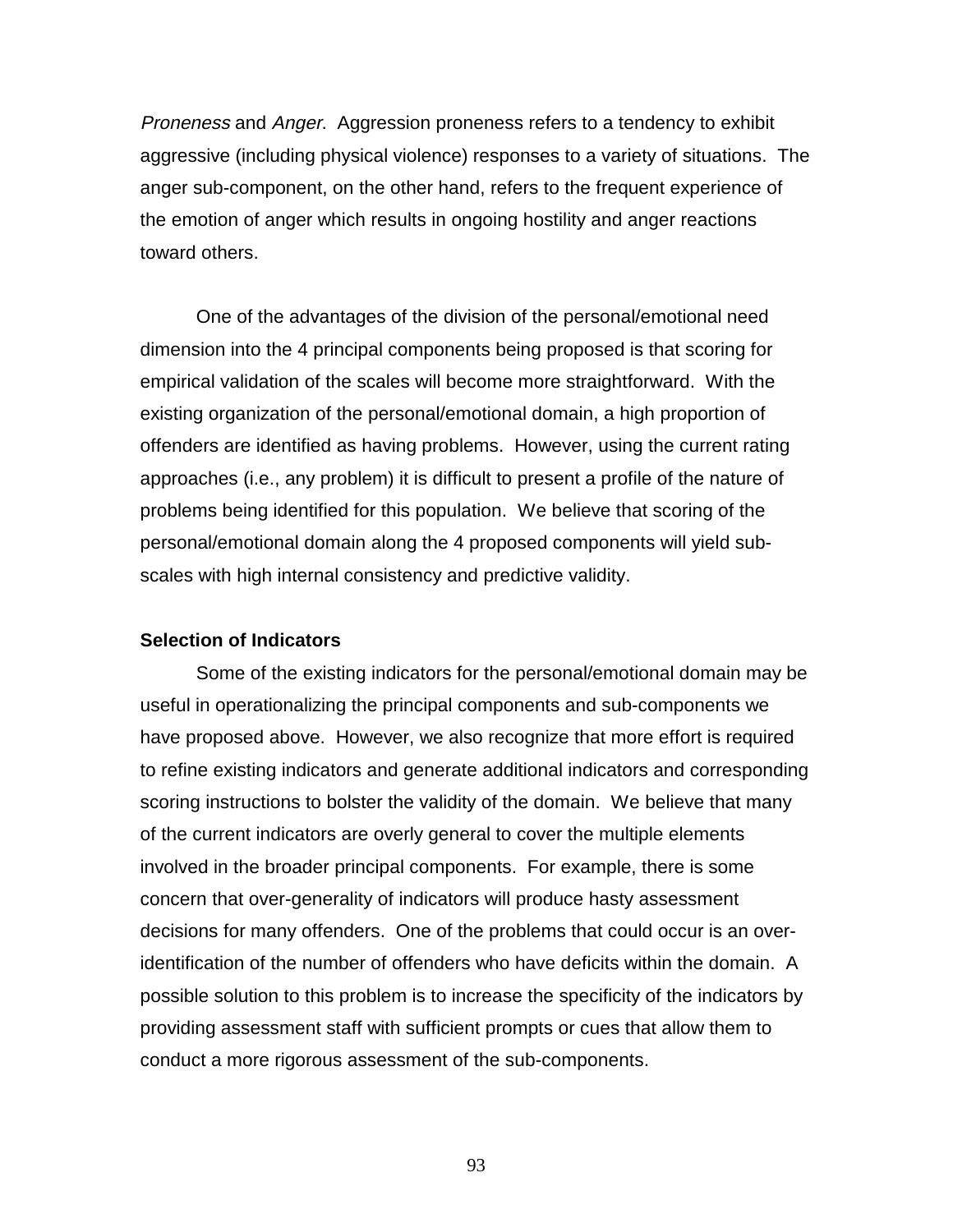An important consideration in selecting and refining the indicators for the sub-components within the 4 principal components is the nature of the assessment setting in which they will be employed. The current assessment protocol is administered by case management officers based on their integration of various sources of information about the offenders. We feel that many of the current indicators could be refined in a manner that takes into account the nature of the information sources currently available to case management officers.

Much of the research on the personal/emotional need indicators we have reviewed was based on self-report measures. However, in the correctional assessment context, case management officers must provide ratings of the various need areas based on information contained in case files as well as information supplied by the offenders. However, we argue, and certainly the research on risk/needs assessment technology provides confirmation, that the various constructs can be validly and reliably assessed using case management ratings. What is required for some of the indicators is more precise definition of the items to reduce the level of ambiguity for some difficult constructs (e.g., rigid thinking), thereby simplify the tasks of those conducting the assessments.

A recent approach described by Prentky (Prentky et. al., 1995) and his colleagues is illustrative of the quality of ratings that can be attained for complex constructs. These researchers developed rating scales to be applied for file reviews aimed at measuring impulsivity in sex offenders. While impulsivity is a difficult construct to measure, they demonstrated that high agreement on the presence or absence of impulsivity could be reached by coders who were working with case file information. A critical feature of the approach they used was to break down the component of impulsivity into various "lifestyle" dimensions in which impulsive behaviour could be manifested (e.g., employment, school, relationships with peers, context of criminal offending, etc.). Using concrete examples of behavioural "occasions" for acting impulsively, Prentky's research team was able to develop highly predictive ratings of impulsive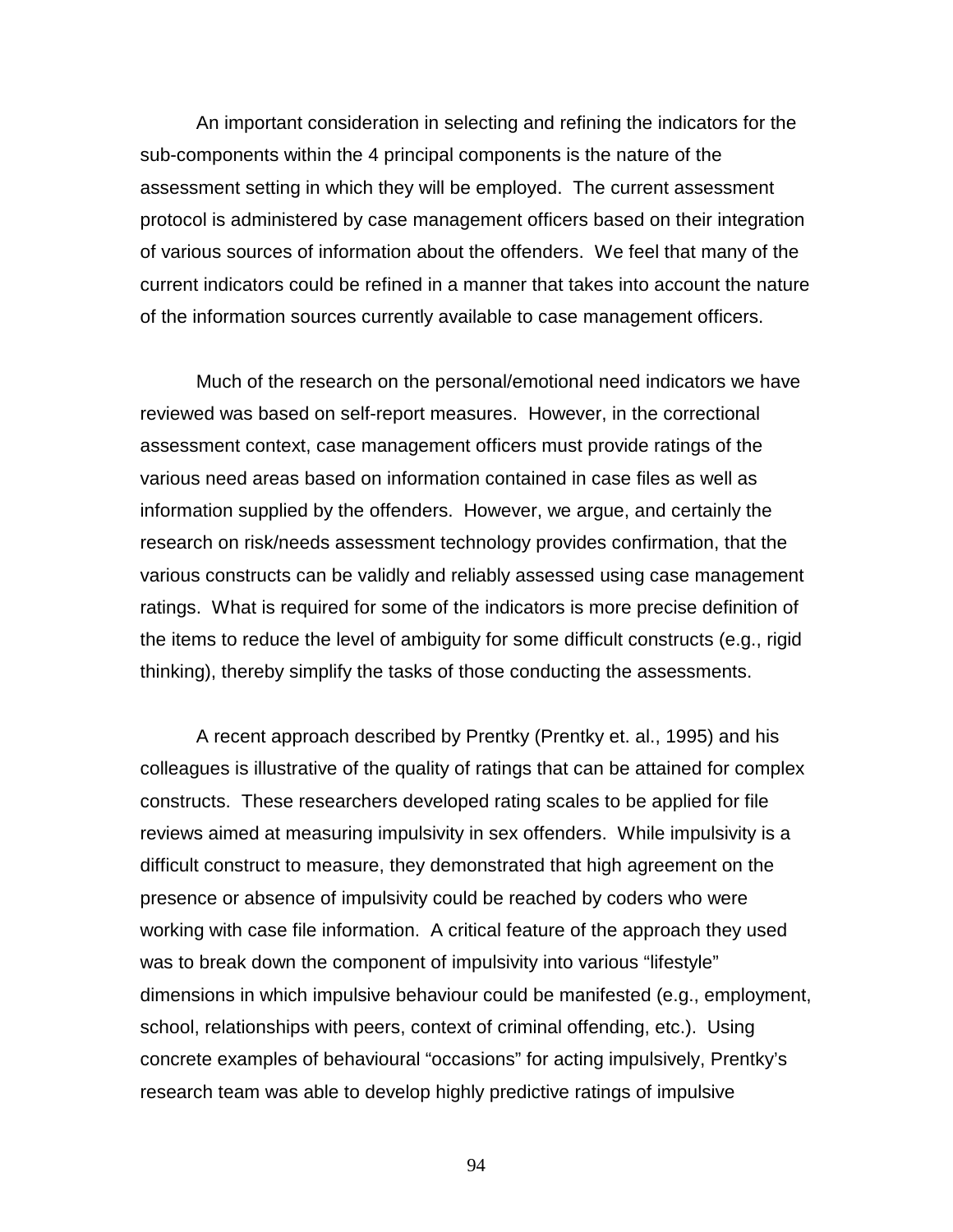behaviour. As outlined earlier in our review of their study, using the file-based impulsivity ratings they were able to show impressive differences in probability of reoffending for different classes of criminal behaviour.

The use of indicators based on examinations of behaviour within various lifestyle categories could also be applied to the various indicators within the cognitive, self-control, inter-personal, and aggression components described above. We believe that highly reliable and valid indicators could be developed to measure the personal/emotional need indicators by prompting case managers to examine various "life" contexts of offenders. The source of information on the life contexts could include criminal history information, social history data, and institutional behaviour. A series of "prompts" or "cues" could be generated for use by case managers in conducting semi-structured interviews with offenders. We would argue that the "life context" measurement strategy could also be extended to other domains within the criminogenic need assessment.

To illustrate the approach the example of the *impulsivity* sub-component will be used. Some potential indicators of impulsivity are "makes quick decision", "chooses immediate rewards", and "fails to stop and think before acting". While there would be little disagreement among correctional professionals and researchers that such items are good indicators of impulsivity, the items remain too general to promote valid assessment. For example, the generality might result in over-estimating the extent of impulsive behaviour in some offenders, while failing to identify impulsivity in other subjects. The solution is a series of prompts which force the assessor to search for these examples of impulsivity based on past or current behavioural examples. Hence, in rating the item "makes quick decisions" the assessor would be provided with prompts for identifying examples of how a given offender may have executed "quick decisions" in a variety of life contexts in the past. In a similar fashion, prompts or cues would also be needed to promote a more thorough assessment of the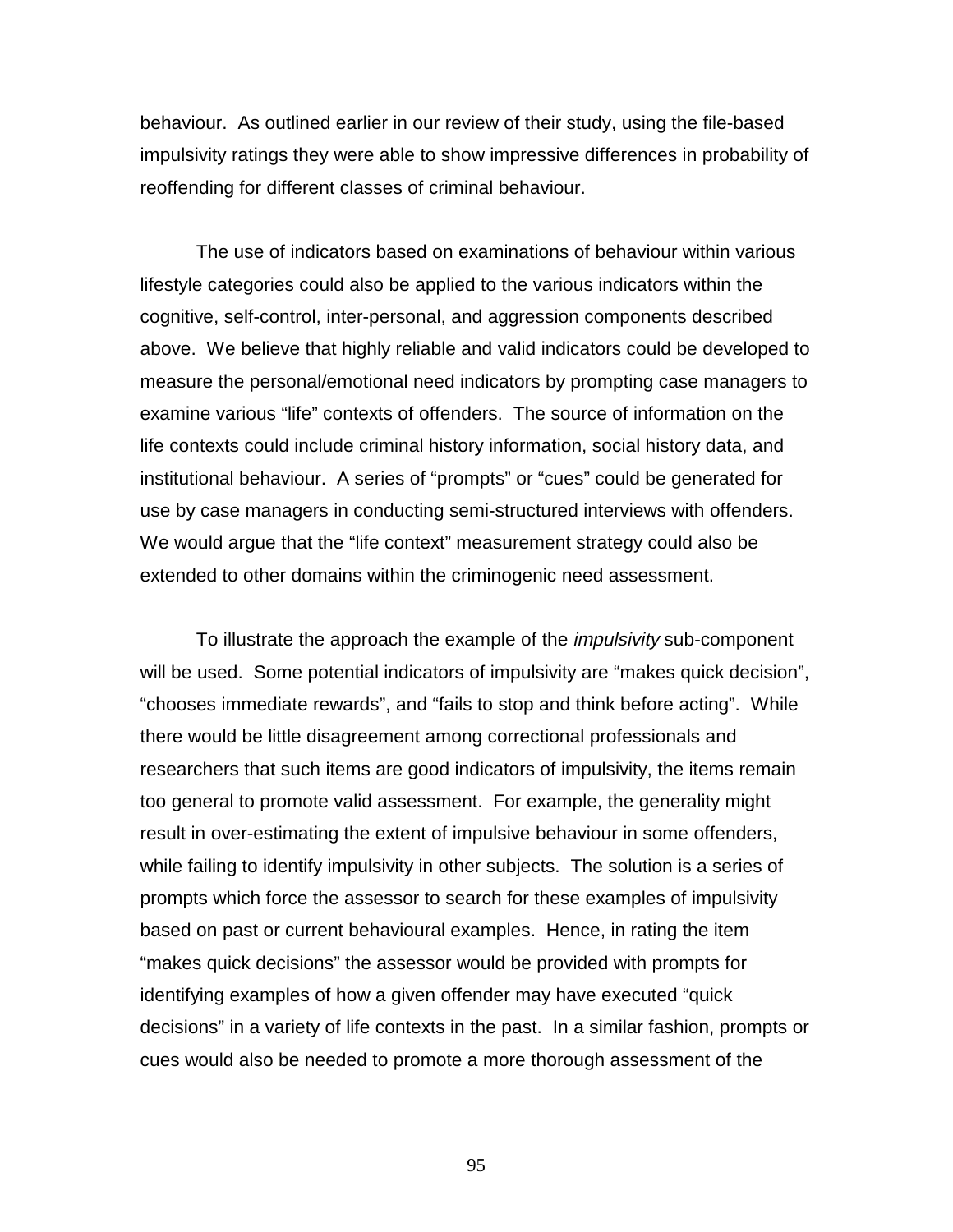"chooses immediate rewards" and "fails to stop and think before acting" indicators.

The selection and definition of indicators would be the first step in developing and refining the measurement of the personal/emotional domain. Following the identification of indicators, a series of examples of how particular behavioural indicators could be manifested in various life contexts (e.g., family, education, employment, peers, criminal activity, supervision, and institutional life) would be generated. This would include suggested prompts for reviewing case files and cues for conducting semi-structured interviewing of offenders.

A next step in the indicator development process would be to collect information from case management officers to determine the appropriateness of the proposed measurement techniques. This would involve an assessment of the extent to which case managers have access to information of sufficient detail to provide reliable measurement of the indicators being proposed. An empirical measurement approach could be used to assess the suitability of items based on case managers' judgements. For example, case managers could rate the appropriateness of the indicator and evaluate the likely reliability of measuring the item using available sources (e.g., file, observation, offenders self-report). Allowing case managers' input into the design process will also help establish consensus for any new measurement approach. The final stage would be to assess the predictive validity of the criminogenic need indicators in the context of a post-release follow-up study.

In proposing an approach for the development of indicators for personal/emotional need indicators we recognized that the constructs are often considerably complex and there are inherent difficulties involved in their operationalization. While indicators for some domains refer to relatively objective sources (e.g., employment history, education, substance use, accommodation, health, etc.), indicators in the personal/emotional need domain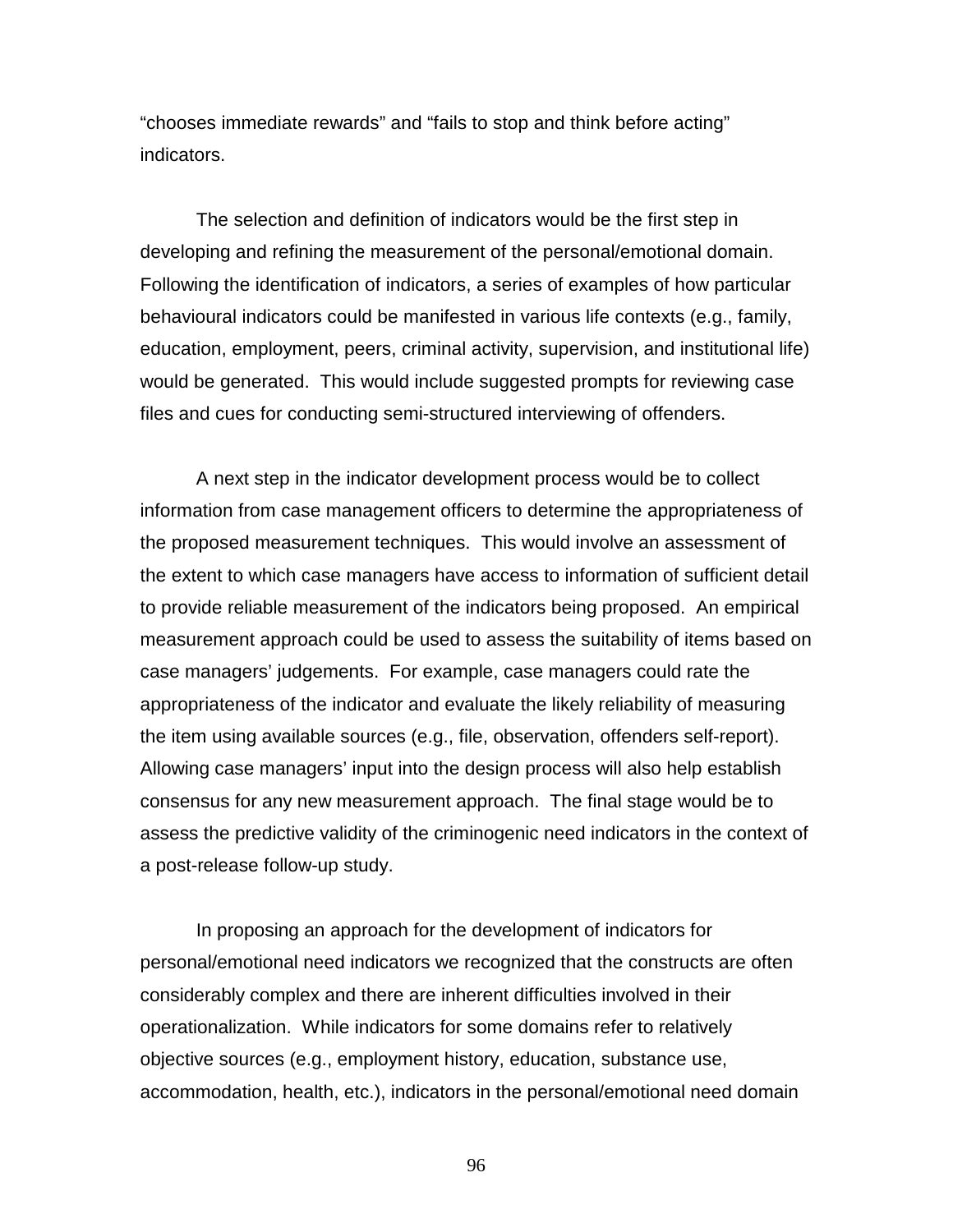are generally based on more subjective sources. Assessment of the personal/emotional needs components involve judgements about personality and behavioural dispositions which are normally assessed through rigorous psychological testing. As such, it is crucial that staff who assess components within this domain have access to appropriate sources of information that permit valid assessment. In addition, staff need assessment techniques (e.g., tools, aides, probing methods) that allow them to make reliable and valid judgements about available information.

 The approach to the development of personal/emotional need indicators we are proposing is also based on the belief that the personal/emotional domain is critical with respect to correctional interventions. There are many programs available to address needs in this domain and many offenders are selected as candidates for programming in the various subcomponents. Again, the generality contained in the current personal/emotional indicators may lead to overestimation of the level of needs in this area. Alternatively, lack of specificity of indicators may result in failure to adequately quantify the level of needs for some individuals. Failure to accurately assess need levels will prevent effective selection of offenders who should be given priority access to scarce program resources. We believe that greater attention to the contexts in which personal/emotional needs are manifested would add significant value to the need assessment enterprise.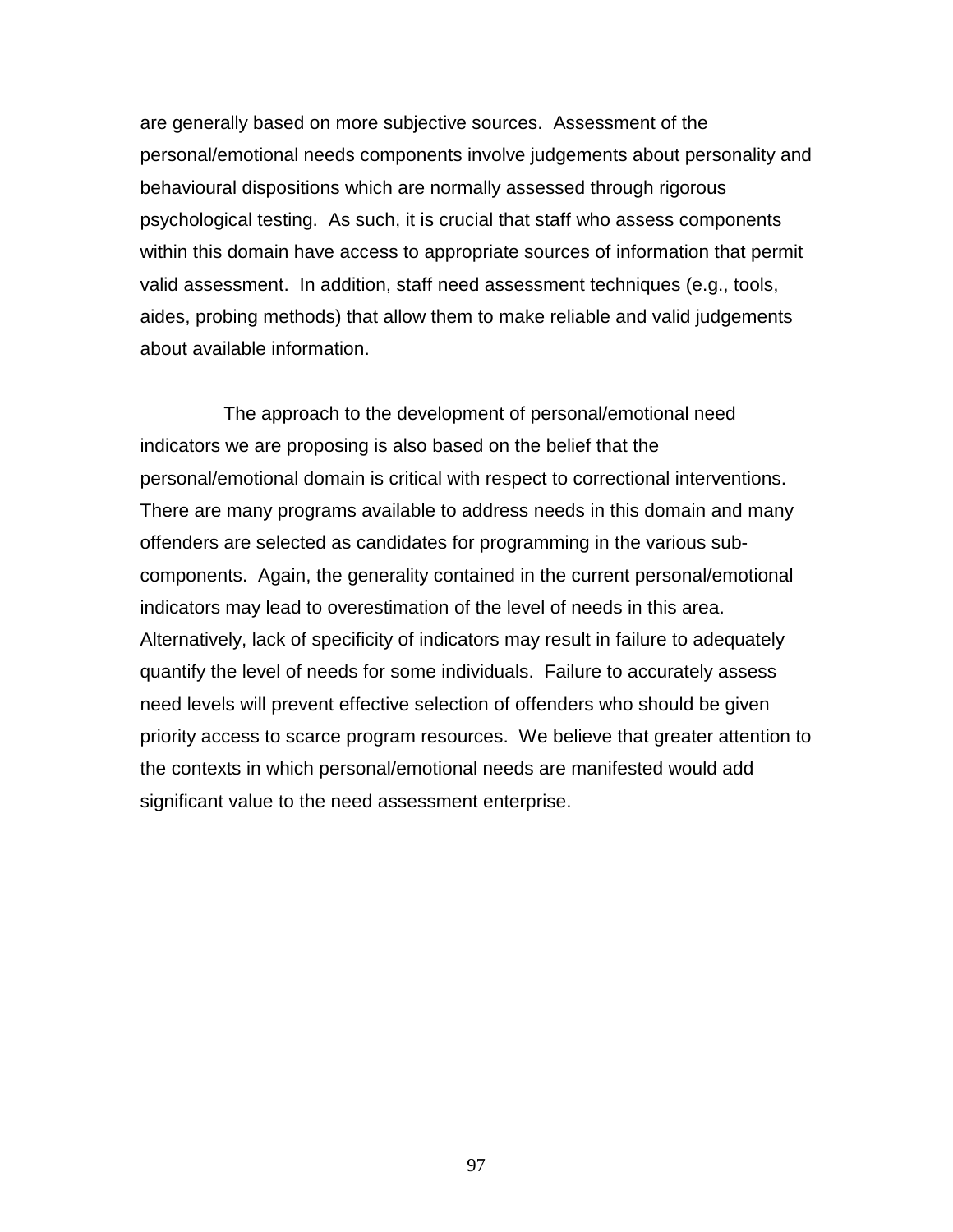### **REFERENCES**

Andrews, D. A., Zinger, I., Hoge, R. D., Bonta, J., Gendreau, P. & Cullen, F. T. (1990). Does correctional treatment work? A clinically relevant and psychologically informed meta-analysis. Criminology, 28, 369-404.

Andrews, D.A., & Bonta, J. (1994). The Psychology of Criminal Conduct. Anderson Publishing Co: Cincinnati.

Andrews, D.A., Bonta, J., & Hoge, R.D. (1990). Classification for effective rehabilitation: Rediscovering psychology. Criminal Justice and Behavior, 17(1), 19-52.

Andrews, D.A., Kiessling, J.J., Mickus, S., & Robinson, D. (1986). The construct validity of interview-based risk assessment in corrections. Canadian Journal of Behavioural Science, 18(4), 460-470.

Annis, H.M., & Chan, D. (1983). The differential treatment model: Empirical evidence from a personality typology of adult offenders. Criminal Justice and Behavior, 10(2), 159-173.

Arbuthnot, J., & Gordon, D.A. (1986). Behavioral and cognitive effects of a moral reasoning development intervention for high-risk behavior-disordered adolescents. Journal of Consulting and Clinical Psychology, 34(2), 208-216.

Bayer, B.M., Bonta, J.L., & Motiuk, L.L. (1985). The PD subscales: An empirical evaluation. Journal of Clinical Psychology, 41, 780-788.

Beidleman, W.B. (1981). Group assertive training in correctional settings: A review and methodological critique. Journal of Offender Counseling, Services and Rehabilitation, 6(12), 69-87.

Bennett, L.A. (1974). Self esteem and parole adjustment. Criminology, 12, 346-363.

Blanchette, K.D., & Motiuk, L.L. (1996). Female offenders with and without major mental health problems: A comparative investigation. Report No. 46, Research Division, Correctional Service Canada.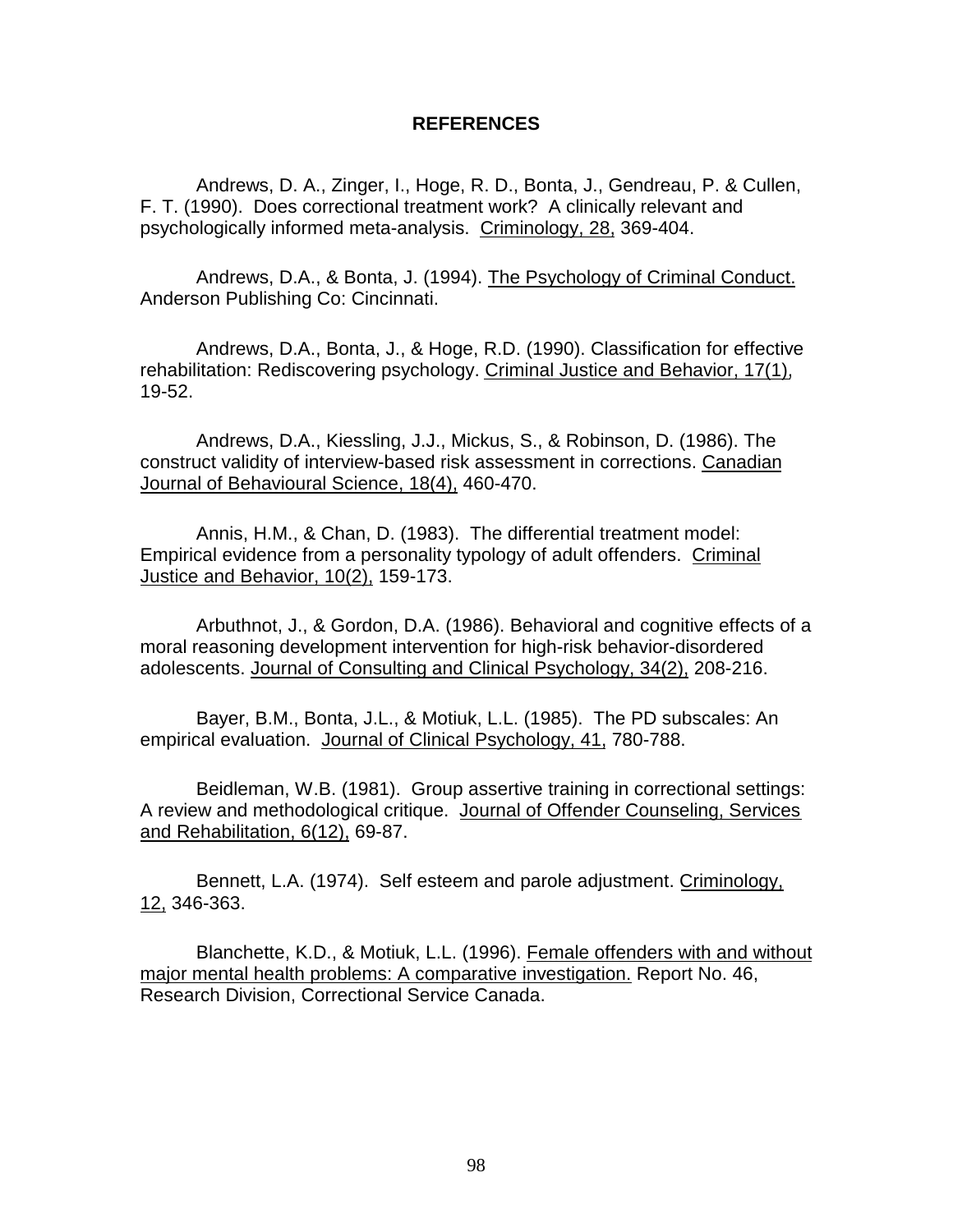Block, J. (1993). On the relation between IQ, impulsivity, and delinquency: Remarks on the Lynam, Moffitt, and Southamer Loeber (1993) interpretation. Journal of Abnormal Psychology, 104(2), 395-398.

Bonta, J.L., Law, M., & Hanson, K. (1997 in press). The predication of criminal and violent recidivism among mentally disordered offenders: A metaanalysis. Psychological Bulletin.

Bryson, J.S., & Groves, D.L. (1987). Correctional recreation and the self esteem of prison inmates. Psychology and Human Development, 2(2), 89-101.

Buss, A.H., & Durkee, A. (1957). An inventory for assessing different kinds of hostility. Journal of Consulting Psychology, 21(4), 343-349.

Bynner, J.M., O'Malley, P.M., & Bachman, J.G. (1981). Self esteem and delinquency revisited. Journal of Youth and Adolescence, 10(6), 407-441.

Carlston, M., Marcus-Newhall, A., & Miller, N. (1989). Evidence for a general construct of aggression. Personality and Social Psychology Bulletin, 15(3), 377-389.

Cheek, F.E., & Baker, J.C. (1977). Self control training for inmates. Psychological Reports, 41(2), 559-568.

Cherek, D.R., Moeller, F,G., Dougherty., D.M., & Rhoades, H. (1997). Studies of violent and nonviolent male parolees: II. Laboratory and psychometric measurements of impulsivity. Biological Psychiatry, 41(5), 523-529.

Dahlback, O. (1990). Criminality and risk taking. Personality and Individual Differences, 11(3), 265-272.

DeJong, J., Virkkunen, M., & Linnoila, M. (1992). Nervous and mental disease: Factors associated with recidivism in a criminal population. Journal of Nervous and Mental Disease, 180(9), 543-550.

Dishion, T. J., Loeber, R., Stouthamer Loeber, M., & Patterson, G. R. (1984). Skill deficits and male adolescent delinquency. Journal of Abnormal Child Psychology, 12(1), 37-53.

Dodge, K.A., & Frame, C.L. (1982). Social cognitive biases and deficits in aggressive boys. Child Development, 53(2), 620-635.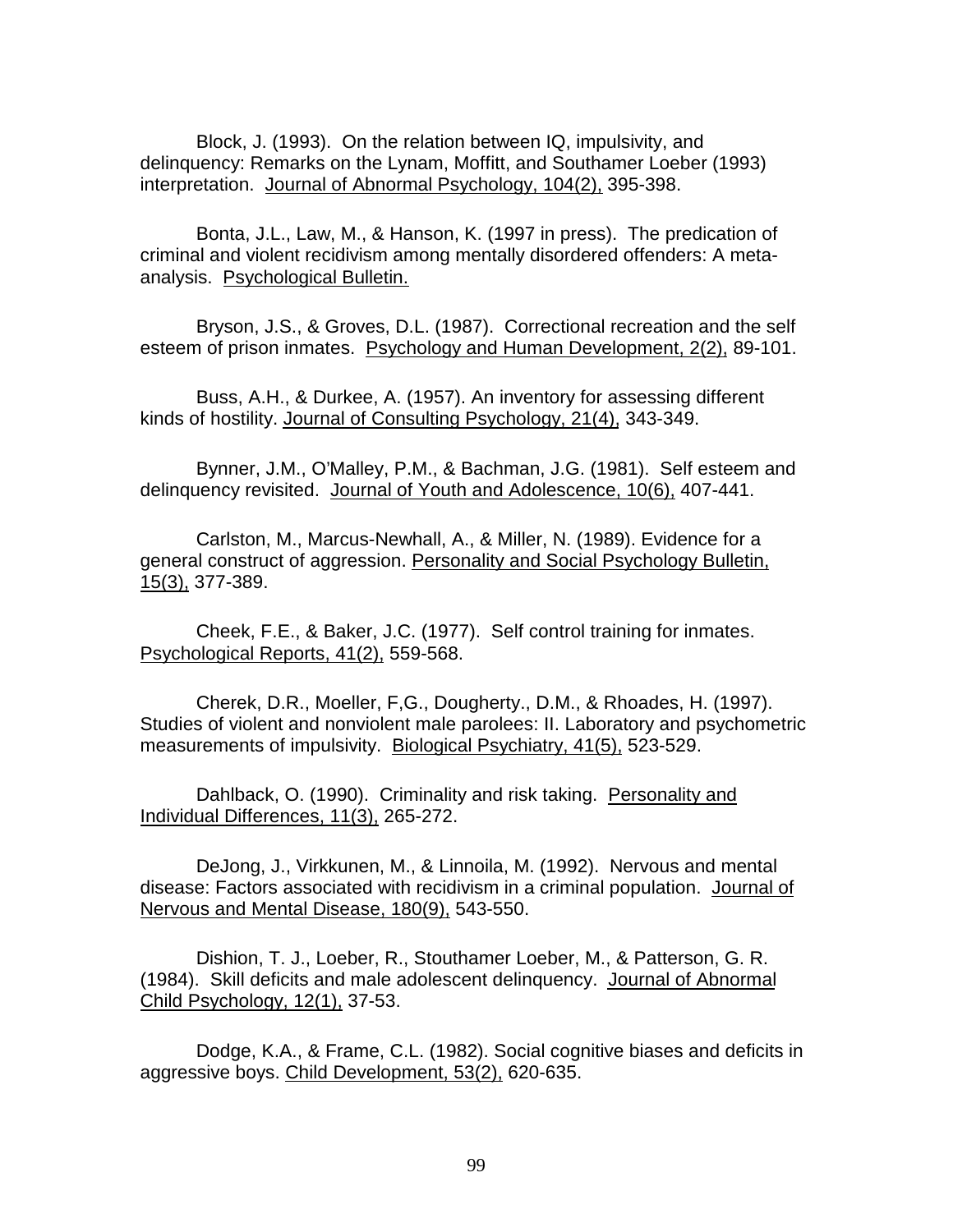Ellis, P.L. (1982). Empathy: A factor in antisocial behavior. Journal of Abnormal Child Psychology, 10(1), 123-133.

Eysenck, S.B., & McGurk, B.J. (1980). Impulsiveness and venturesomeness in a detention center population. Psychological Reports, 47(3), 1299-1306.

Eysenck, S.B.G., Pearson, P.R., Easting, G., & Allsopp, J.F. (1985). Age norms for impulsiveness, venturesomeness and empathy in adults. Personality and Individual Differences, 6(5), 613-619.

Field, G. (1985). The Cornerstone Program: A client outcome study. Federal Probation, 49(2), 50-55.

Field, G. (1986). The psychological deficits and treatment needs of chronic criminality. Federal Probation, 50(4), 60-66.

Furnham, A., & Saipe, J. (1993). Personality correlates of convicted drivers. Personality and Individual Differences, 14(2), 329-336.

Gendreau, P., Grant, B.A., & Leipciger, M. (1979). Self esteem, incarceration and recidivism. Criminal Justice and Behavior, 6(1), 67-75.

Gendreau, P., Little, T., & Goggin, C. (1996). A meta-analysis of the predictors of adult offender recidivism: What works!. Criminology, 34(4), 575- 607.

Goldstein, A. (1986). Psychological skill training and the aggressive adolescent. In S. Apter & A. Goldstein (Eds.), Youth Violence: Program and Prospects. New York: Pergamon.

Guerra, N.G., & Slaby, R.G. (1990). Cognitive mediators of aggression in adolescent offenders: II. Intervention. Developmental Psychology, 26(2), 269- 277.

Guerra, N.G., & Slaby, R.G. (1990). Cognitive mediators of aggression in adolescent offenders: 2. Intervention. Developmental Psychology, 26(2), 269- 277.

Hains, A.A., & Herrman, L.P. (1989). Social cognitive skills and behavioural adjustment of delinquent adolescents in treatment. Journal of Adolescence, 12(3), 323-328.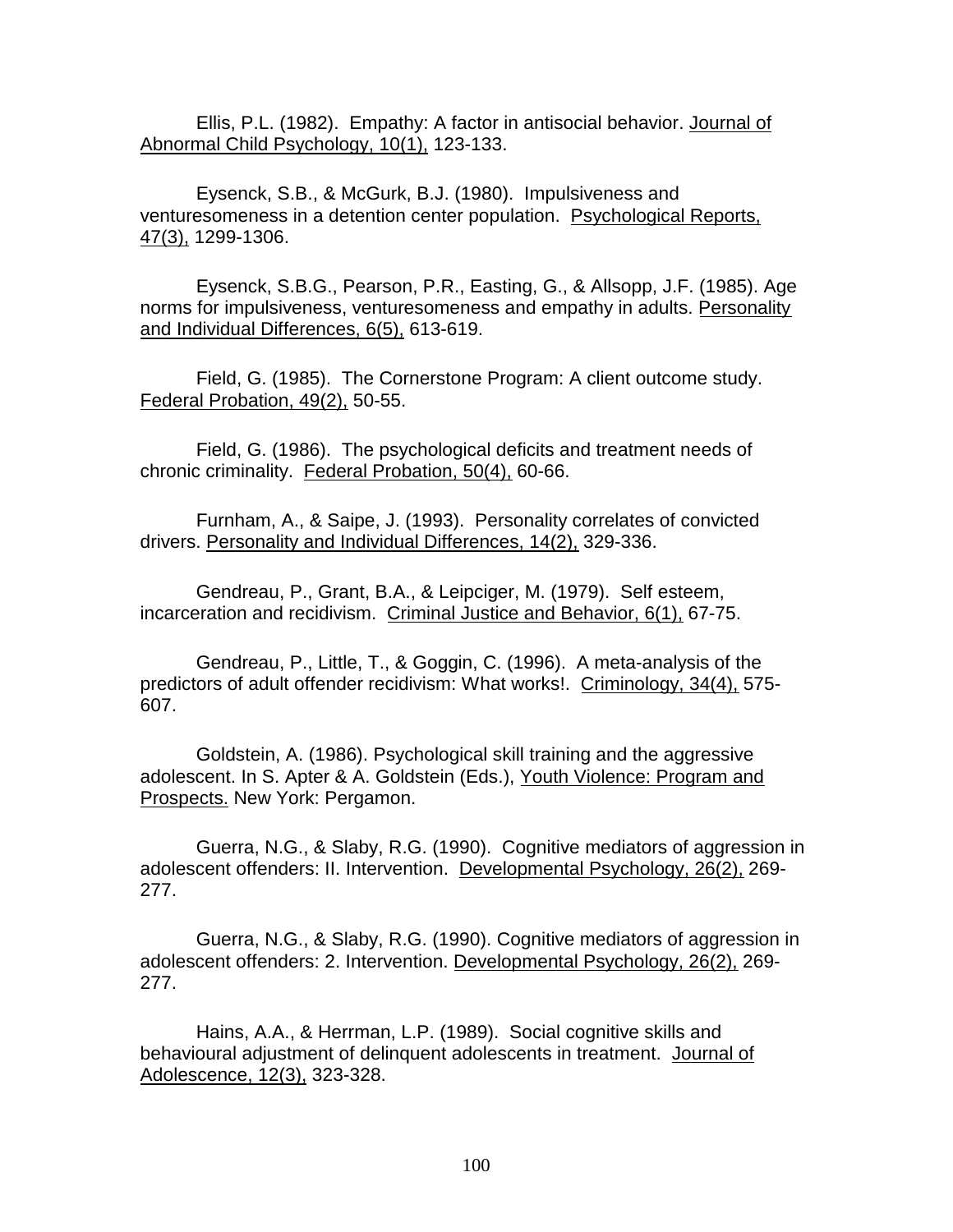Hanson, K. & Bussière, M. T. (1996). Predictors of Sexual Recidivism: A Meta-Analysis. Ottawa: Solicitor General Canada.

Hanson, R.K., Gizzarelli, R., & Scott, H. (1994). The attitudes of incest offenders: Sexual entitlement and acceptance of sex with children. Criminal Justice and Behavior, 21(2), 187-202.

Heilbrun, A.B., Heilbrun, L.C., & Heilbrun, K.L. (1978). Impulsive and premeditated homicide: An analysis of subsequent parole risk of the murderer. Journal of Criminal Law and Criminology, 69(1), 108-114.

Henderson, M. (1983). Self reported assertion and aggression among violent offenders with high or low levels of overcontrolled hostility. Personality and Individual Differences, 4(1), 113-115.

Henderson, M. (1986). An empirical typology of violent incidents reported by prison inmates with convictions for violence. Aggressive Behavior, 12(1), 21- 32.

Hernandez, S.K., & Mauger, P.A. (1980). Assertiveness, aggressiveness and Eysenck's personality variables. Personality and Individual Differences, 1(2), 143-149.

Hoppe, C.M., & Singer, R.D. (1977). Interpersonal violence and its relationship to some personality measures. Aggressive Behavior, 3(3), 261-270.

Hoppe, CM., & Singer, R.D. (1976). Overcontrolled hostility, empathy, and egocentric balance in violent and nonviolent psychiatric offenders. Psychological Reports, 39(3), 1303-1308.

Horvath, P., & Zuckerman, M. (1993). Sensation seeking, risk appraisal, and risky behavior. Personality and Individual Differences, 14(1), 41-52.

Hughes, G.V. (1993). Anger management program outcomes. Research on Offender Programming Issues, 5(1), 5-9.

Hunter, D. (1993). Anger management in the prison: An evaluation. Research on Offender Programming Issues, 5(1), 3-5.

Ingram, J.C., Dixon, D.N., & Glover, J.A. (1983). Problem solving as a function of race and incarceration. Journal of Social Psychology, 120(1), 83-90.

Ivanoff, A., Smyth, N.J., Grochowski, S., & Jang, S.J., et al. (1992).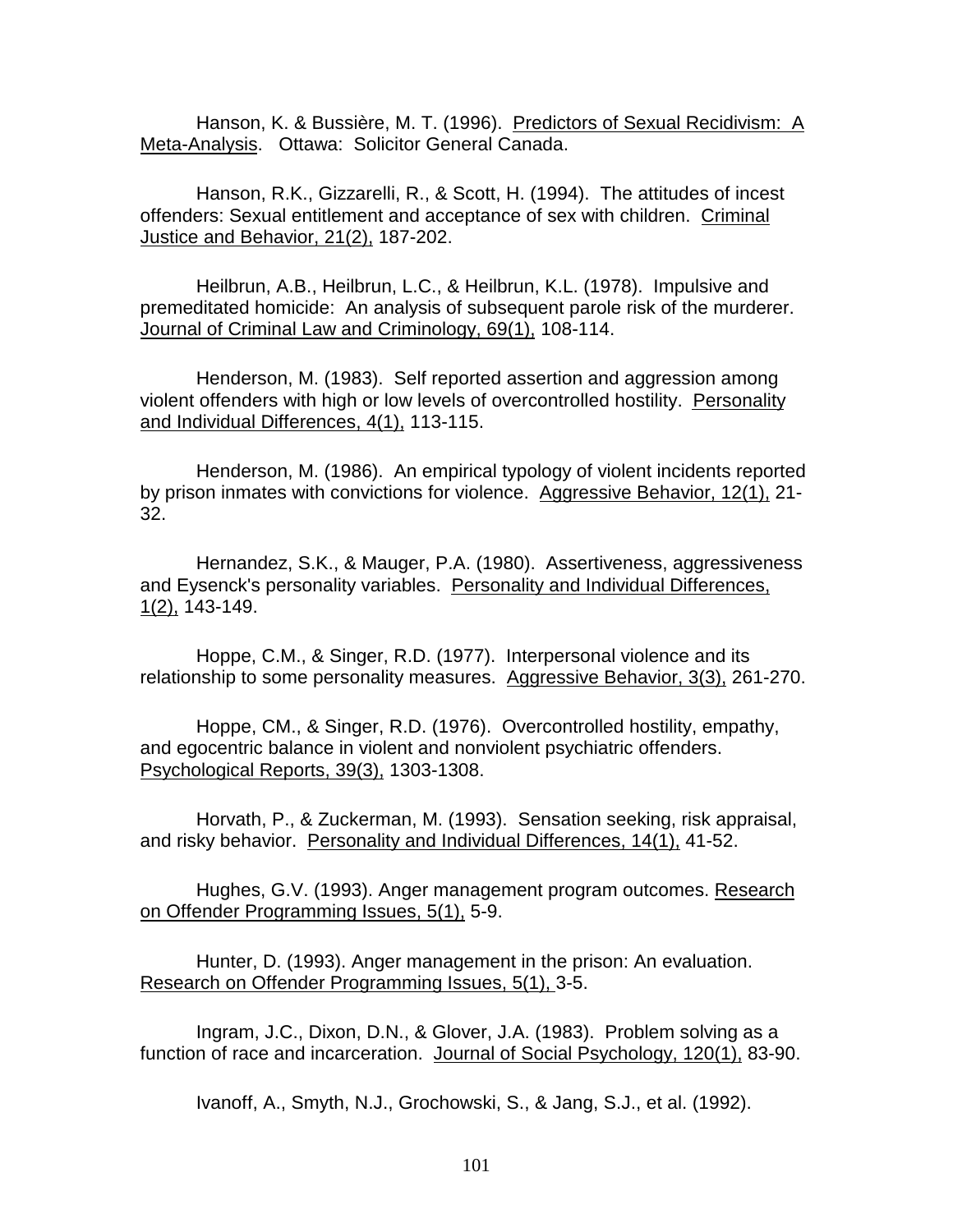Problem solving and suicidality among prison inmates: Another look at state versus trait. Journal of Consulting & Clinical Psychology, 60(6), 970-973.

Janoka, C., & Scheckenbach, A. (1978). Empathy training with inmates and staff utilizing the Carkhuff model. Corrective and Social Psychiatry and Journal of Behavior Technology, Methods and Therapy, 24(1), 6-12.

Kaplan, M.S., Becker, J.V., Tenke, C.E. (1991). Assessment of sexual knowledge and attitudes in an adolescent sex offender population. Journal of Sex Education and Therapy, 17(3), 217-225.

Kaplan, P.J., & Arbuthnot, J. (1985). Affective empathy and cognitive role taking in delinquent and nondelinquent youth. Adolescence, 20(78), 323-333.

Karoly, P. (1975). Comparison of "psychological styles" in delinquent and nondelinquent females. Psychological Reports, 36(2), 567-570.

Keltner, A., Scharf, N., & Schell, R. (1978). The assessment and training of assertive skills with sexual offenders. Corrective and Social Psychiatry and Journal of Behavior Technology, Methods and Therapy, 24(2), 88-92.

Keltner, A.A., Marshall, P., & Marshall, W.L. (1981). The description of assertiveness in a prison population. Corrective and Social Psychiatry and Journal of Behavior Technology, Methods and Therapy, 27(1), 41-47.

Kroner, D.G., & Reddon, J.R. (1992). The Anger Expression Scale and State-Trait Anger Scale: Stability, reliability, and factor structure in an inmate sample. Criminal Justice and Behavior, 19(4), 397-408.

Kroner, D.G., Reddon, J.R., & Serin, R.C. (1992). The Multidimensional Anger Inventory: Reliability and factor structure in an inmate sample. Educational and Psychological Measurement, 52(3), 687-693.

Kroner, D.G., Reddon, J.R., & Serin, R.C. (1992). The Multidimensional Anger Inventory: Reliability and factor structure in an inmate sample. Educational and Psychological Measurement, 52(3), 687-693.

Krueger, R.F., Schmutte, P.S., Caspi, A., Moffitt, T.E., et al. (1994). Personality traits are linked to crime among men and women: Evidence from a birth cohort. Journal of Abnormal Psychology, 103(2), 328-338.

Lazarus, R. S. (1966). Psychological Stress and the Coping Process. New York: McGraw-Hill.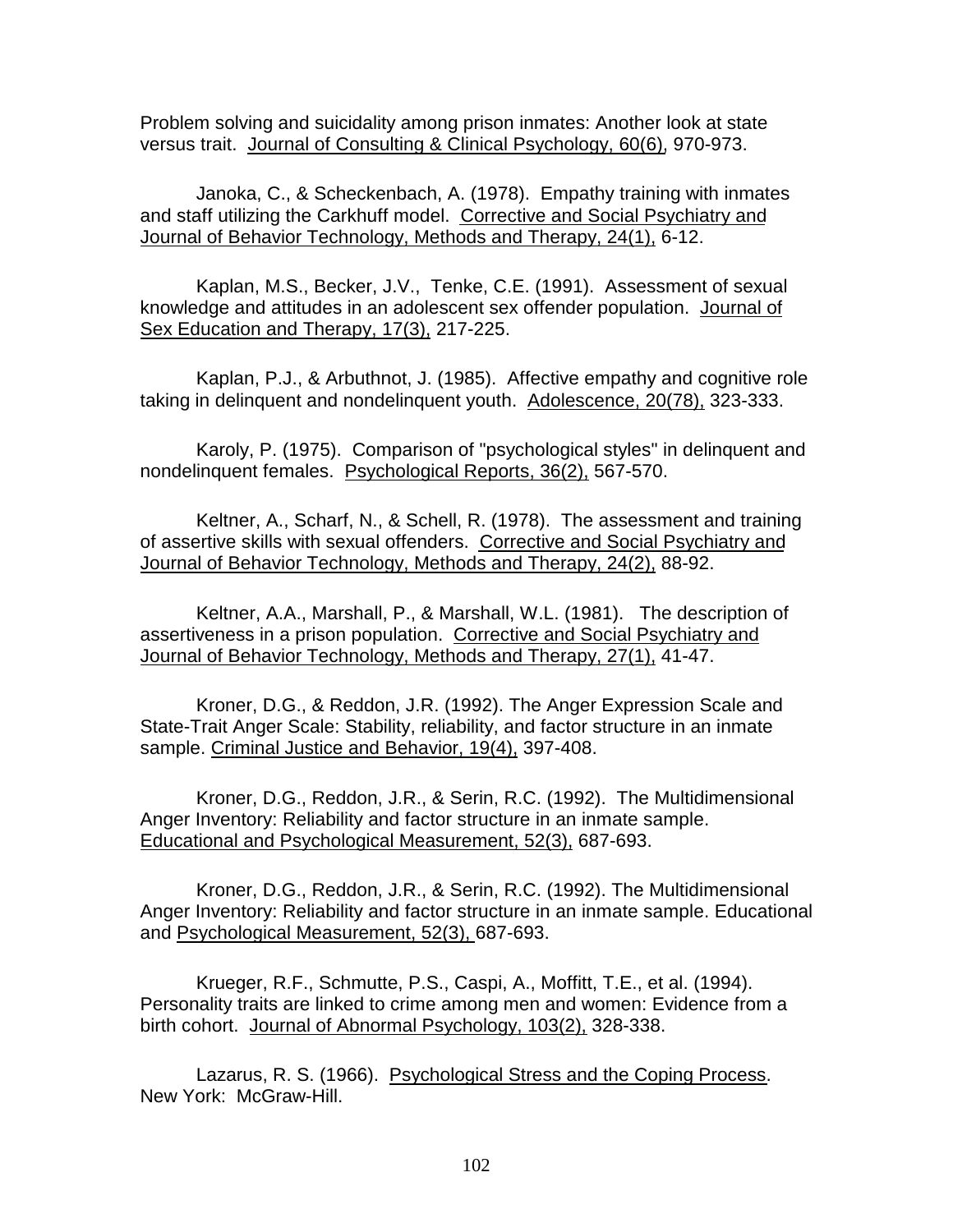Leak, G.K. (1980). Effects of highly structured versus nondirective group counseling approaches on personality and behavioral measures of adjustment in incarcerated felons. Journal of Counseling Psychology, 27(5), 520-523.

LeBlanc, M., Cote, G., & Loeber, R. (1991). Temporal paths in delinquency: Stability, regression, and progression analyzed with panel data from an adolescent and a delinquent male sample. Canadian Journal of Criminology, 23-44.

Lee, J., K. P., Proeve, M.J., Lancaster, M., & Jackson, H.J. (1996). An evaluation and 1 year follow up study of a community based treatment program for sex offenders. Australian Psychologist, 31(2), 147-152.

Lindgren, S.D., Harper, D.C., Richman, L.C., & Stehbens, J.A. (1986). "Mental imbalance" and the prediction of recurrent delinquent behavior. Journal of Clinical Psychology, 42(5), 821-825.

Lipsey, M. W. (1995). What do we learn form 400 research studies on the effectiveness of treatment with juvenile delinquents. In J. McGuire (Eds.), What works: Reducing Reoffending. Chichester; John Wiley & Sons.

Lipton, D. S., Pearson, F. S., Cleland, C. & Yee, D. (1998). How Do Cognitive Skills Training Programs for Offenders Compare with Other Modalities: A Meta-Analytic Perspective. Presented at the Stop and Think Conference, Her Majesty's Prison Service, York, Great Britain.

Lochman, J.E. (1992). Cognitive-behavioral intervention with aggressive boys: Three-year follow-up and preventive effects. Journal of Consulting and Clinical Psychology, 60(3), 426-432.

Lochman, J.E., (1992). Cognitive-behavioral intervention with aggressive boys: Three-year follow-up and preventive effects. Journal of Consulting and Clinical Psychology, 60(3), 426-432.

Loeber, R. (1987). The prevalence, correlates, and continuity of serious conduct problems in elementary school children. Criminology, 25(3), 615-642.

Loeber, R., & Dishion, T. (1983). Early predictors of male delinquency: A review. Psychological Bulletin, 94(1), 68-99.

MacDevitt, J.W., & Sanislow, C. (1987). Curative factors in offenders' groups. Small Group Behavior, 18(1), 72-81.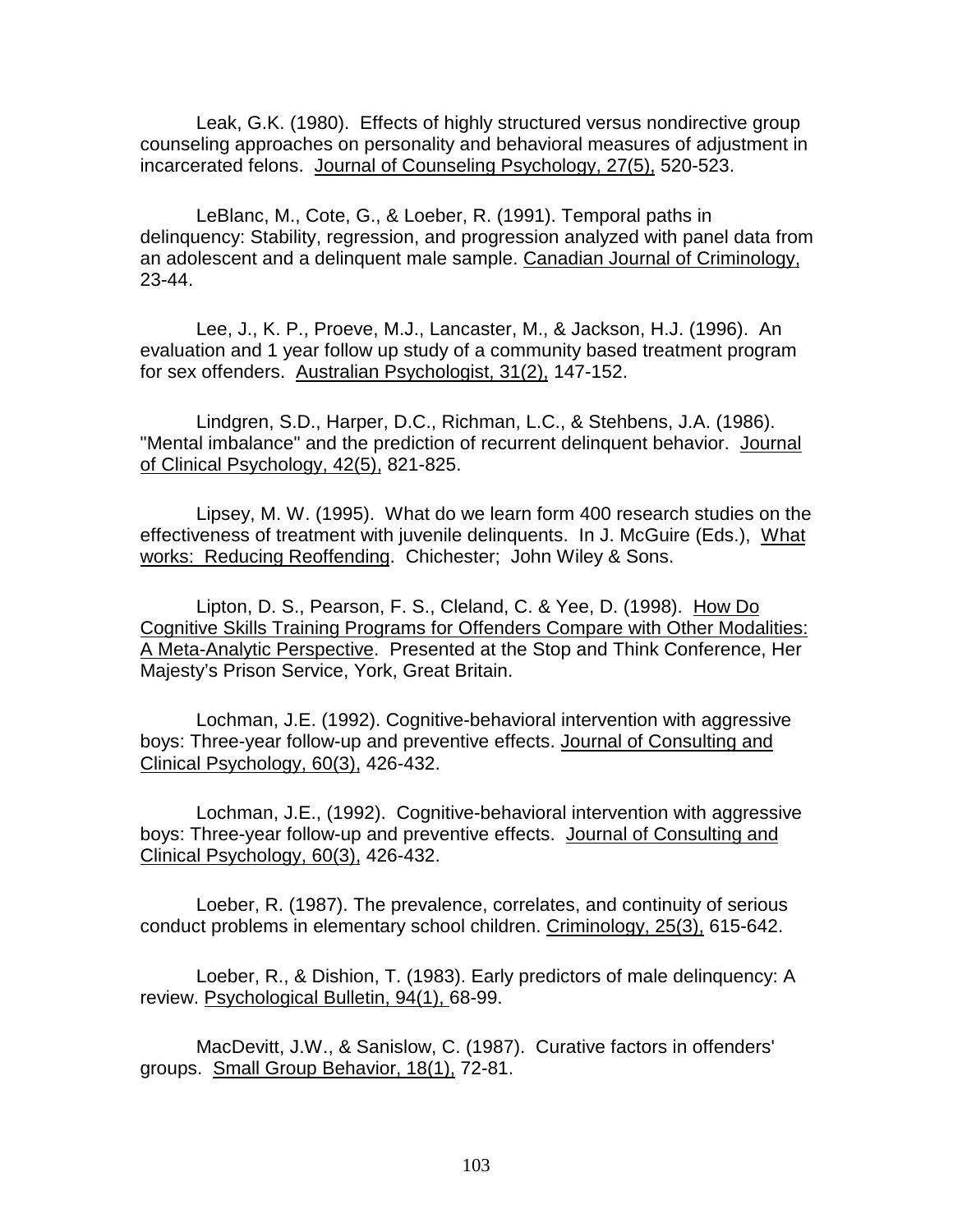Maiuro, R.D., Vitaliano, P.P., & Cahn, T.S. (1987). A brief measure for the assessment of anger and aggression. Journal of Interpersonal Violence, 2(2), 166-178.

Marcus, R.F. (1996). The friendships of delinquents. Adolescence, 31(121), 145-158.

Marshall, P.G., Keltner, A.A., & Marshall, W.L. (1981). Anxiety reduction, assertive training, and enactment of consequences: A comparative treatment study in the modification of nonassertion and social fear. Behavior Modification, 5(1), 85-102.

Marshall, W. L. (1993). The role of attachments, intimacy, and loneliness in the etiology and maintenance of sexual offending. Special Issue: Paraphilias. Sexual and Marital Therapy, 8(2), 109-121.

Marshall, W. L., Turner, B. A., & Barbaree, H. E. (1989). An evaluation of life skills training for penitentiary inmates. Journal of Offender Counseling, Services and Rehabilitation, 14(2), 41-59.

Mathur, S.R., & Rutherford, R.B. (1994). Teaching conversational social skills to delinquent youth. Behavioral Disorders, 19(4), 294-305.

McGurk, B.J., Bolton, N., & Smith, M. (1978). Some psychological, educational and criminological variables related to recidivism in delinquent boys. British Journal of Social and Clinical Psychology, 17(3), 251-254.

Motiuk, L. L. & Brown, S. L. (1993). The Validity of Offender Needs Identification and Analysis in Community Corrections. Research Report No. 34, Research Branch, Correctional Service Canada. Ottawa: Correctional Service Canada.

Motiuk, L. L. & Brown, S. L. (1996). Factors Related to Recidivism among Released Federal Sex Offenders. Research Report No. 49, Research Branch, Correctional Service Canada. Ottawa: Correctional Service Canada.

Motiuk, L.L. (1997). Classification for correctional programming: The Offender Intake Assessment (OIA) process. Forum on Corrections Research, 9(1), 18-22.

Motiuk, L.L., & Brown, S.L. (1994). Offender needs identification and analysis in community corrections. Forum on Corrections Research, 6(3), 14-16.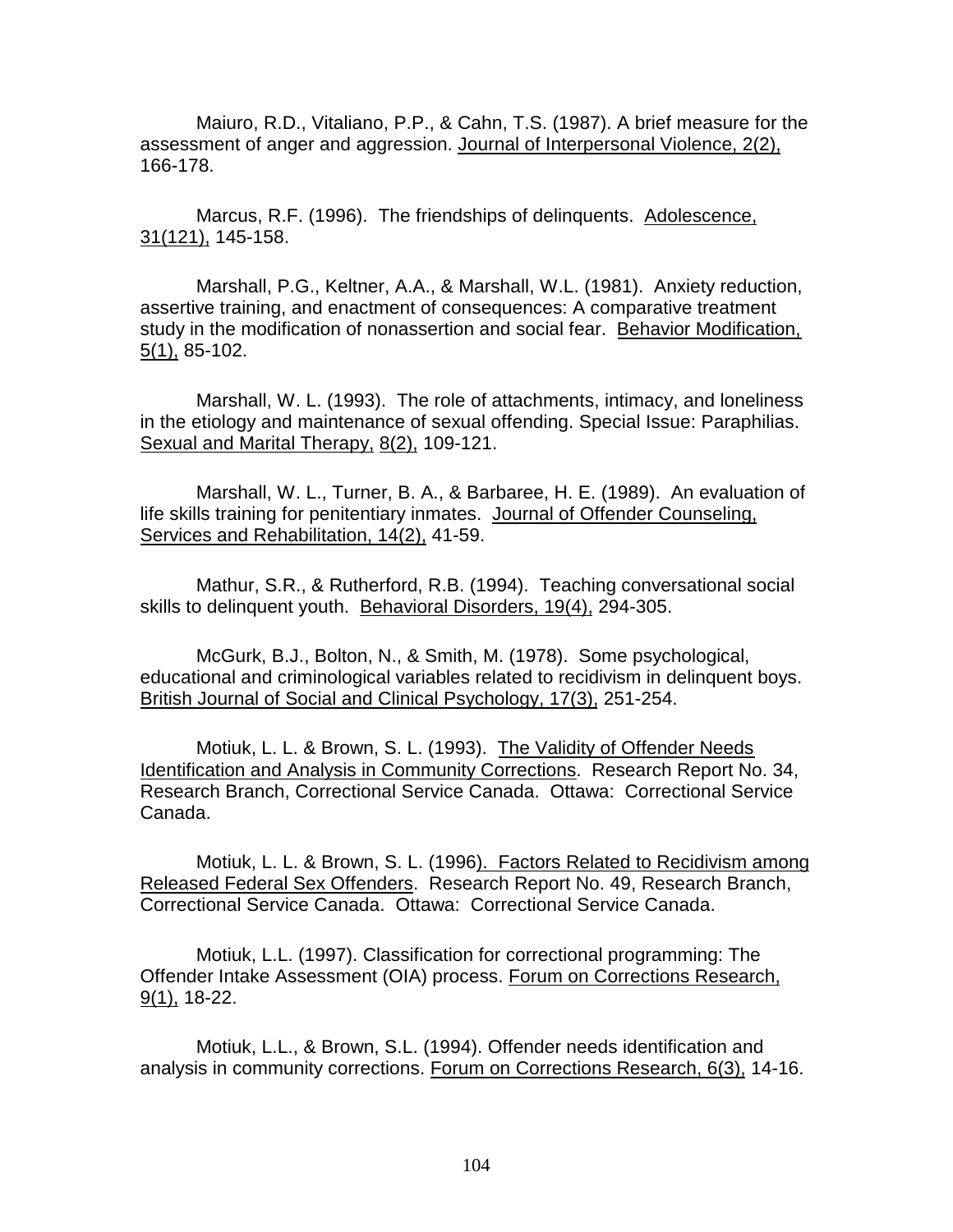Motiuk, L.L., & Porporino, F.J. (1991). The prevalence, nature and severity of mental health problems among federal male inmates in Canadian penitentiaries. Report No. 24, Research and Statistics Branch, Correctional Service Canada.

Mullen, J.M., & Reinehr, R.C. (1982). Predicting dangerousness of maximum security forensic mental patients. Journal of Psychiatry and Law, 10(2), 223-231.

Osuna, E., & Luna, A. (1993). Psychological traits and criminal profiles. Medicine and Law, 12(12), 171-180.

Pithers, W.D. (1994). Process evaluation of a group therapy component designed to enhance sex offenders' empathy for sexual abuse survivors. Behaviour Research and Therapy, 32(5), 565-570.

Porporino, F.J., & Motiuk, L.L. (1995). The prisons careers of mentally disordered offenders. International Journal of Law and Psychiatry, 18(1), 29-44.

Prentky, R.A., Knight, R.A., Lee, A.F.S., & Cerce, D.D. (1995). Predictive validity of lifestyle impulsivity for rapists. Criminal Justice and Behavior, 22(2), 106-128.

Pugh, D.N. (1993). The effects of problem-solving ability and locus of control on prisoner adjustment. International Journal of Offender Therapy and Comparative Criminology, 37(2), 163-176.

Putnins, A.L. (1982). The Esyenck Personality questionnaires and delinquency prediction. Personality and Individual Differences, 3, 339-340.

Quinsey, V.L., Maguire, A., & Varney, G.W. (1983). Assertion and overcontrolled hostility among mentally disordered murderers. Journal of Consulting and Clinical Psychology, 51(4), 550-556.

Renwick, S, & Emler, N. (1991). Th relationship between social skills deficits and juvenile delinquency. British Journal of Clinical Psychology, 30(1), 61-71.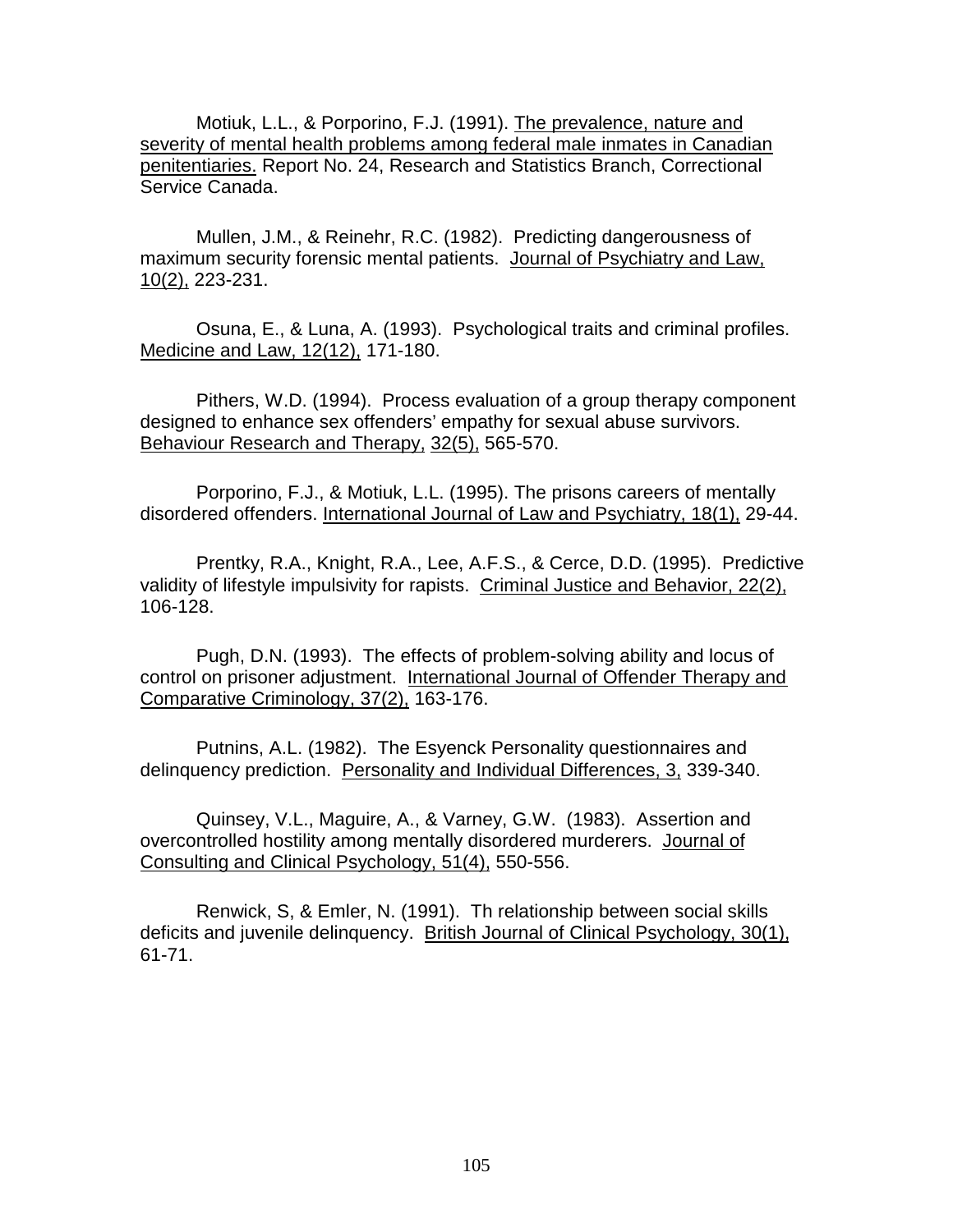Rice, M.E., & Harris, G.T. (1996). Predicting the recidivism of mentally disordered firesetters. Journal of Interpersonal Violence, 11(3), 364-375.

Ross, R.R., & Fabiano, E.A. (1985). Time to Think. A cognitive model of delinquency prevention and offender rehabilitation. Johnson City: Tennessee.

Saunders, G. R., & Davies, M. B. (1976). The validity of the Jesness Inventory with British delinquents. British Journal of Social and Clinical Psychology, 15(1), 33-39.

Saunders, G.R., & Davies, M.B. (1976). The validity of the Jesness Inventory with British delinquents. British Journal of Social and Clinical Psychology, 15(1), 33-39.

Scully, D. (1988). Convicted rapists' perceptions of self and victim: Role taking and emotions. Gender and Society, 2(2), 200-213.

Segal, Z.V., Marshall, W.L. (1985). Heterosexual social skills in a population of rapists and child molesters. Journal of Consulting and Clinical Psychology, 53(1), 55-63.

Segal, Zindel V., & Marshall, W.L. (1985). Self report and behavioral assertion in two groups of sexual offenders. Journal of Behavior Therapy and Experimental Psychiatry, 16(3), 223-229.

Selby, M.J. (1984). Assessment of violence potential using measures of anger, hostility, and social desirability. Journal of Personality Assessment, 48(5), 531-545.

Serin, R.C. (1991). Psychopathy and violence in criminals. Journal of Interpersonal Violence, 6(4), 423-431.

Serin, R.C., & Kuriychuk, M. (1994). Social and cognitive processing deficits in violent offenders: Implications for treatment. International Journal of Law and Psychiatry, 17(4), 431-441.

Serin, R.C., Peters, R.D., & Barbaree, H.E. (1988). Predictors of psychopathy and release outcome in a criminal population. Psychological Assessment, 2(4), 419-422.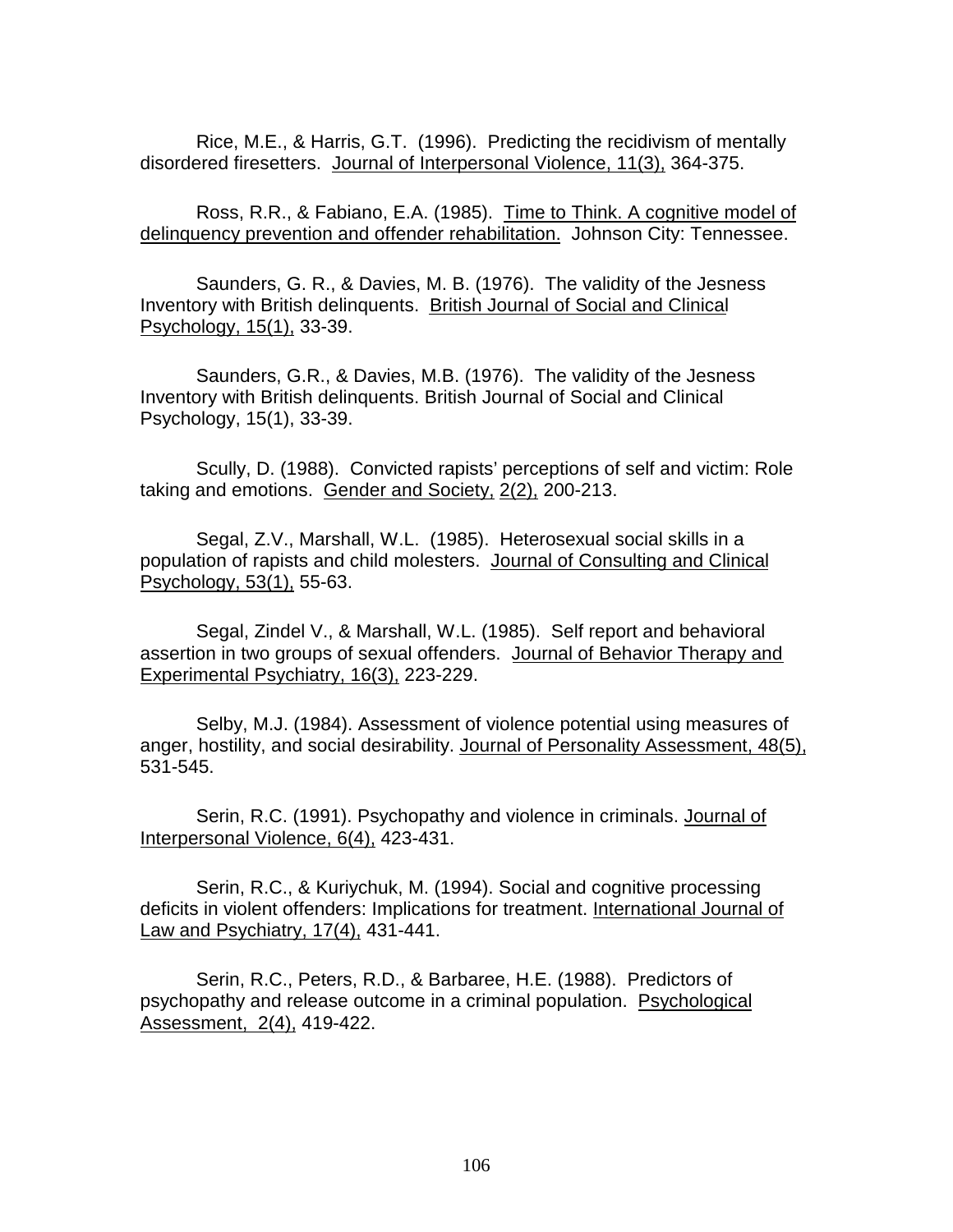Shivrattan, J.L. (1988). Social interactional training and incarcerated juvenile delinquents. Canadian Journal of Criminology, 30(2), 145-163.

Sinclair, I. A., Shaw, M. J., & Troop, J. (1974). The relationship between introversion and response to casework in a prison setting. British Journal of Social and Clinical Psychology, 13(1), 51-60.

Smith, W.R., & Monastersky, C. (1986). Assessing juvenile sexual offenders' risk for reoffending. Criminal Justice and Behavior, 13(2), 115-140.

Spence, S.H., & Marzillier, John S. (1981). Social skills training with adolescent male offenders: II. Short term, long term and generalized effects. Behaviour Research and Therapy, 19(4), 349-368.

Stanford, M.S., & Barratt, E.S. (1992). Impulsivity and the multi impulsive personality disorder. Personality and Individual Differences, 13(7), 831-834.

Templer, D.I., Kaiser, G., & Siscoe, K. (1993). Correlates of pathological gambling propensity in prison inmates. Comprehensive Psychiatry, 34(5), 347- 351.

Teplin, L.A., Abram, K,M., & McClelland, G.M. (1994). Does psychiatric disorder predict violent crime among released jail detainees? A six-year longitudinal study. American Psychologist, 49(4), 335-342.

Thornton, D. (1985). Rate of offending, risk evaluation and risk preference. Personality and Individual Differences, 6(1), 127-128.

Valliant, P.M., & Antonowicz, D.H. (1991). Cognitive behaviour therapy and social skills training improves personality and cognition in incarcerated offenders. Psychological Reports, 68, 27-33.

Van Voorhis, P. (1985). The utility of Kohlberg's theory of moral development among adult probationers in a restitution field setting. Genetic, Social and General Psychology Monographs, 111(1), 101-126.

Viemero,V. (1996). Factors in childhood that predict later criminal behavior. Aggressive Behavior, 22(2), 87-97.